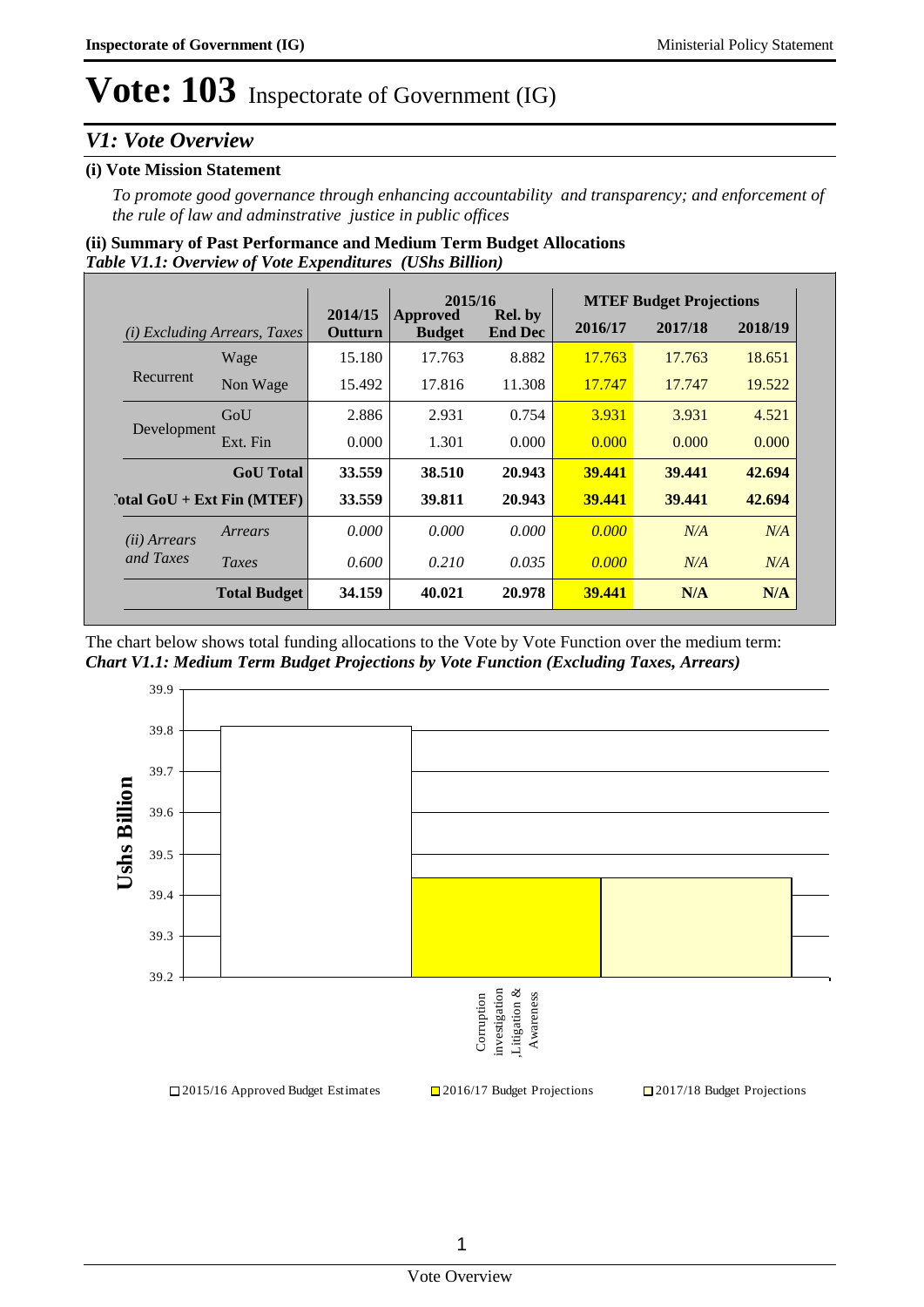### *V2: Vote Performance for FY 2015/16 and Planned Outputs for FY 2016/17*

*This section describes past vote performance and planned Outputs, in terms of key vote outputs* 

### **(i) Past Vote Outputs**

### *Preliminary 2015/16 Performance*

1.50 Billion was released as development.

This section provides an overview of the performance of the Inspectorate Vote function Corruption Investigations, Litigation and Awareness during FY 2016/17 and the Medium Term Performance Plan. In this section, the output targets for the Inspectorate for FY 2016/17 are also outlined. The approved Budget of the Inspectorate for FY 2015/16 was UGX 40.02 Billion, comprising UGX 35.58 Billion for Recurrent Expenditure and UGX 4.44 Billion, for Development Expenditure. By first half of the financial year (December 2015), a total of UGX 21.19 Billion was released for Recurrent Expenditure of which UGX 8.88 Billion was for Wage and UGX 11.31 Billion for Non Wage. On the other hand, UGX

In line with the above approved estimates and work plans for the Financial Year 2015/16, the following achievements were registered by December 2015:

i. The Inspectorate of Government registered 1,249 complaints of which 518 were registered at the Head Office and 699 Regional Offices across the country.

ii. The IG investigated and concluded 1,435 (79.7%) corruption complaints out of the annual target of 1800. Of these, 272 were investigated in Ministries, Departments and Agencies, 1,020 in Local Governments, 129 were Ombudsman in nature (maladministration and administrative injustice) and 14 concerning implementation of Government projects such as NUSAFII, USMID and UPPET. A total of 4,792 investigations were reported to be ongoing of which 300 were ongoing investigations in MDAs and 4,492 in Local Governments.

iii. Arising from the investigations, UGX. 185,165,409 were recovered from MDAs and Local Governments and 31 arrests were made.

iv. Concluded prosecution of 36 (72%) corruption cases out of the annual planned target of 50 and 101 cases are ongoing (Court of appeal 32, High Court 2 and Magistrate 67). The above prosecutions resulted into 28 Convictions (giving conviction rate of 77.8%), 6 Acquittals and 2 cases were withdrawn. Under civil litigation, 9 Judicial Review cases were concluded out of the planned 12. From the concluded Judicial Reviews indicated above, the IG obtained 6 Judgments in its favor and 3 cases were withdrawn.

v. The IG supported 10 (50%) partnerships/institutions out of the annual plan of 20. These partnerships/ institutions were supported to organize events to create public awareness on the evils of corruption and enlist support in the fight against corruption.

vi. Conducted 8 sensitization programmes out of the planned 15 for district leaders and other members of the community in the NUSAF 2 project areas. The purpose of the sensitization programmes were to educate citizens and inform them of various government projects on the goals; expected benefits and implementation strategy in order maximize value to the intended beneficiaries. The IG further developed and disseminated 1 set of IEC materials out of the planned 4 to facilitate the sensitization programmes.

vii. Concluded verification of declarations of 20 (40%) leaders out of the planned 50 and 26 verifications are ongoing at various levels. The findings indicate that 18 leader's declarations were satisfactory and 2 leaders had inconsistencies in their declarations. The two which had issues with their declarations were cautioned.

viii. Concluded 4 (20%) of the planned investigations into breaches of the Leadership Code and 27 are ongoing.

ix. Under the Ombudsman mandate, the IG concluded  $\cancel{2}1$  (80.7%) Ombudsman investigations out of the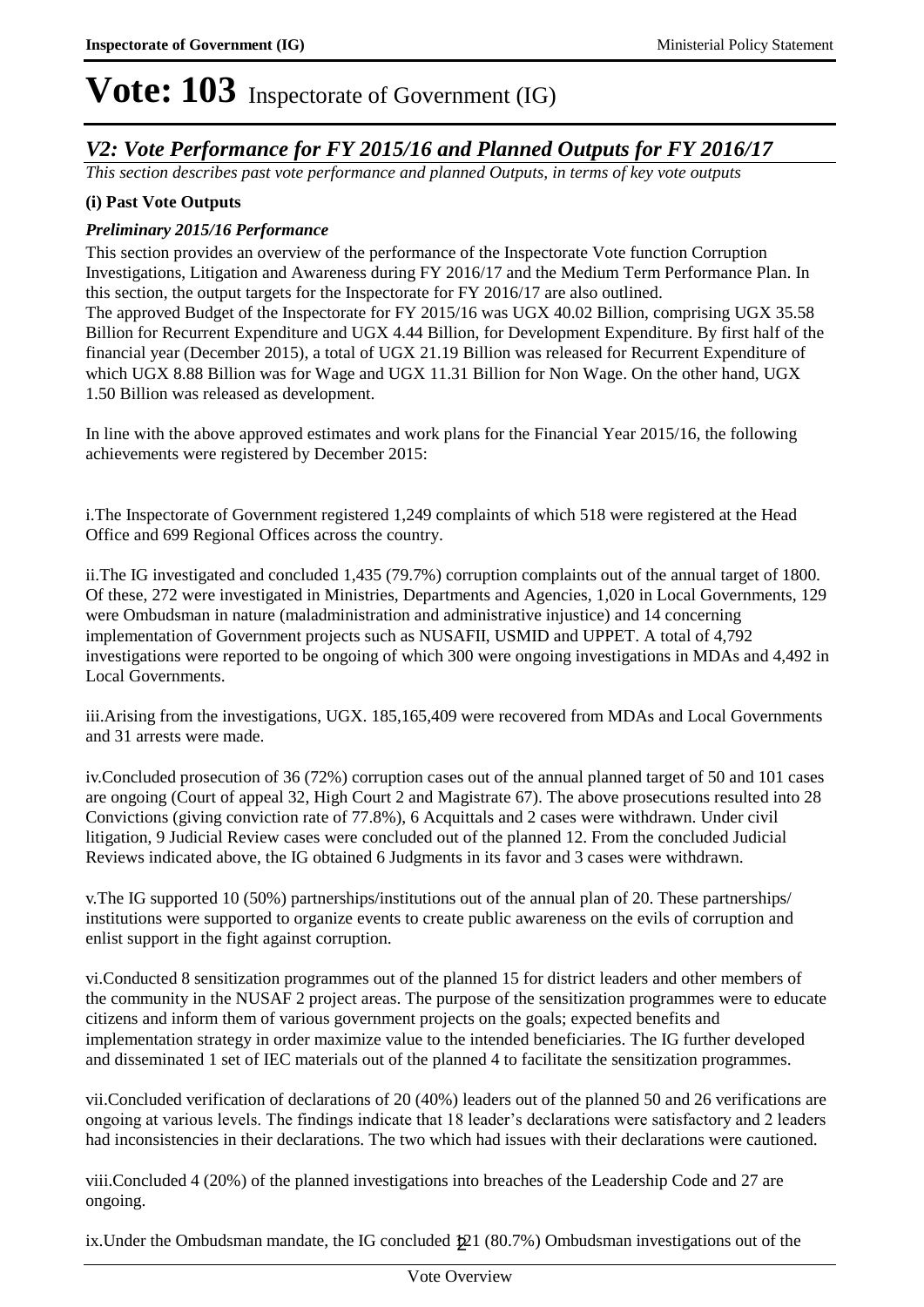planned 150; all (8) planned systemic investigations and 1 system study into the Operations of the Board of Directors of Uganda Printing Publishing Corporation.

x. Carried out inspection of 99 government projects as follows: PRDP 82, NUSAF II 13, USMID 3 and UPPET 1. Arising from the inspection exercise, 24 investigations were initiated and 14 of them concluded.

xi. Concluded the recruitment 8 technical officers and 8 support staff for Regional Offices. This recruitment is in line with the IG policy of strengthening Regional Offices.

### *V3: Detailed Planned Outputs for FY 2016/17*

### *2016/17 Planned Outputs*

During the ensuing FY 2016/17 the IG will specifically plan, develop strategy and implement interventions which focus on: (i) Improving efficiency and effectiveness in preventing, detecting and eliminating corruption; (ii) Leveraging the ombudsman role to embed adherence to the rule of law, efficiency, natural justice and good governance in public administration; (iii) Strengthening the enforcement of the Leadership Code of Conduct and (iv) Enhancing public awareness about the IG mandate and strengthen strategic partnerships. Specifically, the IG is set out to achieve the following outputs:

a. Investigating and prosecuting cases of corruption, establishing and implement an improved complaints management system, enhancing capacity to efficiently and effectively investigate and prosecute corruption cases and strengthening mechanisms to detect and prevent corruption. This will be realized by the IG through: (i) Investigating 90% of the corruption complaints registered from LGs and 85% from MDAs; (ii) Prosecuting 50 corruption cases; (iii) Recovering 50% of funds recommended for recovery during investigations, (iv) Completing 70% of the backlog cases, (v) conducting specialised training and (vii) developing procedure manuals.

b. Investigating maladministration and injustice in public office, enhancing the capacity of MDALGs to identify and resolve underlying drivers of complaints at source and using the systems approach to proactively identify and address high risk areas in governance. The IG will therefore achieve the above through carrying out 8 systemic investigations 2 policy studies and150 investigations.

c. Increasing compliance with Leadership Code of Conduct Act, improving capacity to verify declarations, increasing capacity to investigate and prosecute breaches of the Leadership Code of Conduct and developing and Implementing E-system for declarations. Under this the IG will investigate 20 cases of breaches of the Leadership Cod Act, conduct verification of 50 declarations and roll out online declarations to over 10 government institutions to ensure 100% compliance.

d. Strengthen IG's brand and its public education, training and awareness interventions to enlist public support for preventing and combating corruption through conducting 15 sensitization programmes, developing and disseminating 4 sets of IEC materials, enhancing participation of the citizens in combating corruption through Social Accountability and Monitoring project supported by World Bank and other Development Partners (in NUSAF II Areas).

e. Increase Monitoring and Inspection of development programmes undertaking continuous Monitoring/inspection of major Government Development Programmes such as NUSAF, PRDP, and Youth Livelihood Fund.

f. Strengthen Internal Capacity to build an Ethical  $\&$  Performance Driven Culture by conducting team building events, mentorship sessions, and leadership, supervision and management trainings. g. Strengthen organizational effectiveness and efficiency by aligning strategy, resources, processes and infrastructure through implementing the outcome of Organizational Development Assessment, participatory planning, budgeting and maximizing resources towards the achievement of the mandate.

*Table V3.1: Vote Function Profiles, Programme/Project Profiles and Workplan Outputs*

|                              | <i>Vote Function:</i> 1451 <i>Corruption investigation , Litigation &amp; Awareness</i>                |
|------------------------------|--------------------------------------------------------------------------------------------------------|
| <b>Vote Function Profile</b> |                                                                                                        |
| <i>Responsible Officer:</i>  | Secretary to the Inspectorate of Government                                                            |
| Services:                    | To promote and foster strict adherence to the rule of law and princples of natural<br><i>justice</i> ; |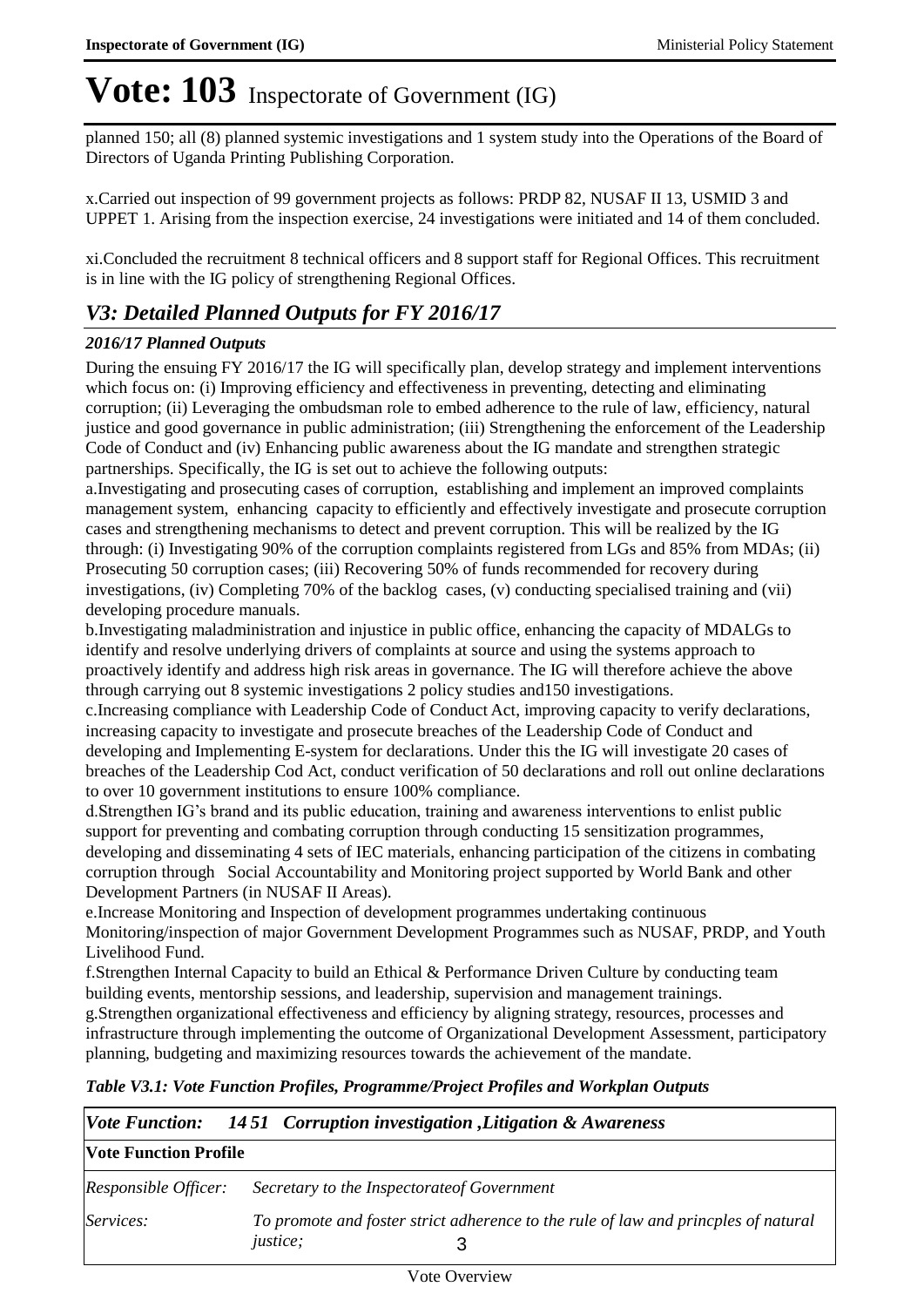# **Vote: 103** Inspectorate of Government (IG)

| <b>Vote Function:</b>                                                                                                                                                                                                                                                                                                                                                                                                                                                                                                                                                                                                                                                        |                                                                                                                                                                                                                                                              | 1451 Corruption investigation , Litigation & Awareness                       |                                                                                      |                                                                                                                                                                                                                                                                                         |  |  |  |  |
|------------------------------------------------------------------------------------------------------------------------------------------------------------------------------------------------------------------------------------------------------------------------------------------------------------------------------------------------------------------------------------------------------------------------------------------------------------------------------------------------------------------------------------------------------------------------------------------------------------------------------------------------------------------------------|--------------------------------------------------------------------------------------------------------------------------------------------------------------------------------------------------------------------------------------------------------------|------------------------------------------------------------------------------|--------------------------------------------------------------------------------------|-----------------------------------------------------------------------------------------------------------------------------------------------------------------------------------------------------------------------------------------------------------------------------------------|--|--|--|--|
| To eliminate and foster elimination of corruption, abuse of authority and public<br>offices.<br>To promote fair, efficient and good governance;<br>To enforce the leadership code of conduct;<br>To investigate any act, omission, advice, decision or any recommendation by a public<br>officer or other authority to which Section 8 (1) applies, taken, made, given or done<br>in exercise of adminstrative functions; and<br>To stimulate public awareness about the values of Constitutionalism in general and<br>the activities of IG in particular through any media and any other means it<br>considers appropriate<br><b>Vote Function Projects and Programmes:</b> |                                                                                                                                                                                                                                                              |                                                                              |                                                                                      |                                                                                                                                                                                                                                                                                         |  |  |  |  |
| <b>Project or Programme Name</b>                                                                                                                                                                                                                                                                                                                                                                                                                                                                                                                                                                                                                                             |                                                                                                                                                                                                                                                              |                                                                              | <b>Responsible Officer</b>                                                           |                                                                                                                                                                                                                                                                                         |  |  |  |  |
| 01<br>Statutory<br>0354<br>Support to IGG                                                                                                                                                                                                                                                                                                                                                                                                                                                                                                                                                                                                                                    | <b>Recurrent Programmes</b><br>Secretary to the Inspectorate of Government<br><b>Development Projects</b>                                                                                                                                                    |                                                                              |                                                                                      |                                                                                                                                                                                                                                                                                         |  |  |  |  |
|                                                                                                                                                                                                                                                                                                                                                                                                                                                                                                                                                                                                                                                                              |                                                                                                                                                                                                                                                              |                                                                              |                                                                                      | Secretary to the Inspectorate of Government                                                                                                                                                                                                                                             |  |  |  |  |
| <b>Programme 01 Statutory</b><br><b>Programme Profile</b><br>Responsible Officer:                                                                                                                                                                                                                                                                                                                                                                                                                                                                                                                                                                                            |                                                                                                                                                                                                                                                              | Secretary to the Inspectorate of Government                                  |                                                                                      |                                                                                                                                                                                                                                                                                         |  |  |  |  |
| Objectives:                                                                                                                                                                                                                                                                                                                                                                                                                                                                                                                                                                                                                                                                  |                                                                                                                                                                                                                                                              |                                                                              |                                                                                      | To strengthen and build capacity of the IG to meet its legislative mandate/functions; To<br>monitor utilisation and accountability of public funds; To monitor and enforce compliance<br>with the Leadership Code Act, 2002; To sensitize and educate citizens and enlist their support |  |  |  |  |
| Outputs:                                                                                                                                                                                                                                                                                                                                                                                                                                                                                                                                                                                                                                                                     | Administration and support services - Prepare Architectural designs and plans for office<br>accommodation, procure 6 vehicles and various office equipment, prepare plans, budgets and<br>reports. Investigations/operations - investigate 1,700 complaints. |                                                                              |                                                                                      |                                                                                                                                                                                                                                                                                         |  |  |  |  |
|                                                                                                                                                                                                                                                                                                                                                                                                                                                                                                                                                                                                                                                                              |                                                                                                                                                                                                                                                              | Workplan Outputs for 2015/16 and 2016/17                                     |                                                                                      |                                                                                                                                                                                                                                                                                         |  |  |  |  |
| Project, Programme                                                                                                                                                                                                                                                                                                                                                                                                                                                                                                                                                                                                                                                           |                                                                                                                                                                                                                                                              | 2015/16                                                                      |                                                                                      | 2016/17                                                                                                                                                                                                                                                                                 |  |  |  |  |
| <b>Vote Function Output</b><br><b>UShs Thousand</b>                                                                                                                                                                                                                                                                                                                                                                                                                                                                                                                                                                                                                          |                                                                                                                                                                                                                                                              | <b>Approved Budget, Planned</b><br><b>Outputs (Quantity and</b><br>Location) | <b>Expenditure and Prel.</b><br><b>Outputs by End Dec</b><br>(Quantity and Location) | <b>Proposed Budget, Planned</b><br><b>Outputs (Quantity and</b><br><b>Location</b> )                                                                                                                                                                                                    |  |  |  |  |

| <b>UShs Thousand</b>                       | <b>Outputs (Quantity and</b><br>Location)                                            | <b>Outputs by End Dec</b><br>(Quantity and Location)                                 |                                 | <b>Outputs (Quantity and</b><br>Location)                                        |  |
|--------------------------------------------|--------------------------------------------------------------------------------------|--------------------------------------------------------------------------------------|---------------------------------|----------------------------------------------------------------------------------|--|
| 145101Administration & Support<br>services | Training of 150 officers in<br>investigation, prosecution,<br>supervision and record | No training took place during<br>the quarter                                         |                                 | 150 officers trained in<br>investigation, prosecution,<br>supervision and record |  |
|                                            | management and report writing                                                        | Procurement of goods and<br>service                                                  |                                 | management and report writing                                                    |  |
|                                            | Procurement of goods, services<br>& works                                            |                                                                                      |                                 | Goods, services & works<br>procured                                              |  |
|                                            | Recruitment of inspectorate<br>officers and drivers                                  |                                                                                      |                                 | Recruitment of inspectorate<br>officers and drivers                              |  |
| <b>Total</b>                               | 12,482,899                                                                           | 6,783,885                                                                            |                                 | 25,096,826                                                                       |  |
| <b>Wage Recurrent</b>                      | 6,057,689                                                                            | 3,055,844                                                                            |                                 | 17,763,161                                                                       |  |
| <b>Non Wage Recurrent</b>                  | 6,425,210                                                                            |                                                                                      | 3,728,042                       | 7,333,665                                                                        |  |
| 145102Investigations/operations            | investigate and complete 85%<br>of corruption complaints                             | investigated and completed<br>Prepared 6 monthly reports on                          | 108.8% of the corruption cases. | 85% of corruption complaints<br>investigated and completed                       |  |
|                                            | Undertake 12 follow-ups on                                                           | the project inspection and                                                           |                                 | Undertake 12 follow-ups on                                                       |  |
|                                            | project inspection/monitoring<br>recommendations.                                    | monitoring conducted during<br>the reporting period.<br>Concluded 183 backlog cases. |                                 | project inspection/monitoring<br>recommendations.                                |  |
|                                            | Complete 70% of backlog cases                                                        | .% achieved could not be<br>computed because of lack of<br>baseline data.            |                                 | 70% of backlog cases completed                                                   |  |
| <b>Total</b>                               | 2,923,244                                                                            |                                                                                      | 1,210,518                       | 1,374,499                                                                        |  |
| <b>Wage Recurrent</b>                      | 1,433,935                                                                            |                                                                                      | 716,967                         | 0                                                                                |  |
| <b>Non Wage Recurrent</b>                  | 1,489,309                                                                            | 4                                                                                    | 493,551                         | 1,374,499                                                                        |  |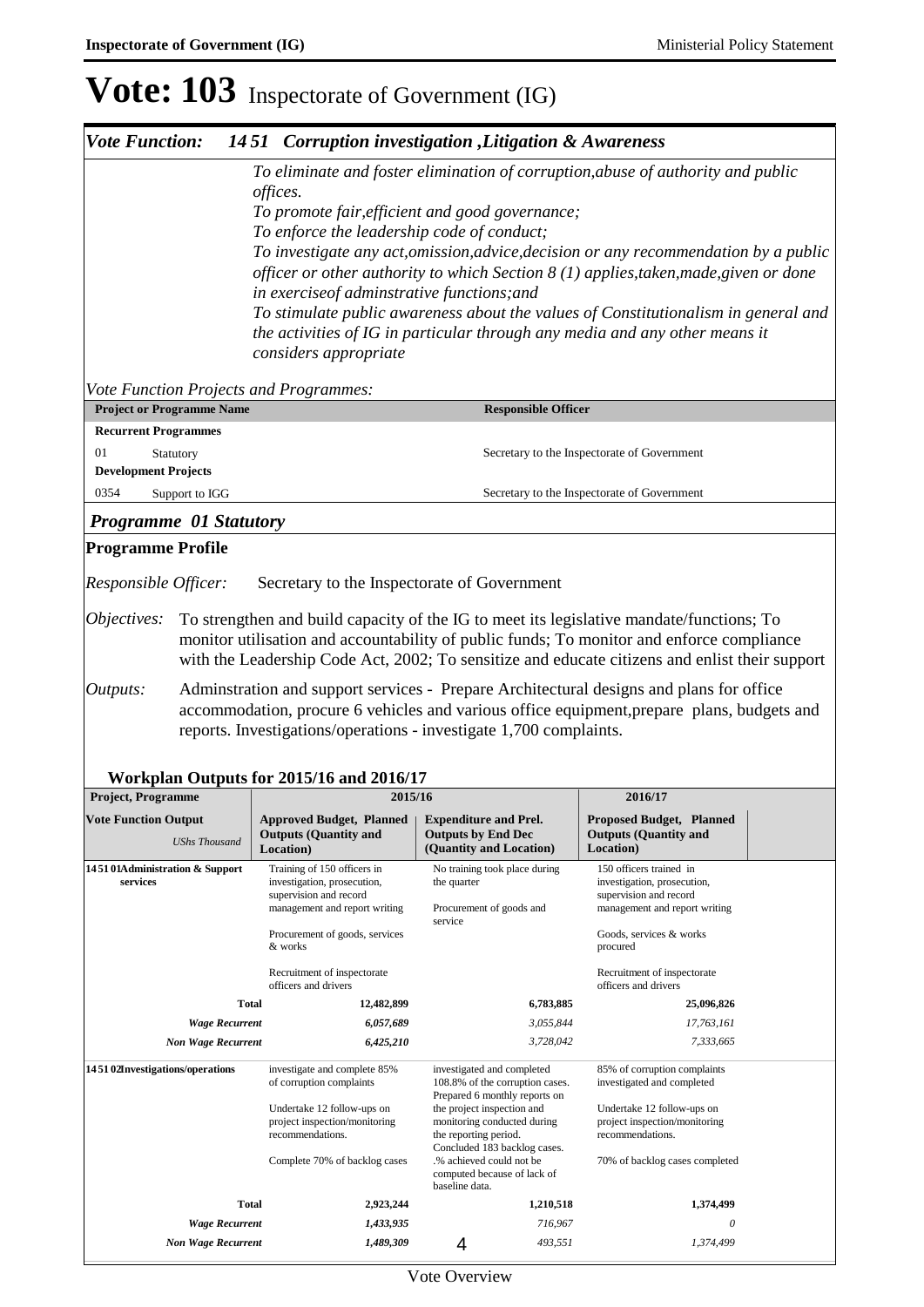# *Vote Function: 14 51 Corruption investigation ,Litigation & Awareness*

| <b>Project, Programme</b>                                                          | 2015/16                                                                                                                         |                                                                                                                                                               | 2016/17                                                                                                                         |
|------------------------------------------------------------------------------------|---------------------------------------------------------------------------------------------------------------------------------|---------------------------------------------------------------------------------------------------------------------------------------------------------------|---------------------------------------------------------------------------------------------------------------------------------|
| <b>Vote Function Output</b>                                                        | <b>Approved Budget, Planned</b>                                                                                                 | <b>Expenditure and Prel.</b>                                                                                                                                  | <b>Proposed Budget, Planned</b>                                                                                                 |
| <b>UShs Thousand</b>                                                               | <b>Outputs (Quantity and</b><br>Location)                                                                                       | <b>Outputs by End Dec</b><br>(Quantity and Location)                                                                                                          | <b>Outputs (Quantity and</b><br>Location)                                                                                       |
| 145103Prosecutions & Civil<br>Litigation                                           | Complete and prosecute 50<br>corruption cases.                                                                                  | Concluded prosecutions of 36<br>$(144%)$ cases out of a semi-<br>annual target of 25.                                                                         | 50 corruption cases completed<br>and prosecuted.                                                                                |
|                                                                                    | Conclude 12 judicial review<br>cases.                                                                                           | Concluded 9 (150%) Judicial<br>Review cases out of the half<br>year target of 6                                                                               | 12 judicial review cases<br>concluded.                                                                                          |
| <b>Total</b>                                                                       | 2,459,294                                                                                                                       | 1,002,394                                                                                                                                                     | 997,920                                                                                                                         |
| <b>Wage Recurrent</b>                                                              | 1,406,264                                                                                                                       | 702,760                                                                                                                                                       | 0                                                                                                                               |
| <b>Non Wage Recurrent</b>                                                          | 1,053,030                                                                                                                       | 299,634                                                                                                                                                       | 997,920                                                                                                                         |
| 145104Education and Public<br><b>Awareness</b>                                     | 15 sensitization programmes<br>conducted<br>20 partnerships and institutions                                                    | 8 sensitization programmes<br>conducted<br>10 partnerships and institutions                                                                                   | 15 sensitization programmes<br>conducted                                                                                        |
|                                                                                    | supported.<br>Develop and disseminate 4 IEC<br>Sets                                                                             | supported.<br>1 set of IEC material was<br>developed and disseminated                                                                                         | 20 partnerships and institutions<br>supported.<br>Develop and disseminate 4 IEC<br>Sets                                         |
| Total                                                                              | 1,464,578                                                                                                                       | 582,741                                                                                                                                                       | 624,275                                                                                                                         |
| <b>Wage Recurrent</b>                                                              | 722,205                                                                                                                         | 334,102                                                                                                                                                       | $\theta$                                                                                                                        |
| <b>Non Wage Recurrent</b>                                                          | 742,374                                                                                                                         | 248,639                                                                                                                                                       | 624,275                                                                                                                         |
| 145105Decentralised Anti-<br>corruption programmes                                 | 90% of corruption complaints<br>investigated and completed.                                                                     | 156.9% of corruption<br>complaints were investigated<br>and completed.                                                                                        | 90% of corruption complaints<br>investigated and completed.                                                                     |
|                                                                                    | Undertake 12 follow-ups on IG<br>recommendations<br>Recommend recovery of 50%<br>of funds from MDALGs<br>during investigations. | Undertook 6 followups on IG<br>recommendations<br>•Recommended UGX.<br>775,679,872 for recovery of<br>which UGX. 185, 165, 409<br>(23.9%) was actual recovery | Undertake 12 follow-ups on IG<br>recommendations<br>Recommend recovery of 50%<br>of funds from MDALGs<br>during investigations. |
| <b>Total</b>                                                                       |                                                                                                                                 |                                                                                                                                                               | Number of projects<br>inspected/monitored 200                                                                                   |
|                                                                                    | 12,268,163                                                                                                                      | 6,863,322                                                                                                                                                     | 5,710,317<br>$\theta$                                                                                                           |
| <b>Wage Recurrent</b>                                                              | 5,778,418                                                                                                                       | 2,889,209                                                                                                                                                     |                                                                                                                                 |
| <b>Non Wage Recurrent</b><br>145106Verification of Leaders'<br><b>Declarations</b> | 6,489,745<br>100% compliance rate for<br>leaders required to file<br>declaration forms.                                         | 3,974,113<br>Concluded 20 (80.0%)<br>verifications out of the semi-<br>annual target of 25.                                                                   | 5,710,317<br>100% compliance rate for<br>leaders required to file<br>declaration forms.                                         |
|                                                                                    | Verify 50 leader's declarations                                                                                                 | 4 (40%) investigations out of<br>the planned 10 into breaches of<br>the Leadership Code were                                                                  | Verify 50 leader's declarations                                                                                                 |
|                                                                                    | Investigate 20 breaches of<br>Leadership Code.                                                                                  | concluded<br>Declarations due in March 2016.                                                                                                                  | Investigate 20 breaches of<br>Leadership Code.                                                                                  |
| <b>Total</b>                                                                       | 2,183,504                                                                                                                       | 859,602                                                                                                                                                       | 868,763                                                                                                                         |
| <b>Wage Recurrent</b>                                                              | 1,290,920                                                                                                                       | 628,548                                                                                                                                                       | 0                                                                                                                               |
| <b>Non Wage Recurrent</b>                                                          | 892,584                                                                                                                         | 231,054                                                                                                                                                       | 868,763                                                                                                                         |
| 145107Ombudsman Complaints,<br><b>Policy and Systems Studies</b>                   | Investigate and conclude 150<br>ombudsman cases                                                                                 | Investigated and concluded 121<br>ombudsman cases                                                                                                             | investigate and conclude 150<br>ombudsman cases                                                                                 |
|                                                                                    | Conduct 8 systemic<br>investigations                                                                                            | Concluded 8 systemic<br>investigations                                                                                                                        | Conduct 8 systemic<br>investigations                                                                                            |
|                                                                                    | Complete 4 policy and system<br>studies.                                                                                        | Completed 1 policy and system<br>studies                                                                                                                      | Complete 4 policy and system<br>studies.                                                                                        |
| <b>Total</b>                                                                       | 1,797,142                                                                                                                       | 638,843                                                                                                                                                       | 837,441                                                                                                                         |
| <b>Wage Recurrent</b>                                                              | 1,073,730                                                                                                                       | 438,862                                                                                                                                                       | 0                                                                                                                               |
| <b>Non Wage Recurrent</b>                                                          | 723,412                                                                                                                         | 199,980                                                                                                                                                       | 837,441                                                                                                                         |
| <b>GRAND TOTAL</b>                                                                 | 35,578,824                                                                                                                      | 17,941,305                                                                                                                                                    | 35,510,040                                                                                                                      |
| <b>Wage Recurrent</b>                                                              | 17,763,161                                                                                                                      | 8,766,292                                                                                                                                                     | 17,763,161                                                                                                                      |
| <b>Non Wage Recurrent</b>                                                          | 17,815,664                                                                                                                      | 9,175,014                                                                                                                                                     | 17,746,880                                                                                                                      |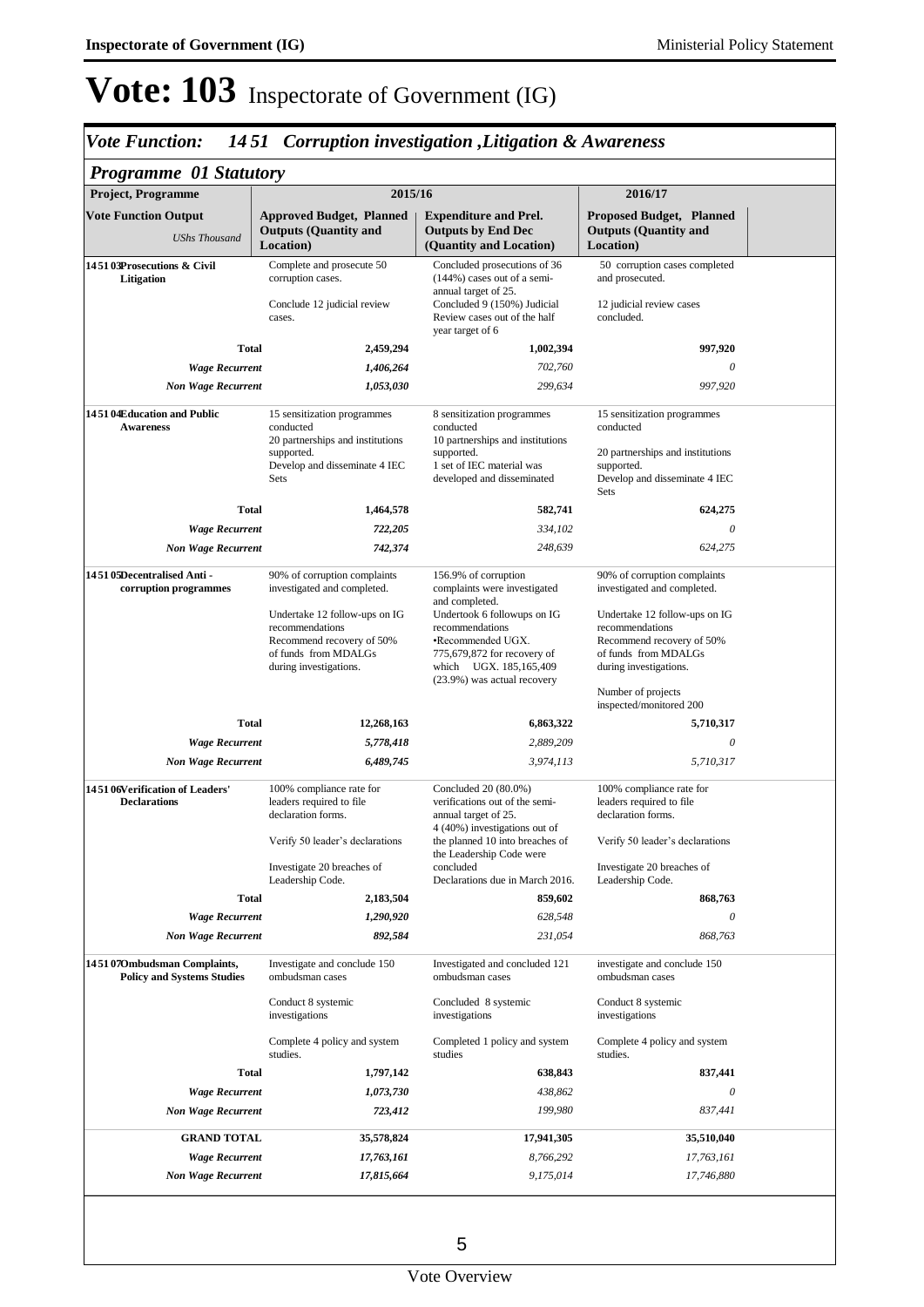| <b>Vote Function:</b>                                                                                                                                                                                                                                                                                                                                                                                                                                                                                                                                           |                           | 1451 Corruption investigation , Litigation & Awareness                                                                                                                    |                                                                                                                                                                                                                                                                       |                          |                                                                                                                                                                                                                                                                              |                           |           |
|-----------------------------------------------------------------------------------------------------------------------------------------------------------------------------------------------------------------------------------------------------------------------------------------------------------------------------------------------------------------------------------------------------------------------------------------------------------------------------------------------------------------------------------------------------------------|---------------------------|---------------------------------------------------------------------------------------------------------------------------------------------------------------------------|-----------------------------------------------------------------------------------------------------------------------------------------------------------------------------------------------------------------------------------------------------------------------|--------------------------|------------------------------------------------------------------------------------------------------------------------------------------------------------------------------------------------------------------------------------------------------------------------------|---------------------------|-----------|
| <b>Project 0354 Support to IGG</b>                                                                                                                                                                                                                                                                                                                                                                                                                                                                                                                              |                           |                                                                                                                                                                           |                                                                                                                                                                                                                                                                       |                          |                                                                                                                                                                                                                                                                              |                           |           |
| <b>Project Profile</b>                                                                                                                                                                                                                                                                                                                                                                                                                                                                                                                                          |                           |                                                                                                                                                                           |                                                                                                                                                                                                                                                                       |                          |                                                                                                                                                                                                                                                                              |                           |           |
| Responsible Officer:                                                                                                                                                                                                                                                                                                                                                                                                                                                                                                                                            |                           | Secretary to the Inspectorate of Government                                                                                                                               |                                                                                                                                                                                                                                                                       |                          |                                                                                                                                                                                                                                                                              |                           |           |
| To improve enforcement of the leadership code Act 2002 and to facilitate expeditious<br>Objectives:<br>handling of corruption cases.<br>The overall development objective of the Uganda Good Governance Programme (UGOGO) is<br>"to enhance accountability and reduce corruption in the administration of public duty and<br>service delivery in Uganda".<br>Immediate objective:<br>Immediate objective of the Component (Accountable Local Service Delivery) is enhanced<br>quality of service delivery through improved local governance and accountability. |                           |                                                                                                                                                                           |                                                                                                                                                                                                                                                                       |                          |                                                                                                                                                                                                                                                                              |                           |           |
| Outputs:                                                                                                                                                                                                                                                                                                                                                                                                                                                                                                                                                        | prosecution.              | There are two project outputs namely: Expeditious handling of corruption cases and<br>compliance with the Leadership Code Act 2002. Activities include; investigation and |                                                                                                                                                                                                                                                                       |                          |                                                                                                                                                                                                                                                                              |                           |           |
| <b>Start Date:</b>                                                                                                                                                                                                                                                                                                                                                                                                                                                                                                                                              |                           | 7/1/2015                                                                                                                                                                  | Projected End Date:                                                                                                                                                                                                                                                   |                          |                                                                                                                                                                                                                                                                              |                           | 6/30/2020 |
| Donor Funding for Project:                                                                                                                                                                                                                                                                                                                                                                                                                                                                                                                                      |                           |                                                                                                                                                                           |                                                                                                                                                                                                                                                                       |                          |                                                                                                                                                                                                                                                                              |                           |           |
|                                                                                                                                                                                                                                                                                                                                                                                                                                                                                                                                                                 |                           |                                                                                                                                                                           |                                                                                                                                                                                                                                                                       |                          |                                                                                                                                                                                                                                                                              | <b>MTEF Projections</b>   |           |
| Projected Donor Allocations (UShs)                                                                                                                                                                                                                                                                                                                                                                                                                                                                                                                              |                           |                                                                                                                                                                           | 2014/15<br><b>Budget</b>                                                                                                                                                                                                                                              | 2015/16<br><b>Budget</b> | 2016/17                                                                                                                                                                                                                                                                      | 2017/18                   | 2018/19   |
| 510 Denmark                                                                                                                                                                                                                                                                                                                                                                                                                                                                                                                                                     |                           |                                                                                                                                                                           | 1.980                                                                                                                                                                                                                                                                 | 1.301                    | 0.000                                                                                                                                                                                                                                                                        | 0.000                     | 0.000     |
| <b>Total Donor Funding for Project</b>                                                                                                                                                                                                                                                                                                                                                                                                                                                                                                                          |                           |                                                                                                                                                                           | 1.980                                                                                                                                                                                                                                                                 | 1.301                    | 0.000                                                                                                                                                                                                                                                                        | 0.000                     | 0.000     |
|                                                                                                                                                                                                                                                                                                                                                                                                                                                                                                                                                                 |                           | Workplan Outputs for 2015/16 and 2016/17                                                                                                                                  |                                                                                                                                                                                                                                                                       |                          |                                                                                                                                                                                                                                                                              |                           |           |
| Project, Programme                                                                                                                                                                                                                                                                                                                                                                                                                                                                                                                                              |                           | 2015/16                                                                                                                                                                   |                                                                                                                                                                                                                                                                       |                          | 2016/17                                                                                                                                                                                                                                                                      |                           |           |
| <b>Vote Function Output</b>                                                                                                                                                                                                                                                                                                                                                                                                                                                                                                                                     | <b>UShs Thousand</b>      | <b>Approved Budget, Planned</b><br><b>Outputs (Quantity and</b><br>Location)                                                                                              | <b>Expenditure and Prel.</b><br><b>Outputs by End Dec</b><br>(Quantity and Location)                                                                                                                                                                                  |                          | <b>Proposed Budget, Planned</b><br><b>Outputs (Quantity and</b><br>Location)                                                                                                                                                                                                 |                           |           |
| workshops and seminars<br>145104Education and Public<br><b>Awareness</b><br>spot messages<br><b>IEC</b> materials                                                                                                                                                                                                                                                                                                                                                                                                                                               |                           | Day.                                                                                                                                                                      | Conducted 6 DTM sensitization<br>workshops conducted for<br>Permanent Secretaries,<br>Development Partners and Civil<br>Society Organizations.<br>Organized Media Breakfast<br>Meeting and Public Dialogue<br>Meeting to commemorate<br>International Anti-Corruption |                          | Sensitisation of the public on<br>corruption related issues eg the<br>dangers of corruption among<br>others.<br>Creat awareness about IG role<br>in the fight against corruption.<br>Seek public participation in the<br>fight against corruption and<br>what their role is. |                           |           |
|                                                                                                                                                                                                                                                                                                                                                                                                                                                                                                                                                                 | <b>Total</b>              | 656,000                                                                                                                                                                   |                                                                                                                                                                                                                                                                       | 149,530                  |                                                                                                                                                                                                                                                                              | 1,000,000                 |           |
|                                                                                                                                                                                                                                                                                                                                                                                                                                                                                                                                                                 | <b>GoU</b> Development    | 656,000                                                                                                                                                                   |                                                                                                                                                                                                                                                                       | 149,530                  |                                                                                                                                                                                                                                                                              | 1,000,000                 |           |
|                                                                                                                                                                                                                                                                                                                                                                                                                                                                                                                                                                 | <b>External Financing</b> | 0                                                                                                                                                                         |                                                                                                                                                                                                                                                                       | 0                        |                                                                                                                                                                                                                                                                              | $\boldsymbol{\mathit{0}}$ |           |

| 145172Government Buildings and<br><b>Administrative</b><br><b>Infrastructure</b>   | Archtectural designes for IG<br>house prepared                                                                                                                   | na      |          | Finalisation of architectural<br>desisgns                                                             |  |
|------------------------------------------------------------------------------------|------------------------------------------------------------------------------------------------------------------------------------------------------------------|---------|----------|-------------------------------------------------------------------------------------------------------|--|
| <b>Total</b>                                                                       | 1,500,000                                                                                                                                                        |         | 3,960    | 2,500,000                                                                                             |  |
| <b>GoU</b> Development                                                             | 1,500,000                                                                                                                                                        |         | 3,960    | 2,500,000                                                                                             |  |
| <b>External Financing</b>                                                          | 0                                                                                                                                                                |         | 0        | 0                                                                                                     |  |
| 145175Purchase of Motor<br><b>Vehicles and Other</b><br><b>Transport Equipment</b> | Purchase of Pickups to enhace<br>and improve investgative and<br>prosectutional capacity of IG in<br>regional offices                                            | na      |          | 1 stationwagon for D/IGG                                                                              |  |
| <b>Total</b>                                                                       | 869,998                                                                                                                                                          |         | $\bf{0}$ | 170,000                                                                                               |  |
| <b>GoU</b> Development                                                             | 720,000                                                                                                                                                          |         | $\theta$ | 170,000                                                                                               |  |
| <b>External Financing</b>                                                          | 149,998                                                                                                                                                          |         | 0        | $\theta$                                                                                              |  |
| 145177Purchase of Specialised<br>Machinery & Equipment                             | purchase of Filing cabinets and<br>specialised equipment that aid<br>in productinon of reports and<br>for upgrade of the computerised<br>case management system. | na<br>6 |          | Assorted office equipment<br>including computers.<br>Purchase of Specialised<br>Machinery & Equipment |  |

Vote Overview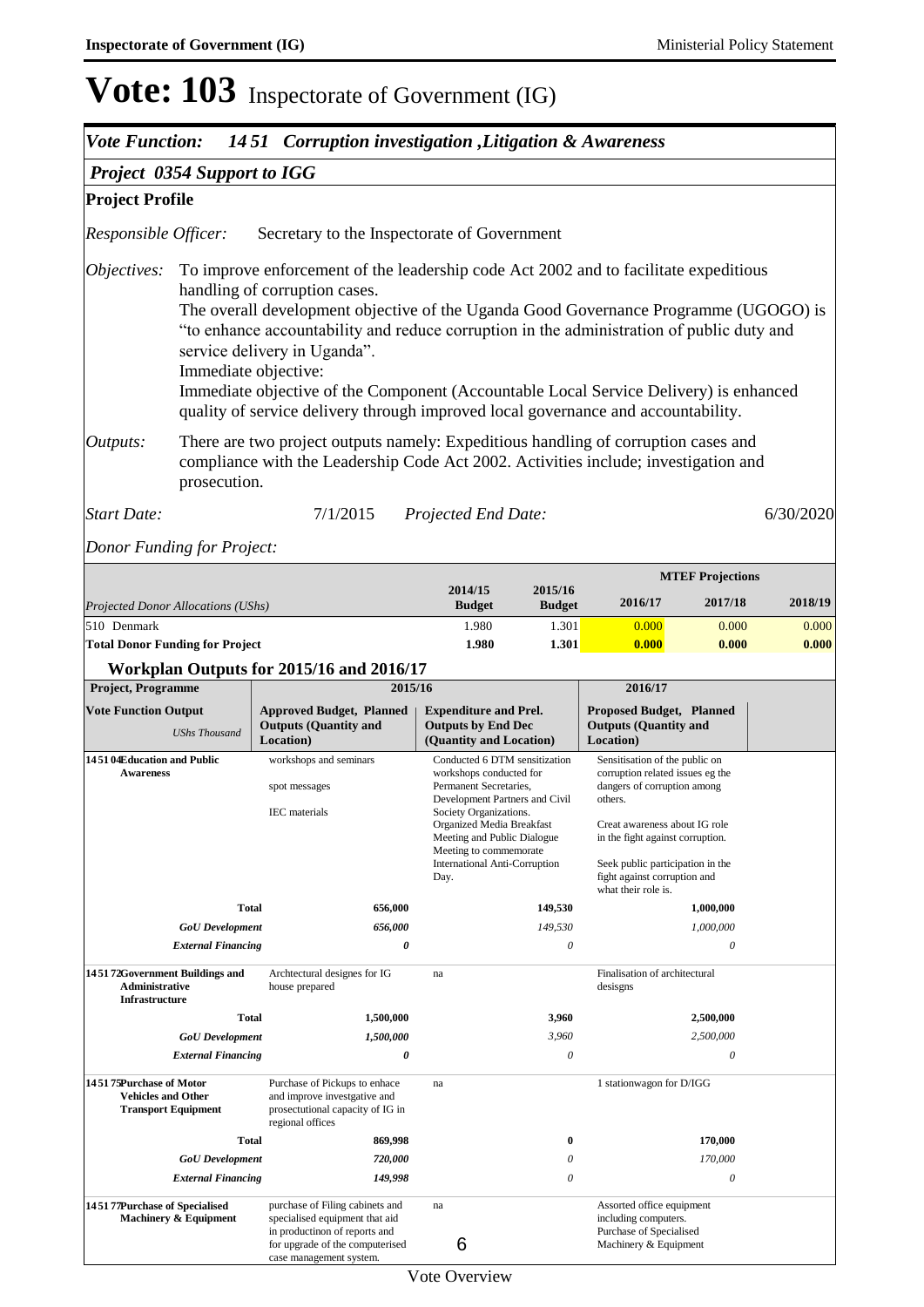### *Vote Function: 14 51 Corruption investigation ,Litigation & Awareness*

| <b>Project 0354 Support to IGG</b>                                                   |                                                                              |                                                                                      |                                                                              |  |  |  |  |  |  |  |  |
|--------------------------------------------------------------------------------------|------------------------------------------------------------------------------|--------------------------------------------------------------------------------------|------------------------------------------------------------------------------|--|--|--|--|--|--|--|--|
| <b>Project, Programme</b>                                                            | 2015/16                                                                      |                                                                                      | 2016/17                                                                      |  |  |  |  |  |  |  |  |
| <b>Vote Function Output</b><br><b>UShs Thousand</b>                                  | <b>Approved Budget, Planned</b><br><b>Outputs (Quantity and</b><br>Location) | <b>Expenditure and Prel.</b><br><b>Outputs by End Dec</b><br>(Quantity and Location) | <b>Proposed Budget, Planned</b><br><b>Outputs (Quantity and</b><br>Location) |  |  |  |  |  |  |  |  |
| <b>Total</b>                                                                         | 282,345                                                                      | 44,696                                                                               | 150,291                                                                      |  |  |  |  |  |  |  |  |
| <b>GoU</b> Development                                                               | 190,291                                                                      | 44,696                                                                               | 150,291                                                                      |  |  |  |  |  |  |  |  |
| <b>External Financing</b>                                                            | 92,054                                                                       | $\theta$                                                                             | $\theta$                                                                     |  |  |  |  |  |  |  |  |
| 14.5178Purchase of Office and<br><b>Residential Furniture and</b><br><b>Fittings</b> | furniture for both boardroom<br>and office                                   | na                                                                                   | Purchase of Office and<br>Residential Furniture and<br>Fittings              |  |  |  |  |  |  |  |  |
| <b>Total</b>                                                                         | 75,000                                                                       | 37,670                                                                               | 110,804                                                                      |  |  |  |  |  |  |  |  |
| <b>GoU</b> Development                                                               | 75,000                                                                       | 37,670                                                                               | 110,804                                                                      |  |  |  |  |  |  |  |  |
| <b>External Financing</b>                                                            | 0                                                                            | 0                                                                                    | $\theta$                                                                     |  |  |  |  |  |  |  |  |
| <b>GRAND TOTAL</b>                                                                   | 3,383,343                                                                    | 235,856                                                                              | 3,931,095                                                                    |  |  |  |  |  |  |  |  |
| <b>GoU</b> Development                                                               | 3,141,291                                                                    | 235,856                                                                              | 3,931,095                                                                    |  |  |  |  |  |  |  |  |
| <b>External Financing</b>                                                            | 242,052                                                                      | 0                                                                                    | $\theta$                                                                     |  |  |  |  |  |  |  |  |
|                                                                                      |                                                                              |                                                                                      |                                                                              |  |  |  |  |  |  |  |  |

### *Table V3.2: Past and Medum Term Key Vote Output Indicators\**

|                                                                      |                    | 2015/16          |                                        |                 | <b>MTEF Projections</b> |         |  |  |  |  |
|----------------------------------------------------------------------|--------------------|------------------|----------------------------------------|-----------------|-------------------------|---------|--|--|--|--|
| Vote Function Key Output<br><b>Indicators and Costs:</b>             | 2014/15<br>Outturn | Approved<br>Plan | <b>Releases</b><br><b>Prel. Actual</b> | 2016/17         | 2017/18                 | 2018/19 |  |  |  |  |
| Vote: 103 Inspectorate of Government (IG)                            |                    |                  |                                        |                 |                         |         |  |  |  |  |
| Vote Function:1451 Corruption investigation , Litigation & Awareness |                    |                  |                                        |                 |                         |         |  |  |  |  |
| % of corruption cases investigated<br>and completed                  | N/A                | 85               | 108.8                                  | 85              | 85                      | 85      |  |  |  |  |
| Number of corruption cases<br>prosecuted and completed.              | N/A                | 50               | 36                                     | 50 <sup>°</sup> | 50                      | 50      |  |  |  |  |
| % of corruption cases complaints<br>investigated and completed       | N/A                | 90%              | 156.9                                  | 90%             | 90%                     | 90      |  |  |  |  |
| Number of leaders investigated for<br>breach of Leadership Code      | N/A                | 20               | 4                                      | <b>20</b>       | 20                      | 20      |  |  |  |  |
| Number of leader's declarations<br>verified                          | N/A                | 50               | 20 <sup>1</sup>                        | 50              | 50                      | 50      |  |  |  |  |
| <b>Vote Function Cost (UShs bn)</b>                                  | 33.559             | 39.811           | 20.943                                 | 39.441          | 39.441                  | 42.694  |  |  |  |  |
| VF Cost Excluding Ext. Fin                                           | 33.559             | 38.510           | 20.943                                 | 39.441          | N/A                     | N/A     |  |  |  |  |
| <b>Cost of Vote Services (UShs Bn)</b>                               | 33.559             | 39.811           | 20.943                                 | 39.441          | 39.441                  | 42.694  |  |  |  |  |
| Vote Cost Excluding Ext Fin.                                         | 33.559             | 38.510           | 20.943                                 | 39.441          | N/A                     | N/A     |  |  |  |  |

*\* Excluding Taxes and Arrears*

### *Medium Term Plans*

Over the medium term, the Inspectorate of Government plans to achieve the following high level output indicators: Reduced corruption in public sector, improved governance and administration of public office, improved professional and ethical conduct of leaders in line with the leadership code of conduct, increased efficiency and effectiveness in execution of the IG mandate and Increased demand for ethics, professionalism and accountability in public office. The outcomes will be achieved through the IG consolidating its achievement in the previous and also implementing specific interventions listed below:

i. Establish and implement an improved complaints management system: One of the IG's key challenges over the last few years has been an increasing workload, as a result of increased awareness of the dangers of corruption and the ease of reporting incidents. This has in turn resulted in the rise in the number of complaints received by the IG, which have clogged the highly manual complaints management system in place. The IG will manage this over the medium term by developing and implementing a more efficient and effective electronic complaints and case management system.

Ii.Strengthen mechanisms to detect and prevent corruppion: The IG has relied on received complaints and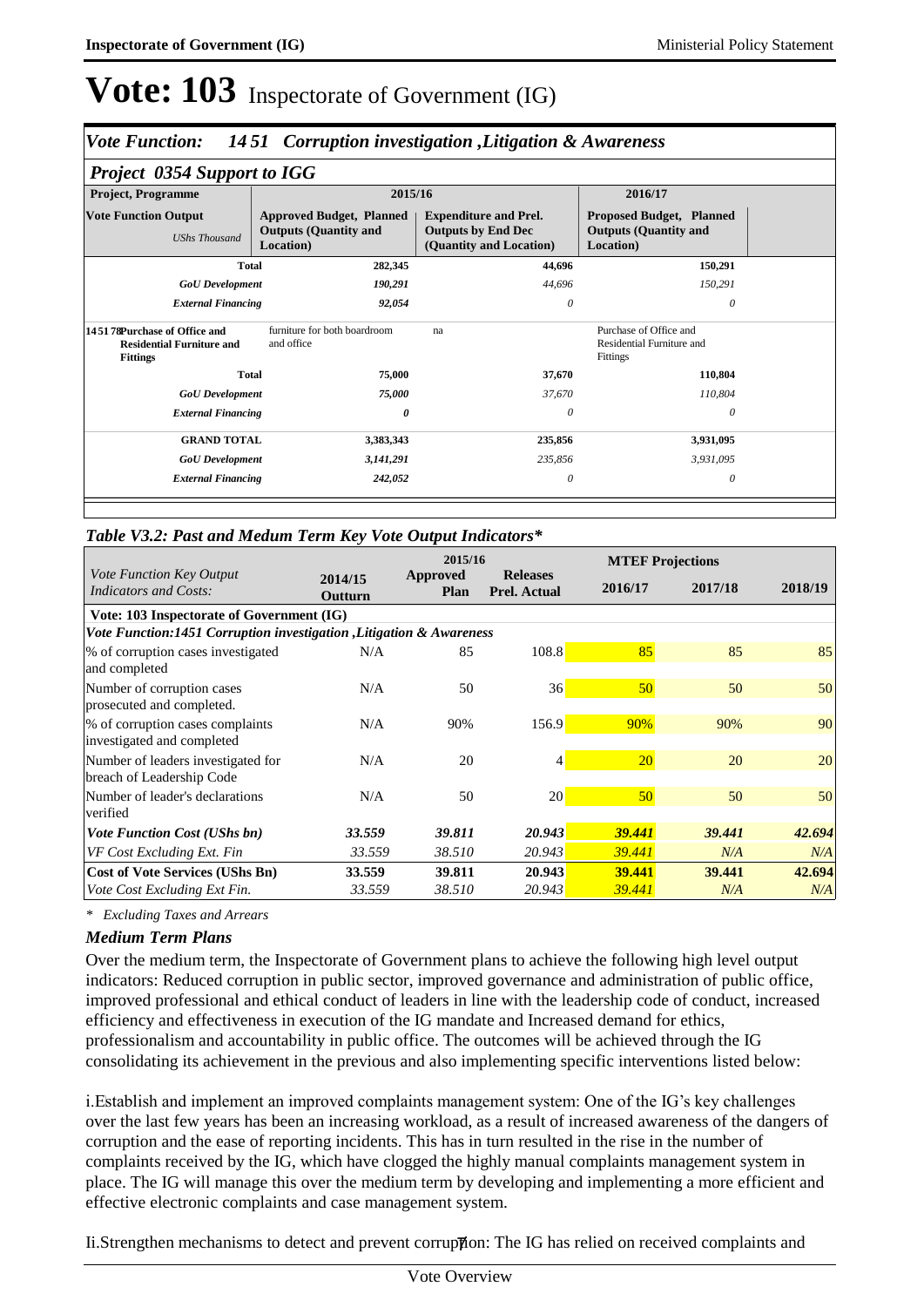on reactive measures (investigation and prosecutions) as a means of detecting and eliminating corruption. While this has had a measure of success, it is by no means sufficient. In recognition of this, the IG will focus on strengthening systems and policies that detect and prevent corruption incidences before they occur or become more widespread. This will be done by conducting periodical surveys and or risk assessments, improving whistleblower reporting, conducting inspections in public projects, strengthening intelligence gathering and deploying efficient ICT systems to facilitate the detection, reporting and prevention of corruption.

Iii. Enhance the capacity of MDALGs to identify and resolve underlying drivers of complaints at source: Complaints related to maladministration and poor governance are often due to or related to certain underlying reasons. For instance, delayed/unpaid teachers' salaries can lead to absenteeism. Low pay in public sector may result in de-motivated staff, who in turn deliver inadequate services. The IG will enhance the capacity to identify and resolve underlying drivers of complaints where they arise. MDALGs will be encouraged to establish internal mechanisms to resolve complaints at source and train their personnel in root cause analysis of those complaints.

Iv. Use the systems approach to proactively identify and address high risk areas in governance: As part of its efforts to proactively promote good governance in public office, the IG will engage with various MDALGs in studying processes and procedures with a view to identifying high-risk areas and effectively minimizing threats to effective service delivery. The Inspectorate will design effective systemic study models that will be used to identify, investigate and address high-risk areas in governance and ensure recommendations are implemented.

V. Develop and Implement E-system for declarations under the LCA: The declarations process is currently manual, requiring large amounts of funds and staff to distribute and collect declaration forms, and large storage space for the large numbers of declaration forms collected. As part of its efforts to address these challenges, the IG is developing an electronic declaration system to receive and analyze leaders' declarations.

### **(i) Measures to improve Efficiency**

In the coming FY2016/17, the IG has considered the mechanisms and measures highlighted below during the planning and budgeting process to improve efficiency in resource allocation.

a. Prioritized and allocated resources to activities namely investigations, prosecutions, public education and awareness programmes, rollout of the online declaration system and Policy and System Studies which are critical to the attainment of the IG mandate.

b. Intensified the IG effort to measure performance by setting out clear aspirations/indicators and consequently allocated appropriate resources to achieve them.

c. During the budgeting process held regular consultations and discussions to derive range of the most appropriate unit costs for investigations, prosecutions, conducting public awareness programmes and verifications of leader's declarations.

| <b>Unit Cost</b><br><b>Description</b>                                | Actual<br>2014/15 | <b>Planned</b><br>2015/16 | Actual<br>2015/16 | <b>Proposed</b><br>2016/17 | <b>Costing Assumptions and Reasons for</b><br>any Changes and Variations from Plan |
|-----------------------------------------------------------------------|-------------------|---------------------------|-------------------|----------------------------|------------------------------------------------------------------------------------|
| Vote Function: 1451 Corruption investigation , Litigation & Awareness |                   |                           |                   |                            |                                                                                    |
| Workshops                                                             |                   |                           |                   | 25,000                     | No clear benchmarks but tried to fit.<br>within the available resources            |
| Verification and<br>Investigation                                     |                   |                           |                   | 7.000                      | No clear benchmarks but tried to fit.<br>within the available resources            |
| Prosecution                                                           |                   |                           |                   | 4.800                      | No clear benchmarks but tried to fit.<br>within the available resources            |
| Procurement of vehicles                                               |                   |                           |                   | 102,000                    | The price variation is a result of<br>differences in vehicle types & classes.      |
| Policy and systems<br>studies                                         | 6.667             | 6.667                     | 9.667             | 9.667                      | No clear benchmarks but tried to fit.<br>within the available resources            |
| Investigation                                                         | 2,500             | 2.500                     | $8_{,000}$        | 3.000                      | Inflation and stability of the shilling will                                       |

*Table V3.3: Key Unit Costs of Services Provided and Services Funded (Shs '000)*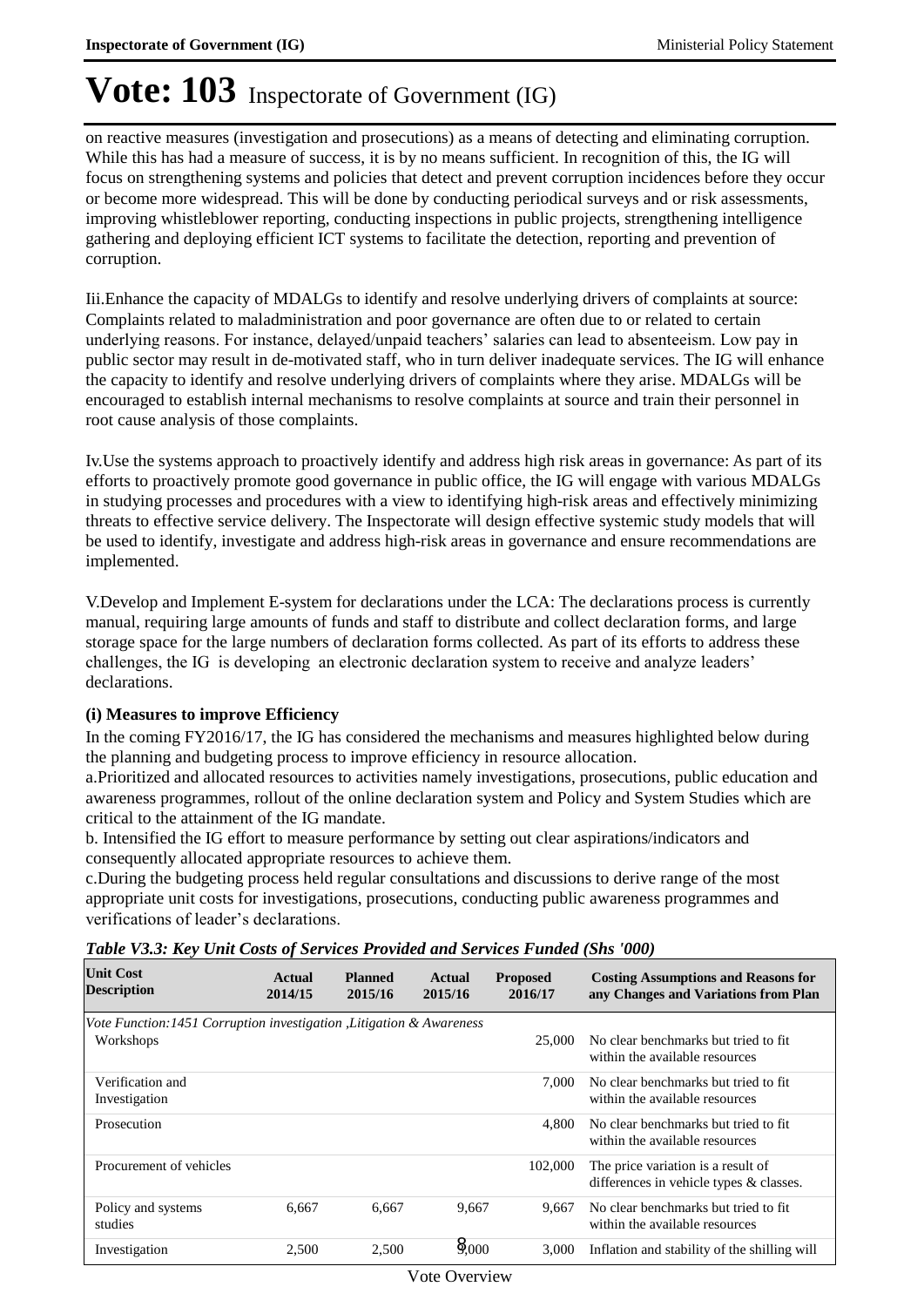| <b>Unit Cost</b><br><b>Description</b> | <b>Actual</b><br>2014/15 | <b>Planned</b><br>2015/16 | Actual<br>2015/16 | <b>Proposed</b><br>2016/17 | <b>Costing Assumptions and Reasons for</b><br>any Changes and Variations from Plan |
|----------------------------------------|--------------------------|---------------------------|-------------------|----------------------------|------------------------------------------------------------------------------------|
|                                        |                          |                           |                   |                            | affect prices                                                                      |
| Computers, Printers<br>and accessories | 4.750                    | 4.750                     | 4.750             | 4.750                      | Inflation and stability of the shilling will<br>affect prices                      |
| Civil Litgation                        | 12,000                   | 12,000                    | 12.025            | 12,025                     | Inflation and stability of the shilling will<br>affect prices                      |

### **(ii) Vote Investment Plans**

The funding allocated is to facilitate the above mentioned activities.

### *Table V3.4: Allocations by Class of Output over the Medium Term*

|                                           | $(i)$ Allocation (Shs Bn) |      |                                 |      | $(ii)$ % Vote Budget |                 |           |           |
|-------------------------------------------|---------------------------|------|---------------------------------|------|----------------------|-----------------|-----------|-----------|
| <b>Billion Uganda Shillings</b>           |                           |      | 2015/16 2016/17 2017/18 2018/19 |      |                      | 2015/16 2016/17 | 2017/18   | 2018/19   |
| Consumption Expendture (Outputs Provided) | 37.3                      | 36.5 | 35.6                            | 38.8 | $93.7\%$             | 92.6%           | 88.3%     | 89.2%     |
| Investment (Capital Purchases)            | 2.5                       | 2.9  | 4.7                             | 4.7  | 6.3%                 | $7.4\%$         | 11.7%     | $10.8\%$  |
| <b>Grand Total</b>                        | 39.8                      | 39.4 | 40.3                            | 43.5 | $100.0\%$            | $100.0\%$       | $100.0\%$ | $100.0\%$ |

### *Table V3.5: Major Capital Investments (Outputs of class Capital Purchases over 0.5Billion)*

| <b>Project, Programme</b>                                                                   | 2015/16                                                                   |                                                                                 | 2016/17                                                                   |  |
|---------------------------------------------------------------------------------------------|---------------------------------------------------------------------------|---------------------------------------------------------------------------------|---------------------------------------------------------------------------|--|
| <b>Vote Function Output</b><br><b>UShs Thousand</b>                                         | <b>Approved Budget, Planned</b><br><b>Outputs (Quantity and Location)</b> | <b>Expenditures and Outputs by</b><br><b>End Dec</b><br>(Quantity and Location) | <b>Proposed Budget, Planned</b><br><b>Outputs (Quantity and Location)</b> |  |
| Vote Function:<br>14 51                                                                     | Corruption investigation Julia States Awareness                           |                                                                                 |                                                                           |  |
| Project 0354 Support to IGG                                                                 |                                                                           |                                                                                 |                                                                           |  |
| 145172 Government<br><b>Buildings and</b><br><b>Administrative</b><br><b>Infrastructure</b> | Archtectural designes for IG<br>house prepared                            | na                                                                              | Finalisation of architectural<br>desisgns                                 |  |
| <b>Total</b>                                                                                | 1,500,000                                                                 | 3,960                                                                           | 2,500,000                                                                 |  |
| <b>GoU</b> Development                                                                      | 1,500,000                                                                 | 3.960                                                                           | 2.500,000                                                                 |  |
| <b>External Financingt</b>                                                                  | $\theta$                                                                  | 0                                                                               | 0                                                                         |  |

### **(iii) Priority Vote Actions to Improve Sector Performance**

In the coming FY2016/17, performance is one of the critical areas that the IG intends to address and numbers of strategies were designed to this effect. These include conducting a review of the performance management to strategies for performance improvement; equip staff with specialized skills to complex investigations, increased mentorship, supervision, monitoring and collaboration with other anti-corruption agencies. In addition the IG will review, adopt and implement the recommendations of organizational assessment that is being concluded.

#### *Table V3.6: Vote Actions to Improve Sector Performance*

| 2015/16 Planned Actions:<br>2015/16 Actual Actions:                                                                                                                                           |                                                                   | 2016/17 Planned Actions:                                                                                                                              | <b>MT Strategy:</b>                                                                                                                                                                                                   |  |  |  |  |  |  |
|-----------------------------------------------------------------------------------------------------------------------------------------------------------------------------------------------|-------------------------------------------------------------------|-------------------------------------------------------------------------------------------------------------------------------------------------------|-----------------------------------------------------------------------------------------------------------------------------------------------------------------------------------------------------------------------|--|--|--|--|--|--|
| Sector Outcome 1: Efficient service delivery through formulation and monitoring of credible budgets.                                                                                          |                                                                   |                                                                                                                                                       |                                                                                                                                                                                                                       |  |  |  |  |  |  |
| Vote Function: 1451 Corruption investigation , Litigation & Awareness                                                                                                                         |                                                                   |                                                                                                                                                       |                                                                                                                                                                                                                       |  |  |  |  |  |  |
| VF Performance Issue:<br>In ability to recruit and retain quality staff                                                                                                                       |                                                                   |                                                                                                                                                       |                                                                                                                                                                                                                       |  |  |  |  |  |  |
| increased supervision and<br>monitoring to improve<br>for IG Management team.<br>performance                                                                                                  | Training is planned for quarter<br>three at Civil Service College | increased supervision and<br>monitoring to improve<br>performance                                                                                     | Formulation of comprehensive<br>performance plan with well<br>defined outputs for all<br>technical staff, increased<br>supervision, monitoring and<br>holding consultative meetings<br>with senior technical officers |  |  |  |  |  |  |
| Sector Outcome 3: Accountability Sector's contribution to economic growth and development enhanced                                                                                            |                                                                   |                                                                                                                                                       |                                                                                                                                                                                                                       |  |  |  |  |  |  |
| Vote Function: 1451 Corruption investigation, Litigation & Awareness                                                                                                                          |                                                                   |                                                                                                                                                       |                                                                                                                                                                                                                       |  |  |  |  |  |  |
| VF Performance Issue:<br>Inadquate Regional presence of Inspectorate of Government                                                                                                            |                                                                   |                                                                                                                                                       |                                                                                                                                                                                                                       |  |  |  |  |  |  |
| The Inspectorate has adopted<br>an internal policy of<br>to regional offices to beef up<br>strengthening the Regional<br>their operations.<br>Offices as opposed to<br>opening new ones. This | The recuited staff were posted                                    | The Inspectorate has adopted<br>an internal policy of<br>strengthening the Regional<br>Offices as opposed to opening<br>new ones. This policy aims at | The Inspectorate has adopted<br>an internal policy of<br>strengthening the Regional<br>Offices as opposed to opening<br>new ones. This policy aims at                                                                 |  |  |  |  |  |  |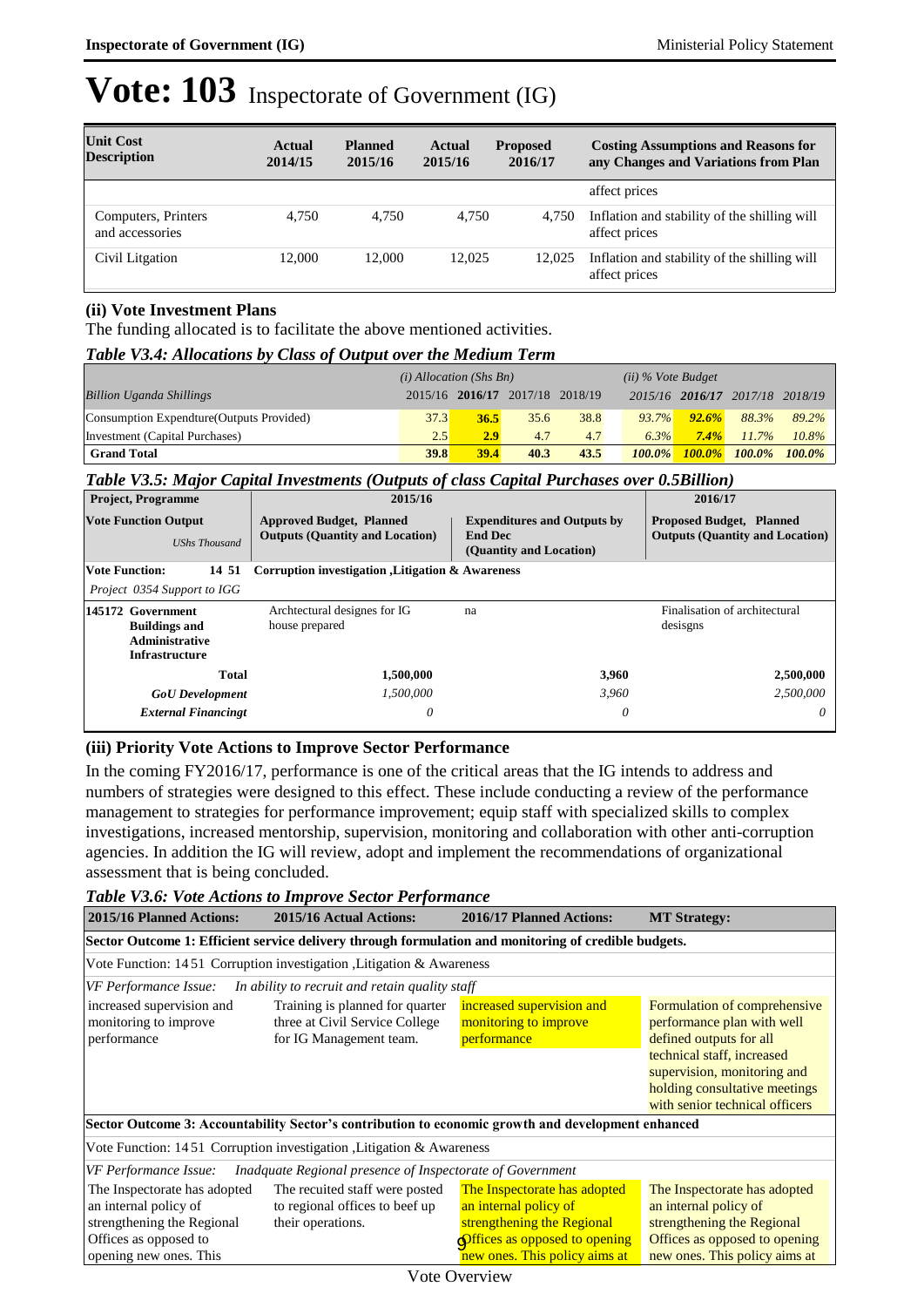| 2015/16 Planned Actions:                                | 2015/16 Actual Actions: | 2016/17 Planned Actions:                                                                           | <b>MT Strategy:</b>        |
|---------------------------------------------------------|-------------------------|----------------------------------------------------------------------------------------------------|----------------------------|
| policy aims at reducing<br>operational costs and making |                         | <b>reducing operational costs and</b> reducing operational costs and<br>making them more effective | making them more effective |
| them more effective                                     |                         |                                                                                                    |                            |

### *V4: Proposed Budget Allocations for 2016/17 and the Medium Term*

*This section sets out the proposed vote budget allocations for 2016/17 and the medium term, including major areas of expenditures and any notable changes in allocations.* 

### *Table V4.1: Past Outturns and Medium Term Projections by Vote Function\**

|                                                        |                    | 2015/16                |                                   | <b>MTEF Budget Projections</b> |         |         |
|--------------------------------------------------------|--------------------|------------------------|-----------------------------------|--------------------------------|---------|---------|
|                                                        | 2014/15<br>Outturn | Appr.<br><b>Budget</b> | <b>Releases</b><br><b>End Dec</b> | 2016/17                        | 2017/18 | 2018/19 |
| Vote: 103 Inspectorate of Government (IG)              |                    |                        |                                   |                                |         |         |
| 1451 Corruption investigation , Litigation & Awareness | 33.559             | 39.811                 | 20.943                            | 39.441                         | 39.441  | 42.694  |
| <b>Total for Vote:</b>                                 | 33.559             | 39.811                 | 20.943                            | 39.441                         | 39.441  | 42.694  |

### **(i) The Total Budget over the Medium Term**

Over the medium term the allocation to Inspectorate of Government is UGX. 38.260 Billion in FY 2016/17 and projected to increase to UGX. 42.490 Billion FY 2017/18. This implies the allocation will grow by 11.06% over the medium term.

### **(ii) The major expenditure allocations in the Vote for 2016/17**

In the ensuing FY 2016/17 the vote items which were allocated more funds are travel inland for investigation of complaints, prosecution of corruption cases, verification and investigation of leadership code breaches, public awareness campaigns, policy and systems studies, follow-up of IG recommendations to ensure compliance. Other areas of major allocations are payment of rent for both headquarters and 16 Regional Offices, payment of NSSF contributions and annual staff gratuity.

### **(iii) The major planned changes in resource allocations within the Vote for 2016/17**

The proposed key major allocations are therefore summarized as follows: travel inland line item for investigations, prosecutions, verifications of leader's declarations, project inspections and policy and system studies UGX. 2.452 Billion, payment of rent UGX. 2.482 Billion, purchase of vehicles, their maintenance, fuel and lubricants UGX. 1.028 Billion. Other areas major allocations include NSSF contributions UGX. 1.808 Billion, payment of staff annual gratuity UGX. 4.949 Billion and allowances UGX. 2.843 Billion.

### *Table V4.2: Key Changes in Vote Resource Allocation*

| Vote Function: 1401 Corruption investigation , Litigation & Awareness                  |
|----------------------------------------------------------------------------------------|
|                                                                                        |
| 1451 01 Administration & Support services                                              |
| To strengthen Regional offices for performance improvement                             |
| To strengthen Regional offices for performance improvement                             |
| 1451 04 Education and Public Awareness                                                 |
|                                                                                        |
|                                                                                        |
| 1451 07 Ombudsman Complaints, Policy and Systems Studies                               |
| Funding to support implementation of ambudsman activities                              |
| <b>Funding to support implementation of ambudsman activities</b>                       |
| 1451 72 Government Buildings and Administrative Infrastructure                         |
|                                                                                        |
|                                                                                        |
| 1451 75 Purchase of Motor Vehicles and Other Transport Equipment                       |
| Funds planned for procurement of pickups to facilitate field travel                    |
| for investigations and<br>Funds planned for procurement of pickups to facilitate field |
| travel for investigations and prosecution of corrption cases.                          |
|                                                                                        |

*Table V4.3: 2016/17 and 2017/18 Budget Allocations by Item*

2015/16 Approved Budget 2016/17 Draft Estimates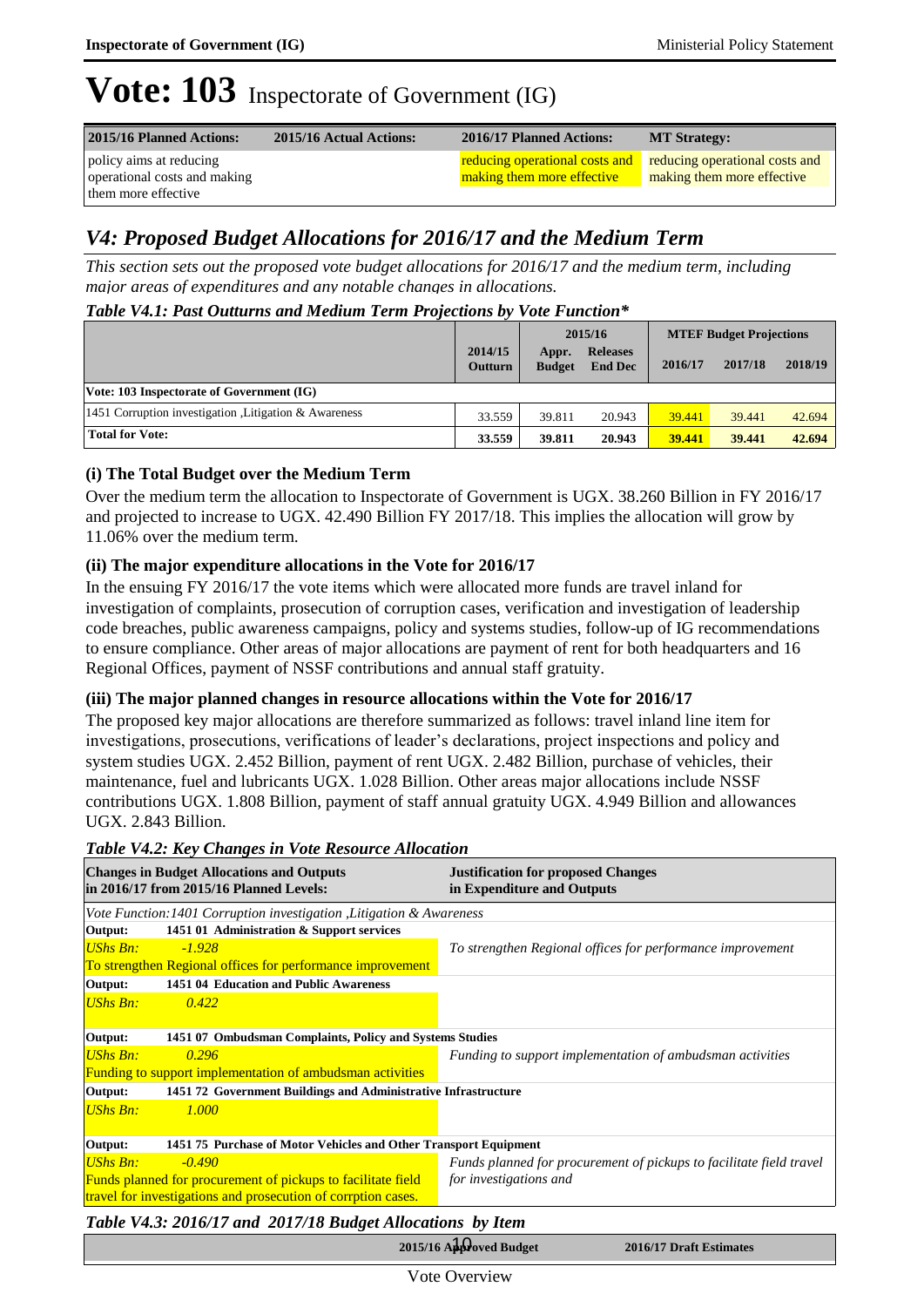| <b>Million Uganda Shillings</b>                       | GoU      | Ext. Fin | <b>Total</b> | GoU      | Ext. Fin | <b>Total</b> |
|-------------------------------------------------------|----------|----------|--------------|----------|----------|--------------|
| <b>Output Class: Outputs Provided</b>                 | 36,234.8 | 1,058.9  | 37,293.8     | 36,510.0 | 0.0      | 36,510.0     |
| 211103 Allowances                                     | 3,157.6  | 0.0      | 3,157.6      | 3,002.9  | 0.0      | 3,002.9      |
| 211104 Statutory salaries                             | 17,763.2 | 0.0      | 17,763.2     | 17,763.2 | 0.0      | 17,763.2     |
| 212101 Social Security Contributions                  | 1,916.2  | 0.0      | 1,916.2      | 1,808.0  | 0.0      | 1,808.0      |
| 213001 Medical expenses (To employees)                | 6.6      | 0.0      | 6.6          | 15.0     | 0.0      | <b>15.0</b>  |
| 213002 Incapacity, death benefits and funeral expen   | 17.0     | 0.0      | 17.0         | 5.0      | 0.0      | 5.0          |
| 213004 Gratuity Expenses                              | 4,752.8  | 0.0      | 4,752.8      | 4,949.3  | 0.0      | 4,949.3      |
| 221001 Advertising and Public Relations               | 55.8     | 65.0     | 120.8        | 80.5     | 0.0      | 80.5         |
| 221002 Workshops and Seminars                         | 183.0    | 49.0     | 232.0        | 552.7    | 0.0      | 552.7        |
| 221003 Staff Training                                 | 227.5    | 146.2    | 373.7        | 325.6    | 0.0      | 325.6        |
| 221004 Recruitment Expenses                           | 24.0     | 0.0      | 24.0         | 14.0     | 0.0      | <b>14.0</b>  |
| 221006 Commissions and related charges                | 185.8    | 0.0      | 185.8        | 185.6    | 0.0      | 185.6        |
| 221007 Books, Periodicals & Newspapers                | 114.8    | 0.0      | 114.8        | 84.3     | 0.0      | 84.3         |
| 221008 Computer supplies and Information Technol      | 121.3    | 0.0      | 121.3        | 46.0     | 0.0      | 46.0         |
| 221009 Welfare and Entertainment                      | 150.9    | 0.0      | 150.9        | 160.9    | 0.0      | <b>160.9</b> |
| 221010 Special Meals and Drinks                       | 36.0     | 0.0      | 36.0         | 45.0     | 0.0      | 45.0         |
| 221011 Printing, Stationery, Photocopying and Bind    | 107.8    | 44.0     | 151.8        | 188.4    | 0.0      | 188.4        |
| 221012 Small Office Equipment                         | 9.0      | 0.0      | 9.0          | 10.0     | 0.0      | <b>10.0</b>  |
| 221017 Subscriptions                                  | 83.3     | 0.0      | 83.3         | 53.3     | 0.0      | 53.3         |
| 222001 Telecommunications                             | 384.9    | 11.2     | 396.1        | 293.3    | 0.0      | 293.3        |
| 222002 Postage and Courier                            | 13.4     | 0.0      | 13.4         | 13.4     | 0.0      | 13.4         |
| 222003 Information and communications technolog       | 68.8     | 0.0      | 68.8         | 58.8     | 0.0      | 58.8         |
| 223001 Property Expenses                              | 1.4      | 0.0      | 1.4          | 1.4      | 0.0      | 1.4          |
| $223003$ Rent – (Produced Assets) to private entities | 1,920.9  | 0.0      | 1,920.9      | 2,482.0  | 0.0      | 2,482.0      |
| 223004 Guard and Security services                    | 25.4     | 0.0      | 25.4         | 23.3     | 0.0      | 23.3         |
| 223005 Electricity                                    | 158.4    | 0.0      | 158.4        | 120.8    | 0.0      | <b>120.8</b> |
| 223006 Water                                          | 19.4     | 0.0      | 19.4         | 15.4     | 0.0      | 15.4         |
| 223007 Other Utilities- (fuel, gas, firewood, charcoa | 2.5      | 0.0      | 2.5          | 2.5      | 0.0      | 2.5          |
| 224003 Classified Expenditure                         | 145.2    | 0.0      | 145.2        | 145.2    | 0.0      | 145.2        |
| 225001 Consultancy Services- Short term               | 65.1     | 0.0      | 65.1         | 80.1     | 0.0      | 80.1         |
| 227001 Travel inland                                  | 2,965.2  | 743.4    | 3,708.6      | 2,440.6  | 0.0      | 2,440.6      |
| 227002 Travel abroad                                  | 124.6    | 0.0      | 124.6        | 138.1    | 0.0      | 138.1        |
| 227004 Fuel, Lubricants and Oils                      | 787.9    | 0.0      | 787.9        | 751.7    | 0.0      | 751.7        |
| 228001 Maintenance - Civil                            | 45.8     | 0.0      | 45.8         | 50.8     | 0.0      | 50.8         |
| 228002 Maintenance - Vehicles                         | 528.1    | 0.0      | 528.1        | 537.7    | 0.0      | 537.7        |
| 228003 Maintenance - Machinery, Equipment & Fu        | 54.2     | 0.0      | 54.2         | 54.3     | 0.0      | 54.3         |
| 282101 Donations                                      | 11.2     | 0.0      | 11.2         | 11.2     | 0.0      | <b>11.2</b>  |
| <b>Output Class: Capital Purchases</b>                | 2,485.3  | 242.1    | 2,727.3      | 2,931.1  | 0.0      | 2,931.1      |
| 281503 Engineering and Design Studies & Plans for     | 1,500.0  | 0.0      | 1,500.0      | 2,500.0  | 0.0      | 2,500.0      |
| 312201 Transport Equipment                            | 510.0    | 150.0    | 660.0        | 170.0    | 0.0      | <b>170.0</b> |
| 312202 Machinery and Equipment                        | 190.3    | 92.1     | 282.3        | 150.3    | 0.0      | 150.3        |
| 312203 Furniture & Fixtures                           | 75.0     | 0.0      | 75.0         | 110.8    | 0.0      | <b>110.8</b> |
| 312204 Taxes on Machinery, Furniture & Vehicles       | 210.0    | 0.0      | 210.0        | 0.0      | 0.0      | 0.0          |
| <b>Grand Total:</b>                                   | 38,720.1 | 1,301.0  | 40,021.1     | 39,441.1 | 0.0      | 39,441.1     |
| <b>Total Excluding Taxes and Arrears</b>              | 38,510.1 | 1,301.0  | 39,811.1     | 39,441.1 | 0.0      | 39,441.1     |

### *V5: Vote Cross-Cutting Policy and Other Budgetary Issues*

*This section discusses how the vote's plans will address and respond to the cross-cutting policy, issues of gender and equity; HIV/AIDS; and the Environment, and other budgetary issues such as Arrears and NTR..* 

### **(i) Cross-cutting Policy Issues**

#### *(a) Gender and Equity*

**Objective:** i. To execute the IG mandate in conformity with the National Gender Policy and the legislation in place to enforce and promote equity and equality. *Issue of Concern :*Limited integration of gender issues in the IG work plans and budgets. 11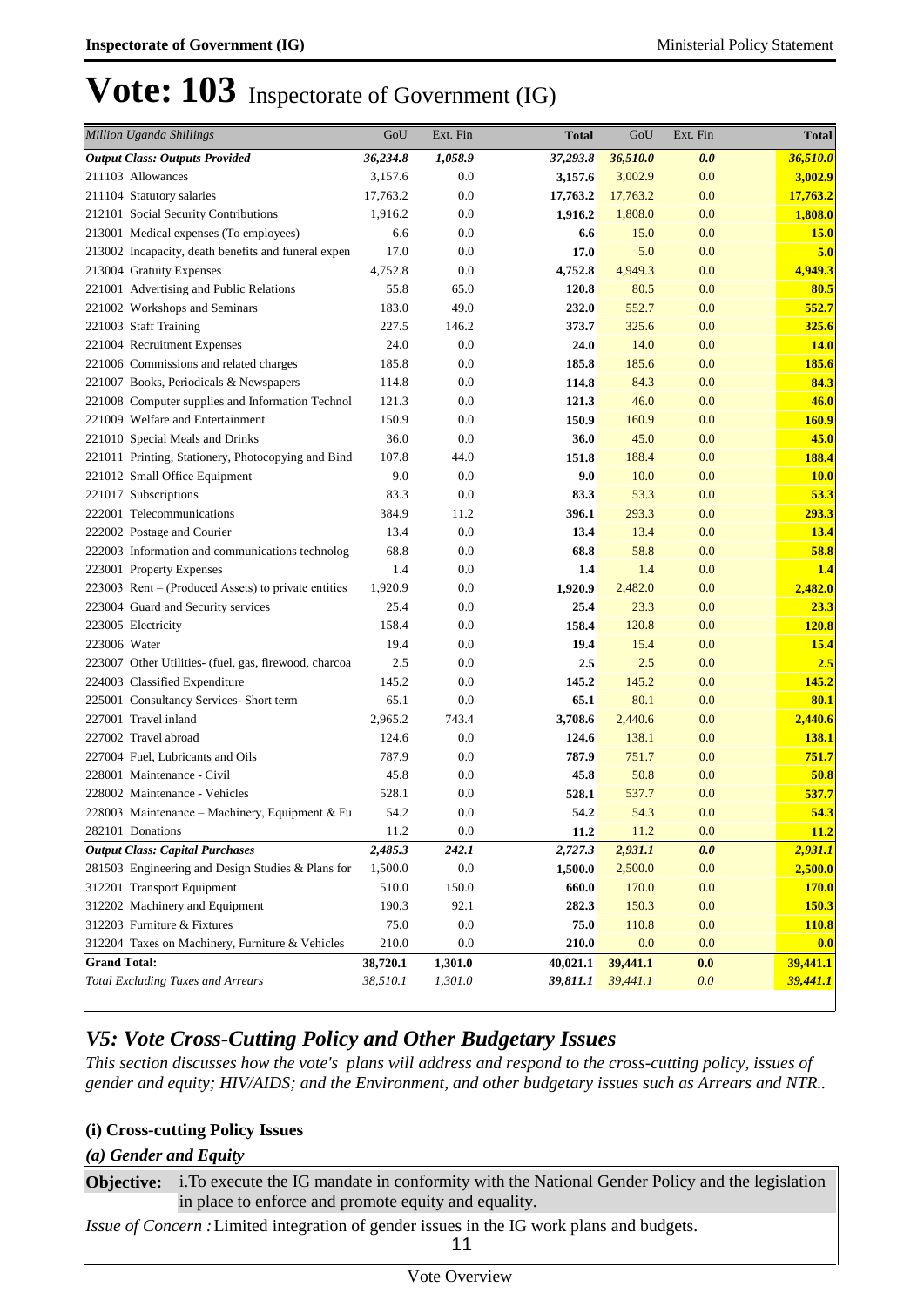#### *Proposed Intervensions*

Mainstream gender issues in the IG plans and budgets.

Conduct meeting to address practices that undermine or exploit the dignity of the person on the basis of their sex and gender are prohibited

Conduct awareness meetings to address gender concerns in the Inspectorate of Government

0.001 *Budget Allocations*  UGX billion

Performance Indicators i.Number of sensitization meetings conducted

### *(b) HIV/AIDS*

**Objective:** To contribute to the reduction of HIV/AIDS burden and mitigate the effects of the epidemic,

*Issue of Concern* : The burden and negative impact of HIV and AIDS on the IG workforce.

### *Proposed Intervensions*

Supporting treatment and care for infected persons and their family members in partnership with HIV and AIDS organizations, promote counseling and testing and hold sensitization workshops. Disseminate and implement the IG HIV/AIDS Policy

0.03 *Budget Allocations*  UGX billion

Number of staff and family members supported. Number of sensitizations meetings conducted. *Performance Indicators*

### *(c) Environment*

**Objective:** To promote environmental sustainability

Issue of Concern : persistent degradation of these natural resources

### *Proposed Intervensions*

In the recent past Government of Uganda together with Development Partners have implemented a number of strategic interventions to preserve and protect the environment. However, various reports indicate persistent degradation of these natural resources namely declining soil fertility, deforestation particularly outside protected areas, pasture degradation, and decreasing fish stocks, water pollution caused by discharge of waste water from industries and domestic water use, among others. The role of the Inspectorate in enforcement of the laws relating to the environment is of necessity limited due to the fact that the National Environment Management Authority is charged with this role. However, in the FY 2016/17, the Inspectorate of Government will provide special consideration to complaints regarding mismanagement and unsustainable use of the Environment and Natural Resources where its intervention does not conflict with the statutory role of NEMA.

0.002 *Budget Allocations*  UGX billion

Number of investigations into environmental issues conducted Number of initiatives implemented *Performance Indicators*

#### **(ii) Non Tax Revenue Collections**

| <b>Source of NTR</b>                              | <b>UShs Bn</b> | 2014/15<br><b>Actual</b> | 2015/16<br><b>Budget</b> | 2015/16<br>Prel<br><b>Actual</b> | 2016/17<br>Projected |
|---------------------------------------------------|----------------|--------------------------|--------------------------|----------------------------------|----------------------|
| Sale of publications                              |                |                          |                          | 0.000                            | 0.030                |
| Sale of non-produced Government Properties/assets | 0.000          | 0.098                    |                          |                                  |                      |
|                                                   | 0.000          | 0.128                    |                          |                                  |                      |

The IG plans to collect UGX 0.030 from sale of bids and UGX 0.975 is expected to be raised from sale of old assets and furniture.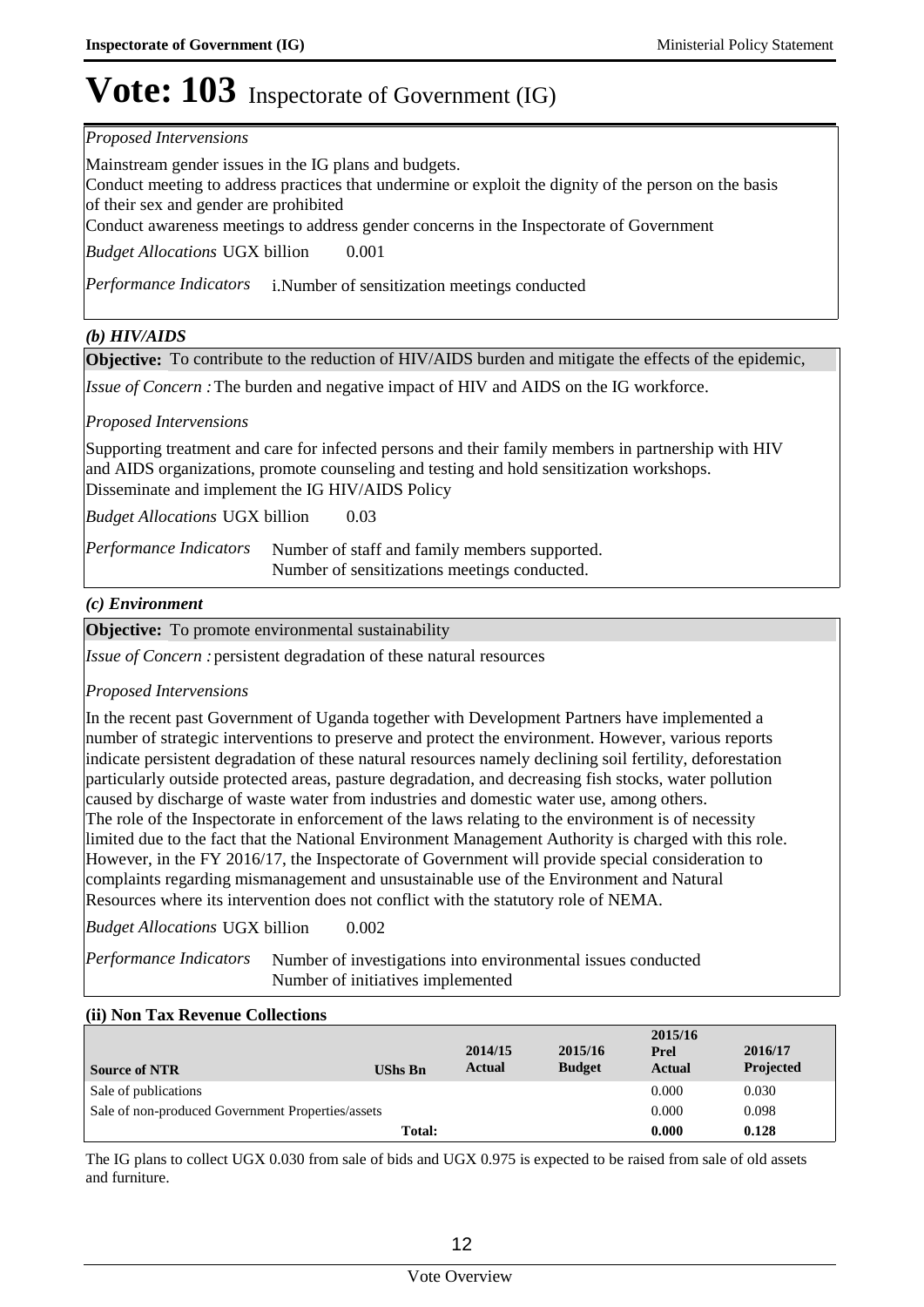# **Table V1: Summary Vote Estimates by Vote Function, Programme and Project**

| Thousand Uganda Shillings                                           |            | 2015/16 Approved Budget<br>2016/17 Approved Estimates |              |            |               |              |  |  |  |  |  |
|---------------------------------------------------------------------|------------|-------------------------------------------------------|--------------|------------|---------------|--------------|--|--|--|--|--|
| Vote Function 1451 Corruption investigation, Litigation & Awareness |            |                                                       |              |            |               |              |  |  |  |  |  |
| <b>Recurrent Budget Estimates</b>                                   | Wage       | Non-Wage                                              | <b>Total</b> | Wage       | Non Wage      | <b>Total</b> |  |  |  |  |  |
| 01<br>Statutory                                                     | 17,763,161 | 17,815,664                                            | 35,578,824   | 17,763,161 | 17,746,880    | 35,510,040   |  |  |  |  |  |
| <b>Total Recurrent Budget Estimates for Vote Function:</b>          | 17,763,161 | 17,815,664                                            | 35,578,824   | 17,763,161 | 17,746,880    | 35,510,040   |  |  |  |  |  |
| <b>Development Budget Estimates</b>                                 | GoU        | External Fin.                                         | <b>Total</b> | GoU        | External Fin. | <b>Total</b> |  |  |  |  |  |
| 0354 Support to IGG                                                 | 3,141,291  | 1,301,000                                             | 4,442,291    | 3,931,095  | $\Omega$      | 3,931,095    |  |  |  |  |  |
| <b>Total Development Budget Estimates for Vote Function:</b>        | 3,141,291  | 1,301,000                                             | 4,442,291    | 3,931,095  | $\bf{0}$      | 3,931,095    |  |  |  |  |  |
|                                                                     | GoU        | External Fin.                                         | Total        | GoU        | External Fin  | <b>Total</b> |  |  |  |  |  |
| <b>Total Vote Function 1451</b>                                     | 38,720,116 | 1,301,000                                             | 40,021,116   | 39,441,136 | $\bf{0}$      | 39,441,136   |  |  |  |  |  |
| <b>Total Excluding Taxes and Arrears</b>                            | 38,510,116 | 1,301,000                                             | 39,811,116   | 39,441,136 | $\theta$      | 39,441,136   |  |  |  |  |  |
| <b>Total Vote 103</b>                                               | 38,720,116 | 1,301,000                                             | 40,021,116   | 39,441,136 | $\bf{0}$      | 39,441,136   |  |  |  |  |  |
| <b>Total Excluding Taxes and Arrears</b>                            | 38,510,116 | 1,301,000                                             | 39,811,116   | 39,441,136 | $\theta$      | 39,441,136   |  |  |  |  |  |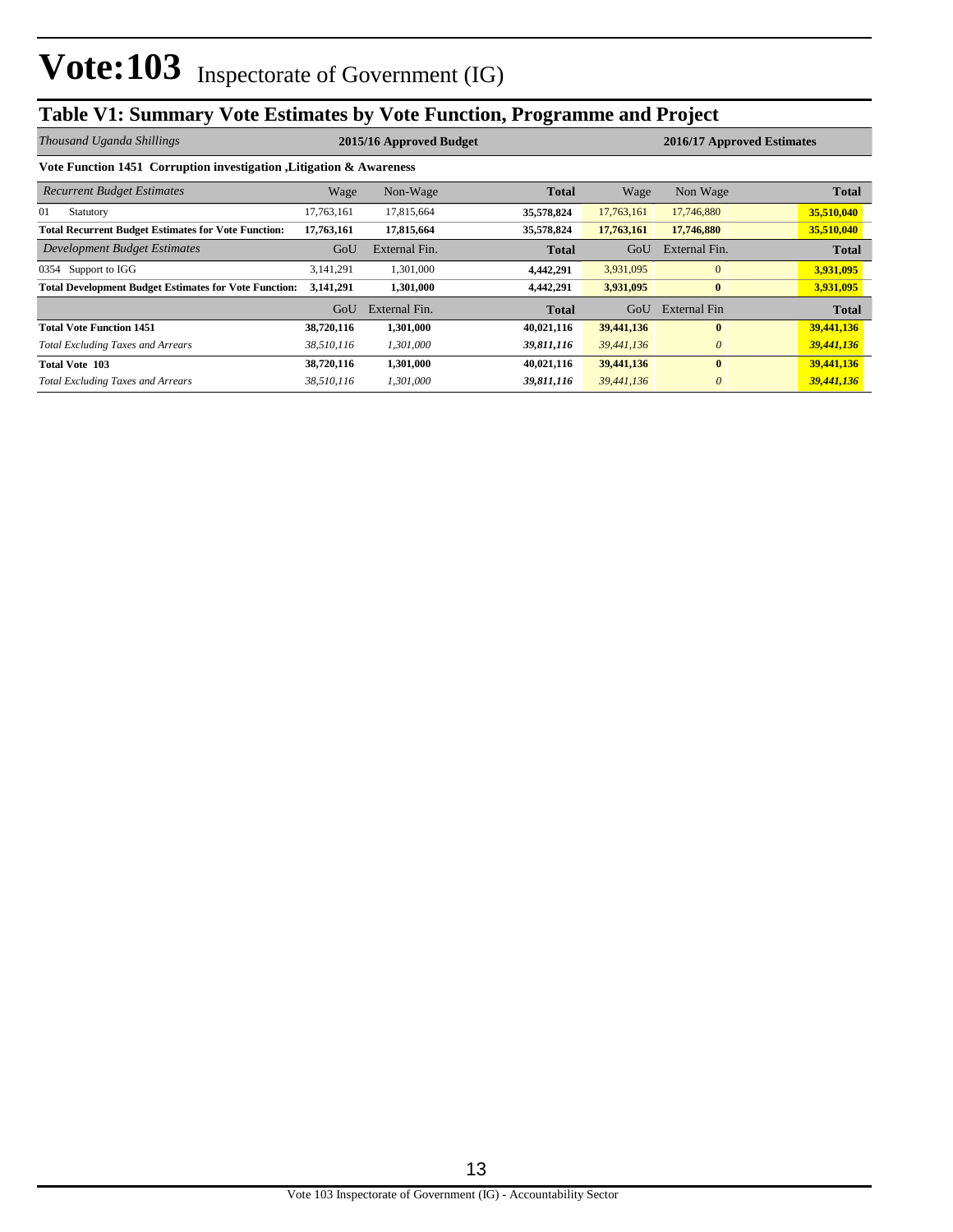### **Table V2: Summary Vote Estimates by Item**

| Thousand Uganda Shillings                                 |            | 2015/16 Approved Budget |            |              | 2016/17 Draft Estimates |              |
|-----------------------------------------------------------|------------|-------------------------|------------|--------------|-------------------------|--------------|
|                                                           |            | GoU External Fin.       | Total      |              | GoU External Fin.       | <b>Total</b> |
| <b>Employees, Goods and Services (Outputs Provided)</b>   | 36,234,824 | 1,058,948               | 37,293,772 | 36,510,040   | $\boldsymbol{\theta}$   | 36,510,040   |
| 211103 Allowances                                         | 3,157,586  | $\boldsymbol{0}$        | 3,157,586  | 3,002,877    | $\mathbf{0}$            | 3,002,877    |
| 211104 Statutory salaries                                 | 17,763,161 | $\boldsymbol{0}$        | 17,763,161 | 17,763,161   | $\mathbf{0}$            | 17,763,161   |
| 212101 Social Security Contributions                      | 1,916,203  | $\boldsymbol{0}$        | 1,916,203  | 1,807,950    | $\mathbf{0}$            | 1,807,950    |
| 213001 Medical expenses (To employees)                    | 6,600      | $\boldsymbol{0}$        | 6,600      | 15,000       | $\mathbf{0}$            | 15,000       |
| 213002 Incapacity, death benefits and funeral expenses    | 17,000     | $\boldsymbol{0}$        | 17,000     | 5,000        | $\mathbf{0}$            | 5,000        |
| 213004 Gratuity Expenses                                  | 4,752,765  | 0                       | 4,752,765  | 4,949,345    | $\bf{0}$                | 4,949,345    |
| 221001 Advertising and Public Relations                   | 55,807     | 65,001                  | 120,808    | 80,480       | $\mathbf{0}$            | 80,480       |
| 221002 Workshops and Seminars                             | 183,000    | 49,050                  | 232,050    | 552,656      | $\bf{0}$                | 552,656      |
| 221003 Staff Training                                     | 227,500    | 146,237                 | 373,737    | 325,646      | $\overline{0}$          | 325,646      |
| 221004 Recruitment Expenses                               | 24,000     | $\boldsymbol{0}$        | 24,000     | 14,000       | $\overline{0}$          | 14,000       |
| 221006 Commissions and related charges                    | 185,760    | $\mathbf{0}$            | 185,760    | 185,620      | $\bf{0}$                | 185,620      |
| 221007 Books, Periodicals & Newspapers                    | 114,764    | $\boldsymbol{0}$        | 114,764    | 84,280       | $\mathbf{0}$            | 84,280       |
| 221008 Computer supplies and Information Technology (IT)  | 121,342    | 0                       | 121,342    | 45,990       | $\mathbf{0}$            | 45,990       |
| 221009 Welfare and Entertainment                          | 150,889    | 0                       | 150,889    | 160,889      | $\mathbf{0}$            | 160,889      |
| 221010 Special Meals and Drinks                           | 36,000     | $\boldsymbol{0}$        | 36,000     | 45,000       | $\mathbf{0}$            | 45,000       |
| 221011 Printing, Stationery, Photocopying and Binding     | 107,838    | 44,003                  | 151,841    | 188,418      | $\overline{0}$          | 188,418      |
| 221012 Small Office Equipment                             | 8,950      | $\boldsymbol{0}$        | 8,950      | 10,000       | $\mathbf{0}$            | 10,000       |
| 221017 Subscriptions                                      | 83,305     | $\boldsymbol{0}$        | 83,305     | 53,305       | $\overline{0}$          | 53,305       |
| 222001 Telecommunications                                 | 384,920    | 11,220                  | 396,140    | 293,253      | $\overline{0}$          | 293,253      |
| 222002 Postage and Courier                                | 13,439     | $\boldsymbol{0}$        | 13,439     | 13,439       | $\mathbf{0}$            | 13,439       |
| 222003 Information and communications technology (ICT)    | 68,784     | $\boldsymbol{0}$        | 68,784     | 58,784       | $\mathbf{0}$            | 58,784       |
| 223001 Property Expenses                                  | 1,400      | $\mathbf{0}$            | 1,400      | 1,400        | $\mathbf{0}$            | 1,400        |
| 223003 Rent – (Produced Assets) to private entities       | 1,920,940  | 0                       | 1,920,940  | 2,482,000    | $\mathbf{0}$            | 2,482,000    |
| 223004 Guard and Security services                        | 25,400     | $\mathbf{0}$            | 25,400     | 23,300       | $\mathbf{0}$            | 23,300       |
| 223005 Electricity                                        | 158,400    | 0                       | 158,400    | 120,800      | $\bf{0}$                | 120,800      |
| 223006 Water                                              | 19,360     | $\mathbf{0}$            | 19,360     | 15,360       | $\mathbf{0}$            | 15,360       |
| 223007 Other Utilities- (fuel, gas, firewood, charcoal)   | 2,496      | 0                       | 2,496      | 2,496        | $\bf{0}$                | 2,496        |
| 224003 Classified Expenditure                             | 145,200    | $\boldsymbol{0}$        | 145,200    | 145,200      | $\overline{0}$          | 145,200      |
| 225001 Consultancy Services- Short term                   | 65,050     | $\mathbf{0}$            | 65,050     | 80,100       | $\overline{0}$          | 80,100       |
| 227001 Travel inland                                      | 2,965,173  | 743,438                 | 3,708,611  | 2,440,573    | $\mathbf{0}$            | 2,440,573    |
| 227002 Travel abroad                                      | 124,608    | $\boldsymbol{0}$        | 124,608    | 138,076      | $\mathbf{0}$            | 138,076      |
| 227004 Fuel, Lubricants and Oils                          | 787,900    | $\boldsymbol{0}$        | 787,900    | 751,678      | $\mathbf{0}$            | 751,678      |
| 228001 Maintenance - Civil                                | 45,800     | $\boldsymbol{0}$        | 45,800     | 50,800       | $\bf{0}$                | 50,800       |
| 228002 Maintenance - Vehicles                             | 528,083    | 0                       | 528,083    | 537,665      | $\mathbf{0}$            | 537,665      |
| 228003 Maintenance – Machinery, Equipment & Furniture     | 54,162     | 0                       | 54,162     | 54,262       | $\mathbf{0}$            | 54,262       |
| 282101 Donations                                          | 11,240     | $\boldsymbol{0}$        | 11,240     | 11,240       | $\overline{0}$          | 11,240       |
| <b>Investment</b> (Capital Purchases)                     | 2,485,291  | 242,052                 | 2,727,343  | 2,931,095    | $\boldsymbol{\theta}$   | 2,931,095    |
| 281503 Engineering and Design Studies & Plans for capital | 1,500,000  | $\boldsymbol{0}$        | 1,500,000  | 2,500,000    | $\boldsymbol{0}$        | 2,500,000    |
| 312201 Transport Equipment                                | 510,000    | 149,998                 | 659,998    | 170,000      | $\boldsymbol{0}$        | 170,000      |
| 312202 Machinery and Equipment                            | 190,291    | 92,054                  | 282,345    | 150,291      | $\boldsymbol{0}$        | 150,291      |
| 312203 Furniture & Fixtures                               | 75,000     | $\boldsymbol{0}$        | 75,000     | 110,804      | $\boldsymbol{0}$        | 110,804      |
| 312204 Taxes on Machinery, Furniture & Vehicles           | 210,000    | $\boldsymbol{0}$        | 210,000    | $\mathbf{0}$ | $\mathbf{0}$            | $\mathbf{0}$ |
| <b>Grand Total Vote 103</b>                               | 38,720,116 | 1,301,000               | 40,021,116 | 39,441,136   | $\pmb{0}$               | 39,441,136   |
| <b>Total Excluding Taxes and Arrears</b>                  | 38,510,116 | 1,301,000               | 39,811,116 | 39,441,136   | $\boldsymbol{\theta}$   | 39,441,136   |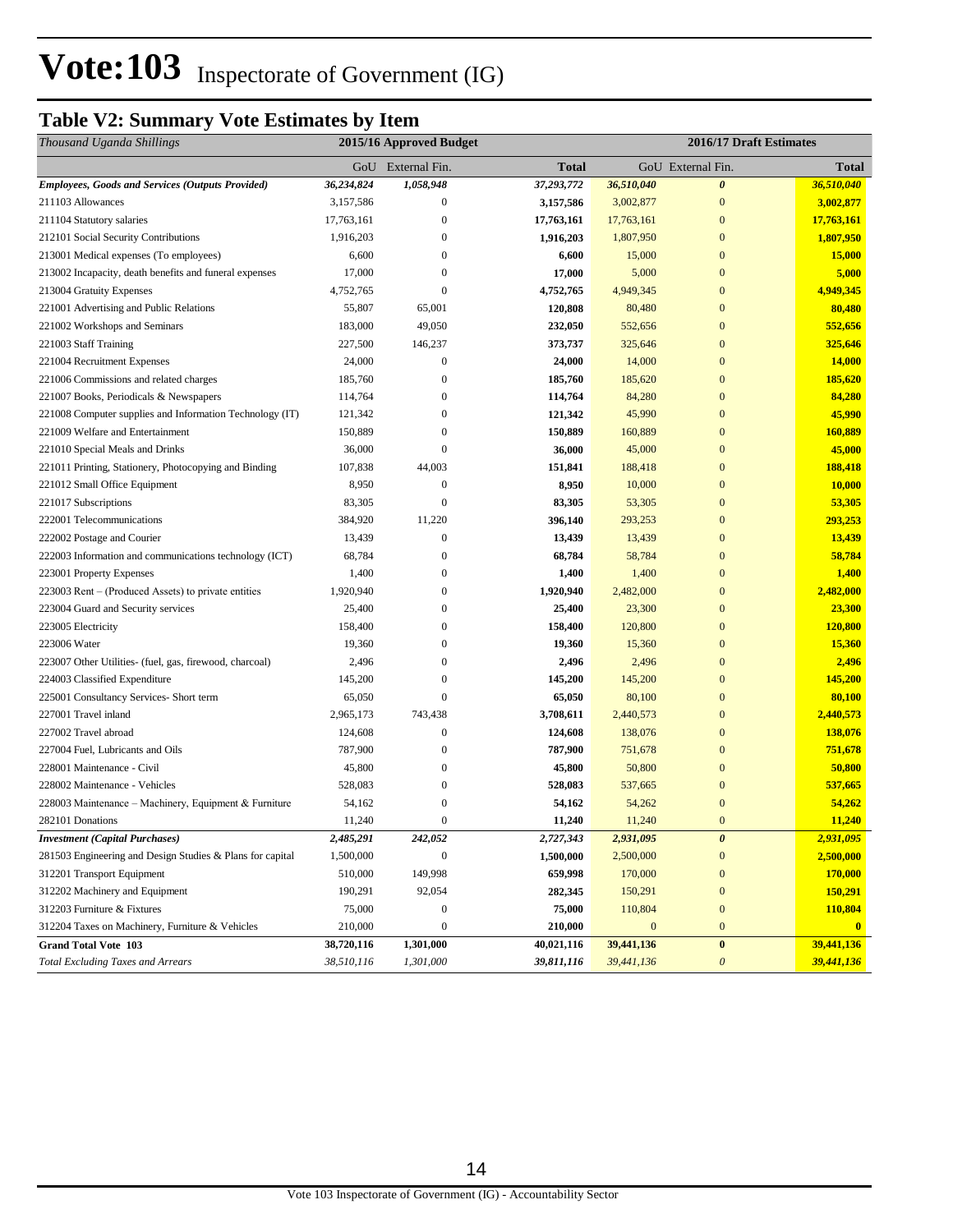### *Vote Function 1451 Corruption investigation ,Litigation & Awareness*

### *Recurrent Budget Estimates*

#### **Programme 01 Statutory**

| Thousand Uganda Shillings                       |                  | 2015/16 Approved Budget |              |                  |                  | 2016/17 Draft Estimates |
|-------------------------------------------------|------------------|-------------------------|--------------|------------------|------------------|-------------------------|
| <b>Outputs Provided</b>                         | Wage             | Non-Wage                | <b>Total</b> | Wage             | Non Wage         | <b>Total</b>            |
| Output:145101 Administration & Support services |                  |                         |              |                  |                  |                         |
| 211103 Allowances                               | $\boldsymbol{0}$ | 1,381,715               | 1,381,715    | $\boldsymbol{0}$ | 1,250,116        | 1,250,116               |
| 211104 Statutory salaries                       | 6,057,689        | $\mathbf{0}$            | 6,057,689    | 17,763,161       | $\mathbf{0}$     | 17,763,161              |
| 212101 Social Security Contributions            | $\boldsymbol{0}$ | 584,893                 | 584,893      | $\mathbf{0}$     | 453,233          | 453,233                 |
| 213001 Medical expenses (To employees)          | $\boldsymbol{0}$ | 6,600                   | 6,600        | $\mathbf{0}$     | 15,000           | 15,000                  |
| 213002 Incapacity, death benefits and funeral e | $\boldsymbol{0}$ | 3,000                   | 3,000        | $\mathbf{0}$     | 5,000            | 5,000                   |
| 213004 Gratuity Expenses                        | $\boldsymbol{0}$ | 1,241,124               | 1,241,124    | $\mathbf{0}$     | 1,400,124        | 1,400,124               |
| 221001 Advertising and Public Relations         | $\boldsymbol{0}$ | 12,480                  | 12,480       | $\boldsymbol{0}$ | 80,480           | 80,480                  |
| 221002 Workshops and Seminars                   | $\boldsymbol{0}$ | $\mathbf{0}$            | $\bf{0}$     | $\boldsymbol{0}$ | 50,000           | 50,000                  |
| 221003 Staff Training                           | $\boldsymbol{0}$ | 227,500                 | 227,500      | $\mathbf{0}$     | 325,646          | 325,646                 |
| 221004 Recruitment Expenses                     | $\boldsymbol{0}$ | 24,000                  | 24,000       | $\mathbf{0}$     | 14,000           | 14,000                  |
| 221006 Commissions and related charges          | $\boldsymbol{0}$ | 185,760                 | 185,760      | $\mathbf{0}$     | 185,620          | 185,620                 |
| 221007 Books, Periodicals & Newspapers          | $\boldsymbol{0}$ | 18,626                  | 18,626       | $\mathbf{0}$     | 84,280           | 84,280                  |
| 221008 Computer supplies and Information Te     | $\boldsymbol{0}$ | 48,000                  | 48,000       | $\boldsymbol{0}$ | 45,990           | 45,990                  |
| 221009 Welfare and Entertainment                | $\boldsymbol{0}$ | 78,432                  | 78,432       | $\mathbf{0}$     | 88,432           | 88,432                  |
| 221010 Special Meals and Drinks                 | $\boldsymbol{0}$ | 36,000                  | 36,000       | $\mathbf{0}$     | 45,000           | 45,000                  |
| 221011 Printing, Stationery, Photocopying and   | $\boldsymbol{0}$ | 39,992                  | 39,992       | $\mathbf{0}$     | 120,992          | 120,992                 |
| 221012 Small Office Equipment                   | $\boldsymbol{0}$ | 800                     | 800          | $\mathbf{0}$     | 5,400            | 5,400                   |
| 221017 Subscriptions                            | $\boldsymbol{0}$ | 83,305                  | 83,305       | $\mathbf{0}$     | 53,305           | 53,305                  |
| 222001 Telecommunications                       | $\boldsymbol{0}$ | 281,160                 | 281,160      | $\mathbf{0}$     | 281,869          | 281,869                 |
| 222002 Postage and Courier                      | $\boldsymbol{0}$ | 7,519                   | 7,519        | $\mathbf{0}$     | 7,519            | 7,519                   |
| 222003 Information and communications techn     | $\boldsymbol{0}$ | 68,784                  | 68,784       | $\mathbf{0}$     | 58,784           | 58,784                  |
| 223001 Property Expenses                        | $\boldsymbol{0}$ | 1,400                   | 1,400        | $\mathbf{0}$     | 1,400            | 1,400                   |
| 223003 Rent – (Produced Assets) to private ent  | $\boldsymbol{0}$ | 1,517,620               | 1,517,620    | $\mathbf{0}$     | 2,080,000        | 2,080,000               |
| 223004 Guard and Security services              | $\boldsymbol{0}$ | 8,520                   | 8,520        | $\mathbf{0}$     | 7,080            | 7,080                   |
| 223005 Electricity                              | $\boldsymbol{0}$ | 120,000                 | 120,000      | $\mathbf{0}$     | 94,375           | 94,375                  |
| 224003 Classified Expenditure                   | $\boldsymbol{0}$ | 36,000                  | 36,000       | $\mathbf{0}$     | 36,000           | 36,000                  |
| 225001 Consultancy Services- Short term         | $\boldsymbol{0}$ | 50,000                  | 50,000       | $\mathbf{0}$     | 80,100           | 80,100                  |
| 227001 Travel inland                            | $\boldsymbol{0}$ | 42,933                  | 42,933       | $\mathbf{0}$     | 74,215           | 74,215                  |
| 227002 Travel abroad                            | $\boldsymbol{0}$ | 124,608                 | 124,608      | $\mathbf{0}$     | 138,076          | 138,076                 |
| 227004 Fuel, Lubricants and Oils                | $\boldsymbol{0}$ | 43,740                  | 43,740       | $\mathbf{0}$     | 99,833           | 99,833                  |
| 228001 Maintenance - Civil                      | $\boldsymbol{0}$ | 7,400                   | 7,400        | $\mathbf{0}$     | 12,400           | 12,400                  |
| 228002 Maintenance - Vehicles                   | $\boldsymbol{0}$ | 109,600                 | 109,600      | $\mathbf{0}$     | 94,359           | 94,359                  |
| 228003 Maintenance - Machinery, Equipment       | $\boldsymbol{0}$ | 33,700                  | 33,700       | $\mathbf{0}$     | 33,800           | 33,800                  |
| 282101 Donations                                | $\mathbf{0}$     | $\mathbf{0}$            | 0            | $\mathbf{0}$     | 11,240           | 11,240                  |
| Total Cost of Output 145101:                    | 6,057,689        | 6,425,210               | 12,482,899   | 17,763,161       | 7,333,665        | 25,096,826              |
| Output:145102 Investigations/operations         |                  |                         |              |                  |                  |                         |
| 211103 Allowances                               | $\boldsymbol{0}$ | 186,504                 | 186,504      | $\mathbf{0}$     | 198,696          | 198,696                 |
| 211104 Statutory salaries                       | 1,433,935        | $\mathbf{0}$            | 1,433,935    | $\boldsymbol{0}$ | $\boldsymbol{0}$ | $\bf{0}$                |
| 212101 Social Security Contributions            | $\boldsymbol{0}$ | 162,020                 | 162,020      | $\boldsymbol{0}$ | 185,235          | 185,235                 |
| 213002 Incapacity, death benefits and funeral e | $\boldsymbol{0}$ | 3,000                   | 3,000        | $\boldsymbol{0}$ | $\boldsymbol{0}$ | $\bf{0}$                |
| 213004 Gratuity Expenses                        | $\boldsymbol{0}$ | 430,180                 | 430,180      | $\boldsymbol{0}$ | 512,899          | 512,899                 |
| 221007 Books, Periodicals & Newspapers          | $\boldsymbol{0}$ | 11,400                  | 11,400       | $\mathbf{0}$     | $\bf{0}$         | $\bf{0}$                |
| 221008 Computer supplies and Information Te     | $\boldsymbol{0}$ | 4,932                   | 4,932        | $\mathbf{0}$     | $\mathbf{0}$     | $\bf{0}$                |
| 221009 Welfare and Entertainment                | $\boldsymbol{0}$ | 4,932                   | 4,932        | $\mathbf{0}$     | 4,932            | 4,932                   |
| 221011 Printing, Stationery, Photocopying and   | $\boldsymbol{0}$ | 6,392                   | 6,392        | $\mathbf{0}$     | 5,972            | 5,972                   |
| 221012 Small Office Equipment                   | $\boldsymbol{0}$ | 450                     | 450          | $\mathbf{0}$     | 225              | <b>225</b>              |
| 223004 Guard and Security services              | $\boldsymbol{0}$ | 3,540                   | 3,540        | $\mathbf{0}$     | 3,540            | 3,540                   |
| 224003 Classified Expenditure                   | $\boldsymbol{0}$ | 60,000                  | 60,000<br>15 | $\boldsymbol{0}$ | 60,000           | 60,000                  |
|                                                 |                  |                         |              |                  |                  |                         |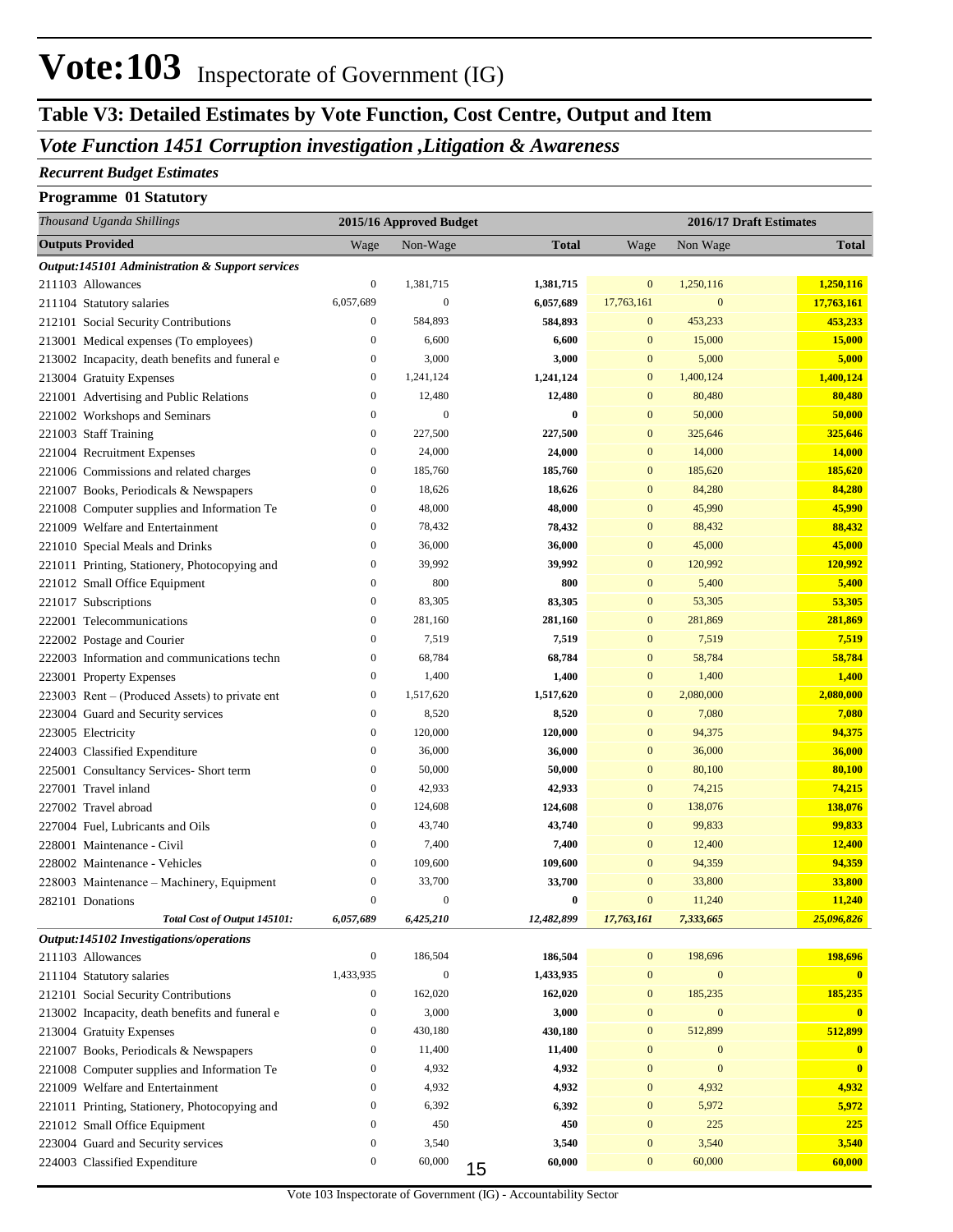### *Vote Function 1451 Corruption investigation ,Litigation & Awareness*

#### **Programme 01 Statutory**

| Thousand Uganda Shillings                                  |                      | 2015/16 Approved Budget |                |                              |                              | 2016/17 Draft Estimates |
|------------------------------------------------------------|----------------------|-------------------------|----------------|------------------------------|------------------------------|-------------------------|
| <b>Outputs Provided</b>                                    | Wage                 | Non-Wage                | <b>Total</b>   | Wage                         | Non Wage                     | <b>Total</b>            |
| 225001 Consultancy Services- Short term                    | $\boldsymbol{0}$     | 5,000                   | 5,000          | $\boldsymbol{0}$             | $\mathbf{0}$                 | $\overline{\mathbf{0}}$ |
| 227001 Travel inland                                       | $\mathbf{0}$         | 240,176                 | 240,176        | $\boldsymbol{0}$             | 191,733                      | 191,733                 |
| 227004 Fuel, Lubricants and Oils                           | $\bf{0}$             | 232,800                 | 232,800        | $\bf{0}$                     | 96,777                       | 96,777                  |
| 228002 Maintenance - Vehicles                              | $\mathbf{0}$         | 132,983                 | 132,983        | $\bf{0}$                     | 114,490                      | 114,490                 |
| 282101 Donations                                           | $\boldsymbol{0}$     | 5,000                   | 5,000          | $\mathbf{0}$                 | $\mathbf{0}$                 | $\bf{0}$                |
| Total Cost of Output 145102:                               | 1,433,935            | 1,489,309               | 2,923,244      | $\boldsymbol{\theta}$        | 1,374,499                    | 1,374,499               |
| Output:145103 Prosecutions & Civil Litigation              |                      |                         |                |                              |                              |                         |
| 211103 Allowances                                          | $\boldsymbol{0}$     | 184,092                 | 184,092        | $\boldsymbol{0}$             | 182,675                      | 182,675                 |
| 211104 Statutory salaries                                  | 1,406,264            | $\boldsymbol{0}$        | 1,406,264      | $\mathbf{0}$                 | $\mathbf{0}$                 | $\bf{0}$                |
| 212101 Social Security Contributions                       | $\boldsymbol{0}$     | 159,036                 | 159,036        | $\boldsymbol{0}$             | 161,968                      | 161,968                 |
| 213002 Incapacity, death benefits and funeral e            | $\bf{0}$             | 5,000                   | 5,000          | $\mathbf{0}$                 | $\mathbf{0}$                 | $\bf{0}$                |
| 213004 Gratuity Expenses                                   | $\bf{0}$             | 421,879                 | 421,879        | $\mathbf{0}$                 | 445,811                      | 445,811                 |
| 221007 Books, Periodicals & Newspapers                     | $\bf{0}$             | 32,876                  | 32,876         | $\mathbf{0}$                 | $\mathbf{0}$                 | $\bf{0}$                |
| 221008 Computer supplies and Information Te                | $\bf{0}$             | 12,240                  | 12,240         | $\mathbf{0}$                 | $\mathbf{0}$                 | $\bf{0}$                |
| 221009 Welfare and Entertainment                           | $\bf{0}$             | 5,553                   | 5,553          | $\bf{0}$                     | 5,553                        | 5,553                   |
| 221011 Printing, Stationery, Photocopying and              | $\bf{0}$             | 6,264                   | 6,264          | $\bf{0}$                     | 6,264                        | 6,264                   |
| 221012 Small Office Equipment                              | $\bf{0}$             | 2,150                   | 2,150          | $\mathbf{0}$                 | 1,075                        | 1,075                   |
| 223004 Guard and Security services                         | $\bf{0}$             | 4,200                   | 4,200          | $\mathbf{0}$                 | 3,540                        | 3,540                   |
| 227001 Travel inland                                       | $\bf{0}$             | 86,220                  | 86,220         | $\mathbf{0}$                 | 71,574                       | 71,574                  |
| 227004 Fuel, Lubricants and Oils                           | $\bf{0}$             | 110,720                 | 110,720        | $\mathbf{0}$                 | 84,335                       | 84,335                  |
| 228002 Maintenance - Vehicles                              | $\boldsymbol{0}$     | 22,800                  | 22,800         | $\mathbf{0}$                 | 35,126                       | 35,126                  |
| Total Cost of Output 145103:                               | 1,406,264            | 1,053,030               | 2,459,294      | $\boldsymbol{\theta}$        | 997,920                      | 997,920                 |
| Output:145104 Education and Public Awareness               |                      |                         |                |                              |                              |                         |
| 211103 Allowances                                          | $\boldsymbol{0}$     | 88,618                  | 88,618         | $\boldsymbol{0}$             | 99,108                       | 99,108                  |
| 211104 Statutory salaries                                  | 722,205              | $\boldsymbol{0}$        | 722,205        | $\bf{0}$                     | $\mathbf{0}$                 | $\bf{0}$                |
| 212101 Social Security Contributions                       | $\mathbf{0}$         | 81,082                  | 81,082         | $\boldsymbol{0}$             | 92,310                       | 92,310                  |
| 213002 Incapacity, death benefits and funeral e            | $\bf{0}$             | 2,000                   | 2,000          | $\mathbf{0}$                 | $\mathbf{0}$                 | $\bf{0}$                |
| 213004 Gratuity Expenses                                   | $\bf{0}$             | 216,661                 | 216,661        | $\boldsymbol{0}$             | 25,558                       | 25,558                  |
| 221001 Advertising and Public Relations                    | $\bf{0}$             | 40,000                  | 40,000         | $\mathbf{0}$                 | $\mathbf{0}$                 | $\overline{\mathbf{0}}$ |
| 221002 Workshops and Seminars                              | $\bf{0}$             | 75,000                  | 75,000         | $\boldsymbol{0}$             | 301,656                      | 301,656                 |
| 221007 Books, Periodicals & Newspapers                     | $\bf{0}$             | 13,262                  | 13,262         | 0<br>$\mathbf{0}$            | $\mathbf{0}$<br>$\mathbf{0}$ | $\overline{\mathbf{0}}$ |
| 221008 Computer supplies and Information Te                | $\bf{0}$<br>$\bf{0}$ | 23,600                  | 23,600         |                              |                              | $\overline{\mathbf{0}}$ |
| 221009 Welfare and Entertainment                           | $\mathbf{0}$         | 11,405<br>8,662         | 11,405         | $\boldsymbol{0}$<br>$\bf{0}$ | 11,405<br>8,662              | 11,405<br>8,662         |
| 221011 Printing, Stationery, Photocopying and              | $\mathbf{0}$         | 5,550                   | 8,662<br>5,550 | $\overline{0}$               | $\mathbf{0}$                 | $\bf{0}$                |
| 221012 Small Office Equipment                              | $\boldsymbol{0}$     | 3,540                   | 3,540          | $\boldsymbol{0}$             | 3,540                        | 3,540                   |
| 223004 Guard and Security services<br>227001 Travel inland | $\bf{0}$             | 74,273                  | 74,273         | $\mathbf{0}$                 | $\boldsymbol{0}$             | $\mathbf{0}$            |
| 227004 Fuel, Lubricants and Oils                           | $\bf{0}$             | 69,920                  | 69,920         | $\boldsymbol{0}$             | 57,241                       | 57,241                  |
| 228002 Maintenance - Vehicles                              | $\boldsymbol{0}$     | 28,800                  | 28,800         | $\boldsymbol{0}$             | 24,795                       | 24,795                  |
| Total Cost of Output 145104:                               | 722,205              | 742,374                 | 1,464,578      | $\boldsymbol{\theta}$        | 624,275                      | 624,275                 |
| Output:145105 Decentralised Anti - corruption programmes   |                      |                         |                |                              |                              |                         |
| 211103 Allowances                                          | $\boldsymbol{0}$     | 863,782                 | 863,782        | $\boldsymbol{0}$             | 825,067                      | 825,067                 |
| 211104 Statutory salaries                                  | 5,778,418            | $\mathbf{0}$            | 5,778,418      | $\boldsymbol{0}$             | $\mathbf{0}$                 | $\bf{0}$                |
| 212101 Social Security Contributions                       | $\boldsymbol{0}$     | 664,220                 | 664,220        | $\boldsymbol{0}$             | 668,774                      | 668,774                 |
| 213002 Incapacity, death benefits and funeral e            | $\boldsymbol{0}$     | 2,000                   | 2,000          | $\boldsymbol{0}$             | $\mathbf{0}$                 | $\mathbf{0}$            |
| 213004 Gratuity Expenses                                   | $\mathbf{0}$         | 1,733,525               | 1,733,525      | $\boldsymbol{0}$             | 1,819,692                    | 1,819,692               |
| 221007 Books, Periodicals & Newspapers                     | $\boldsymbol{0}$     | 20,000                  | 20,000         | $\boldsymbol{0}$             | $\mathbf{0}$                 | $\bf{0}$                |
| 221008 Computer supplies and Information Te                | $\bf{0}$             | 15,000                  | 15,000         | $\mathbf{0}$                 | $\mathbf{0}$                 | $\overline{\mathbf{0}}$ |
| 221009 Welfare and Entertainment                           | $\boldsymbol{0}$     | 40,000                  | 40,000         | $\mathbf{0}$                 | 40,000                       | 40,000                  |
| 221011 Printing, Stationery, Photocopying and              | $\boldsymbol{0}$     | 38,840                  | 38,840         | $\boldsymbol{0}$             | 38,840                       | 38,840                  |
| 221012 Small Office Equipment                              | $\boldsymbol{0}$     | $\boldsymbol{0}$        | 16<br>$\bf{0}$ | $\boldsymbol{0}$             | 3,300                        | 3,300                   |
|                                                            |                      |                         |                |                              |                              |                         |

Vote 103 Inspectorate of Government (IG) - Accountability Sector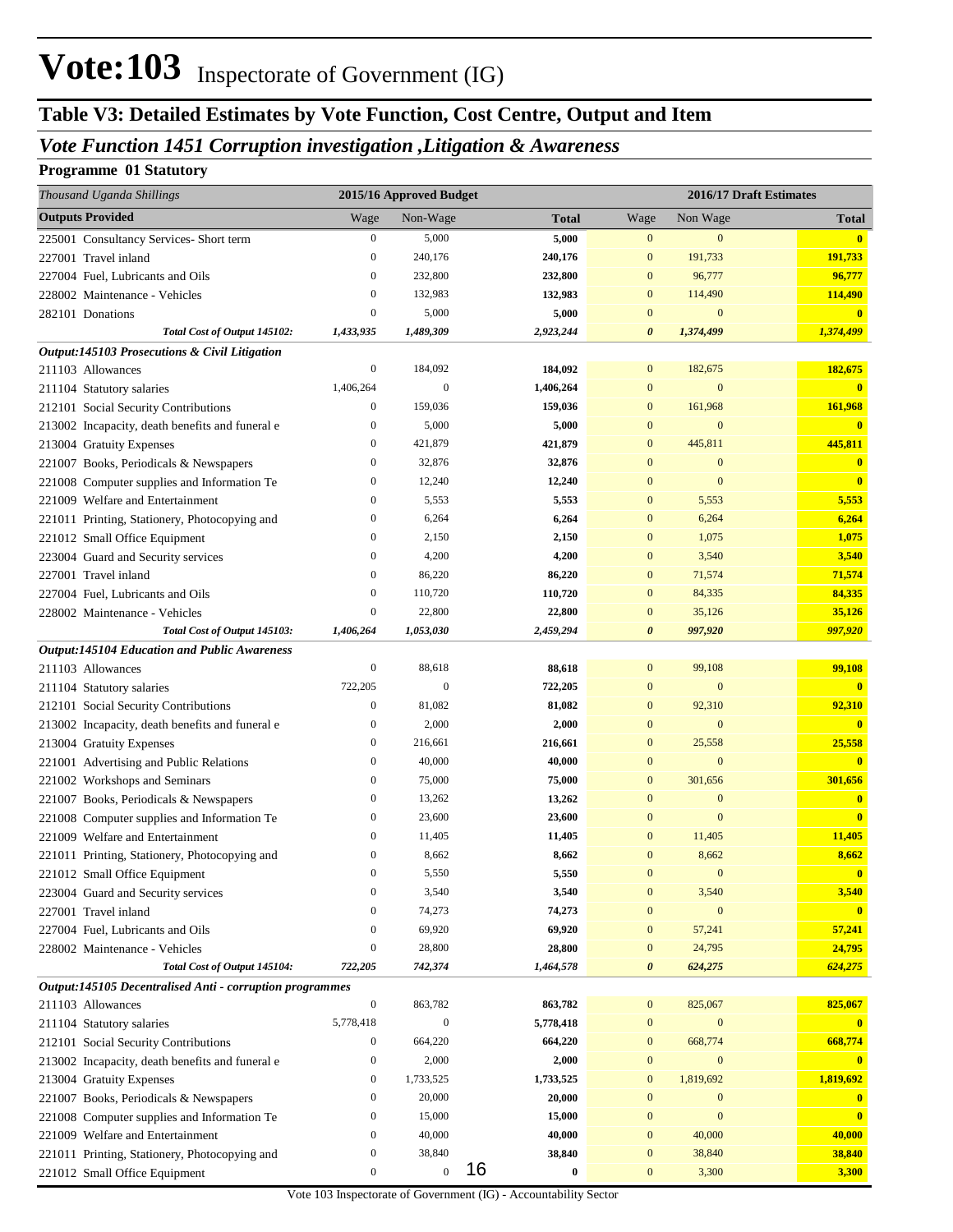### *Vote Function 1451 Corruption investigation ,Litigation & Awareness*

### **Programme 01 Statutory**

| Thousand Uganda Shillings                                      |                  | 2015/16 Approved Budget |              |                       | 2016/17 Draft Estimates |                  |
|----------------------------------------------------------------|------------------|-------------------------|--------------|-----------------------|-------------------------|------------------|
| <b>Outputs Provided</b>                                        | Wage             | Non-Wage                | <b>Total</b> | Wage                  | Non Wage                | <b>Total</b>     |
| 222001 Telecommunications                                      | $\boldsymbol{0}$ | 103,760                 | 103,760      | $\boldsymbol{0}$      | 11,384                  | 11,384           |
| 222002 Postage and Courier                                     | $\mathbf{0}$     | 5,920                   | 5,920        | $\mathbf{0}$          | 5,920                   | 5,920            |
| $223003$ Rent – (Produced Assets) to private ent               | $\mathbf{0}$     | 403,320                 | 403,320      | $\mathbf{0}$          | 402,000                 | 402,000          |
| 223004 Guard and Security services                             | $\mathbf{0}$     | 5,600                   | 5,600        | $\mathbf{0}$          | 5,600                   | 5,600            |
| 223005 Electricity                                             | $\mathbf{0}$     | 38,400                  | 38,400       | $\mathbf{0}$          | 26,425                  | 26,425           |
| 223006 Water                                                   | $\mathbf{0}$     | 19,360                  | 19,360       | $\mathbf{0}$          | 15,360                  | 15,360           |
| 223007 Other Utilities- (fuel, gas, firewood, ch               | $\mathbf{0}$     | 2,496                   | 2,496        | $\mathbf{0}$          | 2,496                   | 2,496            |
| 224003 Classified Expenditure                                  | $\overline{0}$   | 31,200                  | 31,200       | $\mathbf{0}$          | 31,200                  | 31,200           |
| 227001 Travel inland                                           | $\mathbf{0}$     | 2,268,740               | 2,268,740    | $\mathbf{0}$          | 1,563,345               | 1,563,345        |
| 227004 Fuel, Lubricants and Oils                               | $\boldsymbol{0}$ | 81,920                  | 81,920       | $\mathbf{0}$          | 62,869                  | 62,869           |
| 228001 Maintenance - Civil                                     | $\mathbf{0}$     | 38,400                  | 38,400       | $\mathbf{0}$          | 38,400                  | 38,400           |
| 228002 Maintenance - Vehicles                                  | $\mathbf{0}$     | 92,800                  | 92,800       | $\mathbf{0}$          | 129,184                 | 129,184          |
| 228003 Maintenance – Machinery, Equipment                      | $\mathbf{0}$     | 20,462                  | 20,462       | $\mathbf{0}$          | 20,462                  | 20,462           |
| Total Cost of Output 145105:                                   | 5,778,418        | 6,489,745               | 12,268,163   | $\boldsymbol{\theta}$ | 5,710,317               | 5,710,317        |
| <b>Output:145106 Verification of Leaders' Declarations</b>     |                  |                         |              |                       |                         |                  |
| 211103 Allowances                                              | $\mathbf{0}$     | 148,047                 | 148,047      | $\mathbf{0}$          | 144,959                 | 144,959          |
| 211104 Statutory salaries                                      | 1,290,920        | 0                       | 1,290,920    | $\mathbf{0}$          | $\mathbf{0}$            | $\bf{0}$         |
| 212101 Social Security Contributions                           | $\boldsymbol{0}$ | 143,897                 | 143,897      | $\mathbf{0}$          | 133,304                 | 133,304          |
| 213002 Incapacity, death benefits and funeral e                | $\boldsymbol{0}$ | 1,000                   | 1,000        | $\mathbf{0}$          | $\mathbf{0}$            | $\bf{0}$         |
| 213004 Gratuity Expenses                                       | $\mathbf{0}$     | 387,276                 | 387,276      | $\mathbf{0}$          | 368,520                 | 368,520          |
| 221001 Advertising and Public Relations                        | $\mathbf{0}$     | 3,327                   | 3,327        | $\mathbf{0}$          | $\mathbf{0}$            | $\bf{0}$         |
| 221007 Books, Periodicals & Newspapers                         | $\boldsymbol{0}$ | 12,300                  | 12,300       | $\mathbf{0}$          | $\mathbf{0}$            | $\bf{0}$         |
| 221008 Computer supplies and Information Te                    | $\boldsymbol{0}$ | 15,270                  | 15,270       | $\mathbf{0}$          | $\mathbf{0}$            | $\bf{0}$         |
| 221009 Welfare and Entertainment                               | $\mathbf{0}$     | 5,794                   | 5,794        | $\mathbf{0}$          | 5,794                   | 5,794            |
| 221011 Printing, Stationery, Photocopying and                  | $\mathbf{0}$     | 6,069                   | 6,069        | $\mathbf{0}$          | 6,069                   | 6,069            |
| 224003 Classified Expenditure                                  | $\mathbf{0}$     | 18,000                  | 18,000       | $\mathbf{0}$          | 18,000                  | <b>18,000</b>    |
| 225001 Consultancy Services- Short term                        | $\mathbf{0}$     | 10,050                  | 10,050       | $\mathbf{0}$          | $\mathbf{0}$            | $\bf{0}$         |
| 227001 Travel inland                                           | $\mathbf{0}$     | 80,815                  | 80,815       | $\mathbf{0}$          | 117,692                 | 117,692          |
| 227004 Fuel, Lubricants and Oils                               | $\mathbf{0}$     | 37,000                  | 37,000       | $\mathbf{0}$          | 59,316                  | 59,316           |
| 228002 Maintenance - Vehicles                                  | $\boldsymbol{0}$ | 17,500                  | 17,500       | $\mathbf{0}$          | 15,110                  | 15,110           |
| 282101 Donations                                               | $\mathbf{0}$     | 6,240                   | 6,240        | $\mathbf{0}$          | $\mathbf{0}$            | $\bf{0}$         |
| Total Cost of Output 145106:                                   | 1,290,920        | 892,584                 | 2,183,504    | $\boldsymbol{\theta}$ | 868,763                 | 868,763          |
| Output:145107 Ombudsman Complaints, Policy and Systems Studies |                  |                         |              |                       |                         |                  |
| 211103 Allowances                                              | $\boldsymbol{0}$ | 136,828                 | 136,828      | $\mathbf{0}$          | 134,257                 | 134,257          |
| 211104 Statutory salaries                                      | 1,073,730        | $\overline{0}$          | 1,073,730    | $\mathbf{0}$          | $\mathbf{0}$            | $\bf{0}$         |
| 212101 Social Security Contributions                           | $\boldsymbol{0}$ | 121,056                 | 121,056      | $\boldsymbol{0}$      | 113,127                 | 113,127          |
| 213002 Incapacity, death benefits and funeral e                | $\boldsymbol{0}$ | 1,000                   | 1,000        | $\mathbf{0}$          | $\mathbf{0}$            |                  |
| 213004 Gratuity Expenses                                       | $\boldsymbol{0}$ | 322,119                 | 322,119      | $\boldsymbol{0}$      | 376,741                 | 376,741          |
| 221007 Books, Periodicals & Newspapers                         | $\boldsymbol{0}$ | 6,300                   | 6,300        | $\mathbf{0}$          | $\mathbf{0}$            | $\boldsymbol{0}$ |
| 221008 Computer supplies and Information Te                    | $\boldsymbol{0}$ | 2,300                   | 2,300        | $\mathbf{0}$          | $\mathbf{0}$            | $\mathbf{0}$     |
| 221009 Welfare and Entertainment                               | $\boldsymbol{0}$ | 4,774                   | 4,774        | $\boldsymbol{0}$      | 4,774                   | 4,774            |
| 221011 Printing, Stationery, Photocopying and                  | $\boldsymbol{0}$ | 1,620                   | 1,620        | $\mathbf{0}$          | 1,620                   | 1,620            |
| 227001 Travel inland                                           | 0                | 52,015                  | 52,015       | $\mathbf{0}$          | 52,015                  | 52,015           |
| 227004 Fuel, Lubricants and Oils                               | $\boldsymbol{0}$ | 51,800                  | 51,800       | $\mathbf{0}$          | 131,307                 | 131,307          |
| 228002 Maintenance - Vehicles                                  | 0                | 23,600                  | 23,600       | $\mathbf{0}$          | 23,600                  | 23,600           |
| Total Cost of Output 145107:                                   | 1,073,730        | 723,412                 | 1,797,142    | $\boldsymbol{\theta}$ | 837,441                 | 837,441          |
| <b>Total Cost of Outputs Provided</b>                          | 17,763,161       | 17,815,664              | 35,578,824   | 17,763,161            | 17,746,880              | 35,510,040       |
| <b>Total Programme 01</b>                                      | 17,763,161       | 17,815,664              | 35,578,824   | 17,763,161            | 17,746,880              | 35,510,040       |
| <b>Total Excluding Arrears</b><br>Dovelopment Rudoet Estimates | 17,763,161       | 17,815,664              | 35,578,824   | 17,763,161            | 17,746,880              | 35,510,040       |

*Development Budget Estimates*

17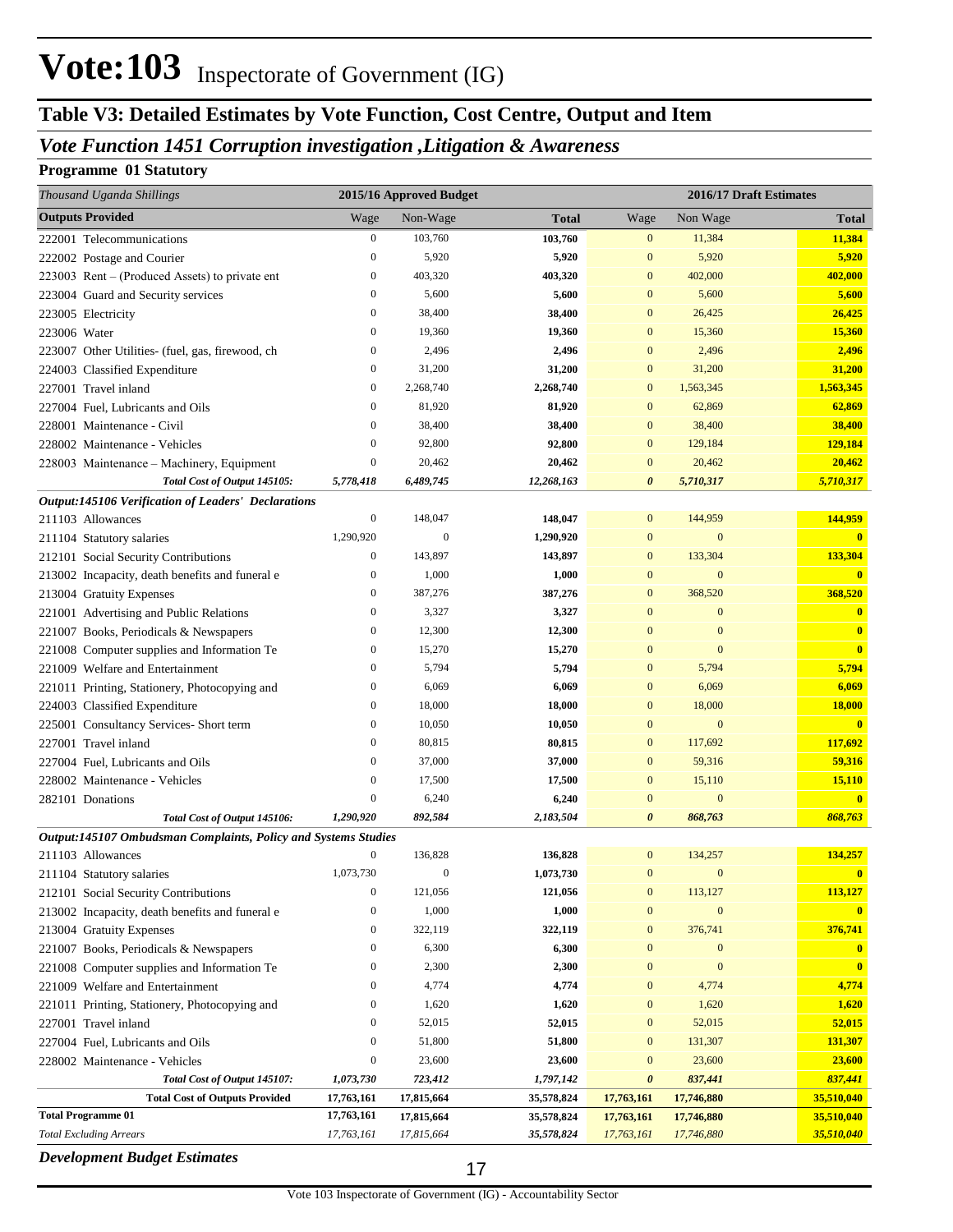### *Vote Function 1451 Corruption investigation ,Litigation & Awareness*

### **Project 0354 Support to IGG**

| Thousand Uganda Shillings                                                     |                       | 2015/16 Approved Budget |              |                | 2016/17 Draft Estimates |                         |
|-------------------------------------------------------------------------------|-----------------------|-------------------------|--------------|----------------|-------------------------|-------------------------|
| <b>Outputs Provided</b>                                                       | GoU                   | External Fin.           | <b>Total</b> |                | GoU External Fin.       | <b>Total</b>            |
| <b>Output:145101 Administration &amp; Support services</b>                    |                       |                         |              |                |                         |                         |
| 221001 Advertising and Public Relations                                       | $\mathbf{0}$          | 65,001                  | 65,001       | $\mathbf{0}$   | $\mathbf{0}$            | $\bf{0}$                |
| 221002 Workshops and Seminars                                                 | $\mathbf{0}$          | 49,050                  | 49,050       | $\overline{0}$ | $\overline{0}$          | $\bf{0}$                |
| 221003 Staff Training                                                         | $\mathbf{0}$          | 146,237                 | 146,237      | $\overline{0}$ | $\overline{0}$          | $\bf{0}$                |
| 221011 Printing, Stationery, Photocopying and                                 | $\boldsymbol{0}$      | 44,003                  | 44,003       | $\overline{0}$ | $\overline{0}$          | $\bf{0}$                |
| 222001 Telecommunications                                                     | $\mathbf{0}$          | 11,220                  | 11,220       | $\mathbf{0}$   | $\overline{0}$          | $\overline{\mathbf{0}}$ |
| 227001 Travel inland                                                          | $\boldsymbol{0}$      | 743,438                 | 743,438      | $\overline{0}$ | $\mathbf{0}$            | $\bf{0}$                |
| Total Cost of Output 145101:                                                  | $\boldsymbol{\theta}$ | 1,058,948               | 1,058,948    | $\theta$       | $\boldsymbol{\theta}$   | $\boldsymbol{\theta}$   |
| <b>Output:145104 Education and Public Awareness</b>                           |                       |                         |              |                |                         |                         |
| 211103 Allowances                                                             | 168,000               | $\overline{0}$          | 168,000      | 168,000        | $\overline{0}$          | 168,000                 |
| 221002 Workshops and Seminars                                                 | 108,000               | $\overline{0}$          | 108,000      | 201,000        | $\mathbf{0}$            | 201,000                 |
| 227001 Travel inland                                                          | 120,000               | $\Omega$                | 120,000      | 370,000        | $\overline{0}$          | 370,000                 |
| 227004 Fuel, Lubricants and Oils                                              | 160,000               | $\Omega$                | 160,000      | 160,000        | $\overline{0}$          | 160,000                 |
| 228002 Maintenance - Vehicles                                                 | 100,000               | $\Omega$                | 100,000      | 101,000        | $\Omega$                | 101,000                 |
| Total Cost of Output 145104:                                                  | 656,000               | $\theta$                | 656,000      | 1,000,000      | $\boldsymbol{\theta}$   | 1,000,000               |
| <b>Total Cost of Outputs Provided</b>                                         | 656,000               | 1,058,948               | 1,714,948    | 1,000,000      | $\mathbf{0}$            | 1,000,000               |
| <b>Capital Purchases</b>                                                      | GoU                   | External Fin.           | <b>Total</b> |                | GoU External Fin.       | <b>Total</b>            |
| Output:145172 Government Buildings and Administrative Infrastructure          |                       |                         |              |                |                         |                         |
| 281503 Engineering and Design Studies & Pla                                   | 1,500,000             | $\mathbf{0}$            | 1,500,000    | 2,500,000      | $\mathbf{0}$            | 2,500,000               |
| Total Cost of Output 145172:                                                  | 1,500,000             | $\boldsymbol{\theta}$   | 1,500,000    | 2,500,000      | $\boldsymbol{\theta}$   | 2,500,000               |
| <b>Output:145175 Purchase of Motor Vehicles and Other Transport Equipment</b> |                       |                         |              |                |                         |                         |
| 312201 Transport Equipment                                                    | 510,000               | 149,998                 | 659,998      | 170,000        | $\boldsymbol{0}$        | 170,000                 |
| 312204 Taxes on Machinery, Furniture & Vehi                                   | 210,000               | $\overline{0}$          | 210,000      | $\overline{0}$ | $\overline{0}$          | $\bf{0}$                |
| Total Cost of Output 145175:                                                  | 720,000               | 149,998                 | 869,998      | 170,000        | $\boldsymbol{\theta}$   | 170,000                 |
| Output:145177 Purchase of Specialised Machinery & Equipment                   |                       |                         |              |                |                         |                         |
| 312202 Machinery and Equipment                                                | 190,291               | 92,054                  | 282,345      | 150,291        | $\boldsymbol{0}$        | 150,291                 |
| Total Cost of Output 145177:                                                  | 190,291               | 92,054                  | 282,345      | 150,291        | $\boldsymbol{\theta}$   | 150,291                 |
| Output:145178 Purchase of Office and Residential Furniture and Fittings       |                       |                         |              |                |                         |                         |
| 312203 Furniture & Fixtures                                                   | 75,000                | $\mathbf{0}$            | 75,000       | 110,804        | $\overline{0}$          | 110,804                 |
| Total Cost of Output 145178:                                                  | 75,000                | 0                       | 75,000       | 110,804        | $\boldsymbol{\theta}$   | 110,804                 |
| <b>Total Cost of Capital Purchases</b>                                        | 2,485,291             | 242,052                 | 2,727,343    | 2,931,095      | $\bf{0}$                | 2,931,095               |
| <b>Total Project 0354</b>                                                     | 3,141,291             | 1,301,000               | 4,442,291    | 3,931,095      | $\bf{0}$                | 3,931,095               |
| <b>Total Excluding Taxes and Arrears</b>                                      | 2,931,291             | 1,301,000               | 4,232,291    | 3,931,095      | $\theta$                | 3,931,095               |
| Thousand Uganda Shillings                                                     |                       | 2015/16 Approved Budget |              |                | 2016/17 Draft Estimates |                         |
|                                                                               |                       | GoU External Fin.       | <b>Total</b> |                | GoU External Fin.       | Total                   |
| <b>Total Vote Function 51</b>                                                 | 38,720,116            | 1,301,000               | 40,021,116   | 39,441,136     |                         | 39,441,136              |
| <b>Total Excluding Taxes and Arrears</b>                                      | 38,510,116            | 1,301,000               | 39,811,116   | 39,441,136     |                         | 39,441,136              |
| <b>Grand Total Vote 103</b>                                                   | 38,720,116            | 1,301,000               | 40,021,116   | 39,441,136     |                         | 39,441,136              |
| <b>Total Excluding Taxes and Arrears</b>                                      | 38,510,116            | 1,301,000               | 39,811,116   | 39,441,136     |                         | 39,441,136              |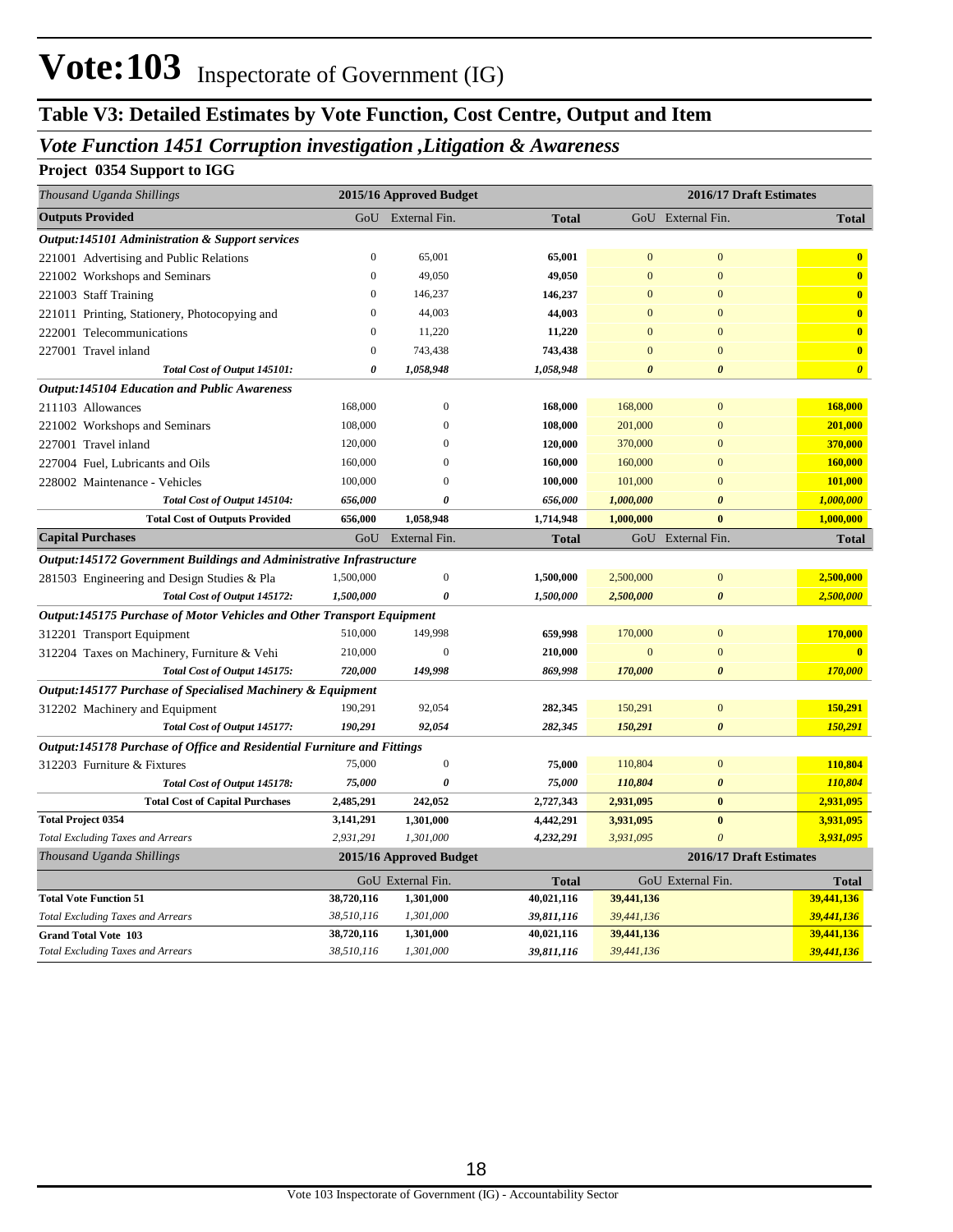### **Table V4: External Project Financing to Vote**

| Million Uganda Shillings                             | 2015/16 Approved Budget | 2016/17 Draft Estimates |
|------------------------------------------------------|-------------------------|-------------------------|
|                                                      | <b>Total</b>            | <b>Total</b>            |
| 0354 Support to IGG                                  |                         |                         |
| 510 Denmark                                          | 1.301.00                | 0.00                    |
| <b>Total External Project Financing For Vote 103</b> | 1,301.00                | 0.00                    |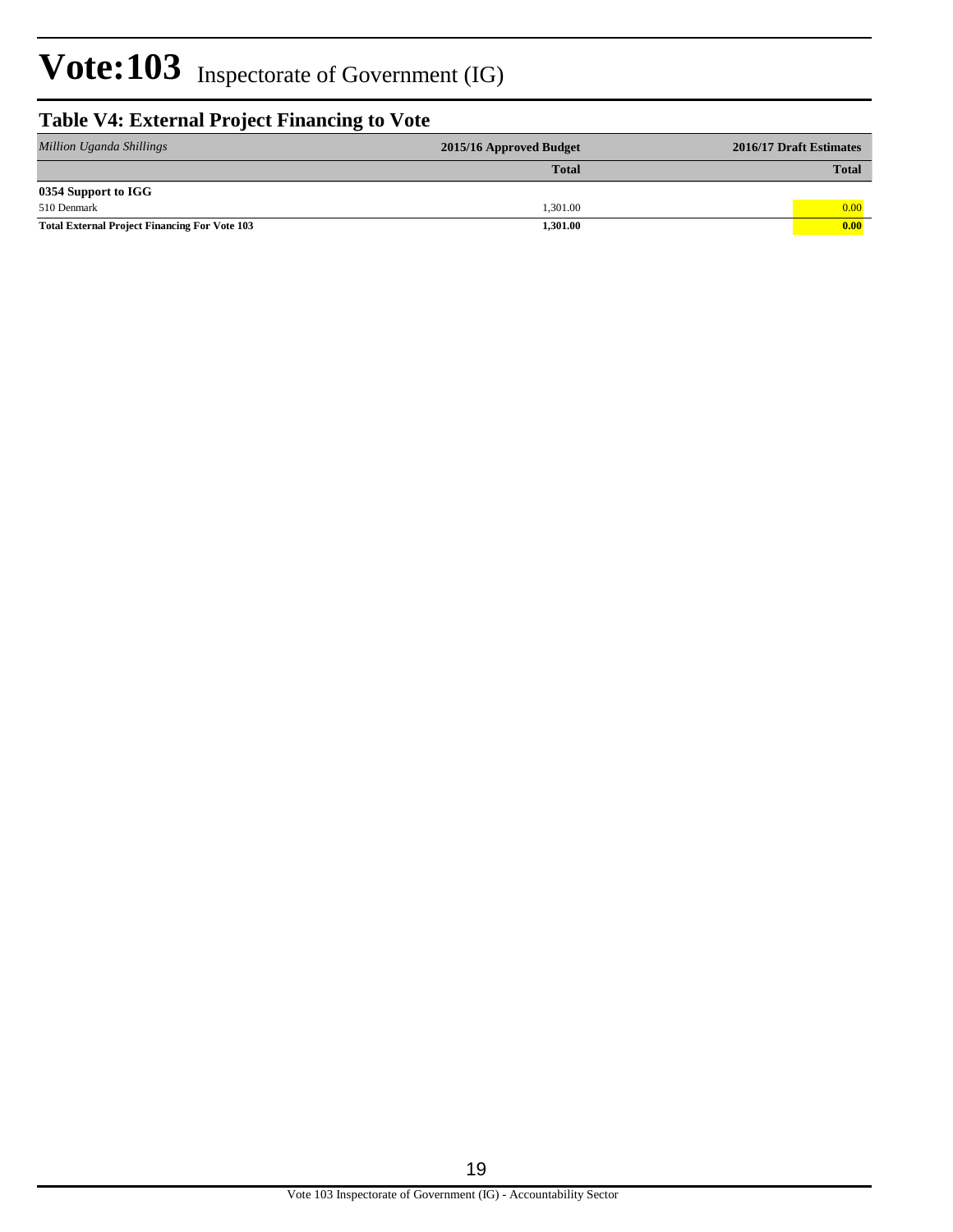#### **Inspectorate of Government (IG) Vote: 103**

### **MPS Annex 2: Programme/Project Profiles and Workplan Outputs**

### **Vote Function: 1451 Corruption investigation ,Litigation & Awareness**

### *Programme 01 Statutory*

#### **Programme Profile**

Secretary to the Inspectorate of Government *Responsible Officer:*

- To strengthen and build capacity of the IG to meet its legislative mandate/functions; To *Objectives:* monitor utilisation and accountability of public funds; To monitor and enforce compliance with the Leadership Code Act, 2002; To sensitize and educate citizens and enlist their support
- Adminstration and support services Prepare Architectural designs and plans for office accommodation, procure 6 vehicles and various office equipment,prepare plans, budgets and reports. Investigations/operations - investigate 1,700 complaints. *Outputs:*

| <b>Project, Programme</b>                           | 2015/16                                                                                                                                                                                                                   |                                                                                                                                                                                                                                                                                                   | 2016/17                                                                                                                                                                                                         |
|-----------------------------------------------------|---------------------------------------------------------------------------------------------------------------------------------------------------------------------------------------------------------------------------|---------------------------------------------------------------------------------------------------------------------------------------------------------------------------------------------------------------------------------------------------------------------------------------------------|-----------------------------------------------------------------------------------------------------------------------------------------------------------------------------------------------------------------|
| <b>Vote Function Output</b><br><b>UShs Thousand</b> | <b>Approved Budget, Planned</b><br><b>Outputs (Quantity and</b><br>Location)                                                                                                                                              | <b>Expenditure and Prel.</b><br><b>Outputs by End Dec</b><br>(Quantity and Location)                                                                                                                                                                                                              | <b>Proposed Budget, Planned</b><br><b>Outputs (Quantity and</b><br>Location)                                                                                                                                    |
| 145101Administration & Support<br>services          | Training of 150 officers in<br>investigation, prosecution,<br>supervision and record<br>management and report writing<br>Procurement of goods, services<br>& works<br>Recruitment of inspectorate<br>officers and drivers | No training took place during<br>the quarter<br>Procurement of goods and<br>service                                                                                                                                                                                                               | 150 officers trained in<br>investigation, prosecution,<br>supervision and record<br>management and report writing<br>Goods, services & works<br>procured<br>Recruitment of inspectorate<br>officers and drivers |
| <b>Total</b>                                        | 12,482,899                                                                                                                                                                                                                | 6,783,885                                                                                                                                                                                                                                                                                         | 25,096,826                                                                                                                                                                                                      |
| <b>Wage Recurrent</b>                               | 6,057,689                                                                                                                                                                                                                 | 3,055,844                                                                                                                                                                                                                                                                                         | 17,763,161                                                                                                                                                                                                      |
| <b>Non Wage Recurrent</b>                           | 6,425,210                                                                                                                                                                                                                 | 3,728,042                                                                                                                                                                                                                                                                                         | 7,333,665                                                                                                                                                                                                       |
| 145102Investigations/operations                     | investigate and complete 85%<br>of corruption complaints<br>Undertake 12 follow-ups on<br>project inspection/monitoring<br>recommendations.<br>Complete 70% of backlog cases                                              | investigated and completed<br>108.8% of the corruption cases.<br>Prepared 6 monthly reports on<br>the project inspection and<br>monitoring conducted during<br>the reporting period.<br>Concluded 183 backlog cases.<br>.% achieved could not be<br>computed because of lack of<br>baseline data. | 85% of corruption complaints<br>investigated and completed<br>Undertake 12 follow-ups on<br>project inspection/monitoring<br>recommendations.<br>70% of backlog cases completed                                 |
| <b>Total</b>                                        | 2,923,244                                                                                                                                                                                                                 | 1,210,518                                                                                                                                                                                                                                                                                         | 1,374,499                                                                                                                                                                                                       |
| <b>Wage Recurrent</b>                               | 1,433,935                                                                                                                                                                                                                 | 716,967                                                                                                                                                                                                                                                                                           | 0                                                                                                                                                                                                               |
| <b>Non Wage Recurrent</b>                           | 1,489,309                                                                                                                                                                                                                 | 493,551                                                                                                                                                                                                                                                                                           | 1,374,499                                                                                                                                                                                                       |
| 145103Prosecutions & Civil<br>Litigation            | Complete and prosecute 50<br>corruption cases.<br>Conclude 12 judicial review<br>cases.                                                                                                                                   | Concluded prosecutions of 36<br>$(144%)$ cases out of a semi-<br>annual target of 25.<br>Concluded 9 (150%) Judicial<br>Review cases out of the half<br>year target of 6                                                                                                                          | 50 corruption cases completed<br>and prosecuted.<br>12 judicial review cases<br>concluded.                                                                                                                      |
| <b>Total</b>                                        | 2,459,294                                                                                                                                                                                                                 | 1,002,394                                                                                                                                                                                                                                                                                         | 997,920                                                                                                                                                                                                         |
| <b>Wage Recurrent</b>                               | 1,406,264                                                                                                                                                                                                                 | 702,760                                                                                                                                                                                                                                                                                           | 0                                                                                                                                                                                                               |
| <b>Non Wage Recurrent</b>                           | 1,053,030                                                                                                                                                                                                                 | 299,634                                                                                                                                                                                                                                                                                           | 997,920                                                                                                                                                                                                         |
| 145104Education and Public<br><b>Awareness</b>      | 15 sensitization programmes<br>conducted<br>20 partnerships and institutions<br>supported.                                                                                                                                | 8 sensitization programmes<br>conducted<br>10 partnerships and institutions<br>supported.                                                                                                                                                                                                         | 15 sensitization programmes<br>conducted<br>20 partnerships and institutions                                                                                                                                    |

#### **Workplan Outputs for 2015/16 and 2016/17**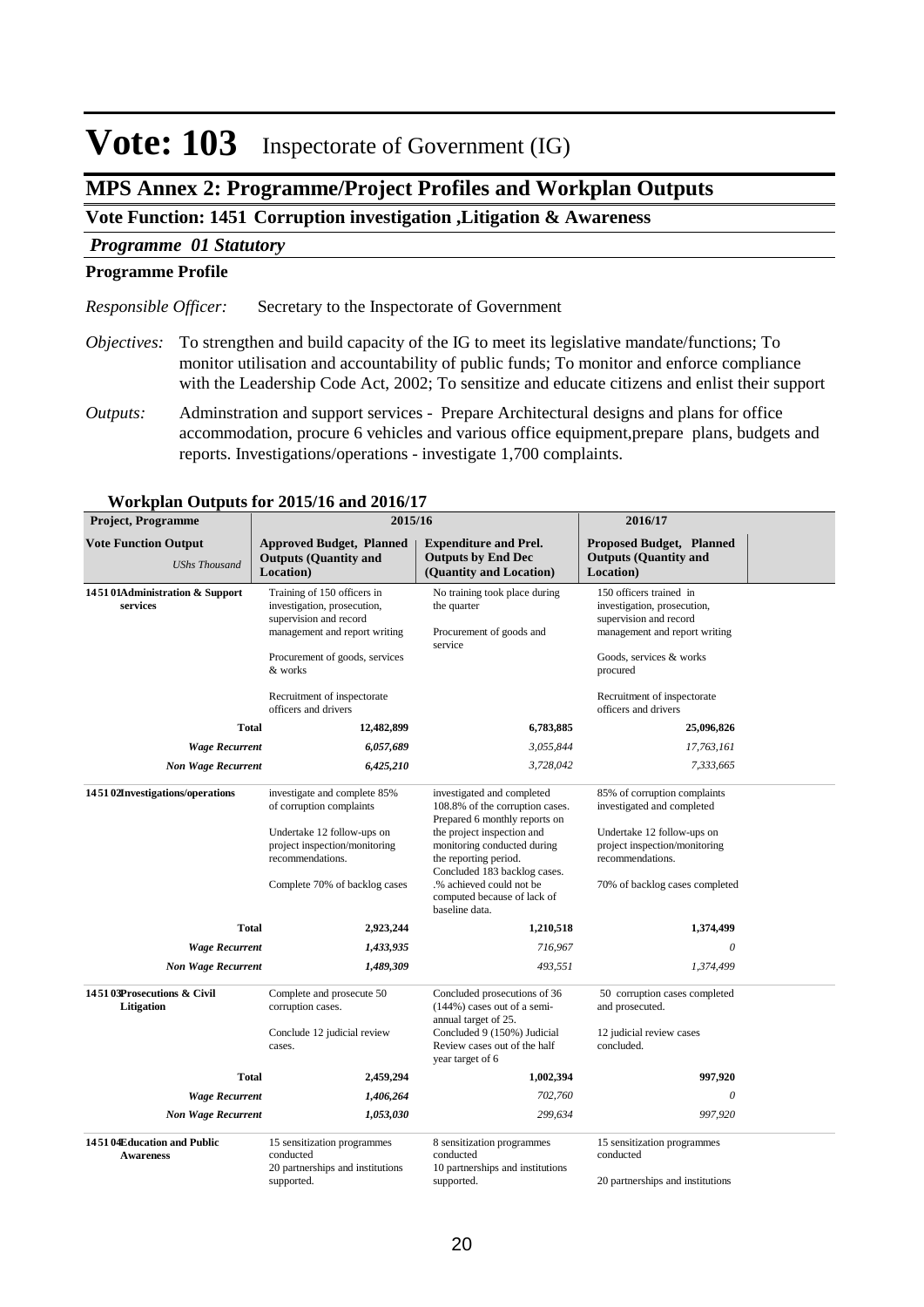### **MPS Annex 2: Programme/Project Profiles and Workplan Outputs**

### **Vote Function: 1451 Corruption investigation ,Litigation & Awareness**

### *Programme 01 Statutory*

| <b>Proposed Budget, Planned</b><br><b>Vote Function Output</b><br><b>Approved Budget, Planned</b><br><b>Expenditure and Prel.</b><br><b>Outputs (Quantity and</b><br><b>Outputs by End Dec</b><br><b>Outputs (Quantity and</b><br><b>UShs Thousand</b><br>Location)<br>(Quantity and Location)<br>Location)<br>Develop and disseminate 4 IEC<br>1 set of IEC material was<br>supported.<br>Develop and disseminate 4 IEC<br>Sets<br>developed and disseminated<br>Sets<br><b>Total</b><br>1,464,578<br>582,741<br>624,275<br>$\theta$<br><b>Wage Recurrent</b><br>722,205<br>334,102<br>624,275<br>742,374<br>248,639<br><b>Non Wage Recurrent</b><br>145105Decentralised Anti-<br>156.9% of corruption<br>90% of corruption complaints<br>90% of corruption complaints<br>complaints were investigated<br>corruption programmes<br>investigated and completed.<br>investigated and completed.<br>and completed.<br>Undertook 6 followups on IG<br>Undertake 12 follow-ups on IG<br>Undertake 12 follow-ups on IG<br>recommendations<br>recommendations<br>recommendations<br>Recommend recovery of 50%<br>•Recommended UGX.<br>Recommend recovery of 50%<br>of funds from MDALGs<br>775,679,872 for recovery of<br>of funds from MDALGs<br>during investigations.<br>which UGX. 185,165,409<br>during investigations.<br>(23.9%) was actual recovery<br>Number of projects<br>inspected/monitored 200<br><b>Total</b><br>12,268,163<br>6,863,322<br>5,710,317<br>$\theta$<br><b>Wage Recurrent</b><br>5,778,418<br>2,889,209<br>3,974,113<br>5,710,317<br><b>Non Wage Recurrent</b><br>6,489,745<br>145106Verification of Leaders'<br>Concluded 20 (80.0%)<br>100% compliance rate for<br>100% compliance rate for<br><b>Declarations</b><br>leaders required to file<br>verifications out of the semi-<br>leaders required to file<br>declaration forms.<br>declaration forms.<br>annual target of 25.<br>4 (40%) investigations out of<br>the planned 10 into breaches of<br>Verify 50 leader's declarations<br>Verify 50 leader's declarations<br>the Leadership Code were<br>concluded<br>Investigate 20 breaches of<br>Investigate 20 breaches of<br>Leadership Code.<br>Declarations due in March 2016.<br>Leadership Code.<br><b>Total</b><br>859,602<br>2,183,504<br>868,763<br>$\theta$<br><b>Wage Recurrent</b><br>1,290,920<br>628,548<br><b>Non Wage Recurrent</b><br>892,584<br>231,054<br>868,763<br>1451070mbudsman Complaints,<br>Investigate and conclude 150<br>Investigated and concluded 121<br>investigate and conclude 150<br><b>Policy and Systems Studies</b><br>ombudsman cases<br>ombudsman cases<br>ombudsman cases<br>Concluded 8 systemic<br>Conduct 8 systemic<br>Conduct 8 systemic<br>investigations<br>investigations<br>investigations<br>Complete 4 policy and system<br>Completed 1 policy and system<br>Complete 4 policy and system<br>studies.<br>studies<br>studies.<br><b>Total</b><br>1,797,142<br>638,843<br>837,441<br>$\theta$<br><b>Wage Recurrent</b><br>1,073,730<br>438,862<br>199,980<br>837,441<br><b>Non Wage Recurrent</b><br>723,412<br><b>GRAND TOTAL</b><br>35,578,824<br>17,941,305<br>35,510,040<br><b>Wage Recurrent</b><br>17,763,161<br>8,766,292<br>17,763,161<br><b>Non Wage Recurrent</b><br>17,815,664<br>9,175,014<br>17,746,880 | <b>Project, Programme</b> | 2015/16 | 2016/17 |  |
|-----------------------------------------------------------------------------------------------------------------------------------------------------------------------------------------------------------------------------------------------------------------------------------------------------------------------------------------------------------------------------------------------------------------------------------------------------------------------------------------------------------------------------------------------------------------------------------------------------------------------------------------------------------------------------------------------------------------------------------------------------------------------------------------------------------------------------------------------------------------------------------------------------------------------------------------------------------------------------------------------------------------------------------------------------------------------------------------------------------------------------------------------------------------------------------------------------------------------------------------------------------------------------------------------------------------------------------------------------------------------------------------------------------------------------------------------------------------------------------------------------------------------------------------------------------------------------------------------------------------------------------------------------------------------------------------------------------------------------------------------------------------------------------------------------------------------------------------------------------------------------------------------------------------------------------------------------------------------------------------------------------------------------------------------------------------------------------------------------------------------------------------------------------------------------------------------------------------------------------------------------------------------------------------------------------------------------------------------------------------------------------------------------------------------------------------------------------------------------------------------------------------------------------------------------------------------------------------------------------------------------------------------------------------------------------------------------------------------------------------------------------------------------------------------------------------------------------------------------------------------------------------------------------------------------------------------------------------------------------------------------------------------------------------------------------------------------------------------------------------------------------------------------------------------------------------------------------------------------------------------------------------------------------------------------|---------------------------|---------|---------|--|
|                                                                                                                                                                                                                                                                                                                                                                                                                                                                                                                                                                                                                                                                                                                                                                                                                                                                                                                                                                                                                                                                                                                                                                                                                                                                                                                                                                                                                                                                                                                                                                                                                                                                                                                                                                                                                                                                                                                                                                                                                                                                                                                                                                                                                                                                                                                                                                                                                                                                                                                                                                                                                                                                                                                                                                                                                                                                                                                                                                                                                                                                                                                                                                                                                                                                                                     |                           |         |         |  |
|                                                                                                                                                                                                                                                                                                                                                                                                                                                                                                                                                                                                                                                                                                                                                                                                                                                                                                                                                                                                                                                                                                                                                                                                                                                                                                                                                                                                                                                                                                                                                                                                                                                                                                                                                                                                                                                                                                                                                                                                                                                                                                                                                                                                                                                                                                                                                                                                                                                                                                                                                                                                                                                                                                                                                                                                                                                                                                                                                                                                                                                                                                                                                                                                                                                                                                     |                           |         |         |  |
|                                                                                                                                                                                                                                                                                                                                                                                                                                                                                                                                                                                                                                                                                                                                                                                                                                                                                                                                                                                                                                                                                                                                                                                                                                                                                                                                                                                                                                                                                                                                                                                                                                                                                                                                                                                                                                                                                                                                                                                                                                                                                                                                                                                                                                                                                                                                                                                                                                                                                                                                                                                                                                                                                                                                                                                                                                                                                                                                                                                                                                                                                                                                                                                                                                                                                                     |                           |         |         |  |
|                                                                                                                                                                                                                                                                                                                                                                                                                                                                                                                                                                                                                                                                                                                                                                                                                                                                                                                                                                                                                                                                                                                                                                                                                                                                                                                                                                                                                                                                                                                                                                                                                                                                                                                                                                                                                                                                                                                                                                                                                                                                                                                                                                                                                                                                                                                                                                                                                                                                                                                                                                                                                                                                                                                                                                                                                                                                                                                                                                                                                                                                                                                                                                                                                                                                                                     |                           |         |         |  |
|                                                                                                                                                                                                                                                                                                                                                                                                                                                                                                                                                                                                                                                                                                                                                                                                                                                                                                                                                                                                                                                                                                                                                                                                                                                                                                                                                                                                                                                                                                                                                                                                                                                                                                                                                                                                                                                                                                                                                                                                                                                                                                                                                                                                                                                                                                                                                                                                                                                                                                                                                                                                                                                                                                                                                                                                                                                                                                                                                                                                                                                                                                                                                                                                                                                                                                     |                           |         |         |  |
|                                                                                                                                                                                                                                                                                                                                                                                                                                                                                                                                                                                                                                                                                                                                                                                                                                                                                                                                                                                                                                                                                                                                                                                                                                                                                                                                                                                                                                                                                                                                                                                                                                                                                                                                                                                                                                                                                                                                                                                                                                                                                                                                                                                                                                                                                                                                                                                                                                                                                                                                                                                                                                                                                                                                                                                                                                                                                                                                                                                                                                                                                                                                                                                                                                                                                                     |                           |         |         |  |
|                                                                                                                                                                                                                                                                                                                                                                                                                                                                                                                                                                                                                                                                                                                                                                                                                                                                                                                                                                                                                                                                                                                                                                                                                                                                                                                                                                                                                                                                                                                                                                                                                                                                                                                                                                                                                                                                                                                                                                                                                                                                                                                                                                                                                                                                                                                                                                                                                                                                                                                                                                                                                                                                                                                                                                                                                                                                                                                                                                                                                                                                                                                                                                                                                                                                                                     |                           |         |         |  |
|                                                                                                                                                                                                                                                                                                                                                                                                                                                                                                                                                                                                                                                                                                                                                                                                                                                                                                                                                                                                                                                                                                                                                                                                                                                                                                                                                                                                                                                                                                                                                                                                                                                                                                                                                                                                                                                                                                                                                                                                                                                                                                                                                                                                                                                                                                                                                                                                                                                                                                                                                                                                                                                                                                                                                                                                                                                                                                                                                                                                                                                                                                                                                                                                                                                                                                     |                           |         |         |  |
|                                                                                                                                                                                                                                                                                                                                                                                                                                                                                                                                                                                                                                                                                                                                                                                                                                                                                                                                                                                                                                                                                                                                                                                                                                                                                                                                                                                                                                                                                                                                                                                                                                                                                                                                                                                                                                                                                                                                                                                                                                                                                                                                                                                                                                                                                                                                                                                                                                                                                                                                                                                                                                                                                                                                                                                                                                                                                                                                                                                                                                                                                                                                                                                                                                                                                                     |                           |         |         |  |
|                                                                                                                                                                                                                                                                                                                                                                                                                                                                                                                                                                                                                                                                                                                                                                                                                                                                                                                                                                                                                                                                                                                                                                                                                                                                                                                                                                                                                                                                                                                                                                                                                                                                                                                                                                                                                                                                                                                                                                                                                                                                                                                                                                                                                                                                                                                                                                                                                                                                                                                                                                                                                                                                                                                                                                                                                                                                                                                                                                                                                                                                                                                                                                                                                                                                                                     |                           |         |         |  |
|                                                                                                                                                                                                                                                                                                                                                                                                                                                                                                                                                                                                                                                                                                                                                                                                                                                                                                                                                                                                                                                                                                                                                                                                                                                                                                                                                                                                                                                                                                                                                                                                                                                                                                                                                                                                                                                                                                                                                                                                                                                                                                                                                                                                                                                                                                                                                                                                                                                                                                                                                                                                                                                                                                                                                                                                                                                                                                                                                                                                                                                                                                                                                                                                                                                                                                     |                           |         |         |  |
|                                                                                                                                                                                                                                                                                                                                                                                                                                                                                                                                                                                                                                                                                                                                                                                                                                                                                                                                                                                                                                                                                                                                                                                                                                                                                                                                                                                                                                                                                                                                                                                                                                                                                                                                                                                                                                                                                                                                                                                                                                                                                                                                                                                                                                                                                                                                                                                                                                                                                                                                                                                                                                                                                                                                                                                                                                                                                                                                                                                                                                                                                                                                                                                                                                                                                                     |                           |         |         |  |
|                                                                                                                                                                                                                                                                                                                                                                                                                                                                                                                                                                                                                                                                                                                                                                                                                                                                                                                                                                                                                                                                                                                                                                                                                                                                                                                                                                                                                                                                                                                                                                                                                                                                                                                                                                                                                                                                                                                                                                                                                                                                                                                                                                                                                                                                                                                                                                                                                                                                                                                                                                                                                                                                                                                                                                                                                                                                                                                                                                                                                                                                                                                                                                                                                                                                                                     |                           |         |         |  |
|                                                                                                                                                                                                                                                                                                                                                                                                                                                                                                                                                                                                                                                                                                                                                                                                                                                                                                                                                                                                                                                                                                                                                                                                                                                                                                                                                                                                                                                                                                                                                                                                                                                                                                                                                                                                                                                                                                                                                                                                                                                                                                                                                                                                                                                                                                                                                                                                                                                                                                                                                                                                                                                                                                                                                                                                                                                                                                                                                                                                                                                                                                                                                                                                                                                                                                     |                           |         |         |  |
|                                                                                                                                                                                                                                                                                                                                                                                                                                                                                                                                                                                                                                                                                                                                                                                                                                                                                                                                                                                                                                                                                                                                                                                                                                                                                                                                                                                                                                                                                                                                                                                                                                                                                                                                                                                                                                                                                                                                                                                                                                                                                                                                                                                                                                                                                                                                                                                                                                                                                                                                                                                                                                                                                                                                                                                                                                                                                                                                                                                                                                                                                                                                                                                                                                                                                                     |                           |         |         |  |
|                                                                                                                                                                                                                                                                                                                                                                                                                                                                                                                                                                                                                                                                                                                                                                                                                                                                                                                                                                                                                                                                                                                                                                                                                                                                                                                                                                                                                                                                                                                                                                                                                                                                                                                                                                                                                                                                                                                                                                                                                                                                                                                                                                                                                                                                                                                                                                                                                                                                                                                                                                                                                                                                                                                                                                                                                                                                                                                                                                                                                                                                                                                                                                                                                                                                                                     |                           |         |         |  |
|                                                                                                                                                                                                                                                                                                                                                                                                                                                                                                                                                                                                                                                                                                                                                                                                                                                                                                                                                                                                                                                                                                                                                                                                                                                                                                                                                                                                                                                                                                                                                                                                                                                                                                                                                                                                                                                                                                                                                                                                                                                                                                                                                                                                                                                                                                                                                                                                                                                                                                                                                                                                                                                                                                                                                                                                                                                                                                                                                                                                                                                                                                                                                                                                                                                                                                     |                           |         |         |  |
|                                                                                                                                                                                                                                                                                                                                                                                                                                                                                                                                                                                                                                                                                                                                                                                                                                                                                                                                                                                                                                                                                                                                                                                                                                                                                                                                                                                                                                                                                                                                                                                                                                                                                                                                                                                                                                                                                                                                                                                                                                                                                                                                                                                                                                                                                                                                                                                                                                                                                                                                                                                                                                                                                                                                                                                                                                                                                                                                                                                                                                                                                                                                                                                                                                                                                                     |                           |         |         |  |
|                                                                                                                                                                                                                                                                                                                                                                                                                                                                                                                                                                                                                                                                                                                                                                                                                                                                                                                                                                                                                                                                                                                                                                                                                                                                                                                                                                                                                                                                                                                                                                                                                                                                                                                                                                                                                                                                                                                                                                                                                                                                                                                                                                                                                                                                                                                                                                                                                                                                                                                                                                                                                                                                                                                                                                                                                                                                                                                                                                                                                                                                                                                                                                                                                                                                                                     |                           |         |         |  |
|                                                                                                                                                                                                                                                                                                                                                                                                                                                                                                                                                                                                                                                                                                                                                                                                                                                                                                                                                                                                                                                                                                                                                                                                                                                                                                                                                                                                                                                                                                                                                                                                                                                                                                                                                                                                                                                                                                                                                                                                                                                                                                                                                                                                                                                                                                                                                                                                                                                                                                                                                                                                                                                                                                                                                                                                                                                                                                                                                                                                                                                                                                                                                                                                                                                                                                     |                           |         |         |  |
|                                                                                                                                                                                                                                                                                                                                                                                                                                                                                                                                                                                                                                                                                                                                                                                                                                                                                                                                                                                                                                                                                                                                                                                                                                                                                                                                                                                                                                                                                                                                                                                                                                                                                                                                                                                                                                                                                                                                                                                                                                                                                                                                                                                                                                                                                                                                                                                                                                                                                                                                                                                                                                                                                                                                                                                                                                                                                                                                                                                                                                                                                                                                                                                                                                                                                                     |                           |         |         |  |
|                                                                                                                                                                                                                                                                                                                                                                                                                                                                                                                                                                                                                                                                                                                                                                                                                                                                                                                                                                                                                                                                                                                                                                                                                                                                                                                                                                                                                                                                                                                                                                                                                                                                                                                                                                                                                                                                                                                                                                                                                                                                                                                                                                                                                                                                                                                                                                                                                                                                                                                                                                                                                                                                                                                                                                                                                                                                                                                                                                                                                                                                                                                                                                                                                                                                                                     |                           |         |         |  |
|                                                                                                                                                                                                                                                                                                                                                                                                                                                                                                                                                                                                                                                                                                                                                                                                                                                                                                                                                                                                                                                                                                                                                                                                                                                                                                                                                                                                                                                                                                                                                                                                                                                                                                                                                                                                                                                                                                                                                                                                                                                                                                                                                                                                                                                                                                                                                                                                                                                                                                                                                                                                                                                                                                                                                                                                                                                                                                                                                                                                                                                                                                                                                                                                                                                                                                     |                           |         |         |  |
|                                                                                                                                                                                                                                                                                                                                                                                                                                                                                                                                                                                                                                                                                                                                                                                                                                                                                                                                                                                                                                                                                                                                                                                                                                                                                                                                                                                                                                                                                                                                                                                                                                                                                                                                                                                                                                                                                                                                                                                                                                                                                                                                                                                                                                                                                                                                                                                                                                                                                                                                                                                                                                                                                                                                                                                                                                                                                                                                                                                                                                                                                                                                                                                                                                                                                                     |                           |         |         |  |
|                                                                                                                                                                                                                                                                                                                                                                                                                                                                                                                                                                                                                                                                                                                                                                                                                                                                                                                                                                                                                                                                                                                                                                                                                                                                                                                                                                                                                                                                                                                                                                                                                                                                                                                                                                                                                                                                                                                                                                                                                                                                                                                                                                                                                                                                                                                                                                                                                                                                                                                                                                                                                                                                                                                                                                                                                                                                                                                                                                                                                                                                                                                                                                                                                                                                                                     |                           |         |         |  |

### **Annual Workplan for 2016/17 - Outputs, Activities, Inputs and their Cost**

| <b>Planned Outputs and Activities to Deliver Outputs</b> | Inputs to be purchased to deliver outputs and their cost |               |
|----------------------------------------------------------|----------------------------------------------------------|---------------|
| (Quantity and Location)                                  | Input                                                    | UShs Thousand |

**Output: 14 5101 Administration & Support services**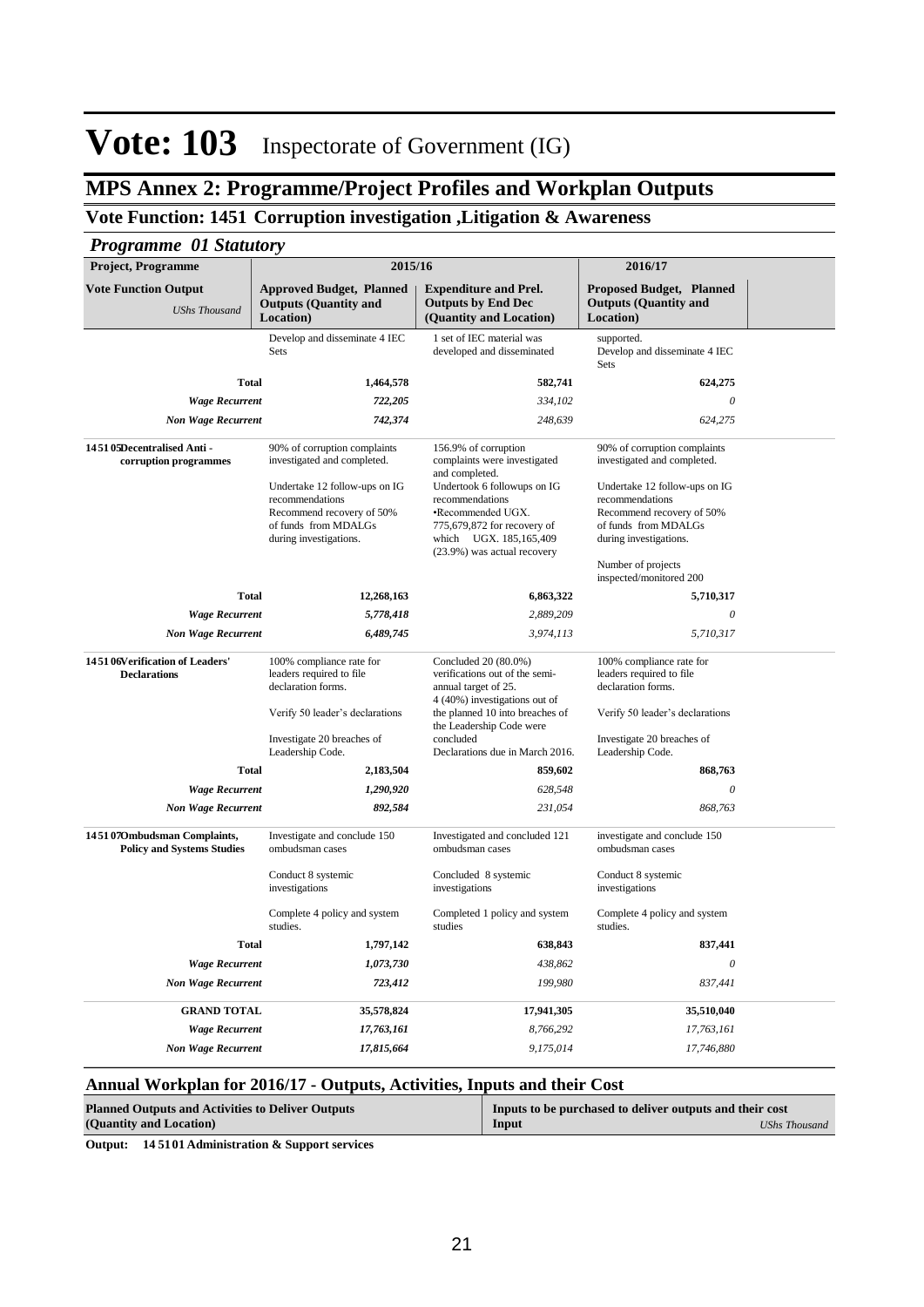### **MPS Annex 2: Programme/Project Profiles and Workplan Outputs**

### **Vote Function: 1451 Corruption investigation ,Litigation & Awareness**

### *Programme 01 Statutory*

| <b>UShs Thousand</b><br><b>Quantity</b><br><b>Inputs</b><br>Cost<br><b>Planned Outputs:</b><br>0.0<br>Permanent staff (Person Years)<br>$\mathbf{0}$<br>150 officers trained in investigation, prosecution, supervision and record<br>385.0<br>Statutory Staff (Person Years)<br>17,763,161<br>management and report writing<br>4.0<br>185,620<br>Committee (UG)<br>Goods, services & works procured<br>10% NSSF (UGX)<br>4.0<br>453,233<br>4.0<br>80,480<br>Advertisement & public relations (UGX)<br>Recruitment of inspectorate officers and drivers<br>4.0<br>1,250,116<br>Allowances (UGX)<br><b>Activities to Deliver Outputs:</b><br>Books, periodicals & News papers (UGX)<br>4.0<br>84,280<br>Training of 150 officers in investigation, prosecution, supervision and<br>Classified Expenditure(Information fund) (UGX)<br>4.0<br>36,000<br>record management and report writing<br>Commincations (UGX)<br>4.0<br>281,869<br>Computer services & IT Services (UGX)<br>4.0<br>45,990<br>Procurement of goods, services & works<br>Consultancy services-short term (UGX)<br>4.0<br>80,100<br>4.0<br>5,000<br>Death and Funeral exp. (UGX)<br>Recruitment of inspectorate officers and drivers<br>Donations (UGX)<br>4.0<br>11,240<br>4.0<br>Electricity (UGX)<br>94,375<br>4.0<br>99,833<br>Fuel, lubricants & Oils (UGX)<br>4.0<br>Guard & Security Services (UGX)<br>7,080<br>4.0<br>Information Comunication Technology (UGX)<br>58,784<br>4.0<br>Maintanance Civil (UGX)<br>12,400<br>Maintanance- Machinary , Equip & Furniture (UGX)<br>4.0<br>33,800<br>Maintanance of Vehicels (UGX)<br>4.0<br>94,359<br>4.0<br>15,000<br>Medical Expenses (UGX)<br>4.0<br>Postage & courier (UGX)<br>7,519<br>4.0<br>Printing Stationary photo & Binding (UGX)<br>120,992<br>4.0<br>Property Expences (UGX)<br>1,400<br>4.0<br>Recruitment expenses (UGX)<br>14,000<br>Rent-Produced assets (UGX)<br>4.0<br>2,080,000<br>4.0<br>Small office Equipments (UGX)<br>5,400<br>4.0<br>45,000<br>Spencial Meals & drinks (UGX)<br>1,400,124<br>Staff gratuity (UGX)<br>1.0<br>4.0<br>Staff training (UGX)<br>325,646<br>4.0<br>Subscriptions (UGX)<br>53,305<br>Travel Abroad (UGX)<br>4.0<br>138,076<br>4.0<br>Travel inland (UGX)<br>74,215<br>4.0<br>Welfare & entertainment (UGX)<br>88,432<br>4.0<br>50,000<br>Workshops and seminars (UGX)<br>25,096,826<br><b>Total</b><br>17,763,161<br><b>Wage Recurrent</b><br>7,333,665<br><b>Non Wage Recurrent</b> | <b>Planned Outputs and Activities to Deliver Outputs</b> | Inputs to be purchased to deliver outputs and their cost |  |  |
|-----------------------------------------------------------------------------------------------------------------------------------------------------------------------------------------------------------------------------------------------------------------------------------------------------------------------------------------------------------------------------------------------------------------------------------------------------------------------------------------------------------------------------------------------------------------------------------------------------------------------------------------------------------------------------------------------------------------------------------------------------------------------------------------------------------------------------------------------------------------------------------------------------------------------------------------------------------------------------------------------------------------------------------------------------------------------------------------------------------------------------------------------------------------------------------------------------------------------------------------------------------------------------------------------------------------------------------------------------------------------------------------------------------------------------------------------------------------------------------------------------------------------------------------------------------------------------------------------------------------------------------------------------------------------------------------------------------------------------------------------------------------------------------------------------------------------------------------------------------------------------------------------------------------------------------------------------------------------------------------------------------------------------------------------------------------------------------------------------------------------------------------------------------------------------------------------------------------------------------------------------------------------------------------------------------------------------------------------------------------------------------------------------------------------------------------------------------|----------------------------------------------------------|----------------------------------------------------------|--|--|
|                                                                                                                                                                                                                                                                                                                                                                                                                                                                                                                                                                                                                                                                                                                                                                                                                                                                                                                                                                                                                                                                                                                                                                                                                                                                                                                                                                                                                                                                                                                                                                                                                                                                                                                                                                                                                                                                                                                                                                                                                                                                                                                                                                                                                                                                                                                                                                                                                                                           | (Quantity and Location)                                  | Input                                                    |  |  |
|                                                                                                                                                                                                                                                                                                                                                                                                                                                                                                                                                                                                                                                                                                                                                                                                                                                                                                                                                                                                                                                                                                                                                                                                                                                                                                                                                                                                                                                                                                                                                                                                                                                                                                                                                                                                                                                                                                                                                                                                                                                                                                                                                                                                                                                                                                                                                                                                                                                           |                                                          |                                                          |  |  |
|                                                                                                                                                                                                                                                                                                                                                                                                                                                                                                                                                                                                                                                                                                                                                                                                                                                                                                                                                                                                                                                                                                                                                                                                                                                                                                                                                                                                                                                                                                                                                                                                                                                                                                                                                                                                                                                                                                                                                                                                                                                                                                                                                                                                                                                                                                                                                                                                                                                           |                                                          |                                                          |  |  |
|                                                                                                                                                                                                                                                                                                                                                                                                                                                                                                                                                                                                                                                                                                                                                                                                                                                                                                                                                                                                                                                                                                                                                                                                                                                                                                                                                                                                                                                                                                                                                                                                                                                                                                                                                                                                                                                                                                                                                                                                                                                                                                                                                                                                                                                                                                                                                                                                                                                           |                                                          |                                                          |  |  |
|                                                                                                                                                                                                                                                                                                                                                                                                                                                                                                                                                                                                                                                                                                                                                                                                                                                                                                                                                                                                                                                                                                                                                                                                                                                                                                                                                                                                                                                                                                                                                                                                                                                                                                                                                                                                                                                                                                                                                                                                                                                                                                                                                                                                                                                                                                                                                                                                                                                           |                                                          |                                                          |  |  |
|                                                                                                                                                                                                                                                                                                                                                                                                                                                                                                                                                                                                                                                                                                                                                                                                                                                                                                                                                                                                                                                                                                                                                                                                                                                                                                                                                                                                                                                                                                                                                                                                                                                                                                                                                                                                                                                                                                                                                                                                                                                                                                                                                                                                                                                                                                                                                                                                                                                           |                                                          |                                                          |  |  |
|                                                                                                                                                                                                                                                                                                                                                                                                                                                                                                                                                                                                                                                                                                                                                                                                                                                                                                                                                                                                                                                                                                                                                                                                                                                                                                                                                                                                                                                                                                                                                                                                                                                                                                                                                                                                                                                                                                                                                                                                                                                                                                                                                                                                                                                                                                                                                                                                                                                           |                                                          |                                                          |  |  |
|                                                                                                                                                                                                                                                                                                                                                                                                                                                                                                                                                                                                                                                                                                                                                                                                                                                                                                                                                                                                                                                                                                                                                                                                                                                                                                                                                                                                                                                                                                                                                                                                                                                                                                                                                                                                                                                                                                                                                                                                                                                                                                                                                                                                                                                                                                                                                                                                                                                           |                                                          |                                                          |  |  |
|                                                                                                                                                                                                                                                                                                                                                                                                                                                                                                                                                                                                                                                                                                                                                                                                                                                                                                                                                                                                                                                                                                                                                                                                                                                                                                                                                                                                                                                                                                                                                                                                                                                                                                                                                                                                                                                                                                                                                                                                                                                                                                                                                                                                                                                                                                                                                                                                                                                           |                                                          |                                                          |  |  |
|                                                                                                                                                                                                                                                                                                                                                                                                                                                                                                                                                                                                                                                                                                                                                                                                                                                                                                                                                                                                                                                                                                                                                                                                                                                                                                                                                                                                                                                                                                                                                                                                                                                                                                                                                                                                                                                                                                                                                                                                                                                                                                                                                                                                                                                                                                                                                                                                                                                           |                                                          |                                                          |  |  |
|                                                                                                                                                                                                                                                                                                                                                                                                                                                                                                                                                                                                                                                                                                                                                                                                                                                                                                                                                                                                                                                                                                                                                                                                                                                                                                                                                                                                                                                                                                                                                                                                                                                                                                                                                                                                                                                                                                                                                                                                                                                                                                                                                                                                                                                                                                                                                                                                                                                           |                                                          |                                                          |  |  |
|                                                                                                                                                                                                                                                                                                                                                                                                                                                                                                                                                                                                                                                                                                                                                                                                                                                                                                                                                                                                                                                                                                                                                                                                                                                                                                                                                                                                                                                                                                                                                                                                                                                                                                                                                                                                                                                                                                                                                                                                                                                                                                                                                                                                                                                                                                                                                                                                                                                           |                                                          |                                                          |  |  |
|                                                                                                                                                                                                                                                                                                                                                                                                                                                                                                                                                                                                                                                                                                                                                                                                                                                                                                                                                                                                                                                                                                                                                                                                                                                                                                                                                                                                                                                                                                                                                                                                                                                                                                                                                                                                                                                                                                                                                                                                                                                                                                                                                                                                                                                                                                                                                                                                                                                           |                                                          |                                                          |  |  |
|                                                                                                                                                                                                                                                                                                                                                                                                                                                                                                                                                                                                                                                                                                                                                                                                                                                                                                                                                                                                                                                                                                                                                                                                                                                                                                                                                                                                                                                                                                                                                                                                                                                                                                                                                                                                                                                                                                                                                                                                                                                                                                                                                                                                                                                                                                                                                                                                                                                           |                                                          |                                                          |  |  |
|                                                                                                                                                                                                                                                                                                                                                                                                                                                                                                                                                                                                                                                                                                                                                                                                                                                                                                                                                                                                                                                                                                                                                                                                                                                                                                                                                                                                                                                                                                                                                                                                                                                                                                                                                                                                                                                                                                                                                                                                                                                                                                                                                                                                                                                                                                                                                                                                                                                           |                                                          |                                                          |  |  |
|                                                                                                                                                                                                                                                                                                                                                                                                                                                                                                                                                                                                                                                                                                                                                                                                                                                                                                                                                                                                                                                                                                                                                                                                                                                                                                                                                                                                                                                                                                                                                                                                                                                                                                                                                                                                                                                                                                                                                                                                                                                                                                                                                                                                                                                                                                                                                                                                                                                           |                                                          |                                                          |  |  |
|                                                                                                                                                                                                                                                                                                                                                                                                                                                                                                                                                                                                                                                                                                                                                                                                                                                                                                                                                                                                                                                                                                                                                                                                                                                                                                                                                                                                                                                                                                                                                                                                                                                                                                                                                                                                                                                                                                                                                                                                                                                                                                                                                                                                                                                                                                                                                                                                                                                           |                                                          |                                                          |  |  |
|                                                                                                                                                                                                                                                                                                                                                                                                                                                                                                                                                                                                                                                                                                                                                                                                                                                                                                                                                                                                                                                                                                                                                                                                                                                                                                                                                                                                                                                                                                                                                                                                                                                                                                                                                                                                                                                                                                                                                                                                                                                                                                                                                                                                                                                                                                                                                                                                                                                           |                                                          |                                                          |  |  |
|                                                                                                                                                                                                                                                                                                                                                                                                                                                                                                                                                                                                                                                                                                                                                                                                                                                                                                                                                                                                                                                                                                                                                                                                                                                                                                                                                                                                                                                                                                                                                                                                                                                                                                                                                                                                                                                                                                                                                                                                                                                                                                                                                                                                                                                                                                                                                                                                                                                           |                                                          |                                                          |  |  |
|                                                                                                                                                                                                                                                                                                                                                                                                                                                                                                                                                                                                                                                                                                                                                                                                                                                                                                                                                                                                                                                                                                                                                                                                                                                                                                                                                                                                                                                                                                                                                                                                                                                                                                                                                                                                                                                                                                                                                                                                                                                                                                                                                                                                                                                                                                                                                                                                                                                           |                                                          |                                                          |  |  |
|                                                                                                                                                                                                                                                                                                                                                                                                                                                                                                                                                                                                                                                                                                                                                                                                                                                                                                                                                                                                                                                                                                                                                                                                                                                                                                                                                                                                                                                                                                                                                                                                                                                                                                                                                                                                                                                                                                                                                                                                                                                                                                                                                                                                                                                                                                                                                                                                                                                           |                                                          |                                                          |  |  |
|                                                                                                                                                                                                                                                                                                                                                                                                                                                                                                                                                                                                                                                                                                                                                                                                                                                                                                                                                                                                                                                                                                                                                                                                                                                                                                                                                                                                                                                                                                                                                                                                                                                                                                                                                                                                                                                                                                                                                                                                                                                                                                                                                                                                                                                                                                                                                                                                                                                           |                                                          |                                                          |  |  |
|                                                                                                                                                                                                                                                                                                                                                                                                                                                                                                                                                                                                                                                                                                                                                                                                                                                                                                                                                                                                                                                                                                                                                                                                                                                                                                                                                                                                                                                                                                                                                                                                                                                                                                                                                                                                                                                                                                                                                                                                                                                                                                                                                                                                                                                                                                                                                                                                                                                           |                                                          |                                                          |  |  |
|                                                                                                                                                                                                                                                                                                                                                                                                                                                                                                                                                                                                                                                                                                                                                                                                                                                                                                                                                                                                                                                                                                                                                                                                                                                                                                                                                                                                                                                                                                                                                                                                                                                                                                                                                                                                                                                                                                                                                                                                                                                                                                                                                                                                                                                                                                                                                                                                                                                           |                                                          |                                                          |  |  |
|                                                                                                                                                                                                                                                                                                                                                                                                                                                                                                                                                                                                                                                                                                                                                                                                                                                                                                                                                                                                                                                                                                                                                                                                                                                                                                                                                                                                                                                                                                                                                                                                                                                                                                                                                                                                                                                                                                                                                                                                                                                                                                                                                                                                                                                                                                                                                                                                                                                           |                                                          |                                                          |  |  |
|                                                                                                                                                                                                                                                                                                                                                                                                                                                                                                                                                                                                                                                                                                                                                                                                                                                                                                                                                                                                                                                                                                                                                                                                                                                                                                                                                                                                                                                                                                                                                                                                                                                                                                                                                                                                                                                                                                                                                                                                                                                                                                                                                                                                                                                                                                                                                                                                                                                           |                                                          |                                                          |  |  |
|                                                                                                                                                                                                                                                                                                                                                                                                                                                                                                                                                                                                                                                                                                                                                                                                                                                                                                                                                                                                                                                                                                                                                                                                                                                                                                                                                                                                                                                                                                                                                                                                                                                                                                                                                                                                                                                                                                                                                                                                                                                                                                                                                                                                                                                                                                                                                                                                                                                           |                                                          |                                                          |  |  |
|                                                                                                                                                                                                                                                                                                                                                                                                                                                                                                                                                                                                                                                                                                                                                                                                                                                                                                                                                                                                                                                                                                                                                                                                                                                                                                                                                                                                                                                                                                                                                                                                                                                                                                                                                                                                                                                                                                                                                                                                                                                                                                                                                                                                                                                                                                                                                                                                                                                           |                                                          |                                                          |  |  |
|                                                                                                                                                                                                                                                                                                                                                                                                                                                                                                                                                                                                                                                                                                                                                                                                                                                                                                                                                                                                                                                                                                                                                                                                                                                                                                                                                                                                                                                                                                                                                                                                                                                                                                                                                                                                                                                                                                                                                                                                                                                                                                                                                                                                                                                                                                                                                                                                                                                           |                                                          |                                                          |  |  |
|                                                                                                                                                                                                                                                                                                                                                                                                                                                                                                                                                                                                                                                                                                                                                                                                                                                                                                                                                                                                                                                                                                                                                                                                                                                                                                                                                                                                                                                                                                                                                                                                                                                                                                                                                                                                                                                                                                                                                                                                                                                                                                                                                                                                                                                                                                                                                                                                                                                           |                                                          |                                                          |  |  |
|                                                                                                                                                                                                                                                                                                                                                                                                                                                                                                                                                                                                                                                                                                                                                                                                                                                                                                                                                                                                                                                                                                                                                                                                                                                                                                                                                                                                                                                                                                                                                                                                                                                                                                                                                                                                                                                                                                                                                                                                                                                                                                                                                                                                                                                                                                                                                                                                                                                           |                                                          |                                                          |  |  |
|                                                                                                                                                                                                                                                                                                                                                                                                                                                                                                                                                                                                                                                                                                                                                                                                                                                                                                                                                                                                                                                                                                                                                                                                                                                                                                                                                                                                                                                                                                                                                                                                                                                                                                                                                                                                                                                                                                                                                                                                                                                                                                                                                                                                                                                                                                                                                                                                                                                           |                                                          |                                                          |  |  |
|                                                                                                                                                                                                                                                                                                                                                                                                                                                                                                                                                                                                                                                                                                                                                                                                                                                                                                                                                                                                                                                                                                                                                                                                                                                                                                                                                                                                                                                                                                                                                                                                                                                                                                                                                                                                                                                                                                                                                                                                                                                                                                                                                                                                                                                                                                                                                                                                                                                           |                                                          |                                                          |  |  |
|                                                                                                                                                                                                                                                                                                                                                                                                                                                                                                                                                                                                                                                                                                                                                                                                                                                                                                                                                                                                                                                                                                                                                                                                                                                                                                                                                                                                                                                                                                                                                                                                                                                                                                                                                                                                                                                                                                                                                                                                                                                                                                                                                                                                                                                                                                                                                                                                                                                           |                                                          |                                                          |  |  |
|                                                                                                                                                                                                                                                                                                                                                                                                                                                                                                                                                                                                                                                                                                                                                                                                                                                                                                                                                                                                                                                                                                                                                                                                                                                                                                                                                                                                                                                                                                                                                                                                                                                                                                                                                                                                                                                                                                                                                                                                                                                                                                                                                                                                                                                                                                                                                                                                                                                           |                                                          |                                                          |  |  |
|                                                                                                                                                                                                                                                                                                                                                                                                                                                                                                                                                                                                                                                                                                                                                                                                                                                                                                                                                                                                                                                                                                                                                                                                                                                                                                                                                                                                                                                                                                                                                                                                                                                                                                                                                                                                                                                                                                                                                                                                                                                                                                                                                                                                                                                                                                                                                                                                                                                           |                                                          |                                                          |  |  |
|                                                                                                                                                                                                                                                                                                                                                                                                                                                                                                                                                                                                                                                                                                                                                                                                                                                                                                                                                                                                                                                                                                                                                                                                                                                                                                                                                                                                                                                                                                                                                                                                                                                                                                                                                                                                                                                                                                                                                                                                                                                                                                                                                                                                                                                                                                                                                                                                                                                           |                                                          |                                                          |  |  |
|                                                                                                                                                                                                                                                                                                                                                                                                                                                                                                                                                                                                                                                                                                                                                                                                                                                                                                                                                                                                                                                                                                                                                                                                                                                                                                                                                                                                                                                                                                                                                                                                                                                                                                                                                                                                                                                                                                                                                                                                                                                                                                                                                                                                                                                                                                                                                                                                                                                           |                                                          |                                                          |  |  |
|                                                                                                                                                                                                                                                                                                                                                                                                                                                                                                                                                                                                                                                                                                                                                                                                                                                                                                                                                                                                                                                                                                                                                                                                                                                                                                                                                                                                                                                                                                                                                                                                                                                                                                                                                                                                                                                                                                                                                                                                                                                                                                                                                                                                                                                                                                                                                                                                                                                           |                                                          |                                                          |  |  |
|                                                                                                                                                                                                                                                                                                                                                                                                                                                                                                                                                                                                                                                                                                                                                                                                                                                                                                                                                                                                                                                                                                                                                                                                                                                                                                                                                                                                                                                                                                                                                                                                                                                                                                                                                                                                                                                                                                                                                                                                                                                                                                                                                                                                                                                                                                                                                                                                                                                           |                                                          |                                                          |  |  |

#### **14 5102 Investigations/operations Output:**

| <b>Planned Outputs:</b>                                  | Inputs                                    | <i><b>Ouantity</b></i> | Cost      |
|----------------------------------------------------------|-------------------------------------------|------------------------|-----------|
| 85% of corruption complaints investigated and completed  | $10\%$ NSSF (UGX)                         | 4.0                    | 185,235   |
|                                                          | Allowances (UGX)                          | 4.0                    | 198,696   |
| Undertake 12 follow-ups on project inspection/monitoring | Classified Expenditure (UGX)              | 4.0                    | 60,000    |
| recommendations.                                         | Fuel, Lubricants & Oils (UGX)             | 4.0                    | 96,777    |
| 70% of backlog cases completed                           | Gratuity expenses (UGX)                   | 1.0                    | 512,899   |
|                                                          | Guard and Security Servuces (UGX)         | 4.0                    | 3,540     |
| <b>Activities to Deliver Outputs:</b>                    | Mintanance Vehicles (UGX)                 | 4.0                    | 114,490   |
| investigate and complete 85% of corruption complaints    | Printing, stationary phot & binding (UGX) | 4.0                    | 5,972     |
|                                                          | Small Office Equip (UGX)                  | 4.0                    | 225       |
| Undertake 12 follow-ups on project inspection/monitoring | Travel inland (UGX)                       | 4.0                    | 191,733   |
| recommendations.                                         | Welfare & Entertainment (UGX)             | 4.0                    | 4,932     |
|                                                          |                                           | <b>Total</b>           | 1.374.499 |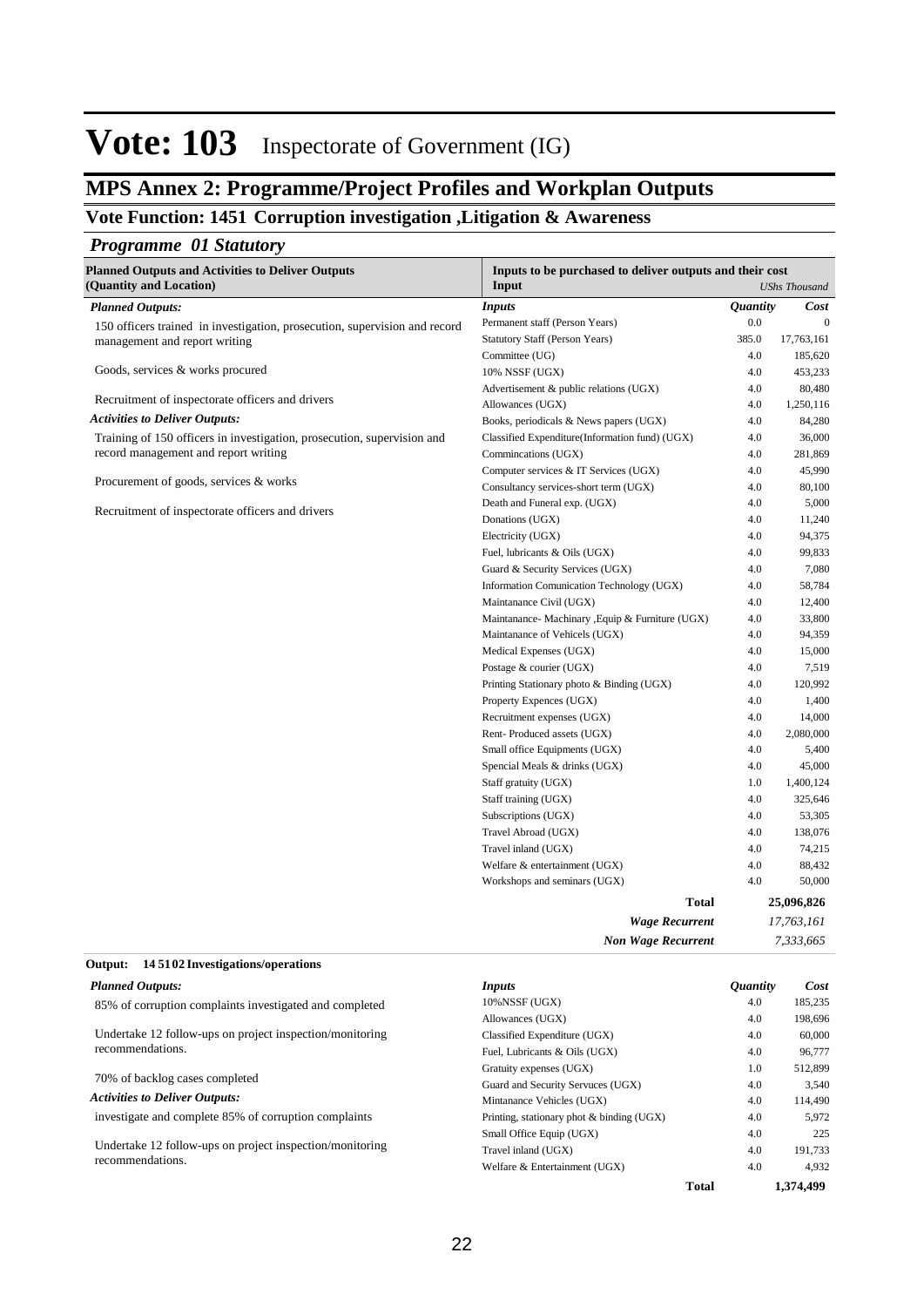#### **Inspectorate of Government (IG) Vote: 103**

### **MPS Annex 2: Programme/Project Profiles and Workplan Outputs**

### **Vote Function: 1451 Corruption investigation ,Litigation & Awareness**

#### *Programme 01 Statutory*

| <b>Planned Outputs and Activities to Deliver Outputs</b><br>(Quantity and Location) | Inputs to be purchased to deliver outputs and their cost<br>Input<br><b>UShs Thousand</b> |                        |           |
|-------------------------------------------------------------------------------------|-------------------------------------------------------------------------------------------|------------------------|-----------|
| Complete 70% of backlog cases                                                       | <b>Wage Recurrent</b>                                                                     |                        | 0         |
|                                                                                     | <b>Non Wage Recurrent</b>                                                                 |                        | 1,374,499 |
| 14 51 03 Prosecutions & Civil Litigation<br>Output:                                 |                                                                                           |                        |           |
| <b>Planned Outputs:</b>                                                             | <b>Inputs</b>                                                                             | <i><b>Quantity</b></i> | Cost      |
| 50 corruption cases completed and prosecuted.                                       | 10%NSSF (UGX)                                                                             | 4.0                    | 161,968   |
|                                                                                     | Allowances (UGX)                                                                          | 4.0                    | 182,675   |
| 12 judicial review cases concluded.                                                 | Fuel LUBRICANTS & OILS (ugx)                                                              | 4.0                    | 84,335    |
| <b>Activities to Deliver Outputs:</b>                                               | Gratuity Expences (UGX)                                                                   | 1.0                    | 445,811   |
| Complete and prosecute 50 corruption cases.                                         | Guard & Security services (UGX)                                                           | 4.0                    | 3,540     |
|                                                                                     | Maintainance - Vehicles (UGX)                                                             | 4.0                    | 35,126    |
| Conclude 12 judicial review cases.                                                  | Printing, stationary, photo & Binding (UGX)                                               | 4.0                    | 6,264     |
|                                                                                     | Small Office Equip (UGX)                                                                  | 4.0                    | 1,075     |
|                                                                                     | Travel inland (UGX)                                                                       | 4.0                    | 71,574    |
|                                                                                     | Welfare & Entertainment (UGX)                                                             | 4.0                    | 5,553     |
|                                                                                     | <b>Total</b>                                                                              |                        | 997,920   |
|                                                                                     | <b>Wage Recurrent</b>                                                                     |                        | $\theta$  |
|                                                                                     | <b>Non Wage Recurrent</b>                                                                 |                        | 997,920   |
| 145104 Education and Public Awareness<br>Output:                                    |                                                                                           |                        |           |
| <b>Planned Outputs:</b>                                                             | <b>Inputs</b>                                                                             | <i><b>Quantity</b></i> | Cost      |
| 15 sensitization programmes conducted                                               | Workshops and seminars ()                                                                 | 4.0                    | 301,656   |
|                                                                                     | 10%NSSF (UGX)                                                                             | 4.0                    | 92,310    |
| 20 partnerships and institutions supported.                                         | ALLOWANCES (UGX)                                                                          | 4.0                    | 99,108    |
| Develop and disseminate 4 IEC Sets                                                  | Fuel Lubricants & Oil (UGX)                                                               | 4.0                    | 57,241    |
| <b>Activities to Deliver Outputs:</b>                                               | Gatuity expenses (UGX)                                                                    | 1.0                    | 25,558    |
| 15 sensitization programmes conducted                                               | Guard Security services (UGX)                                                             | 4.0                    | 3,540     |
|                                                                                     | M aintanance -Vehicles (UGX)                                                              | 4.0                    | 24,795    |
| 20 partnerships and institutions supported.                                         | Printing, Stationary, photo& binding (UGX)                                                | 4.0                    | 8,662     |
| Develop and disseminate 4 IEC Sets                                                  | Welfare & Entertaiment (UGX)                                                              | 4.0                    | 11,405    |
|                                                                                     | <b>Total</b>                                                                              |                        | 624,275   |
|                                                                                     | <b>Wage Recurrent</b>                                                                     |                        | $\theta$  |
|                                                                                     | <b>Non Wage Recurrent</b>                                                                 |                        | 624,275   |

#### **14 5105 Decentralised Anti - corruption programmes Output:**

#### *Planned Outputs:*

90% of corruption complaints investigated and completed. 

Undertake 12 follow-ups on IG recommendations Recommend recovery of 50% of funds from MDALGs during investigations.

Number of projects inspected/monitored 200

#### *Activities to Deliver Outputs:*

90% of corruption complaints investigated and completed. 

Undertake 12 follow-ups on IG recommendations Recommend recovery of 50% of funds from MDALGs during investigations.

Number of projects inspected/monitored 200

| <i>Inputs</i>                                 | <i><b>Ouantity</b></i> | Cost      |
|-----------------------------------------------|------------------------|-----------|
| 10%NSSF (UGX)                                 | 4.0                    | 668,774   |
| Allowances (UGX)                              | 4.0                    | 825,067   |
| Classified Expenditure (UGX)                  | 4.0                    | 31,200    |
| ELECTRICITY (UGX)                             | 4.0                    | 26,425    |
| Fuel Lubricants & Oils (UGX)                  | 4.0                    | 62,869    |
| Gratuity Expenses (UGX)                       | 1.0                    | 1,819,692 |
| Guard & security services (UGX)               | 4.0                    | 5,600     |
| Maintanance - Civil (UGX)                     | 4.0                    | 38,400    |
| Maintanance - Vehicles (UGX)                  | 4.0                    | 129,184   |
| Maintenance-Machinary, eqip & furniture (UGX) | 4.0                    | 20,462    |
| Other utilities (UGX)                         | 4.0                    | 2,496     |
| Postage & Courier (UGX)                       | 4.0                    | 5,920     |
| Printing Stationary photo & binding (UGX)     | 4.0                    | 38,840    |
| Rent-Produced assts (UGX)                     | 4.0                    | 402,000   |
| Small office Equip (UGX)                      | 4.0                    | 3,300     |
| Telecommunication (UGX)                       | 4.0                    | 11,384    |
| Travel inland (UGX)                           | 4.0                    | 1,563,345 |
| WATER EXP. (UGX)                              | 4.0                    | 15,360    |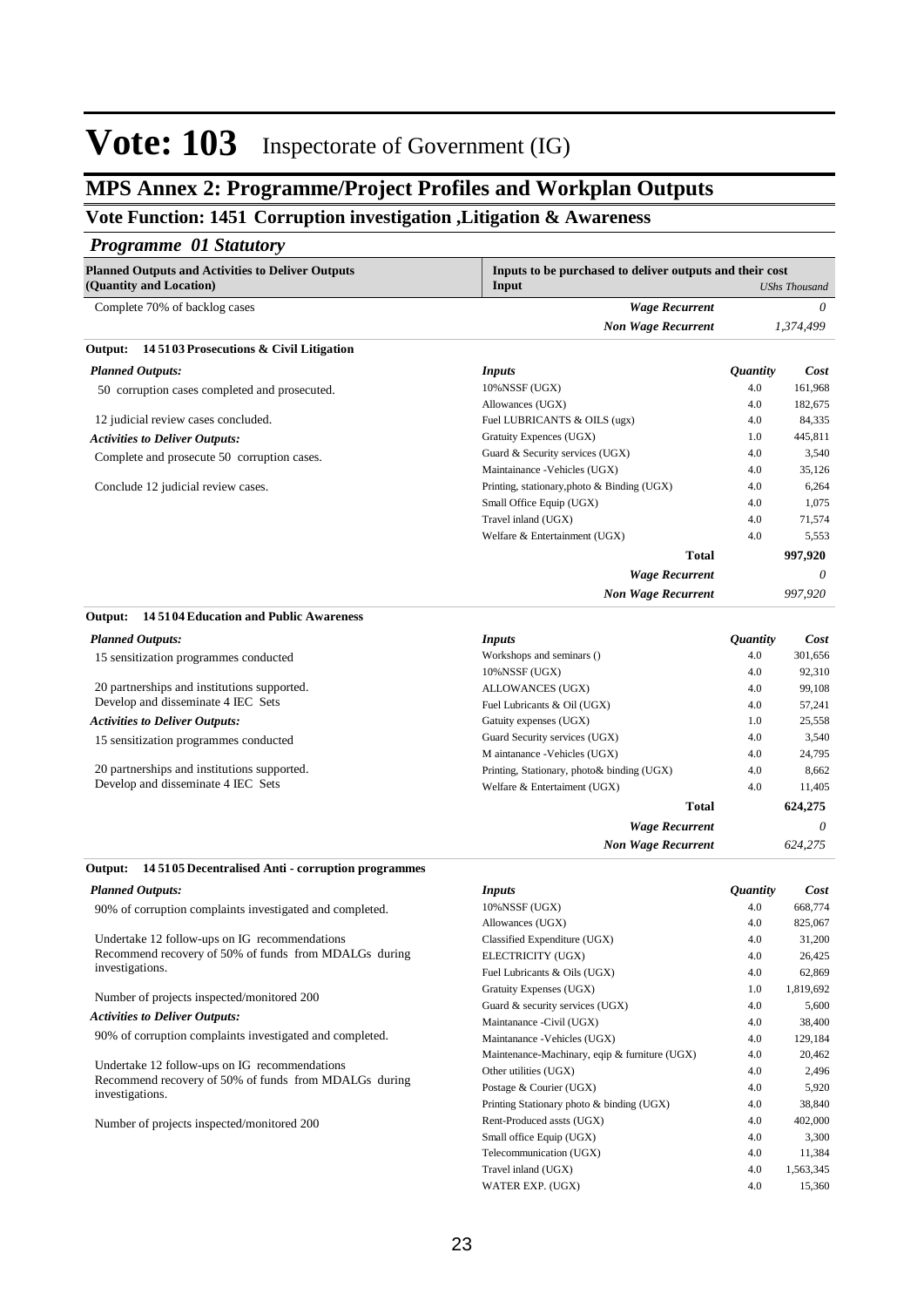### **MPS Annex 2: Programme/Project Profiles and Workplan Outputs**

### **Vote Function: 1451 Corruption investigation ,Litigation & Awareness**

#### *Programme 01 Statutory*

| <b>Planned Outputs and Activities to Deliver Outputs</b><br>(Quantity and Location) | Inputs to be purchased to deliver outputs and their cost<br>Input |                        | <b>UShs Thousand</b> |
|-------------------------------------------------------------------------------------|-------------------------------------------------------------------|------------------------|----------------------|
|                                                                                     | Welfare & Entertainment (UGX)                                     | 4.0                    | 40,000               |
|                                                                                     | <b>Total</b>                                                      |                        | 5,710,317            |
|                                                                                     | <b>Wage Recurrent</b>                                             |                        | 0                    |
|                                                                                     | <b>Non Wage Recurrent</b>                                         |                        | 5,710,317            |
| 145106 Verification of Leaders' Declarations<br>Output:                             |                                                                   |                        |                      |
| <b>Planned Outputs:</b>                                                             | <i>Inputs</i>                                                     | <i><b>Quantity</b></i> | Cost                 |
| 100% compliance rate for leaders required to file declaration forms.                | $10\%$ NSSF (UGX)                                                 | 4.0                    | 133,304              |
|                                                                                     | Allowances (UGX)                                                  | 4.0                    | 144,959              |
| Verify 50 leader's declarations                                                     | Classified expenditure (UGX)                                      | 4.0                    | 18,000               |
|                                                                                     | Fuel Lubricants & Oils (UGX)                                      | 4.0                    | 59,316               |
| Investigate 20 breaches of Leadership Code.                                         | Gratuity expenses (UGX)                                           | 1.0                    | 368,520              |
| <b>Activities to Deliver Outputs:</b>                                               | Maintenance vehicles (UGX)                                        | 4.0                    | 15,110               |
| 100% compliance rate for leaders required to file declaration forms.                | Printing Stationary PHOTO & binding (UGX)                         | 4.0                    | 6,069                |
|                                                                                     | Travel inland (UGX)                                               | 4.0                    | 117,692              |
| Verify 50 leader's declarations                                                     | Welfare & entertainment (UGX)                                     | 4.0                    | 5.794                |
| Investigate 20 breaches of Leadership Code.                                         | <b>Total</b>                                                      |                        | 868,763              |
|                                                                                     | <b>Wage Recurrent</b>                                             |                        | 0                    |
|                                                                                     | <b>Non Wage Recurrent</b>                                         |                        | 868,763              |
| 145107 Ombudsman Complaints, Policy and Systems Studies<br>Output:                  |                                                                   |                        |                      |
| <b>Planned Outputs:</b>                                                             | <i>Inputs</i>                                                     | <i><b>Quantity</b></i> | Cost                 |
| investigate and conclude 150 ombudsman cases                                        | $10\%$ NSSF (UGX)                                                 | 4.0                    | 113,127              |
|                                                                                     | Allowances (UGX)                                                  | 4.0                    | 134,257              |
| Conduct 8 systemic investigations                                                   | Fuel Lubricants & Oils (UGX)                                      | 4.0                    | 131,307              |
|                                                                                     | Gratuity Expences (UGX)                                           | 1.0                    | 376,741              |
| Complete 4 policy and system studies.                                               | Maintenance -vehicles (UGX)                                       | 4.0                    | 23,600               |
| <b>Activities to Deliver Outputs:</b>                                               | Printing stationary photo & binding (UGX)                         | 4.0                    | 1,620                |

investigate and conclude 150 ombudsman cases Conduct 8 systemic investigations Complete 4 policy and system studies. *Wage Recurrent Non Wage Recurrent* **Total** *0 837,441* **837,441** Travel inland (UGX) 4.0 52,015 Welfare & entertanment (UGX) 4.0 4,774 *Wage Recurrent Non Wage Recurrent* **GRAND TOTAL** *17,763,161 17,746,880* **35,510,040**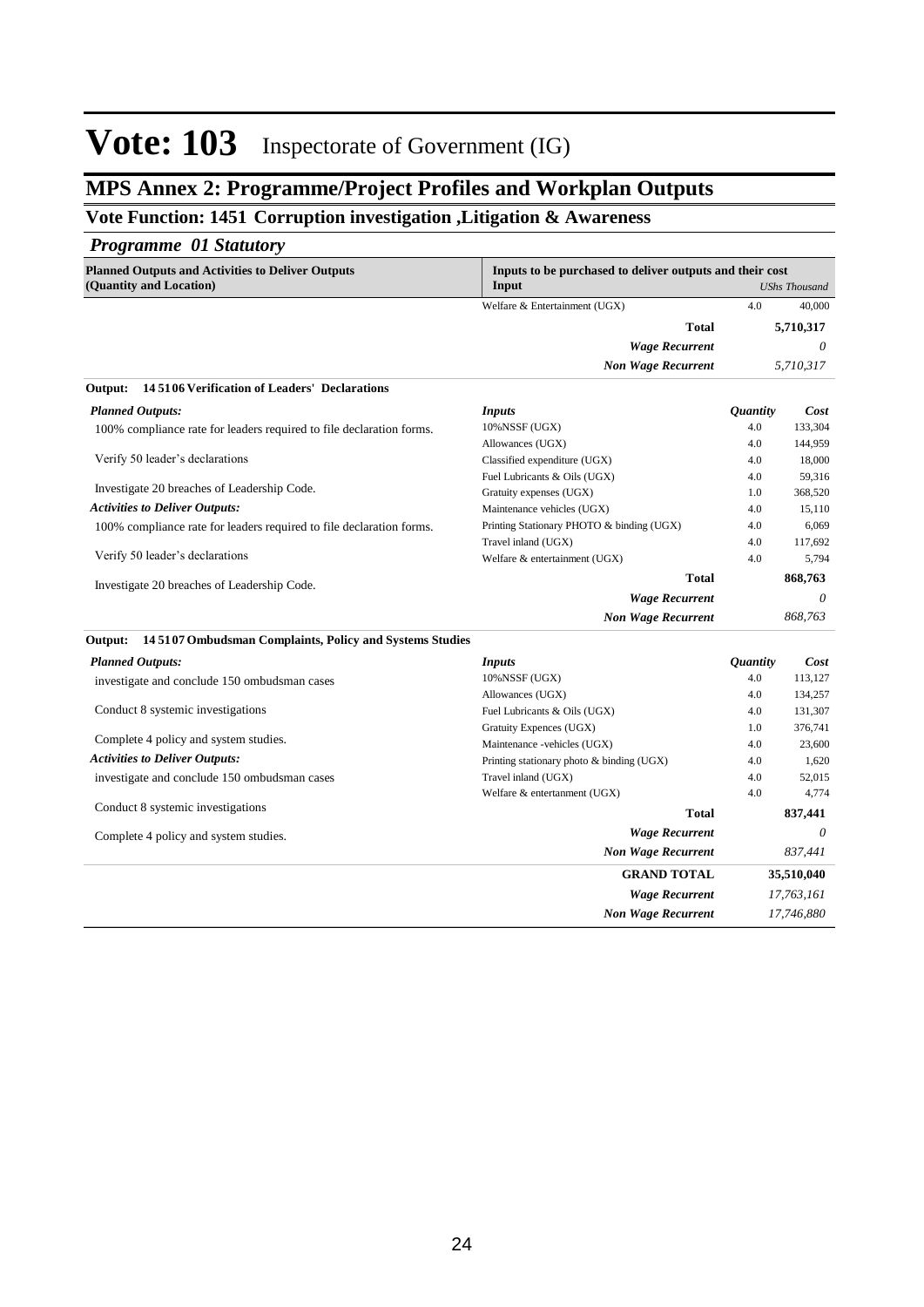#### **Inspectorate of Government (IG) Vote: 103**

### **MPS Annex 2: Programme/Project Profiles and Workplan Outputs**

### **Vote Function: 1451 Corruption investigation ,Litigation & Awareness**

#### *Project 0354 Support to IGG*

#### **Project Profile**

Secretary to the Inspectorate of Government *Responsible Officer:*

To improve enforcement of the leadership code Act 2002 and to facilitate expeditious *Objectives:* handling of corruption cases.

The overall development objective of the Uganda Good Governance Programme (UGOGO) is "to enhance accountability and reduce corruption in the administration of public duty and service delivery in Uganda".

Immediate objective:

Immediate objective of the Component (Accountable Local Service Delivery) is enhanced quality of service delivery through improved local governance and accountability.

There are two project outputs namely: Expeditious handling of corruption cases and compliance with the Leadership Code Act 2002. Activities include; investigation and prosecution. *Outputs:*

### *Start Date:* 7/1/2015 *Projected End Date:* 6/30/2020

*Donor Funding for Project:*

|                                        |                          |                          |         | <b>MTEF Projections</b> |         |
|----------------------------------------|--------------------------|--------------------------|---------|-------------------------|---------|
| Projected Donor Allocations (UShs)     | 2014/15<br><b>Budget</b> | 2015/16<br><b>Budget</b> | 2016/17 | 2017/18                 | 2018/19 |
| 510 Denmark                            | .980                     | 0.301'                   | 0.000   | 0.000                   | 0.000   |
| <b>Total Donor Funding for Project</b> | 1.980                    | l.301                    | 0.000   | 0.000                   | 0.000   |

#### **Workplan Outputs for 2015/16 and 2016/17**

| <b>Project, Programme</b>                                                            | 2015/16                                                                                           |                                                                                                                                                                                                                                                                                             | 2016/17                                                                                                                                                                                                                                                                      |  |
|--------------------------------------------------------------------------------------|---------------------------------------------------------------------------------------------------|---------------------------------------------------------------------------------------------------------------------------------------------------------------------------------------------------------------------------------------------------------------------------------------------|------------------------------------------------------------------------------------------------------------------------------------------------------------------------------------------------------------------------------------------------------------------------------|--|
| <b>Vote Function Output</b><br><b>UShs Thousand</b>                                  | <b>Approved Budget, Planned</b><br><b>Outputs (Quantity and</b><br>Location)                      | <b>Expenditure and Prel.</b><br><b>Outputs by End Dec</b><br>(Quantity and Location)                                                                                                                                                                                                        | <b>Proposed Budget, Planned</b><br><b>Outputs (Quantity and</b><br>Location)                                                                                                                                                                                                 |  |
| 14.51.04Education and Public<br><b>Awareness</b>                                     | workshops and seminars<br>spot messages<br><b>IEC</b> materials                                   | Conducted 6 DTM sensitization<br>workshops conducted for<br>Permanent Secretaries.<br>Development Partners and Civil<br>Society Organizations.<br><b>Organized Media Breakfast</b><br>Meeting and Public Dialogue<br>Meeting to commemorate<br><b>International Anti-Corruption</b><br>Day. | Sensitisation of the public on<br>corruption related issues eg the<br>dangers of corruption among<br>others.<br>Creat awareness about IG role<br>in the fight against corruption.<br>Seek public participation in the<br>fight against corruption and<br>what their role is. |  |
| <b>Total</b>                                                                         | 656,000                                                                                           | 149,530                                                                                                                                                                                                                                                                                     | 1,000,000                                                                                                                                                                                                                                                                    |  |
| <b>GoU</b> Development                                                               | 656,000                                                                                           | 149,530                                                                                                                                                                                                                                                                                     | 1,000,000                                                                                                                                                                                                                                                                    |  |
| <b>External Financing</b>                                                            | 0                                                                                                 | $\theta$                                                                                                                                                                                                                                                                                    | $\theta$                                                                                                                                                                                                                                                                     |  |
| 145172Government Buildings and<br><b>Administrative</b><br><b>Infrastructure</b>     | Archtectural designes for IG<br>house prepared                                                    | na                                                                                                                                                                                                                                                                                          | Finalisation of architectural<br>desisgns                                                                                                                                                                                                                                    |  |
| <b>Total</b>                                                                         | 1,500,000                                                                                         | 3,960                                                                                                                                                                                                                                                                                       | 2,500,000                                                                                                                                                                                                                                                                    |  |
| <b>GoU</b> Development                                                               | 1,500,000                                                                                         | 3,960                                                                                                                                                                                                                                                                                       | 2,500,000                                                                                                                                                                                                                                                                    |  |
| <b>External Financing</b>                                                            | 0                                                                                                 | $\theta$                                                                                                                                                                                                                                                                                    | $\theta$                                                                                                                                                                                                                                                                     |  |
| 14.51.75Purchase of Motor<br><b>Vehicles and Other</b><br><b>Transport Equipment</b> | Purchase of Pickups to enhace<br>and improve investgative and<br>prosectutional capacity of IG in | na                                                                                                                                                                                                                                                                                          | 1 stationwagon for D/IGG                                                                                                                                                                                                                                                     |  |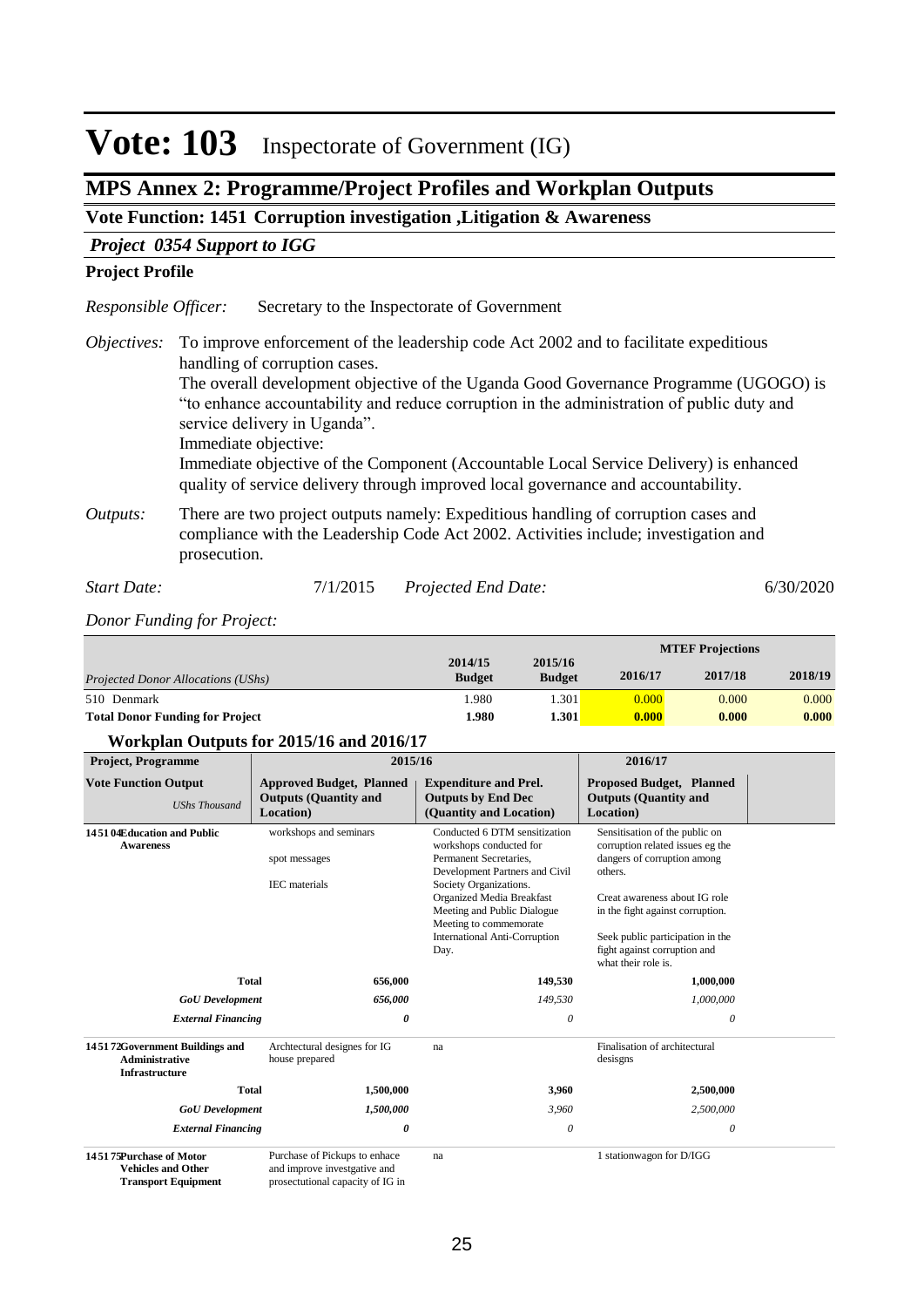### **MPS Annex 2: Programme/Project Profiles and Workplan Outputs**

### **Vote Function: 1451 Corruption investigation ,Litigation & Awareness**

### *Project 0354 Support to IGG*

| <b>Project, Programme</b>                                                           | 2015/16                                                                                                                                                          |                                                                                      | 2016/17                                                                                               |  |  |  |  |
|-------------------------------------------------------------------------------------|------------------------------------------------------------------------------------------------------------------------------------------------------------------|--------------------------------------------------------------------------------------|-------------------------------------------------------------------------------------------------------|--|--|--|--|
| <b>Vote Function Output</b><br><b>UShs Thousand</b>                                 | <b>Approved Budget, Planned</b><br><b>Outputs (Quantity and</b><br>Location)                                                                                     | <b>Expenditure and Prel.</b><br><b>Outputs by End Dec</b><br>(Quantity and Location) | <b>Proposed Budget, Planned</b><br><b>Outputs (Quantity and</b><br>Location)                          |  |  |  |  |
|                                                                                     | regional offices                                                                                                                                                 |                                                                                      |                                                                                                       |  |  |  |  |
| <b>Total</b>                                                                        | 869,998                                                                                                                                                          | $\bf{0}$                                                                             | 170,000                                                                                               |  |  |  |  |
| <b>GoU</b> Development                                                              | 720,000                                                                                                                                                          | 0                                                                                    | 170,000                                                                                               |  |  |  |  |
| <b>External Financing</b>                                                           | 149,998                                                                                                                                                          | 0                                                                                    | 0                                                                                                     |  |  |  |  |
| 145177Purchase of Specialised<br>Machinery & Equipment                              | purchase of Filing cabinets and<br>specialised equipment that aid<br>in productinon of reports and<br>for upgrade of the computerised<br>case management system. | na                                                                                   | Assorted office equipment<br>including computers.<br>Purchase of Specialised<br>Machinery & Equipment |  |  |  |  |
| <b>Total</b>                                                                        | 282,345                                                                                                                                                          | 44,696                                                                               | 150,291                                                                                               |  |  |  |  |
| <b>GoU</b> Development                                                              | 190,291                                                                                                                                                          | 44,696                                                                               | 150,291                                                                                               |  |  |  |  |
| <b>External Financing</b>                                                           | 92,054                                                                                                                                                           | $\theta$                                                                             | $\theta$                                                                                              |  |  |  |  |
| 145178Purchase of Office and<br><b>Residential Furniture and</b><br><b>Fittings</b> | furniture for both boardroom<br>and office                                                                                                                       | na                                                                                   | Purchase of Office and<br>Residential Furniture and<br>Fittings                                       |  |  |  |  |
| <b>Total</b>                                                                        | 75,000                                                                                                                                                           | 37,670                                                                               | 110,804                                                                                               |  |  |  |  |
| <b>GoU</b> Development                                                              | 75,000                                                                                                                                                           | 37,670                                                                               | 110,804                                                                                               |  |  |  |  |
| <b>External Financing</b>                                                           | 0                                                                                                                                                                | 0                                                                                    | $\theta$                                                                                              |  |  |  |  |
| <b>GRAND TOTAL</b>                                                                  | 3,383,343                                                                                                                                                        | 235,856                                                                              | 3,931,095                                                                                             |  |  |  |  |
| <b>GoU</b> Development                                                              | 3,141,291                                                                                                                                                        | 235,856                                                                              | 3,931,095                                                                                             |  |  |  |  |
| <b>External Financing</b>                                                           | 242,052                                                                                                                                                          | 0                                                                                    | $\theta$                                                                                              |  |  |  |  |

### **Annual Workplan for 2016/17 - Outputs, Activities, Inputs and their Cost**

| <b>Planned Outputs and Activities to Deliver Outputs</b><br>(Quantity and Location)  | Inputs to be purchased to deliver outputs and their cost<br>Input |                        | <b>UShs Thousand</b> |
|--------------------------------------------------------------------------------------|-------------------------------------------------------------------|------------------------|----------------------|
| 145104 Education and Public Awareness<br>Output:                                     |                                                                   |                        |                      |
| <b>Planned Outputs:</b>                                                              | Inputs                                                            | <i><b>Quantity</b></i> | Cost                 |
| Sensitisation of the public on corruption related issues eg the dangers of           | Allowance (UGX)                                                   | 4.0                    | 168,000              |
| corruption among others.                                                             | Fuel lubricants & Oils (UGX)                                      | 4.0                    | 160,000              |
|                                                                                      | Maintenance-Vehicles (UGX)                                        | 4.0                    | 101,000              |
| Creat awareness about IG role in the fight against corruption.                       | Travel inland(perdiem and fuel) (UGX)                             | 4.0                    | 370,000              |
| Seek public participation in the fight against corruption and what their<br>role is. | Wokshop & Seminars (UGX)                                          | 4.0                    | 201,000              |
| <b>Activities to Deliver Outputs:</b>                                                |                                                                   |                        |                      |
| Hold workshops and seminars                                                          |                                                                   |                        |                      |
| Develop spot messages                                                                |                                                                   |                        |                      |
| Produce IEC materials                                                                |                                                                   |                        |                      |
|                                                                                      | <b>Total</b>                                                      |                        | 1,000,000            |
|                                                                                      | <b>GoU</b> Development                                            |                        | 1,000,000            |
|                                                                                      | <b>External Financing</b>                                         |                        | 0                    |

| Output:                                | 145172 Government Buildings and Administrative Infrastructure |                                                      |                        |           |
|----------------------------------------|---------------------------------------------------------------|------------------------------------------------------|------------------------|-----------|
|                                        | <b>Planned Outputs:</b>                                       | Inputs                                               | <i><b>Ouantity</b></i> | Cost      |
| Finalisation of architectural desisgns |                                                               | Engineering & Design studies & plans for capital $w$ | 4.0                    | 2.500,000 |
|                                        | <b>Activities to Deliver Outputs:</b>                         | (UGX)                                                |                        |           |
|                                        | Finalise the development of architectual designs              |                                                      |                        |           |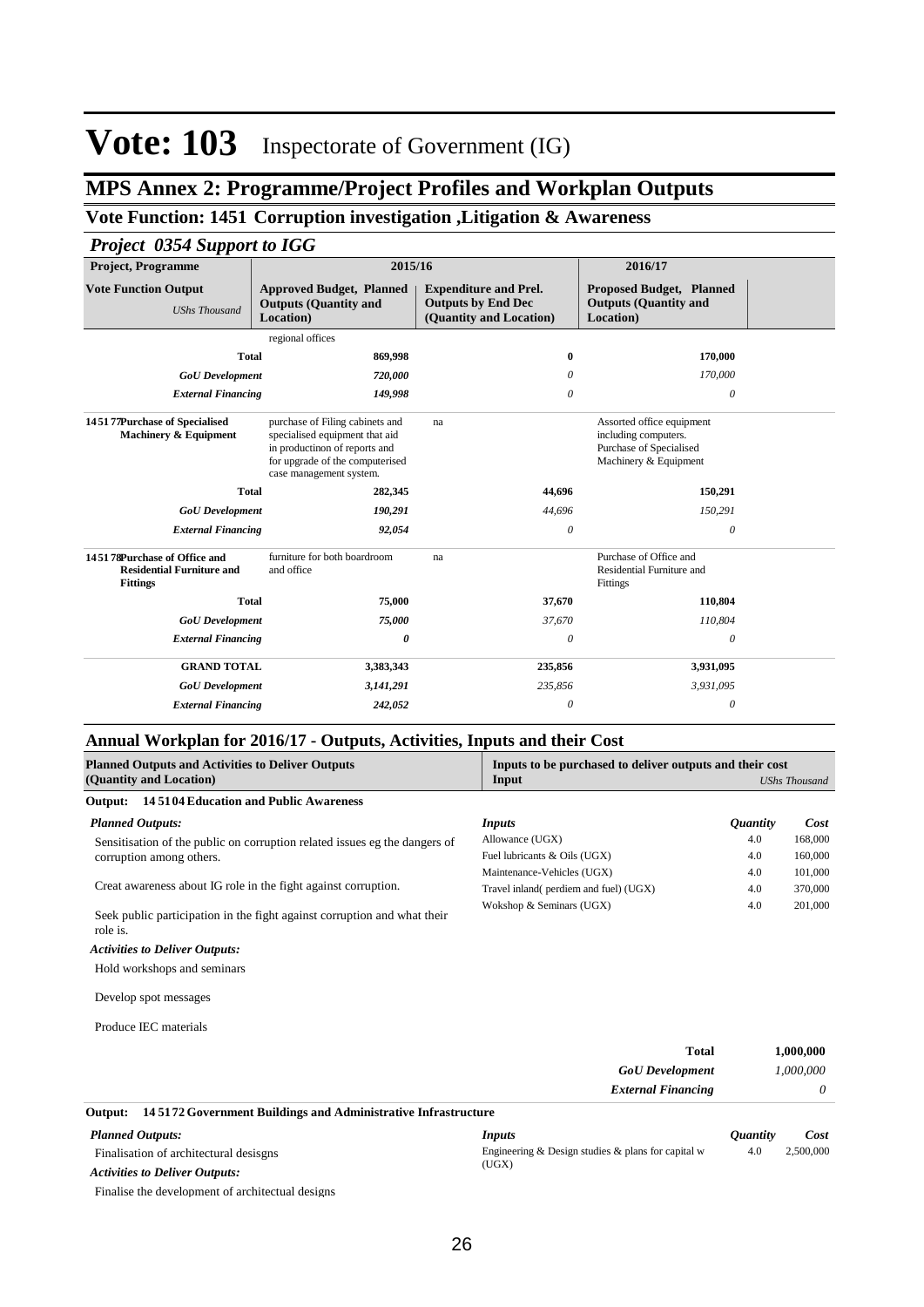### **MPS Annex 2: Programme/Project Profiles and Workplan Outputs**

### **Vote Function: 1451 Corruption investigation ,Litigation & Awareness**

### *Project 0354 Support to IGG*

| <b>Planned Outputs and Activities to Deliver Outputs</b><br>(Quantity and Location)                       | Inputs to be purchased to deliver outputs and their cost<br>Input |                           |                        | <b>UShs Thousand</b> |
|-----------------------------------------------------------------------------------------------------------|-------------------------------------------------------------------|---------------------------|------------------------|----------------------|
|                                                                                                           |                                                                   | <b>Total</b>              |                        | 2,500,000            |
|                                                                                                           |                                                                   | <b>GoU</b> Development    |                        | 2,500,000            |
|                                                                                                           |                                                                   | <b>External Financing</b> |                        | 0                    |
|                                                                                                           |                                                                   |                           |                        |                      |
| 145175 Purchase of Motor Vehicles and Other Transport Equipment<br>Output:                                |                                                                   |                           |                        |                      |
| <b>Planned Outputs:</b>                                                                                   | <i>Inputs</i>                                                     |                           | <i><b>Quantity</b></i> | Cost                 |
| 1 stationwagon for D/IGG                                                                                  | Transport Equip (UGX)                                             |                           | 1.0                    | 170,000              |
| <b>Activities to Deliver Outputs:</b>                                                                     |                                                                   |                           |                        |                      |
| advertise<br>hold contracts committee meetings<br>evaluate bids and award contract.                       |                                                                   |                           |                        |                      |
|                                                                                                           |                                                                   | <b>Total</b>              |                        | 170,000              |
|                                                                                                           |                                                                   | <b>GoU</b> Development    |                        | 170,000              |
|                                                                                                           |                                                                   | <b>External Financing</b> |                        | $\theta$             |
| 145177 Purchase of Specialised Machinery & Equipment<br>Output:                                           |                                                                   |                           |                        |                      |
|                                                                                                           |                                                                   |                           |                        |                      |
| <b>Planned Outputs:</b>                                                                                   | <b>Inputs</b><br>Machinery & Equip (UGX)                          |                           | <i>Quantity</i><br>4.0 | Cost<br>150,291      |
| Assorted office equipment including computers.<br>Purchase of Specialised Machinery & Equipment           |                                                                   |                           |                        |                      |
| <b>Activities to Deliver Outputs:</b>                                                                     |                                                                   |                           |                        |                      |
| invitation for bids<br>contract committee meetings<br>award contract                                      |                                                                   |                           |                        |                      |
|                                                                                                           |                                                                   | <b>Total</b>              |                        | 150,291              |
|                                                                                                           |                                                                   | <b>GoU</b> Development    |                        | 150,291              |
|                                                                                                           |                                                                   | <b>External Financing</b> |                        | $\theta$             |
| 145178 Purchase of Office and Residential Furniture and Fittings<br>Output:                               |                                                                   |                           |                        |                      |
| <b>Planned Outputs:</b>                                                                                   | <i>Inputs</i>                                                     |                           | <i><b>Quantity</b></i> | Cost                 |
| Purchase of Office and Residential Furniture and Fittings                                                 | Furniture & Fixtures (UGX)                                        |                           | 4.0                    | 110,804              |
| <b>Activities to Deliver Outputs:</b>                                                                     |                                                                   |                           |                        |                      |
| advertise for bids<br>hold contract committee meetings<br>evaluation of the best bidder<br>contract award |                                                                   |                           |                        |                      |
|                                                                                                           |                                                                   | <b>Total</b>              |                        | 110,804              |
|                                                                                                           |                                                                   | <b>GoU</b> Development    |                        | 110,804              |
|                                                                                                           |                                                                   | <b>External Financing</b> |                        | $\theta$             |
|                                                                                                           |                                                                   | <b>GRAND TOTAL</b>        |                        | 3,931,095            |
|                                                                                                           |                                                                   | <b>GoU</b> Development    |                        | 3,931,095            |
|                                                                                                           |                                                                   | <b>External Financing</b> |                        | $\theta$             |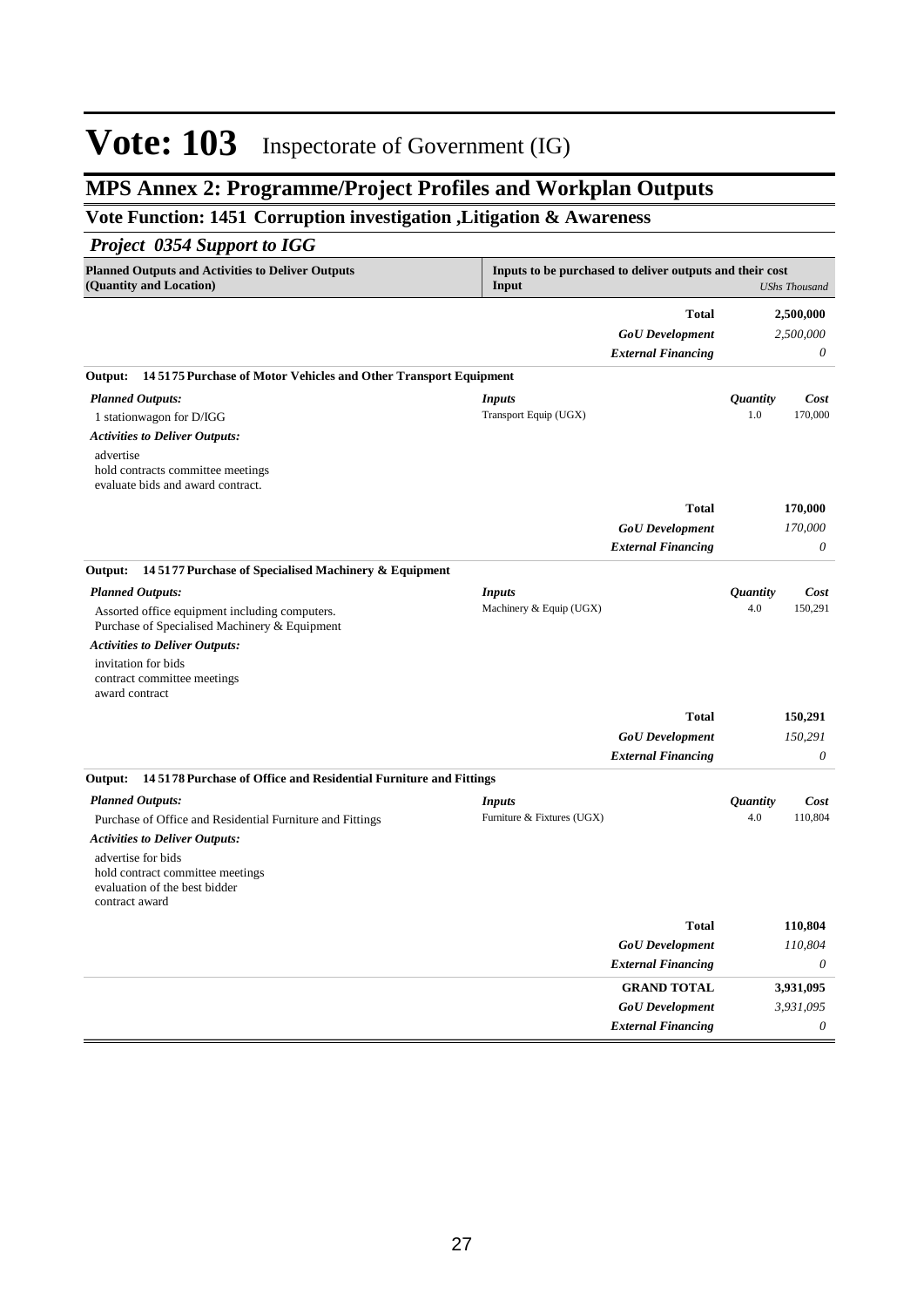| <b>UShs Thousands</b>                                            | <b>ANNUAL Planned</b><br><b>Spending, Outputs and</b><br><b>Inputs(Quantity, Description</b><br>and Location) |         | <b>OUARTER 1 Planned</b><br><b>Spending, Outputs and Inputs</b><br>(Quantity, Description and<br>Location) |          | <b>OUARTER 2 Planned</b><br><b>Spending, Outputs and</b><br>inputs(Quantity, Description<br>and Location) |         | <b>OUARTER 3 Planned</b><br><b>Spending, Outputs and</b><br><b>Inputs(Quantity, Description</b><br>and Location) |          | <b>OUARTER 4 Planned</b><br><b>Spending, Outputs and</b><br><b>Inputs(Quantity,cription and</b><br>Location) |          |
|------------------------------------------------------------------|---------------------------------------------------------------------------------------------------------------|---------|------------------------------------------------------------------------------------------------------------|----------|-----------------------------------------------------------------------------------------------------------|---------|------------------------------------------------------------------------------------------------------------------|----------|--------------------------------------------------------------------------------------------------------------|----------|
| Sector:Accountability                                            |                                                                                                               |         |                                                                                                            |          |                                                                                                           |         |                                                                                                                  |          |                                                                                                              |          |
| <b>Vote Function: 1451</b>                                       |                                                                                                               |         | <b>Corruption investigation , Litigation &amp; Awareness</b>                                               |          |                                                                                                           |         |                                                                                                                  |          |                                                                                                              |          |
| <b>Recurrent Programmes:</b>                                     |                                                                                                               |         |                                                                                                            |          |                                                                                                           |         |                                                                                                                  |          |                                                                                                              |          |
| <b>Programme 01 Statutory</b>                                    |                                                                                                               |         |                                                                                                            |          |                                                                                                           |         |                                                                                                                  |          |                                                                                                              |          |
| <b>Outputs Provided</b>                                          |                                                                                                               |         |                                                                                                            |          |                                                                                                           |         |                                                                                                                  |          |                                                                                                              |          |
| 145107Ombudsman Complaints,<br><b>Policy and Systems Studies</b> | investigate and conclude 150<br>ombudsman cases                                                               |         | Investigate and conclude 35<br>ombudsman cases                                                             |          | Investigate and conclude 35<br>ombudsman cases                                                            |         | Investigate and conclude 45<br>ombudsman cases                                                                   |          | Investigate and conclude 35<br>ombudsman cases                                                               |          |
|                                                                  | <b>Conduct 8 systemic investigations</b>                                                                      |         | Conduct 2 systemic investigations                                                                          |          | Conduct 2 systemic investigations                                                                         |         | Conduct 2 systemic investigations                                                                                |          | Conduct 2 systemic investigations                                                                            |          |
|                                                                  | Complete 4 policy and system<br>studies.                                                                      |         | Complete 1 policy and system<br>studies.                                                                   |          | Complete 1 policy and system<br>studies.                                                                  |         | Complete 1 policy and system<br>studies.                                                                         |          | Complete 1 policy and system<br>studies.                                                                     |          |
| Input                                                            | <b>Quanity of Inputs</b>                                                                                      | Cost    | <b>Quanity of Inputs</b>                                                                                   | Cost     | <b>Quanity of Inputs</b>                                                                                  | Cost    | <b>Quanity of Inputs</b>                                                                                         | Cost     | <b>Quanity of Inputs</b>                                                                                     | Cost     |
| Welfare & entertanment (UGX)                                     | 4.0                                                                                                           | 4,774   | 1.0                                                                                                        | 1.193    | 1.0                                                                                                       | 1,193   | 1.0                                                                                                              | 1,193    | 1.0                                                                                                          | 1,193    |
| Travel inland (UGX)                                              | 4.0                                                                                                           | 52,015  | 1.0                                                                                                        | 13.004   | 1.0                                                                                                       | 13,004  | 1.0                                                                                                              | 13,004   | 1.0                                                                                                          | 13,004   |
| Printing stationary photo & binding<br>(UGX)                     | 4.0                                                                                                           | 1,620   | 1.0                                                                                                        | 405      | 1.0                                                                                                       | 405     | 1.0                                                                                                              | 405      | 1.0                                                                                                          | 405      |
| Maintenance -vehicles (UGX)                                      | 4.0                                                                                                           | 23,600  | 1.0                                                                                                        | 5,900    | 1.0                                                                                                       | 5,900   | 1.0                                                                                                              | 5,900    | 1.0                                                                                                          | 5,900    |
| Gratuity Expences (UGX)                                          | 1.0                                                                                                           | 376,741 | 0.0                                                                                                        | $\theta$ | 1.0                                                                                                       | 376,741 | 0.0                                                                                                              | $\theta$ | 0.0                                                                                                          | $\theta$ |
| Fuel Lubricants & Oils (UGX)                                     | 4.0                                                                                                           | 131,307 | 1.0                                                                                                        | 32,827   | 1.0                                                                                                       | 32,827  | 1.0                                                                                                              | 32,827   | 1.0                                                                                                          | 32,827   |
| Allowances (UGX)                                                 | 4.0                                                                                                           | 134,257 | 1.0                                                                                                        | 33,564   | 1.0                                                                                                       | 33,564  | 1.0                                                                                                              | 33,564   | 1.0                                                                                                          | 33,564   |
| 10%NSSF (UGX)                                                    | 4.0                                                                                                           | 113,127 | 1.0                                                                                                        | 28,282   | 1.0                                                                                                       | 28,282  | 1.0                                                                                                              | 28,282   | 1.0                                                                                                          | 28,282   |
|                                                                  | <b>Total</b>                                                                                                  | 837,441 | <b>Total</b>                                                                                               | 115,175  | <b>Total</b>                                                                                              | 491,916 | <b>Total</b>                                                                                                     | 115,175  | <b>Total</b>                                                                                                 | 115,175  |
|                                                                  | <b>Wage Recurrent</b>                                                                                         | 0       | <b>Wage Recurrent</b>                                                                                      | 0        | <b>Wage Recurrent</b>                                                                                     | 0       | <b>Wage Recurrent</b>                                                                                            | 0        | <b>Wage Recurrent</b>                                                                                        | $\theta$ |
|                                                                  | <b>Non Wage Recurrent</b>                                                                                     | 837,441 | Non Wage Recurrent                                                                                         | 115.175  | Non Wage Recurrent                                                                                        | 491.916 | Non Wage Recurrent                                                                                               | 115.175  | Non Wage Recurrent                                                                                           | 115.175  |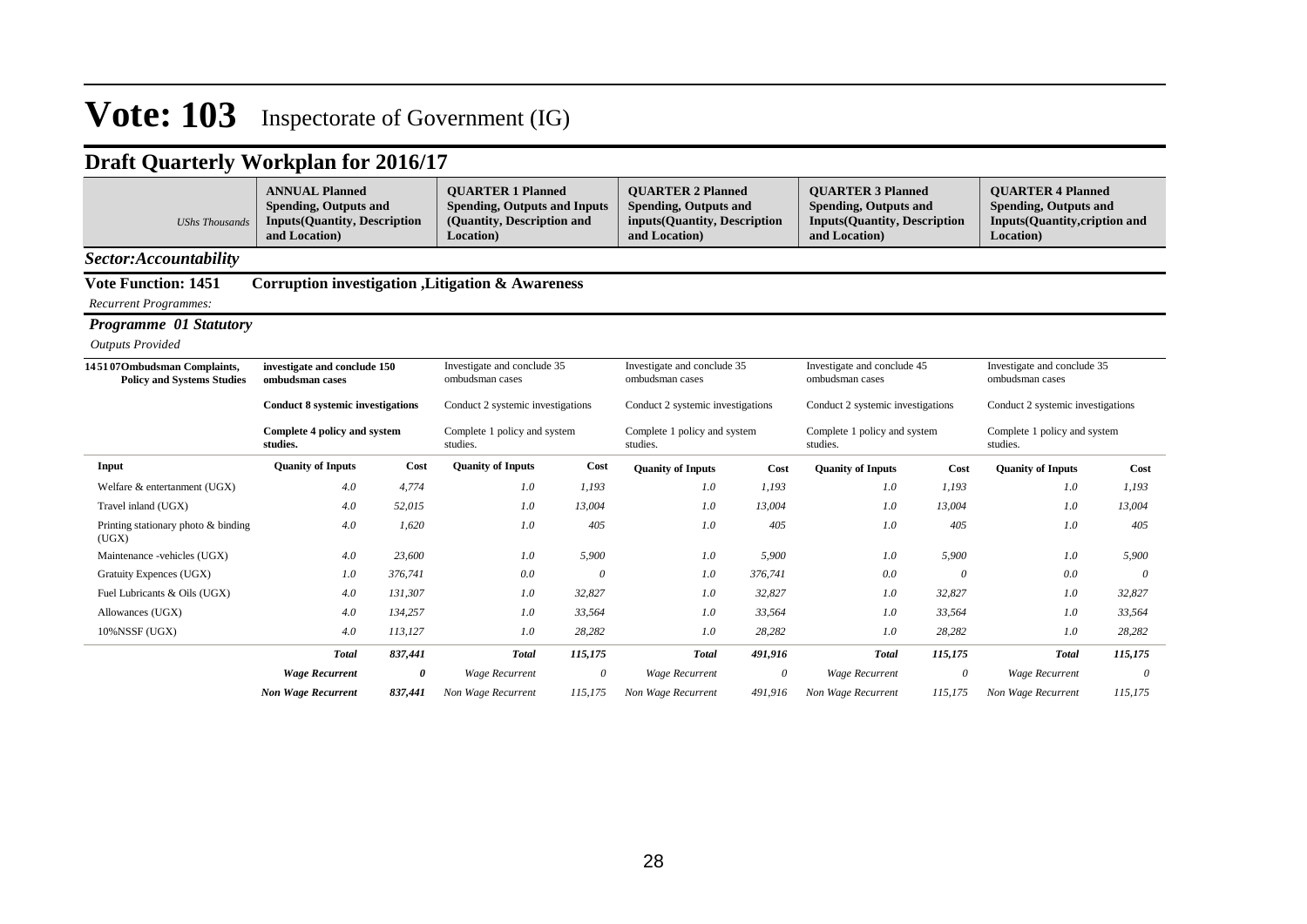| <b>UShs Thousands</b>                                 | <b>ANNUAL Planned</b><br><b>Spending, Outputs and</b><br><b>Inputs(Quantity, Description</b><br>and Location) |         | <b>OUARTER 1 Planned</b><br><b>Spending, Outputs and Inputs</b><br>(Quantity, Description and<br>Location) |          | <b>OUARTER 2 Planned</b><br><b>Spending, Outputs and</b><br>inputs(Quantity, Description<br>and Location) |          | <b>OUARTER 3 Planned</b><br><b>Spending, Outputs and</b><br><b>Inputs(Quantity, Description</b><br>and Location) |          | <b>OUARTER 4 Planned</b><br><b>Spending, Outputs and</b><br><b>Inputs(Quantity,cription and</b><br>Location) |          |
|-------------------------------------------------------|---------------------------------------------------------------------------------------------------------------|---------|------------------------------------------------------------------------------------------------------------|----------|-----------------------------------------------------------------------------------------------------------|----------|------------------------------------------------------------------------------------------------------------------|----------|--------------------------------------------------------------------------------------------------------------|----------|
| <b>Vote Function: 1451</b>                            |                                                                                                               |         | Corruption investigation , Litigation & Awareness                                                          |          |                                                                                                           |          |                                                                                                                  |          |                                                                                                              |          |
| <b>Recurrent Programmes:</b>                          |                                                                                                               |         |                                                                                                            |          |                                                                                                           |          |                                                                                                                  |          |                                                                                                              |          |
| <b>Programme 01 Statutory</b>                         |                                                                                                               |         |                                                                                                            |          |                                                                                                           |          |                                                                                                                  |          |                                                                                                              |          |
| 145106Verification of Leaders'<br><b>Declarations</b> | 100% compliance rate for leaders<br>required to file declaration forms.                                       |         | 100% compliance rate for leaders<br>required to file declaration forms.                                    |          | 100% compliance rate for leaders<br>required to file declaration forms.                                   |          | 100% compliance rate for leaders<br>required to file declaration forms.                                          |          | 100% compliance rate for leaders<br>required to file declaration forms.                                      |          |
|                                                       | Verify 50 leader's declarations                                                                               |         | Verify 12 leader's declarations                                                                            |          | Verify 12 leader's declarations                                                                           |          | Verify 12 leader's declarations                                                                                  |          | Verify 14 leader's declarations                                                                              |          |
|                                                       | <b>Investigate 20 breaches of</b><br>Leadership Code.                                                         |         | Investigate 5 breaches of Leadership<br>Code.                                                              |          | Investigate 5 breaches of Leadership<br>Code.                                                             |          | Investigate 5 breaches of Leadership<br>Code.                                                                    |          | Investigate 5 breaches of Leadership<br>Code.                                                                |          |
| Input                                                 | <b>Quanity of Inputs</b>                                                                                      | Cost    | <b>Quanity of Inputs</b>                                                                                   | Cost     | <b>Quanity of Inputs</b>                                                                                  | Cost     | <b>Quanity of Inputs</b>                                                                                         | Cost     | <b>Quanity of Inputs</b>                                                                                     | Cost     |
| Welfare & entertainment (UGX)                         | 4.0                                                                                                           | 5.794   | 1.0                                                                                                        | 1.448    | 1.0                                                                                                       | 1.448    | 1.0                                                                                                              | 1,448    | 1.0                                                                                                          | 1,448    |
| Travel inland (UGX)                                   | 4.0                                                                                                           | 117,692 | 1.0                                                                                                        | 29,423   | 1.0                                                                                                       | 29,423   | 1.0                                                                                                              | 29,423   | 1.0                                                                                                          | 29,423   |
| Printing Stationary PHOTO & binding<br>(UGX)          | 4.0                                                                                                           | 6.069   | 1.0                                                                                                        | 1,517    | 1.0                                                                                                       | 1,517    | 1.0                                                                                                              | 1,517    | 1.0                                                                                                          | 1,517    |
| Maintenance vehicles (UGX)                            | 4.0                                                                                                           | 15,110  | 1.0                                                                                                        | 3,777    | 1.0                                                                                                       | 3,777    | 1.0                                                                                                              | 3,777    | 1.0                                                                                                          | 3,777    |
| Gratuity expenses (UGX)                               | 1.0                                                                                                           | 368,520 | 0.0                                                                                                        | $\theta$ | 1.0                                                                                                       | 368,520  | 0.0                                                                                                              | $\theta$ | 0.0                                                                                                          | $\theta$ |
| Fuel Lubricants & Oils (UGX)                          | 4.0                                                                                                           | 59,316  | 1.0                                                                                                        | 14,829   | 1.0                                                                                                       | 14,829   | 1.0                                                                                                              | 14,829   | 1.0                                                                                                          | 14,829   |
| Classified expenditure (UGX)                          | 4.0                                                                                                           | 18,000  | 1.0                                                                                                        | 4,500    | 1.0                                                                                                       | 4,500    | 1.0                                                                                                              | 4,500    | 1.0                                                                                                          | 4,500    |
| Allowances (UGX)                                      | 4.0                                                                                                           | 144,959 | 1.0                                                                                                        | 36,240   | 1.0                                                                                                       | 36,240   | 1.0                                                                                                              | 36,240   | 1.0                                                                                                          | 36,240   |
| 10%NSSF (UGX)                                         | 4.0                                                                                                           | 133,304 | 1.0                                                                                                        | 33,326   | 1.0                                                                                                       | 33,326   | 1.0                                                                                                              | 33,326   | 1.0                                                                                                          | 33,326   |
|                                                       | <b>Total</b>                                                                                                  | 868,763 | <b>Total</b>                                                                                               | 125,061  | <b>Total</b>                                                                                              | 493,581  | <b>Total</b>                                                                                                     | 125,061  | <b>Total</b>                                                                                                 | 125,061  |
|                                                       | <b>Wage Recurrent</b>                                                                                         | 0       | <b>Wage Recurrent</b>                                                                                      | 0        | <b>Wage Recurrent</b>                                                                                     | $\theta$ | <b>Wage Recurrent</b>                                                                                            | $\theta$ | <b>Wage Recurrent</b>                                                                                        | $\theta$ |
|                                                       | <b>Non Wage Recurrent</b>                                                                                     | 868,763 | Non Wage Recurrent                                                                                         | 125,061  | Non Wage Recurrent                                                                                        | 493,581  | Non Wage Recurrent                                                                                               | 125,061  | Non Wage Recurrent                                                                                           | 125,061  |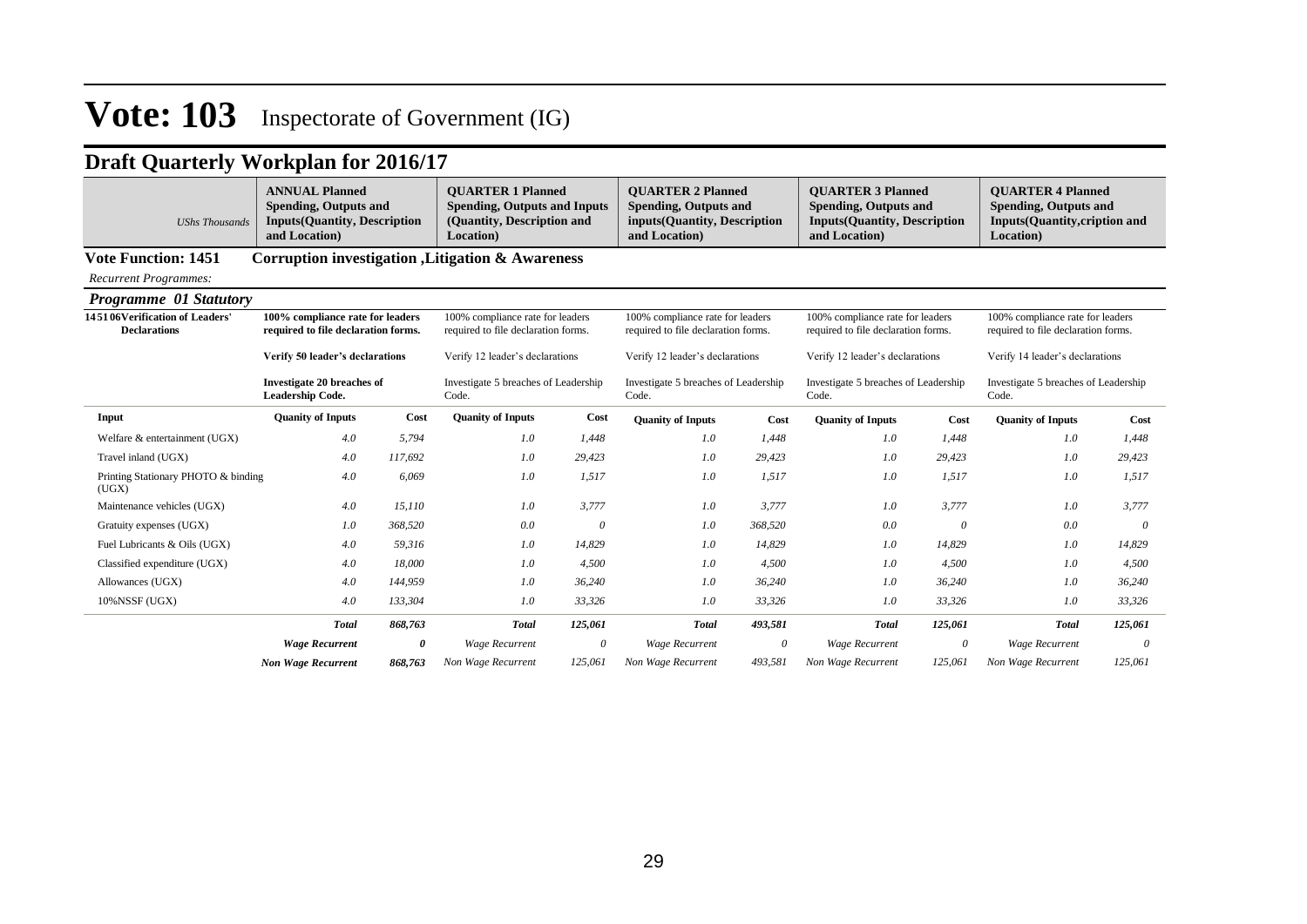| <b>UShs Thousands</b>                              | <b>ANNUAL Planned</b><br><b>Spending, Outputs and</b><br><b>Inputs(Quantity, Description</b><br>and Location)                   |           | <b>QUARTER 1 Planned</b><br><b>QUARTER 2 Planned</b><br><b>Spending, Outputs and Inputs</b><br><b>Spending, Outputs and</b><br>(Quantity, Description and<br>inputs(Quantity, Description<br>and Location)<br>Location) |          |                                                                                                                                | <b>QUARTER 3 Planned</b><br><b>Spending, Outputs and</b><br><b>Inputs(Quantity, Description</b><br>and Location) |                                                                                                                                | <b>QUARTER 4 Planned</b><br><b>Spending, Outputs and</b><br><b>Inputs(Quantity,cription and</b><br>Location) |                                                                                                                                |          |
|----------------------------------------------------|---------------------------------------------------------------------------------------------------------------------------------|-----------|-------------------------------------------------------------------------------------------------------------------------------------------------------------------------------------------------------------------------|----------|--------------------------------------------------------------------------------------------------------------------------------|------------------------------------------------------------------------------------------------------------------|--------------------------------------------------------------------------------------------------------------------------------|--------------------------------------------------------------------------------------------------------------|--------------------------------------------------------------------------------------------------------------------------------|----------|
| <b>Vote Function: 1451</b>                         |                                                                                                                                 |           | <b>Corruption investigation , Litigation &amp; Awareness</b>                                                                                                                                                            |          |                                                                                                                                |                                                                                                                  |                                                                                                                                |                                                                                                              |                                                                                                                                |          |
| <b>Recurrent Programmes:</b>                       |                                                                                                                                 |           |                                                                                                                                                                                                                         |          |                                                                                                                                |                                                                                                                  |                                                                                                                                |                                                                                                              |                                                                                                                                |          |
| Programme 01 Statutory                             |                                                                                                                                 |           |                                                                                                                                                                                                                         |          |                                                                                                                                |                                                                                                                  |                                                                                                                                |                                                                                                              |                                                                                                                                |          |
| 145105Decentralised Anti-<br>corruption programmes | 90% of corruption complaints<br>investigated and completed.                                                                     |           | 90% of corruption complaints<br>investigated and completed.                                                                                                                                                             |          | 90% of corruption complaints<br>investigated and completed.                                                                    |                                                                                                                  | 90% of corruption complaints<br>investigated and completed.                                                                    |                                                                                                              | 90% of corruption complaints<br>investigated and completed.                                                                    |          |
|                                                    | Undertake 12 follow-ups on IG<br>recommendations<br>Recommend recovery of 50% of<br>funds from MDALGs during<br>investigations. |           | Undertake 3 follow-ups on IG<br>recommendations<br>Recommend recovery of 50% of<br>funds from MDALGs during<br>investigations.                                                                                          |          | Undertake 3 follow-ups on IG<br>recommendations<br>Recommend recovery of 50% of<br>funds from MDALGs during<br>investigations. |                                                                                                                  | Undertake 3 follow-ups on IG<br>recommendations<br>Recommend recovery of 50% of<br>funds from MDALGs during<br>investigations. |                                                                                                              | Undertake 3 follow-ups on IG<br>recommendations<br>Recommend recovery of 50% of<br>funds from MDALGs during<br>investigations. |          |
|                                                    | <b>Number of projects</b><br>inspected/monitored 200                                                                            |           | Number of projects<br>inspected/monitored 50                                                                                                                                                                            |          | Number of projects<br>inspected/monitored 50                                                                                   |                                                                                                                  | Number of projects<br>inspected/monitored 50                                                                                   |                                                                                                              | Number of projects<br>inspected/monitored 50                                                                                   |          |
| Input                                              | <b>Quanity of Inputs</b>                                                                                                        | Cost      | <b>Quanity of Inputs</b>                                                                                                                                                                                                | Cost     | <b>Quanity of Inputs</b>                                                                                                       | Cost                                                                                                             | <b>Quanity of Inputs</b>                                                                                                       | Cost                                                                                                         | <b>Quanity of Inputs</b>                                                                                                       | Cost     |
| Other utilities (UGX)                              | 4.0                                                                                                                             | 2,496     | 0.0                                                                                                                                                                                                                     | $\theta$ | 0.0                                                                                                                            | $\theta$                                                                                                         | 0.0                                                                                                                            | $\theta$                                                                                                     | 4.0                                                                                                                            | 2,496    |
| Allowances (UGX)                                   | 4.0                                                                                                                             | 825,067   | $1.0\,$                                                                                                                                                                                                                 | 206,267  | 1.0                                                                                                                            | 206,267                                                                                                          | 1.0                                                                                                                            | 206,267                                                                                                      | 1.0                                                                                                                            | 206,267  |
| Classified Expenditure (UGX)                       | 4.0                                                                                                                             | 31,200    | 1.0                                                                                                                                                                                                                     | 7,800    | 1.0                                                                                                                            | 7,800                                                                                                            | 1.0                                                                                                                            | 7,800                                                                                                        | 1.0                                                                                                                            | 7,800    |
| ELECTRICITY (UGX)                                  | 4.0                                                                                                                             | 26,425    | 1.0                                                                                                                                                                                                                     | 6,606    | 1.0                                                                                                                            | 6,606                                                                                                            | 1.0                                                                                                                            | 6,606                                                                                                        | 1.0                                                                                                                            | 6,606    |
| Fuel Lubricants & Oils (UGX)                       | 4.0                                                                                                                             | 62,869    | 1.0                                                                                                                                                                                                                     | 15.717   | 1.0                                                                                                                            | 15,717                                                                                                           | 1.0                                                                                                                            | 15,717                                                                                                       | 1.0                                                                                                                            | 15,717   |
| Gratuity Expenses (UGX)                            | 1.0                                                                                                                             | 1,819,692 | 0.0                                                                                                                                                                                                                     | $\theta$ | 1.0                                                                                                                            | 1,819,692                                                                                                        | 0.0                                                                                                                            | $\theta$                                                                                                     | 0.0                                                                                                                            | $\theta$ |
| Guard & security services (UGX)                    | 4.0                                                                                                                             | 5.600     | 1.0                                                                                                                                                                                                                     | 1,400    | 1.0                                                                                                                            | 1.400                                                                                                            | 1.0                                                                                                                            | 1,400                                                                                                        | 1.0                                                                                                                            | 1,400    |
| Maintanance -Civil (UGX)                           | 4.0                                                                                                                             | 38,400    | 1.0                                                                                                                                                                                                                     | 9,600    | 1.0                                                                                                                            | 9,600                                                                                                            | 1.0                                                                                                                            | 9,600                                                                                                        | 1.0                                                                                                                            | 9,600    |
| $10\%$ NSSF (UGX)                                  | 4.0                                                                                                                             | 668,774   | 1.0                                                                                                                                                                                                                     | 167,194  | 1.0                                                                                                                            | 167,194                                                                                                          | 1.0                                                                                                                            | 167,194                                                                                                      | 1.0                                                                                                                            | 167,194  |
| Maintenance-Machinary, eqip &<br>furniture (UGX)   | 4.0                                                                                                                             | 20,462    | 1.0                                                                                                                                                                                                                     | 5,115    | 1.0                                                                                                                            | 5,115                                                                                                            | 1.0                                                                                                                            | 5,115                                                                                                        | 1.0                                                                                                                            | 5,115    |
| Welfare & Entertainment (UGX)                      | 4.0                                                                                                                             | 40,000    | 1.0                                                                                                                                                                                                                     | 10,000   | 1.0                                                                                                                            | 10,000                                                                                                           | 1.0                                                                                                                            | 10,000                                                                                                       | 1.0                                                                                                                            | 10,000   |
| Postage & Courier (UGX)                            | 4.0                                                                                                                             | 5,920     | 1.0                                                                                                                                                                                                                     | 1,480    | 1.0                                                                                                                            | 1,480                                                                                                            | 1.0                                                                                                                            | 1,480                                                                                                        | 1.0                                                                                                                            | 1,480    |
| Printing Stationary photo & binding<br>(UGX)       | 4.0                                                                                                                             | 38,840    | 1.0                                                                                                                                                                                                                     | 9,710    | 1.0                                                                                                                            | 9,710                                                                                                            | 1.0                                                                                                                            | 9,710                                                                                                        | 1.0                                                                                                                            | 9,710    |
| Rent-Produced assts (UGX)                          | 4.0                                                                                                                             | 402,000   | 1.0                                                                                                                                                                                                                     | 100,500  | 1.0                                                                                                                            | 100,500                                                                                                          | 1.0                                                                                                                            | 100,500                                                                                                      | 1.0                                                                                                                            | 100,500  |
| Small office Equip (UGX)                           | 4.0                                                                                                                             | 3,300     | 1.0                                                                                                                                                                                                                     | 825      | 1.0                                                                                                                            | 825                                                                                                              | 1.0                                                                                                                            | 825                                                                                                          | 1.0                                                                                                                            | 825      |
| Telecommunication (UGX)                            | 4.0                                                                                                                             | 11,384    | 1.0                                                                                                                                                                                                                     | 2.846    | 1.0                                                                                                                            | 2.846                                                                                                            | 1.0                                                                                                                            | 2.846                                                                                                        | 1.0                                                                                                                            | 2,846    |
| Travel inland (UGX)                                | 4.0                                                                                                                             | 1,563,345 | 1.0                                                                                                                                                                                                                     | 390,836  | 1.0                                                                                                                            | 390,836                                                                                                          | 1.0                                                                                                                            | 390,836                                                                                                      | 1.0                                                                                                                            | 390,836  |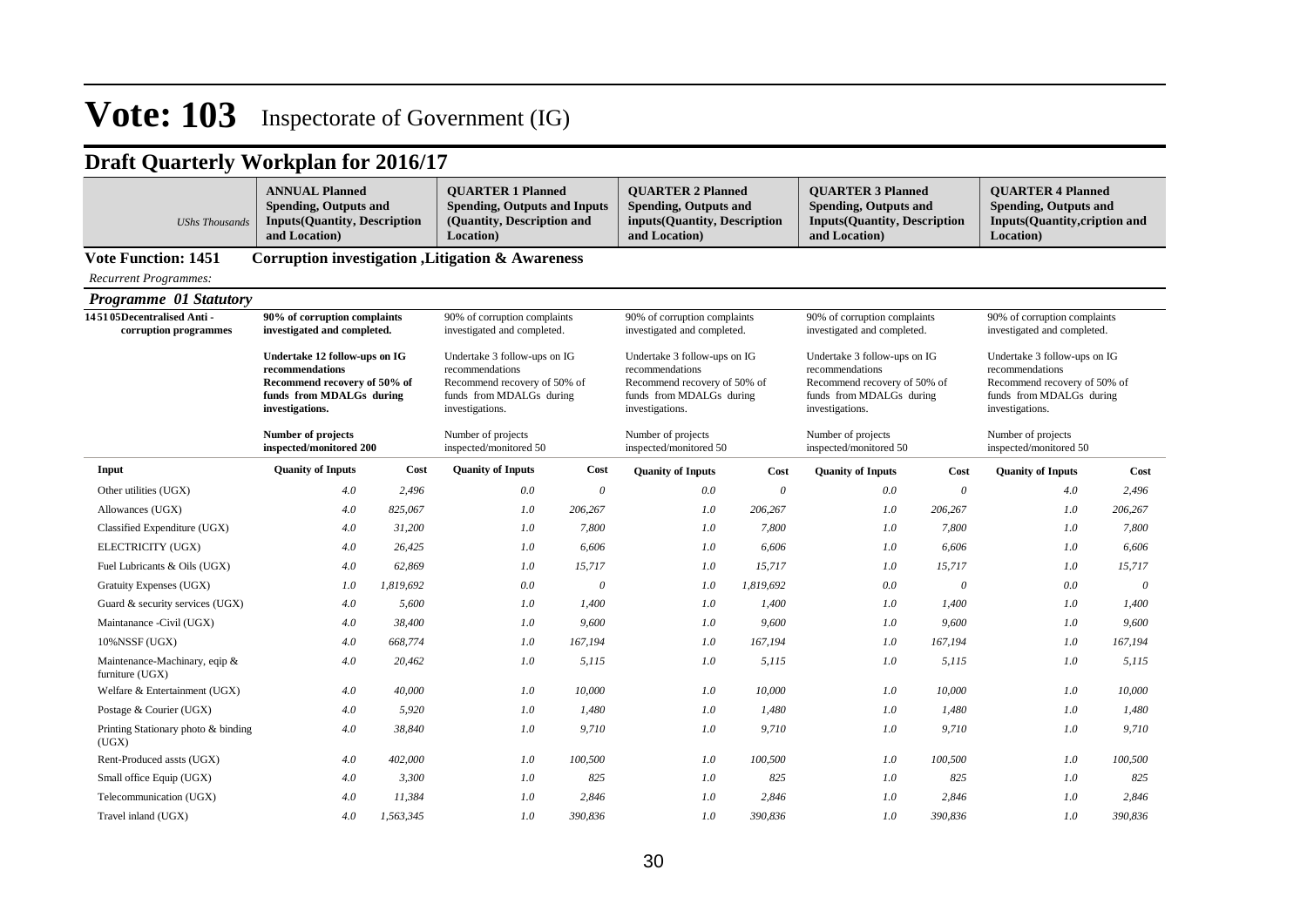| <b>UShs Thousands</b>                          | <b>ANNUAL Planned</b><br><b>Spending, Outputs and</b><br><b>Inputs(Quantity, Description</b><br>and Location) |                       | <b>OUARTER 1 Planned</b><br><b>OUARTER 2 Planned</b><br><b>OUARTER 3 Planned</b><br><b>Spending, Outputs and Inputs</b><br><b>Spending, Outputs and</b><br><b>Spending, Outputs and</b><br>(Quantity, Description and<br>inputs(Quantity, Description<br><b>Inputs(Quantity, Description</b><br>and Location)<br>Location)<br>and Location) |          |                                                                                     |           |                                                                                     | <b>OUARTER 4 Planned</b><br><b>Spending, Outputs and</b><br><b>Inputs(Quantity,cription and</b><br>Location) |                                                                                     |          |
|------------------------------------------------|---------------------------------------------------------------------------------------------------------------|-----------------------|---------------------------------------------------------------------------------------------------------------------------------------------------------------------------------------------------------------------------------------------------------------------------------------------------------------------------------------------|----------|-------------------------------------------------------------------------------------|-----------|-------------------------------------------------------------------------------------|--------------------------------------------------------------------------------------------------------------|-------------------------------------------------------------------------------------|----------|
| <b>Vote Function: 1451</b>                     |                                                                                                               |                       | <b>Corruption investigation , Litigation &amp; Awareness</b>                                                                                                                                                                                                                                                                                |          |                                                                                     |           |                                                                                     |                                                                                                              |                                                                                     |          |
| <b>Recurrent Programmes:</b>                   |                                                                                                               |                       |                                                                                                                                                                                                                                                                                                                                             |          |                                                                                     |           |                                                                                     |                                                                                                              |                                                                                     |          |
| <b>Programme 01 Statutory</b>                  |                                                                                                               |                       |                                                                                                                                                                                                                                                                                                                                             |          |                                                                                     |           |                                                                                     |                                                                                                              |                                                                                     |          |
| WATER EXP. (UGX)                               | 4.0                                                                                                           | 15,360                | 1.0                                                                                                                                                                                                                                                                                                                                         | 3,840    | 1.0                                                                                 | 3,840     | 1.0                                                                                 | 3,840                                                                                                        | 1.0                                                                                 | 3,840    |
| Maintanance - Vehicles (UGX)                   | 4.0                                                                                                           | 129,184               | 1.0                                                                                                                                                                                                                                                                                                                                         | 32,296   | 1.0                                                                                 | 32,296    | 1.0                                                                                 | 32,296                                                                                                       | 1.0                                                                                 | 32,296   |
|                                                | <b>Total</b>                                                                                                  | 5,710,317             | <b>Total</b>                                                                                                                                                                                                                                                                                                                                | 972,032  | <b>Total</b>                                                                        | 2,791,724 | <b>Total</b>                                                                        | 972,032                                                                                                      | <b>Total</b>                                                                        | 974,528  |
|                                                | <b>Wage Recurrent</b>                                                                                         | $\theta$              | <b>Wage Recurrent</b>                                                                                                                                                                                                                                                                                                                       | $\theta$ | <b>Wage Recurrent</b>                                                               | $\theta$  | <b>Wage Recurrent</b>                                                               | $\theta$                                                                                                     | <b>Wage Recurrent</b>                                                               | $\theta$ |
|                                                | <b>Non Wage Recurrent</b>                                                                                     | 5,710,317             | Non Wage Recurrent                                                                                                                                                                                                                                                                                                                          | 972,032  | Non Wage Recurrent                                                                  | 2,791,724 | Non Wage Recurrent                                                                  | 972,032                                                                                                      | Non Wage Recurrent                                                                  | 974,528  |
| 145104Education and Public<br><b>Awareness</b> | 15 sensitization programmes<br>conducted                                                                      |                       | 3 sensitization programmes<br>conducted                                                                                                                                                                                                                                                                                                     |          | 3 sensitization programmes<br>conducted                                             |           | 3 sensitization programmes<br>conducted                                             |                                                                                                              | 6 sensitization programmes<br>conducted                                             |          |
|                                                | 20 partnerships and institutions<br>supported.<br>Develop and disseminate 4 IEC<br><b>Sets</b>                |                       | 5 partnerships and institutions<br>supported.<br>Develop and disseminate 4 IEC Sets                                                                                                                                                                                                                                                         |          | 5 partnerships and institutions<br>supported.<br>Develop and disseminate 4 IEC Sets |           | 5 partnerships and institutions<br>supported.<br>Develop and disseminate 4 IEC Sets |                                                                                                              | 5 partnerships and institutions<br>supported.<br>Develop and disseminate 4 IEC Sets |          |
| Input                                          | <b>Quanity of Inputs</b>                                                                                      | Cost                  | <b>Quanity of Inputs</b>                                                                                                                                                                                                                                                                                                                    | Cost     | <b>Quanity of Inputs</b>                                                            | Cost      | <b>Quanity of Inputs</b>                                                            | Cost                                                                                                         | <b>Quanity of Inputs</b>                                                            | Cost     |
| Welfare & Entertaiment (UGX)                   | 4.0                                                                                                           | 11,405                | 1.0                                                                                                                                                                                                                                                                                                                                         | 2,851    | 1.0                                                                                 | 2,851     | 1.0                                                                                 | 2,851                                                                                                        | 1.0                                                                                 | 2,851    |
| Printing, Stationary, photo& binding<br>(UGX)  | 4.0                                                                                                           | 8,662                 | 1.0                                                                                                                                                                                                                                                                                                                                         | 2,165    | 1.0                                                                                 | 2,165     | 1.0                                                                                 | 2,165                                                                                                        | 1.0                                                                                 | 2,165    |
| M aintanance -Vehicles (UGX)                   | 4.0                                                                                                           | 24,795                | 1.0                                                                                                                                                                                                                                                                                                                                         | 6,199    | 1.0                                                                                 | 6,199     | 1.0                                                                                 | 6,199                                                                                                        | 1.0                                                                                 | 6,199    |
| Guard Security services (UGX)                  | $4.0$                                                                                                         | 3,540                 | 1.0                                                                                                                                                                                                                                                                                                                                         | 885      | 1.0                                                                                 | 885       | 1.0                                                                                 | 885                                                                                                          | 1.0                                                                                 | 885      |
| Gatuity expenses (UGX)                         | 1.0                                                                                                           | 25,558                | 0.0                                                                                                                                                                                                                                                                                                                                         | 0        | 1.0                                                                                 | 25.558    | 0.0                                                                                 | $\theta$                                                                                                     | 0.0                                                                                 | $\theta$ |
| Fuel Lubricants & Oil (UGX)                    | 4.0                                                                                                           | 57,241                | 1.0                                                                                                                                                                                                                                                                                                                                         | 14,310   | 1.0                                                                                 | 14,310    | 1.0                                                                                 | 14,310                                                                                                       | 1.0                                                                                 | 14,310   |
| ALLOWANCES (UGX)                               | 4.0                                                                                                           | 99,108                | 1.0                                                                                                                                                                                                                                                                                                                                         | 24,777   | 1.0                                                                                 | 24,777    | 1.0                                                                                 | 24,777                                                                                                       | 1.0                                                                                 | 24,777   |
| 10%NSSF (UGX)                                  | 4.0                                                                                                           | 92,310                | 1.0                                                                                                                                                                                                                                                                                                                                         | 23,078   | 1.0                                                                                 | 23,078    | 1.0                                                                                 | 23,078                                                                                                       | 1.0                                                                                 | 23,078   |
| Workshops and seminars ()                      | 4.0                                                                                                           | 301,656               | 1.0                                                                                                                                                                                                                                                                                                                                         | 75,414   | 1.0                                                                                 | 75,414    | 1.0                                                                                 | 75,414                                                                                                       | $1.0\,$                                                                             | 75,414   |
|                                                | <b>Total</b>                                                                                                  | 624,275               | <b>Total</b>                                                                                                                                                                                                                                                                                                                                | 149,679  | <b>Total</b>                                                                        | 175,237   | <b>Total</b>                                                                        | 149,679                                                                                                      | <b>Total</b>                                                                        | 149,679  |
|                                                | <b>Wage Recurrent</b>                                                                                         | $\boldsymbol{\theta}$ | Wage Recurrent                                                                                                                                                                                                                                                                                                                              | $\theta$ | Wage Recurrent                                                                      | $\theta$  | Wage Recurrent                                                                      | 0                                                                                                            | Wage Recurrent                                                                      | $\theta$ |
|                                                | <b>Non Wage Recurrent</b>                                                                                     | 624,275               | Non Wage Recurrent                                                                                                                                                                                                                                                                                                                          | 149,679  | Non Wage Recurrent                                                                  | 175,237   | Non Wage Recurrent                                                                  | 149,679                                                                                                      | Non Wage Recurrent                                                                  | 149,679  |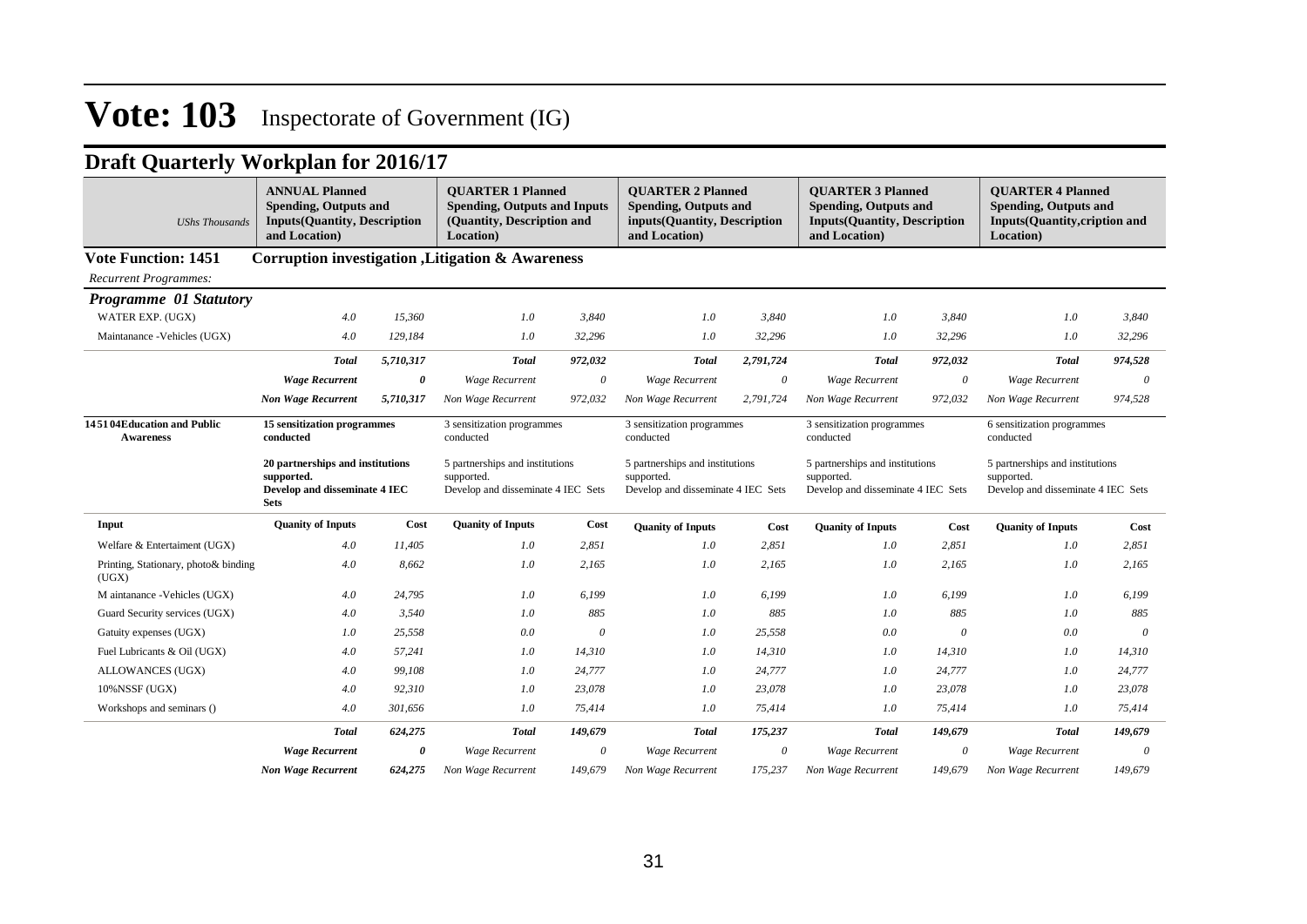### **Draft Quarterly Workplan for 2016/17**

|                | <b>ANNUAL Planned</b>               | <b>OUARTER 1 Planned</b>            | <b>OUARTER 2 Planned</b>      | <b>OUARTER 3 Planned</b>            | <b>OUARTER 4 Planned</b>       |
|----------------|-------------------------------------|-------------------------------------|-------------------------------|-------------------------------------|--------------------------------|
|                | <b>Spending, Outputs and</b>        | <b>Spending, Outputs and Inputs</b> | Spending, Outputs and         | <b>Spending, Outputs and</b>        | Spending, Outputs and          |
| UShs Thousands | <b>Inputs(Quantity, Description</b> | (Quantity, Description and          | inputs (Quantity, Description | <b>Inputs(Quantity, Description</b> | Inputs (Quantity, cription and |
|                | and Location                        | <b>Location</b> )                   | and Location)                 | and Location                        | <b>Location</b> )              |

### **Vote Function: 1451 Corruption investigation ,Litigation & Awareness**

*Recurrent Programmes:*

#### *Programme 01 Statutory*

| 145103Prosecutions & Civil<br>Litigation       | 50 corruption cases completed<br>and prosecuted. |         | 10 corruption cases completed and<br>prosecuted. |          | 15 corruption cases completed and<br>prosecuted. |          | 15 corruption cases completed and<br>prosecuted. |          | 10 corruption cases completed and<br>prosecuted. |          |
|------------------------------------------------|--------------------------------------------------|---------|--------------------------------------------------|----------|--------------------------------------------------|----------|--------------------------------------------------|----------|--------------------------------------------------|----------|
|                                                | 12 judicial review cases concluded.              |         | 3 judicial review cases concluded.               |          | 3 judicial review cases concluded.               |          | 3 judicial review cases concluded.               |          | 3 judicial review cases concluded.               |          |
| Input                                          | <b>Quanity of Inputs</b>                         | Cost    | <b>Quanity of Inputs</b>                         | Cost     | <b>Quanity of Inputs</b>                         | Cost     | <b>Quanity of Inputs</b>                         | Cost     | <b>Quanity of Inputs</b>                         | Cost     |
| Welfare & Entertainment (UGX)                  | 4.0                                              | 5,553   | 1.0                                              | 1,388    | 1.0                                              | 1,388    | 1.0                                              | 1,388    | 1.0                                              | 1,388    |
| Travel inland (UGX)                            | 4.0                                              | 71,574  | 1.0                                              | 17,893   | $1.0\,$                                          | 17,893   | 1.0                                              | 17,893   | 1.0                                              | 17,893   |
| Small Office Equip (UGX)                       | 4.0                                              | 1,075   | 1.0                                              | 269      | 1.0                                              | 269      | 1.0                                              | 269      | 1.0                                              | 269      |
| Printing, stationary, photo & Binding<br>(UGX) | 4.0                                              | 6,264   | 1.0                                              | 1,566    | 1.0                                              | 1,566    | 1.0                                              | 1,566    | 1.0                                              | 1,566    |
| Maintainance - Vehicles (UGX)                  | 4.0                                              | 35,126  | 1.0                                              | 8,782    | 1.0                                              | 8,782    | 1.0                                              | 8,782    | 1.0                                              | 8,782    |
| Guard & Security services (UGX)                | 4.0                                              | 3,540   | 1.0                                              | 885      | 1.0                                              | 885      | 1.0                                              | 885      | 1.0                                              | 885      |
| Gratuity Expences (UGX)                        | 1.0                                              | 445,811 | 0.0                                              | $\theta$ | $1.0\,$                                          | 445,811  | 0.0                                              | $\theta$ | 0.0                                              | $\theta$ |
| Fuel LUBRICANTS & OILS (ugx)                   | 4.0                                              | 84,335  | 1.0                                              | 21,084   | 1.0                                              | 21,084   | 1.0                                              | 21,084   | 1.0                                              | 21,084   |
| Allowances (UGX)                               | 4.0                                              | 182,675 | 1.0                                              | 45,669   | 1.0                                              | 45,669   | 1.0                                              | 45,669   | 1.0                                              | 45,669   |
| $10\%$ NSSF (UGX)                              | 4.0                                              | 161,968 | 1.0                                              | 40,492   | 1.0                                              | 40,492   | 1.0                                              | 40,492   | 1.0                                              | 40,492   |
|                                                | <b>Total</b>                                     | 997,920 | <b>Total</b>                                     | 138,027  | <b>Total</b>                                     | 583,838  | <b>Total</b>                                     | 138,027  | <b>Total</b>                                     | 138,027  |
|                                                | <b>Wage Recurrent</b>                            | 0       | <b>Wage Recurrent</b>                            | $\theta$ | Wage Recurrent                                   | $\theta$ | <b>Wage Recurrent</b>                            | $\theta$ | <b>Wage Recurrent</b>                            | 0        |
|                                                | <b>Non Wage Recurrent</b>                        | 997,920 | Non Wage Recurrent                               | 138,027  | Non Wage Recurrent                               | 583,838  | Non Wage Recurrent                               | 138,027  | Non Wage Recurrent                               | 138,027  |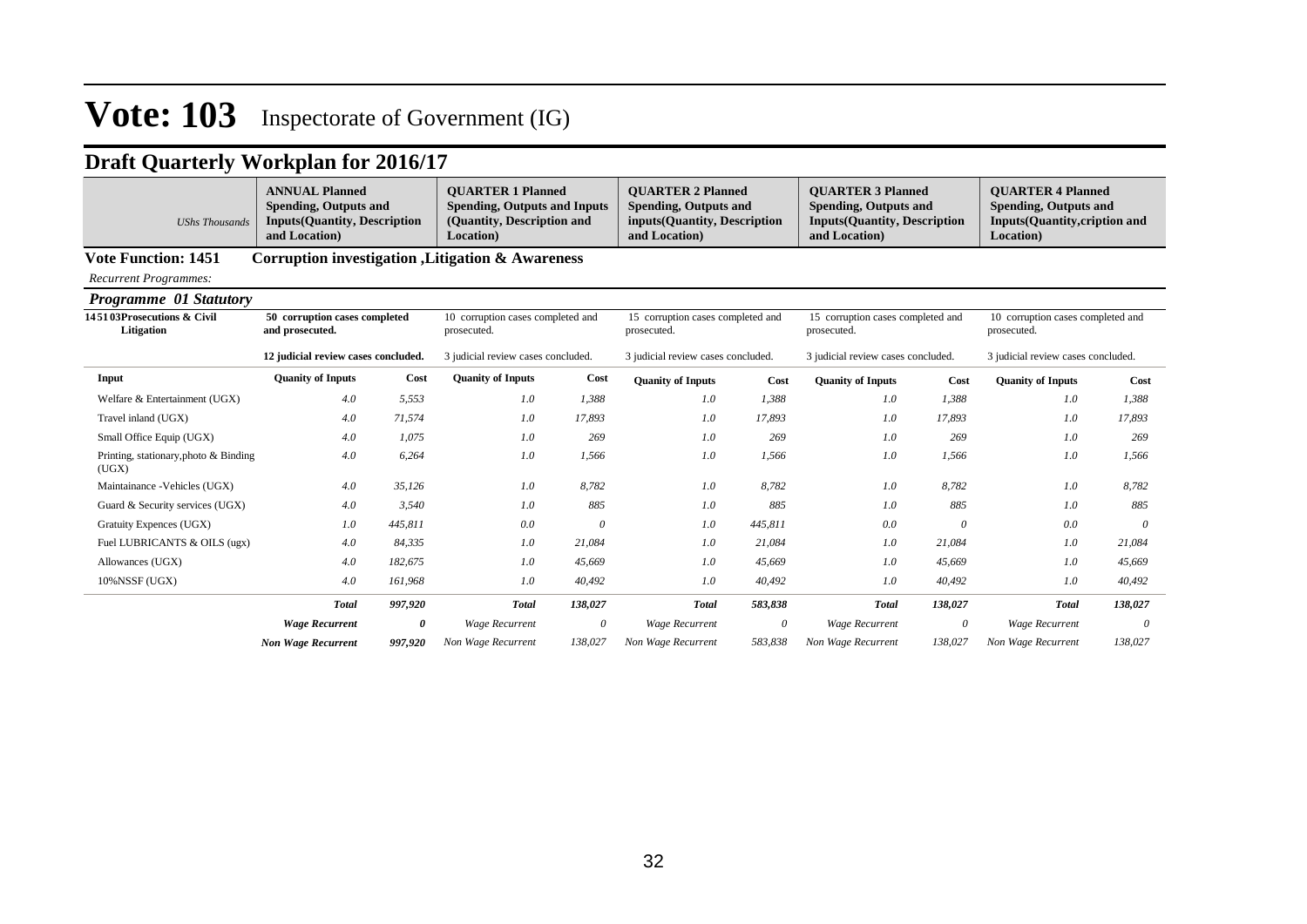| <b>UShs Thousands</b>                        | <b>ANNUAL Planned</b><br><b>Spending, Outputs and</b><br><b>Inputs(Quantity, Description</b><br>and Location) |           | <b>OUARTER 1 Planned</b><br><b>Spending, Outputs and Inputs</b><br>(Quantity, Description and<br>Location) |          | <b>OUARTER 2 Planned</b><br><b>Spending, Outputs and</b><br>inputs(Quantity, Description<br>and Location) |         | <b>OUARTER 3 Planned</b><br><b>Spending, Outputs and</b><br><b>Inputs(Quantity, Description</b><br>and Location) |          | <b>OUARTER 4 Planned</b><br><b>Spending, Outputs and</b><br>Inputs(Quantity,cription and<br>Location) |          |  |
|----------------------------------------------|---------------------------------------------------------------------------------------------------------------|-----------|------------------------------------------------------------------------------------------------------------|----------|-----------------------------------------------------------------------------------------------------------|---------|------------------------------------------------------------------------------------------------------------------|----------|-------------------------------------------------------------------------------------------------------|----------|--|
| <b>Vote Function: 1451</b>                   |                                                                                                               |           | Corruption investigation , Litigation & Awareness                                                          |          |                                                                                                           |         |                                                                                                                  |          |                                                                                                       |          |  |
| <b>Recurrent Programmes:</b>                 |                                                                                                               |           |                                                                                                            |          |                                                                                                           |         |                                                                                                                  |          |                                                                                                       |          |  |
| Programme 01 Statutory                       |                                                                                                               |           |                                                                                                            |          |                                                                                                           |         |                                                                                                                  |          |                                                                                                       |          |  |
| 145102Investigations/operations              | 85% of corruption complaints<br>investigated and completed                                                    |           | 85% of corruption complaints<br>investigated and completed                                                 |          | 85% of corruption complaints<br>investigated and completed                                                |         | 85% of corruption complaints<br>investigated and completed                                                       |          | 85% of corruption complaints<br>investigated and completed                                            |          |  |
|                                              | Undertake 12 follow-ups on<br>project inspection/monitoring<br>recommendations.                               |           | Undertake 3 follow-ups on project<br>inspection/monitoring<br>recommendations.                             |          | Undertake 3 follow-ups on project<br>inspection/monitoring<br>recommendations.                            |         | Undertake 3 follow-ups on project<br>inspection/monitoring<br>recommendations.                                   |          | Undertake 3 follow-ups on project<br>inspection/monitoring<br>recommendations.                        |          |  |
|                                              | 70% of backlog cases completed                                                                                |           | 70% of backlog cases completed                                                                             |          | 70% of backlog cases completed                                                                            |         | 70% of backlog cases completed                                                                                   |          | 70% of backlog cases completed                                                                        |          |  |
| Input                                        | <b>Quanity of Inputs</b>                                                                                      | Cost      | <b>Quanity of Inputs</b>                                                                                   | Cost     | <b>Quanity of Inputs</b>                                                                                  | Cost    | <b>Quanity of Inputs</b>                                                                                         | Cost     | <b>Quanity of Inputs</b>                                                                              | Cost     |  |
| Welfare & Entertainment (UGX)                | 4.0                                                                                                           | 4,932     | 1.0                                                                                                        | 1,233    | 1.0                                                                                                       | 1,233   | 1.0                                                                                                              | 1,233    | 1.0                                                                                                   | 1,233    |  |
| Travel inland (UGX)                          | 4.0                                                                                                           | 191.733   | 1.0                                                                                                        | 47.933   | 1.0                                                                                                       | 47.933  | 1.0                                                                                                              | 47.933   | 1.0                                                                                                   | 47,933   |  |
| Small Office Equip (UGX)                     | 4.0                                                                                                           | 225       | 1.0                                                                                                        | 56       | 1.0                                                                                                       | 56      | 1.0                                                                                                              | 56       | 1.0                                                                                                   | 56       |  |
| Printing, stationary phot & binding<br>(UGX) | 4.0                                                                                                           | 5,972     | 1.0                                                                                                        | 1,493    | 1.0                                                                                                       | 1,493   | 1.0                                                                                                              | 1,493    | 1.0                                                                                                   | 1,493    |  |
| Mintanance Vehicles (UGX)                    | 4.0                                                                                                           | 114,490   | 1.0                                                                                                        | 28,623   | 1.0                                                                                                       | 28,623  | 1.0                                                                                                              | 28,623   | 1.0                                                                                                   | 28,623   |  |
| Guard and Security Servuces (UGX)            | 4.0                                                                                                           | 3,540     | 1.0                                                                                                        | 885      | 1.0                                                                                                       | 885     | 1.0                                                                                                              | 885      | 1.0                                                                                                   | 885      |  |
| Gratuity expenses (UGX)                      | 1.0                                                                                                           | 512,899   | 0.0                                                                                                        | $\theta$ | 1.0                                                                                                       | 512,899 | $0.0\,$                                                                                                          | $\theta$ | 0.0                                                                                                   | $\theta$ |  |
| Fuel, Lubricants & Oils (UGX)                | 4.0                                                                                                           | 96,777    | 1.0                                                                                                        | 24,194   | 1.0                                                                                                       | 24,194  | 1.0                                                                                                              | 24.194   | 1.0                                                                                                   | 24,194   |  |
| Classified Expenditure (UGX)                 | 4.0                                                                                                           | 60,000    | 1.0                                                                                                        | 15,000   | 1.0                                                                                                       | 15,000  | 1.0                                                                                                              | 15,000   | 1.0                                                                                                   | 15,000   |  |
| Allowances (UGX)                             | 4.0                                                                                                           | 198,696   | 1.0                                                                                                        | 49,674   | 1.0                                                                                                       | 49,674  | 1.0                                                                                                              | 49,674   | 1.0                                                                                                   | 49,674   |  |
| 10%NSSF (UGX)                                | 4.0                                                                                                           | 185,235   | 1.0                                                                                                        | 46,309   | 1.0                                                                                                       | 46,309  | 1.0                                                                                                              | 46,309   | 1.0                                                                                                   | 46,309   |  |
|                                              | <b>Total</b>                                                                                                  | 1,374,499 | <b>Total</b>                                                                                               | 215,400  | <b>Total</b>                                                                                              | 728,299 | <b>Total</b>                                                                                                     | 215,400  | <b>Total</b>                                                                                          | 215,400  |  |
|                                              | <b>Wage Recurrent</b>                                                                                         | $\theta$  | <b>Wage Recurrent</b>                                                                                      | 0        | <b>Wage Recurrent</b>                                                                                     | 0       | <b>Wage Recurrent</b>                                                                                            | $\theta$ | <b>Wage Recurrent</b>                                                                                 | 0        |  |
|                                              | <b>Non Wage Recurrent</b>                                                                                     | 1.374.499 | Non Wage Recurrent                                                                                         | 215,400  | Non Wage Recurrent                                                                                        | 728.299 | Non Wage Recurrent                                                                                               | 215,400  | Non Wage Recurrent                                                                                    | 215,400  |  |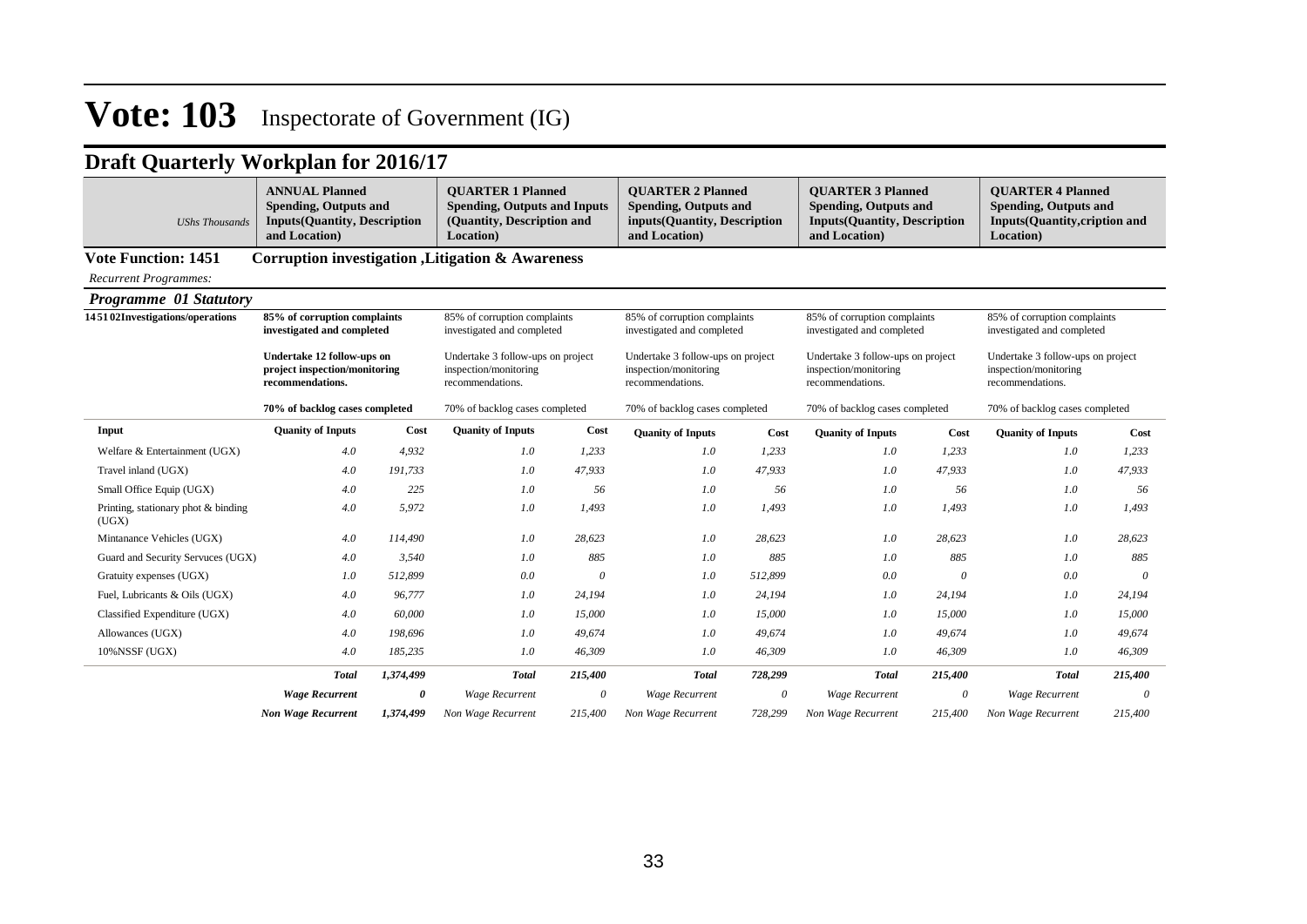| <b>UShs Thousands</b>                               | <b>ANNUAL Planned</b><br><b>Spending, Outputs and</b><br><b>Inputs(Quantity, Description</b><br>and Location)     |            | <b>OUARTER 1 Planned</b><br><b>Spending, Outputs and Inputs</b><br>(Quantity, Description and<br>Location)    |          | <b>OUARTER 2 Planned</b><br><b>Spending, Outputs and</b><br>inputs(Quantity, Description<br>and Location)     |          | <b>OUARTER 3 Planned</b><br><b>Spending, Outputs and</b><br><b>Inputs(Quantity, Description</b><br>and Location) |          | <b>OUARTER 4 Planned</b><br><b>Spending, Outputs and</b><br>Inputs(Quantity,cription and<br>Location)         |          |  |
|-----------------------------------------------------|-------------------------------------------------------------------------------------------------------------------|------------|---------------------------------------------------------------------------------------------------------------|----------|---------------------------------------------------------------------------------------------------------------|----------|------------------------------------------------------------------------------------------------------------------|----------|---------------------------------------------------------------------------------------------------------------|----------|--|
| <b>Vote Function: 1451</b>                          |                                                                                                                   |            | Corruption investigation , Litigation & Awareness                                                             |          |                                                                                                               |          |                                                                                                                  |          |                                                                                                               |          |  |
| Recurrent Programmes:                               |                                                                                                                   |            |                                                                                                               |          |                                                                                                               |          |                                                                                                                  |          |                                                                                                               |          |  |
| <b>Programme 01 Statutory</b>                       |                                                                                                                   |            |                                                                                                               |          |                                                                                                               |          |                                                                                                                  |          |                                                                                                               |          |  |
| 145101Administration & Support<br>services          | 150 officers trained in<br>investigation, prosecution,<br>supervision and record<br>management and report writing |            | 30 officers trained in investigation,<br>prosecution, supervision and record<br>management and report writing |          | 30 officers trained in investigation,<br>prosecution, supervision and record<br>management and report writing |          | 45 officers trained in investigation,<br>prosecution, supervision and record<br>management and report writing    |          | 45 officers trained in investigation,<br>prosecution, supervision and record<br>management and report writing |          |  |
|                                                     |                                                                                                                   |            | Goods, services & works procured                                                                              |          | Goods, services & works procured                                                                              |          | Goods, services & works procured                                                                                 |          | Goods, services & works procured                                                                              |          |  |
|                                                     | Goods, services & works procured<br><b>Recruitment of inspectorate</b><br>officers and drivers                    |            | Recruitment of inspectorate officers<br>and drivers                                                           |          | Recruitment of inspectorate officers<br>and drivers                                                           |          | Recruitment of inspectorate officers<br>and drivers                                                              |          | Recruitment of inspectorate officers<br>and drivers                                                           |          |  |
| Input                                               | <b>Quanity of Inputs</b>                                                                                          | Cost       | <b>Quanity of Inputs</b>                                                                                      | Cost     | <b>Quanity of Inputs</b>                                                                                      | Cost     | <b>Quanity of Inputs</b>                                                                                         | Cost     | <b>Quanity of Inputs</b>                                                                                      | Cost     |  |
| Classified Expenditure(Information<br>fund) (UGX)   | 4.0                                                                                                               | 36,000     | 1.0                                                                                                           | 9.000    | 1.0                                                                                                           | 9.000    | 1.0                                                                                                              | 9,000    | 1.0                                                                                                           | 9,000    |  |
| Guard & Security Services (UGX)                     | 4.0                                                                                                               | 7,080      | 1.0                                                                                                           | 1,770    | 1.0                                                                                                           | 1,770    | 1.0                                                                                                              | 1,770    | 1.0                                                                                                           | 1,770    |  |
| Fuel, lubricants & Oils (UGX)                       | 4.0                                                                                                               | 99,833     | 1.0                                                                                                           | 24,958   | 1.0                                                                                                           | 24,958   | 1.0                                                                                                              | 24,958   | 1.0                                                                                                           | 24,958   |  |
| Electricity (UGX)                                   | 4.0                                                                                                               | 94,375     | 1.0                                                                                                           | 23,594   | 1.0                                                                                                           | 23,594   | 1.0                                                                                                              | 23,594   | 1.0                                                                                                           | 23,594   |  |
| Donations (UGX)                                     | 4.0                                                                                                               | 11,240     | 1.0                                                                                                           | 2,810    | 1.0                                                                                                           | 2,810    | 1.0                                                                                                              | 2,810    | 1.0                                                                                                           | 2,810    |  |
| Death and Funeral exp. (UGX)                        | 4.0                                                                                                               | 5,000      | 1.0                                                                                                           | 1,250    | 1.0                                                                                                           | 1,250    | 1.0                                                                                                              | 1,250    | 1.0                                                                                                           | 1,250    |  |
| Consultancy services-short term (UGX)               | 4.0                                                                                                               | 80,100     | 1.0                                                                                                           | 20,025   | 1.0                                                                                                           | 20,025   | 1.0                                                                                                              | 20,025   | 1.0                                                                                                           | 20,025   |  |
| Permanent staff (Person Years)                      | 0.0                                                                                                               | $\theta$   | 0.0                                                                                                           | $\theta$ | 0.0                                                                                                           | $\theta$ | 0.0                                                                                                              | $\theta$ | 0.0                                                                                                           | $\theta$ |  |
| Commincations (UGX)                                 | 4.0                                                                                                               | 281,869    | 1.0                                                                                                           | 70,467   | 1.0                                                                                                           | 70,467   | 1.0                                                                                                              | 70,467   | 1.0                                                                                                           | 70.467   |  |
| Maintanance- Machinary , Equip &<br>Furniture (UGX) | 4.0                                                                                                               | 33,800     | 1.0                                                                                                           | 8.450    | 1.0                                                                                                           | 8.450    | 1.0                                                                                                              | 8,450    | 1.0                                                                                                           | 8,450    |  |
| Books, periodicals & News papers<br>(UGX)           | 4.0                                                                                                               | 84,280     | 1.0                                                                                                           | 21,070   | 1.0                                                                                                           | 21,070   | 1.0                                                                                                              | 21,070   | 1.0                                                                                                           | 21,070   |  |
| Allowances (UGX)                                    | 4.0                                                                                                               | 1,250,116  | 1.0                                                                                                           | 312,529  | 1.0                                                                                                           | 312,529  | 1.0                                                                                                              | 312,529  | $1.0\,$                                                                                                       | 312,529  |  |
| Advertisement & public relations<br>(UGX)           | 4.0                                                                                                               | 80,480     | 1.0                                                                                                           | 20,120   | 1.0                                                                                                           | 20,120   | 1.0                                                                                                              | 20,120   | 1.0                                                                                                           | 20,120   |  |
| 10% NSSF (UGX)                                      | 4.0                                                                                                               | 453,233    | 1.0                                                                                                           | 113,308  | 1.0                                                                                                           | 113,308  | 1.0                                                                                                              | 113,308  | 1.0                                                                                                           | 113,308  |  |
| Committee (UG)                                      | 4.0                                                                                                               | 185,620    | 1.0                                                                                                           | 46,405   | 1.0                                                                                                           | 46,405   | 1.0                                                                                                              | 46,405   | 1.0                                                                                                           | 46,405   |  |
| <b>Statutory Staff (Person Years)</b>               | 385.0                                                                                                             | 17,763,161 | 96.3                                                                                                          | $\theta$ | 96.3                                                                                                          | $\theta$ | 96.3                                                                                                             | $\theta$ | 96.3                                                                                                          | $\theta$ |  |
| Computer services & IT Services<br>(UGX)            | 4.0                                                                                                               | 45,990     | 1.0                                                                                                           | 11,497   | 1.0                                                                                                           | 11,497   | 1.0                                                                                                              | 11,497   | 1.0                                                                                                           | 11,497   |  |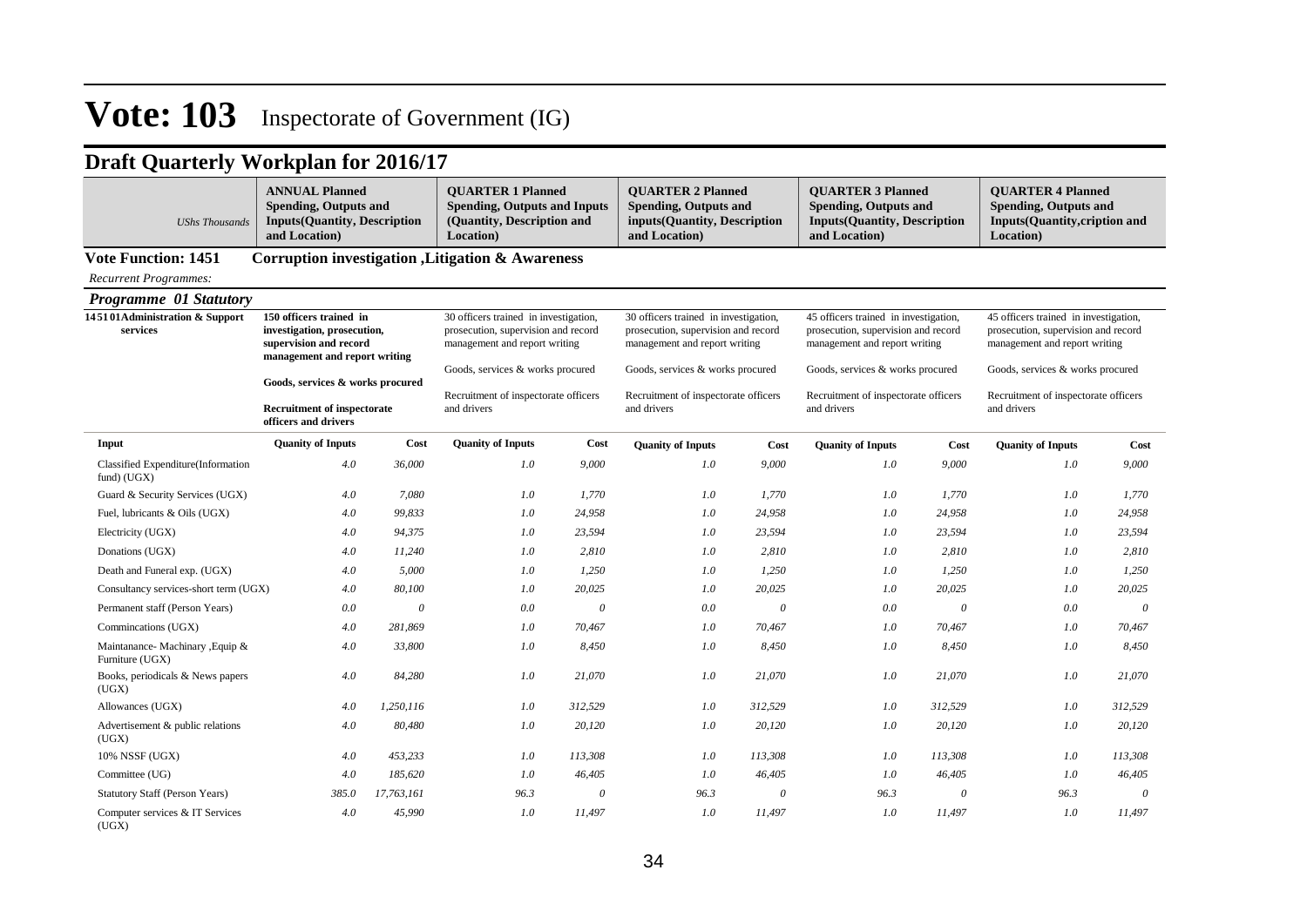| <b>UShs Thousands</b>                               | <b>ANNUAL Planned</b><br><b>Spending, Outputs and</b><br><b>Inputs(Quantity, Description</b><br>and Location) |            | <b>OUARTER 1 Planned</b><br><b>Spending, Outputs and Inputs</b><br>(Quantity, Description and<br>Location) |           | <b>OUARTER 2 Planned</b><br><b>Spending, Outputs and</b><br>inputs(Quantity, Description<br>and Location) |            | <b>OUARTER 3 Planned</b><br><b>Spending, Outputs and</b><br><b>Inputs(Quantity, Description</b><br>and Location) |           | <b>OUARTER 4 Planned</b><br><b>Spending, Outputs and</b><br><b>Inputs(Quantity,cription and</b><br>Location) |           |  |  |  |  |
|-----------------------------------------------------|---------------------------------------------------------------------------------------------------------------|------------|------------------------------------------------------------------------------------------------------------|-----------|-----------------------------------------------------------------------------------------------------------|------------|------------------------------------------------------------------------------------------------------------------|-----------|--------------------------------------------------------------------------------------------------------------|-----------|--|--|--|--|
| <b>Vote Function: 1451</b>                          | Corruption investigation , Litigation & Awareness                                                             |            |                                                                                                            |           |                                                                                                           |            |                                                                                                                  |           |                                                                                                              |           |  |  |  |  |
| <b>Recurrent Programmes:</b>                        |                                                                                                               |            |                                                                                                            |           |                                                                                                           |            |                                                                                                                  |           |                                                                                                              |           |  |  |  |  |
| Programme 01 Statutory                              |                                                                                                               |            |                                                                                                            |           |                                                                                                           |            |                                                                                                                  |           |                                                                                                              |           |  |  |  |  |
| Rent-Produced assets (UGX)                          | 4.0                                                                                                           | 2,080,000  | 1.0                                                                                                        | 520,000   | $1.0\,$                                                                                                   | 520,000    | 1.0                                                                                                              | 520,000   | 1.0                                                                                                          | 520,000   |  |  |  |  |
| Welfare & entertainment (UGX)                       | 4.0                                                                                                           | 88,432     | 1.0                                                                                                        | 22,108    | 1.0                                                                                                       | 22,108     | 1.0                                                                                                              | 22,108    | 1.0                                                                                                          | 22,108    |  |  |  |  |
| Travel inland (UGX)                                 | 4.0                                                                                                           | 74,215     | $1.0\,$                                                                                                    | 18,554    | 1.0                                                                                                       | 18,554     | 1.0                                                                                                              | 18,554    | 1.0                                                                                                          | 18,554    |  |  |  |  |
| Travel Abroad (UGX)                                 | 4.0                                                                                                           | 138,076    | $1.0\,$                                                                                                    | 34,519    | 1.0                                                                                                       | 34,519     | 1.0                                                                                                              | 34,519    | 1.0                                                                                                          | 34,519    |  |  |  |  |
| Subscriptions (UGX)                                 | 4.0                                                                                                           | 53,305     | 1.0                                                                                                        | 13,326    | 1.0                                                                                                       | 13,326     | 1.0                                                                                                              | 13,326    | 1.0                                                                                                          | 13,326    |  |  |  |  |
| Staff training (UGX)                                | 4.0                                                                                                           | 325,646    | 1.0                                                                                                        | 81,412    | 1.0                                                                                                       | 81,412     | 1.0                                                                                                              | 81,412    | 1.0                                                                                                          | 81,412    |  |  |  |  |
| Staff gratuity (UGX)                                | 1.0                                                                                                           | 1,400,124  | 0.0                                                                                                        | $\theta$  | 1.0                                                                                                       | 1,400,124  | 0.0                                                                                                              | 0         | 0.0                                                                                                          | $\theta$  |  |  |  |  |
| <b>Information Comunication Technology</b><br>(UGX) | 4.0                                                                                                           | 58,784     | $1.0\,$                                                                                                    | 14,696    | 1.0                                                                                                       | 14,696     | 1.0                                                                                                              | 14,696    | 1.0                                                                                                          | 14,696    |  |  |  |  |
| Small office Equipments (UGX)                       | 4.0                                                                                                           | 5,400      | 1.0                                                                                                        | 1,350     | 1.0                                                                                                       | 1,350      | 1.0                                                                                                              | 1,350     | 1.0                                                                                                          | 1,350     |  |  |  |  |
| Maintanance Civil (UGX)                             | 4.0                                                                                                           | 12,400     | 1.0                                                                                                        | 3,100     | 1.0                                                                                                       | 3,100      | 1.0                                                                                                              | 3,100     | 1.0                                                                                                          | 3,100     |  |  |  |  |
| Recruitment expenses (UGX)                          | 4.0                                                                                                           | 14,000     | 1.0                                                                                                        | 3,500     | 1.0                                                                                                       | 3,500      | 1.0                                                                                                              | 3,500     | 1.0                                                                                                          | 3,500     |  |  |  |  |
| Property Expences (UGX)                             | 4.0                                                                                                           | 1,400      | 1.0                                                                                                        | 350       | $1.0\,$                                                                                                   | 350        | 1.0                                                                                                              | 350       | 1.0                                                                                                          | 350       |  |  |  |  |
| Printing Stationary photo & Binding<br>(UGX)        | 4.0                                                                                                           | 120,992    | 1.0                                                                                                        | 30,248    | $1.0\,$                                                                                                   | 30,248     | 1.0                                                                                                              | 30,248    | 1.0                                                                                                          | 30,248    |  |  |  |  |
| Postage & courier (UGX)                             | 4.0                                                                                                           | 7,519      | $1.0\,$                                                                                                    | 1,880     | $1.0\,$                                                                                                   | 1,880      | 1.0                                                                                                              | 1,880     | 1.0                                                                                                          | 1,880     |  |  |  |  |
| Medical Expenses (UGX)                              | 4.0                                                                                                           | 15,000     | 1.0                                                                                                        | 3,750     | $1.0\,$                                                                                                   | 3,750      | 1.0                                                                                                              | 3,750     | 1.0                                                                                                          | 3,750     |  |  |  |  |
| Maintanance of Vehicels (UGX)                       | 4.0                                                                                                           | 94,359     | 1.0                                                                                                        | 23,590    | 1.0                                                                                                       | 23,590     | 1.0                                                                                                              | 23,590    | 1.0                                                                                                          | 23,590    |  |  |  |  |
| Workshops and seminars (UGX)                        | 4.0                                                                                                           | 50,000     | $1.0\,$                                                                                                    | 12,500    | 1.0                                                                                                       | 12,500     | 1.0                                                                                                              | 12,500    | 1.0                                                                                                          | 12,500    |  |  |  |  |
| Spencial Meals & drinks (UGX)                       | 4.0                                                                                                           | 45,000     | 1.0                                                                                                        | 11,250    | 1.0                                                                                                       | 11,250     | 1.0                                                                                                              | 11,250    | 1.0                                                                                                          | 11,250    |  |  |  |  |
|                                                     | <b>Total</b>                                                                                                  | 25,096,826 | <b>Total</b>                                                                                               | 5,924,176 | <b>Total</b>                                                                                              | 7,324,299  | <b>Total</b>                                                                                                     | 5,924,176 | <b>Total</b>                                                                                                 | 5,924,176 |  |  |  |  |
|                                                     | <b>Wage Recurrent</b>                                                                                         | 17,763,161 | <b>Wage Recurrent</b>                                                                                      | 4,440,790 | <b>Wage Recurrent</b>                                                                                     | 4,440,790  | Wage Recurrent                                                                                                   | 4,440,790 | <b>Wage Recurrent</b>                                                                                        | 4,440,790 |  |  |  |  |
|                                                     | <b>Non Wage Recurrent</b>                                                                                     | 7,333,665  | Non Wage Recurrent                                                                                         | 1,483,385 | Non Wage Recurrent                                                                                        | 2,883,509  | Non Wage Recurrent                                                                                               | 1,483,385 | Non Wage Recurrent                                                                                           | 1,483,385 |  |  |  |  |
| <b>Total Programme 01 Statutory</b>                 |                                                                                                               |            |                                                                                                            |           |                                                                                                           |            |                                                                                                                  |           |                                                                                                              |           |  |  |  |  |
|                                                     | <b>Total</b>                                                                                                  | 35,510,040 | <b>Total</b>                                                                                               | 7,639,550 | <b>Total</b>                                                                                              | 12,588,895 | <b>Total</b>                                                                                                     | 7,639,550 | <b>Total</b>                                                                                                 | 7,642,046 |  |  |  |  |
|                                                     | <b>Wage Recurrent</b>                                                                                         | 17,763,161 | <b>Wage Recurrent</b>                                                                                      | 4,440,790 | <b>Wage Recurrent</b>                                                                                     | 4,440,790  | Wage Recurrent                                                                                                   | 4,440,790 | <b>Wage Recurrent</b>                                                                                        | 4,440,790 |  |  |  |  |
|                                                     | <b>Non Wage Recurrent</b>                                                                                     | 17,746,880 | Non Wage Recurrent                                                                                         | 3,198,760 | Non Wage Recurrent                                                                                        | 8,148,104  | Non Wage Recurrent                                                                                               | 3,198,760 | Non Wage Recurrent                                                                                           | 3,201,256 |  |  |  |  |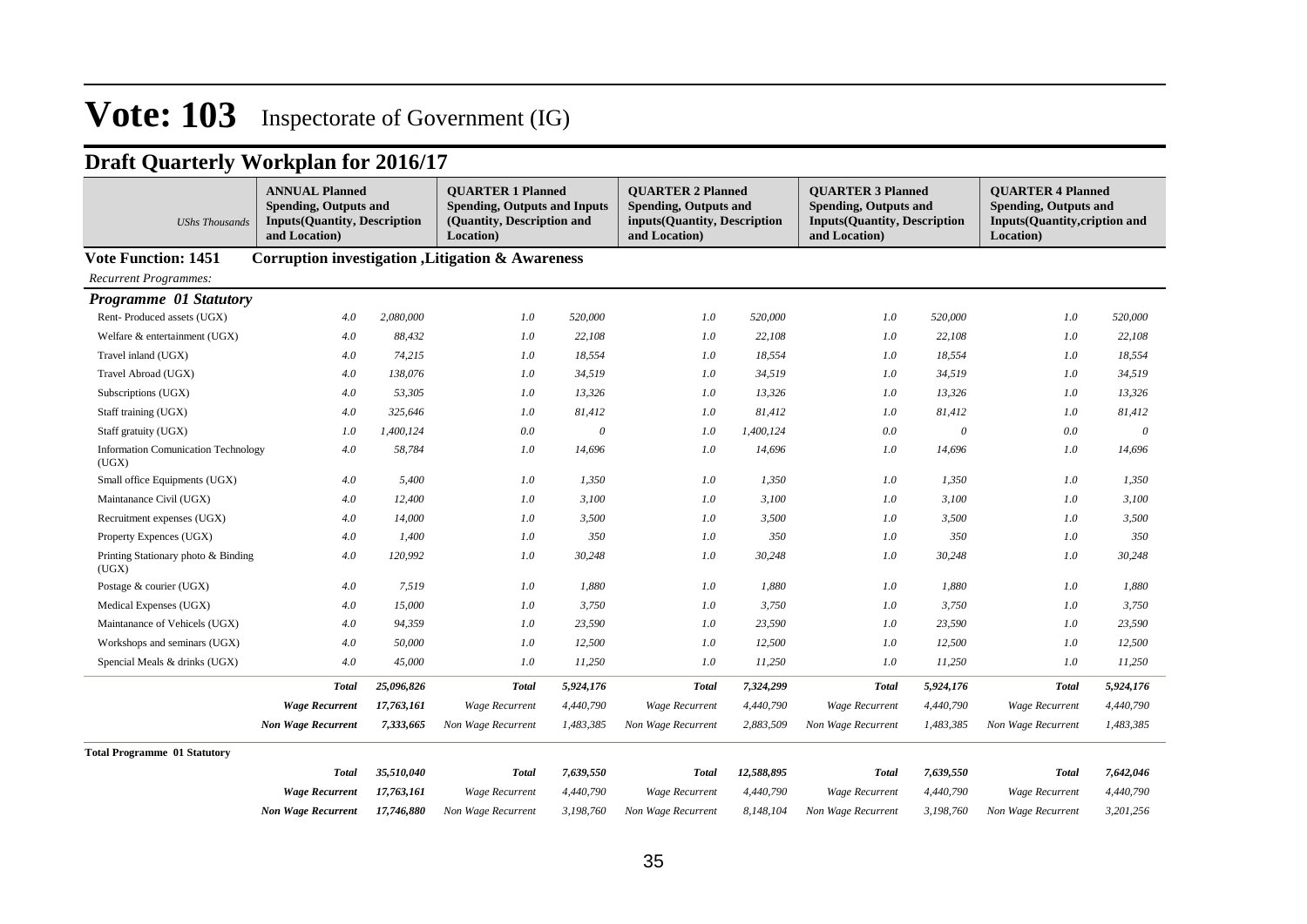| <b>UShs Thousands</b>                                                               | <b>ANNUAL Planned</b><br><b>Spending, Outputs and</b><br><b>Inputs(Quantity, Description</b><br>and Location)       |         | <b>QUARTER 1 Planned</b><br><b>Spending, Outputs and Inputs</b><br>(Quantity, Description and<br>Location) |        | <b>OUARTER 2 Planned</b><br><b>Spending, Outputs and</b><br>inputs(Quantity, Description<br>and Location) |          | <b>OUARTER 3 Planned</b><br><b>Spending, Outputs and</b><br><b>Inputs(Quantity, Description</b><br>and Location) |        | <b>OUARTER 4 Planned</b><br><b>Spending, Outputs and</b><br>Inputs(Quantity,cription and<br>Location) |          |
|-------------------------------------------------------------------------------------|---------------------------------------------------------------------------------------------------------------------|---------|------------------------------------------------------------------------------------------------------------|--------|-----------------------------------------------------------------------------------------------------------|----------|------------------------------------------------------------------------------------------------------------------|--------|-------------------------------------------------------------------------------------------------------|----------|
| <b>Vote Function: 1451</b>                                                          |                                                                                                                     |         | Corruption investigation, Litigation & Awareness                                                           |        |                                                                                                           |          |                                                                                                                  |        |                                                                                                       |          |
| <b>Development Projects:</b>                                                        |                                                                                                                     |         |                                                                                                            |        |                                                                                                           |          |                                                                                                                  |        |                                                                                                       |          |
| <b>Project 0354 Support to IGG</b>                                                  |                                                                                                                     |         |                                                                                                            |        |                                                                                                           |          |                                                                                                                  |        |                                                                                                       |          |
| Capital Purchases                                                                   |                                                                                                                     |         |                                                                                                            |        |                                                                                                           |          |                                                                                                                  |        |                                                                                                       |          |
| 145178Purchase of Office and<br><b>Residential Furniture and</b><br><b>Fittings</b> | <b>Purchase of Office and Residential</b><br><b>Furniture and Fittings</b>                                          |         | boardroom and office furniture                                                                             |        | boardroom and office furniture                                                                            |          | boardroom and office furniture                                                                                   |        | boardroom and office furniture                                                                        |          |
| Input                                                                               | <b>Ouanity of Inputs</b>                                                                                            | Cost    | <b>Quanity of Inputs</b>                                                                                   | Cost   | <b>Quanity of Inputs</b>                                                                                  | Cost     | <b>Quanity of Inputs</b>                                                                                         | Cost   | <b>Quanity of Inputs</b>                                                                              | Cost     |
| Furniture & Fixtures (UGX)                                                          | 4.0                                                                                                                 | 110,804 | 1.0                                                                                                        | 27,701 | 1.0                                                                                                       | 27,701   | 1.0                                                                                                              | 27,701 | 1.0                                                                                                   | 27,701   |
|                                                                                     | <b>Total</b>                                                                                                        | 110,804 | <b>Total</b>                                                                                               | 27,701 | <b>Total</b>                                                                                              | 27,701   | <b>Total</b>                                                                                                     | 27,701 | <b>Total</b>                                                                                          | 27,701   |
|                                                                                     | <b>GoU</b> Development                                                                                              | 110,804 | <b>GoU</b> Development                                                                                     | 27,701 | <b>GoU</b> Development                                                                                    | 27,701   | <b>GoU</b> Development                                                                                           | 27,701 | GoU Development                                                                                       | 27,701   |
|                                                                                     | <b>External Financing</b>                                                                                           | 0       | <b>Ext Fin Development</b>                                                                                 | 0      | <b>Ext Fin Development</b>                                                                                | 0        | <b>Ext Fin Development</b>                                                                                       | 0      | <b>Ext Fin Development</b>                                                                            | $\theta$ |
| 145177Purchase of Specialised<br><b>Machinery &amp; Equipment</b>                   | <b>Assorted office equipment</b><br>including computers.<br><b>Purchase of Specialised Machinery</b><br>& Equipment |         | invitation for bids<br>contract committee meetings<br>award contract                                       |        | invitation for bids<br>contract committee meetings<br>award contract                                      |          | invitation for bids<br>contract committee meetings<br>award contract                                             |        | invitation for bids<br>contract committee meetings<br>award contract                                  |          |
| Input                                                                               | <b>Quanity of Inputs</b>                                                                                            | Cost    | <b>Quanity of Inputs</b>                                                                                   | Cost   | <b>Quanity of Inputs</b>                                                                                  | Cost     | <b>Quanity of Inputs</b>                                                                                         | Cost   | <b>Quanity of Inputs</b>                                                                              | Cost     |
| Machinery & Equip (UGX)                                                             | 4.0                                                                                                                 | 150,291 | 1.0                                                                                                        | 37,573 | 1.0                                                                                                       | 37,573   | 1.0                                                                                                              | 37,573 | 1.0                                                                                                   | 37,573   |
|                                                                                     | Total                                                                                                               | 150,291 | <b>Total</b>                                                                                               | 37,573 | <b>Total</b>                                                                                              | 37,573   | <b>Total</b>                                                                                                     | 37,573 | <b>Total</b>                                                                                          | 37,573   |
|                                                                                     | <b>GoU</b> Development                                                                                              | 150,291 | <b>GoU</b> Development                                                                                     | 37,573 | <b>GoU</b> Development                                                                                    | 37,573   | <b>GoU</b> Development                                                                                           | 37,573 | <b>GoU</b> Development                                                                                | 37,573   |
|                                                                                     | <b>External Financing</b>                                                                                           | 0       | <b>Ext Fin Development</b>                                                                                 | 0      | <b>Ext Fin Development</b>                                                                                | $\theta$ | <b>Ext Fin Development</b>                                                                                       | 0      | <b>Ext Fin Development</b>                                                                            | $\theta$ |
| 145175Purchase of Motor<br><b>Vehicles and Other</b><br><b>Transport Equipment</b>  | 1 stationwagon for D/IGG                                                                                            |         | na                                                                                                         |        | 1 station wagon for DIGG                                                                                  |          |                                                                                                                  |        | NA                                                                                                    |          |
| Input                                                                               | <b>Quanity of Inputs</b>                                                                                            | Cost    | <b>Quanity of Inputs</b>                                                                                   | Cost   | <b>Quanity of Inputs</b>                                                                                  | Cost     | <b>Quanity of Inputs</b>                                                                                         | Cost   | <b>Quanity of Inputs</b>                                                                              | Cost     |
| Transport Equip (UGX)                                                               | 1.0                                                                                                                 | 170,000 | 0.3                                                                                                        | 42,500 | 0.3                                                                                                       | 42,500   | 0.3                                                                                                              | 42,500 | 0.3                                                                                                   | 42,500   |
|                                                                                     | <b>Total</b>                                                                                                        | 170,000 | <b>Total</b>                                                                                               | 42,500 | <b>Total</b>                                                                                              | 42,500   | <b>Total</b>                                                                                                     | 42,500 | <b>Total</b>                                                                                          | 42,500   |
|                                                                                     | <b>GoU</b> Development                                                                                              | 170,000 | <b>GoU</b> Development                                                                                     | 42,500 | GoU Development                                                                                           | 42,500   | <b>GoU</b> Development                                                                                           | 42,500 | <b>GoU</b> Development                                                                                | 42,500   |
|                                                                                     | <b>External Financing</b>                                                                                           | 0       | <b>Ext Fin Development</b>                                                                                 | 0      | <b>Ext Fin Development</b>                                                                                | 0        | <b>Ext Fin Development</b>                                                                                       | 0      | <b>Ext Fin Development</b>                                                                            | 0        |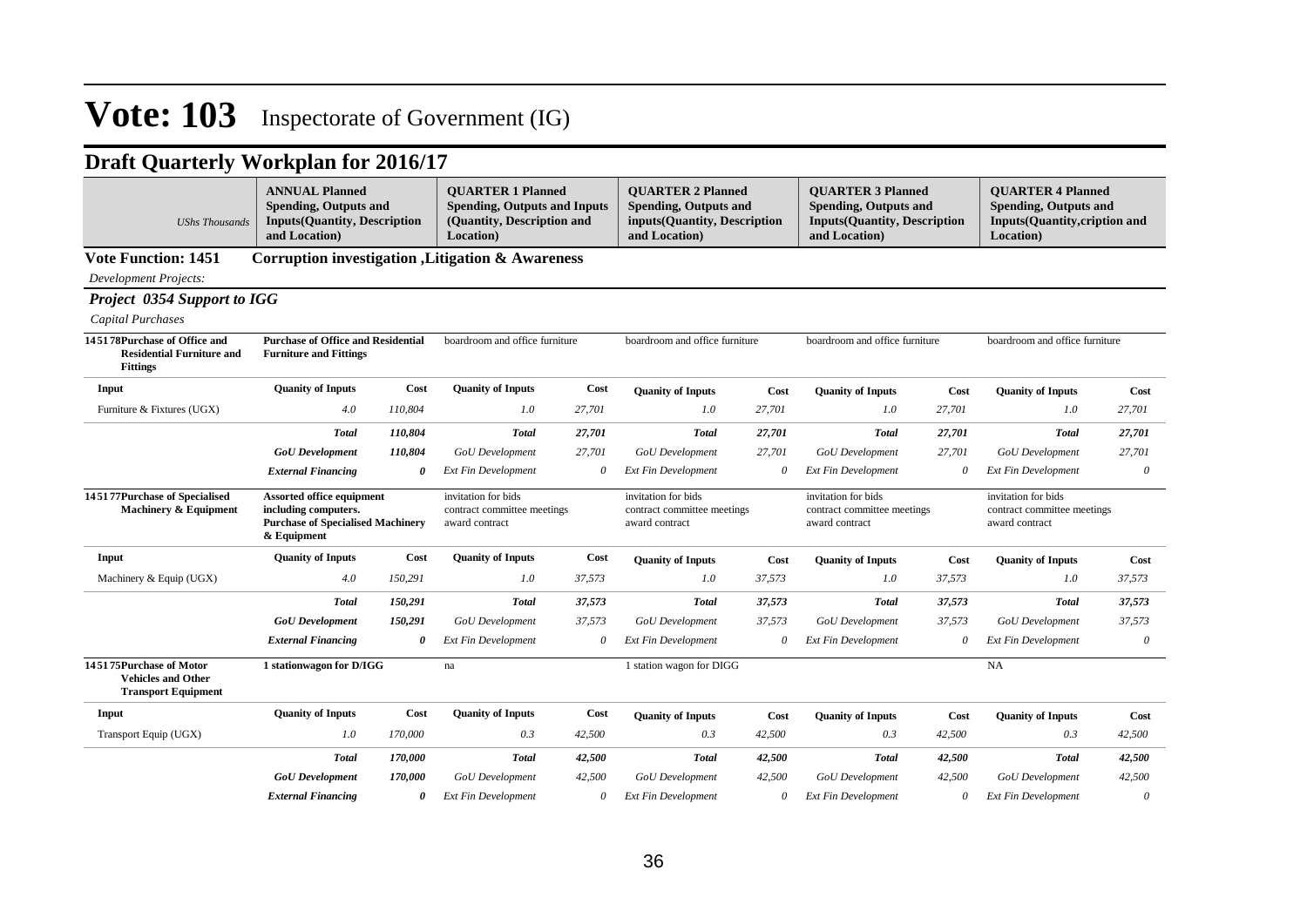## **Draft Quarterly Workplan for 2016/17**

| <b>UShs Thousands</b>                                                     | <b>ANNUAL Planned</b><br>Spending, Outputs and<br><b>Inputs(Quantity, Description</b><br>and Location) |           | <b>OUARTER 1 Planned</b><br><b>Spending, Outputs and Inputs</b><br>(Quantity, Description and<br><b>Location</b> ) |         | <b>OUARTER 2 Planned</b><br><b>Spending, Outputs and</b><br>inputs (Quantity, Description<br>and Location) |          | <b>OUARTER 3 Planned</b><br><b>Spending, Outputs and</b><br><b>Inputs(Quantity, Description</b><br>and Location) |         | <b>OUARTER 4 Planned</b><br><b>Spending, Outputs and</b><br><b>Inputs(Quantity, cription and</b><br>Location) |          |
|---------------------------------------------------------------------------|--------------------------------------------------------------------------------------------------------|-----------|--------------------------------------------------------------------------------------------------------------------|---------|------------------------------------------------------------------------------------------------------------|----------|------------------------------------------------------------------------------------------------------------------|---------|---------------------------------------------------------------------------------------------------------------|----------|
| <b>Vote Function: 1451</b>                                                |                                                                                                        |           | <b>Corruption investigation , Litigation &amp; Awareness</b>                                                       |         |                                                                                                            |          |                                                                                                                  |         |                                                                                                               |          |
| Development Projects:                                                     |                                                                                                        |           |                                                                                                                    |         |                                                                                                            |          |                                                                                                                  |         |                                                                                                               |          |
| <b>Project 0354 Support to IGG</b>                                        |                                                                                                        |           |                                                                                                                    |         |                                                                                                            |          |                                                                                                                  |         |                                                                                                               |          |
| 145172Government Buildings and<br>Administrative<br><b>Infrastructure</b> | <b>Finalisation of architectural</b><br>desisgns                                                       |           | Finalisation of architectural desisgns                                                                             |         | Finalisation of architectural desisgns                                                                     |          | Finalisation of architectural desisgns                                                                           |         | Finalisation of architectural desisgns                                                                        |          |
| Input                                                                     | <b>Ouanity of Inputs</b>                                                                               | Cost      | <b>Quanity of Inputs</b>                                                                                           | Cost    | <b>Quanity of Inputs</b>                                                                                   | Cost     | <b>Quanity of Inputs</b>                                                                                         | Cost    | <b>Quanity of Inputs</b>                                                                                      | Cost     |
| Engineering $&$ Design studies $&$ plans<br>for capital w (UGX)           | 4.0                                                                                                    | 2.500,000 | 1.0                                                                                                                | 625,000 | 1.0                                                                                                        | 625,000  | 1.0                                                                                                              | 625,000 | 1.0                                                                                                           | 625,000  |
|                                                                           | <b>Total</b>                                                                                           | 2,500,000 | <b>Total</b>                                                                                                       | 625,000 | <b>Total</b>                                                                                               | 625,000  | <b>Total</b>                                                                                                     | 625,000 | <b>Total</b>                                                                                                  | 625,000  |
|                                                                           | <b>GoU</b> Development                                                                                 | 2,500,000 | <b>GoU</b> Development                                                                                             | 625,000 | <b>GoU</b> Development                                                                                     | 625,000  | <b>GoU</b> Development                                                                                           | 625,000 | GoU Development                                                                                               | 625,000  |
|                                                                           | <b>External Financing</b>                                                                              | 0         | <b>Ext Fin Development</b>                                                                                         |         | <b>Ext Fin Development</b>                                                                                 | $\theta$ | <b>Ext Fin Development</b>                                                                                       |         | <b>Ext Fin Development</b>                                                                                    | $\theta$ |

*Outputs Provided*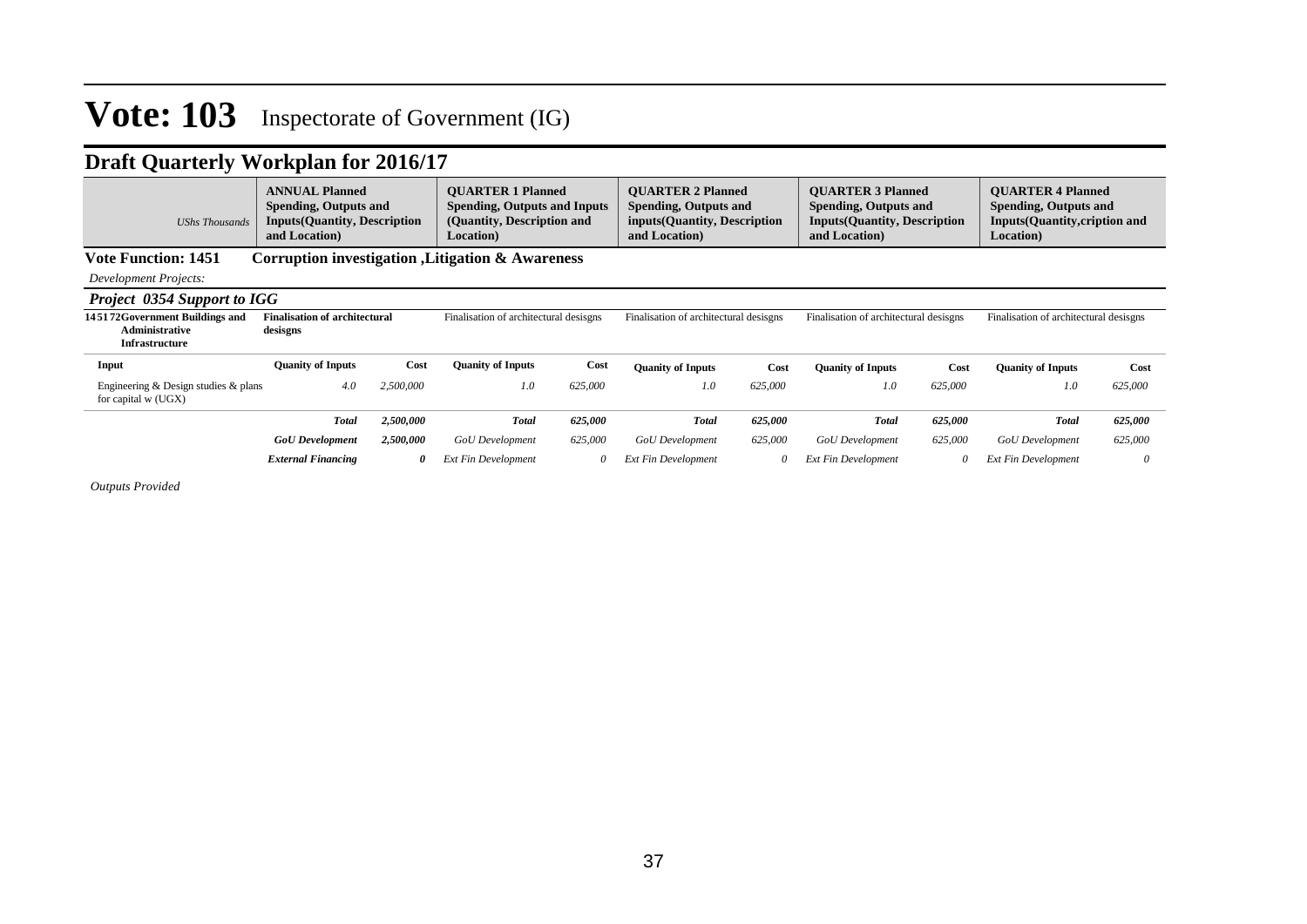## **Draft Quarterly Workplan for 2016/17**

| <b>UShs Thousands</b>                          | <b>ANNUAL Planned</b><br><b>Spending, Outputs and</b><br><b>Inputs(Quantity, Description</b><br>and Location) |                                                                                                                                        | <b>OUARTER 1 Planned</b><br><b>Spending, Outputs and Inputs</b><br>(Quantity, Description and<br>Location) |                                                                                                                                                                             | <b>OUARTER 2 Planned</b><br><b>Spending, Outputs and</b><br>inputs(Quantity, Description<br>and Location) |         | <b>OUARTER 3 Planned</b><br><b>Spending, Outputs and</b><br><b>Inputs(Quantity, Description</b><br>and Location) |         | <b>OUARTER 4 Planned</b><br><b>Spending, Outputs and</b><br><b>Inputs(Quantity,cription and</b><br>Location) |            |
|------------------------------------------------|---------------------------------------------------------------------------------------------------------------|----------------------------------------------------------------------------------------------------------------------------------------|------------------------------------------------------------------------------------------------------------|-----------------------------------------------------------------------------------------------------------------------------------------------------------------------------|-----------------------------------------------------------------------------------------------------------|---------|------------------------------------------------------------------------------------------------------------------|---------|--------------------------------------------------------------------------------------------------------------|------------|
| <b>Vote Function: 1451</b>                     |                                                                                                               |                                                                                                                                        | Corruption investigation , Litigation & Awareness                                                          |                                                                                                                                                                             |                                                                                                           |         |                                                                                                                  |         |                                                                                                              |            |
| <b>Development Projects:</b>                   |                                                                                                               |                                                                                                                                        |                                                                                                            |                                                                                                                                                                             |                                                                                                           |         |                                                                                                                  |         |                                                                                                              |            |
| <b>Project 0354 Support to IGG</b>             |                                                                                                               |                                                                                                                                        |                                                                                                            |                                                                                                                                                                             |                                                                                                           |         |                                                                                                                  |         |                                                                                                              |            |
| 145104Education and Public<br><b>Awareness</b> | Sensitisation of the public on<br>corruption related issues eg the<br>dangers of corruption among<br>others.  |                                                                                                                                        | Sensitisation of the public on<br>corruption related issues eg the<br>dangers of corruption among others.  |                                                                                                                                                                             | Sensitisation of the public on<br>corruption related issues eg the<br>dangers of corruption among others. |         | Sensitisation of the public on<br>corruption related issues eg the<br>dangers of corruption among others.        |         | Sensitisation of the public on<br>corruption related issues eg the<br>dangers of corruption among others.    |            |
|                                                | Creat awareness about IG role in<br>the fight against corruption.                                             | Creat awareness about IG role in the<br>Creat awareness about IG role in the<br>fight against corruption.<br>fight against corruption. |                                                                                                            |                                                                                                                                                                             | Creat awareness about IG role in the<br>fight against corruption.                                         |         | Creat awareness about IG role in the<br>fight against corruption.                                                |         |                                                                                                              |            |
|                                                | Seek public participation in the<br>fight against corruption and what<br>their role is.                       |                                                                                                                                        | is.                                                                                                        | Seek public participation in the fight<br>Seek public participation in the fight<br>against corruption and what their role<br>against corruption and what their role<br>is. |                                                                                                           |         | Seek public participation in the fight<br>against corruption and what their role<br>is.                          |         | Seek public participation in the fight<br>against corruption and what their role<br>is.                      |            |
| Input                                          | <b>Quanity of Inputs</b>                                                                                      | Cost                                                                                                                                   | <b>Quanity of Inputs</b>                                                                                   | Cost                                                                                                                                                                        | <b>Quanity of Inputs</b>                                                                                  | Cost    | <b>Quanity of Inputs</b>                                                                                         | Cost    | <b>Quanity of Inputs</b>                                                                                     | Cost       |
| Wokshop & Seminars (UGX)                       | 4.0                                                                                                           | 201,000                                                                                                                                | 1.0                                                                                                        | 50,250                                                                                                                                                                      | 1.0                                                                                                       | 50.250  | 1.0                                                                                                              | 50,250  | 1.0                                                                                                          | 50,250     |
| Travel inland(perdiem and fuel)<br>(UGX)       | 4.0                                                                                                           | 370,000                                                                                                                                | 1.0                                                                                                        | 92,500                                                                                                                                                                      | 1.0                                                                                                       | 92,500  | 1.0                                                                                                              | 92,500  | 1.0                                                                                                          | 92,500     |
| Maintenance-Vehicles (UGX)                     | 4.0                                                                                                           | 101,000                                                                                                                                | 1.0                                                                                                        | 25,250                                                                                                                                                                      | 1.0                                                                                                       | 25,250  | 1.0                                                                                                              | 25,250  | 1.0                                                                                                          | 25,250     |
| Fuel lubricants & Oils (UGX)                   | 4.0                                                                                                           | 160,000                                                                                                                                | 1.0                                                                                                        | 40,000                                                                                                                                                                      | 1.0                                                                                                       | 40,000  | 1.0                                                                                                              | 40,000  | 1.0                                                                                                          | 40,000     |
| Allowance (UGX)                                | 4.0                                                                                                           | 168,000                                                                                                                                | 1.0                                                                                                        | 42,000                                                                                                                                                                      | 1.0                                                                                                       | 42,000  | 1.0                                                                                                              | 42,000  | 1.0                                                                                                          | 42,000     |
|                                                | <b>Total</b>                                                                                                  | 1,000,000                                                                                                                              | <b>Total</b>                                                                                               | 250,000                                                                                                                                                                     | <b>Total</b>                                                                                              | 250,000 | <b>Total</b>                                                                                                     | 250,000 | <b>Total</b>                                                                                                 | 250,000    |
|                                                | <b>GoU</b> Development                                                                                        | 1,000,000                                                                                                                              | <b>GoU</b> Development                                                                                     | 168,000                                                                                                                                                                     | GoU Development                                                                                           | 168,000 | <b>GoU</b> Development                                                                                           | 168,000 | <b>GoU</b> Development                                                                                       | 496,000    |
|                                                | <b>External Financing</b>                                                                                     | 0                                                                                                                                      | <b>Ext Fin Development</b>                                                                                 | 82,000                                                                                                                                                                      | <b>Ext Fin Development</b>                                                                                | 82,000  | Ext Fin Development                                                                                              | 82,000  | <b>Ext Fin Development</b>                                                                                   | $-246,000$ |
| <b>Total Project 0354 Support to IGG</b>       |                                                                                                               |                                                                                                                                        |                                                                                                            |                                                                                                                                                                             |                                                                                                           |         |                                                                                                                  |         |                                                                                                              |            |
|                                                | <b>Total</b>                                                                                                  | 3,931,095                                                                                                                              | <b>Total</b>                                                                                               | 982,774                                                                                                                                                                     | <b>Total</b>                                                                                              | 982,774 | <b>Total</b>                                                                                                     | 982,774 | <b>Total</b>                                                                                                 | 982,774    |
|                                                | <b>GoU</b> Development                                                                                        | 3,931,095                                                                                                                              | <b>GoU</b> Development                                                                                     | 900,774                                                                                                                                                                     | GoU Development                                                                                           | 900,774 | GoU Development                                                                                                  | 900,774 | GoU Development                                                                                              | 1,228,774  |
|                                                | <b>External Financing</b>                                                                                     | 0                                                                                                                                      | <b>Ext Fin Development</b>                                                                                 | 82,000                                                                                                                                                                      | #################                                                                                         | 82,000  | ################                                                                                                 | 82,000  | <b>Ext Fin Development</b>                                                                                   | $-246,000$ |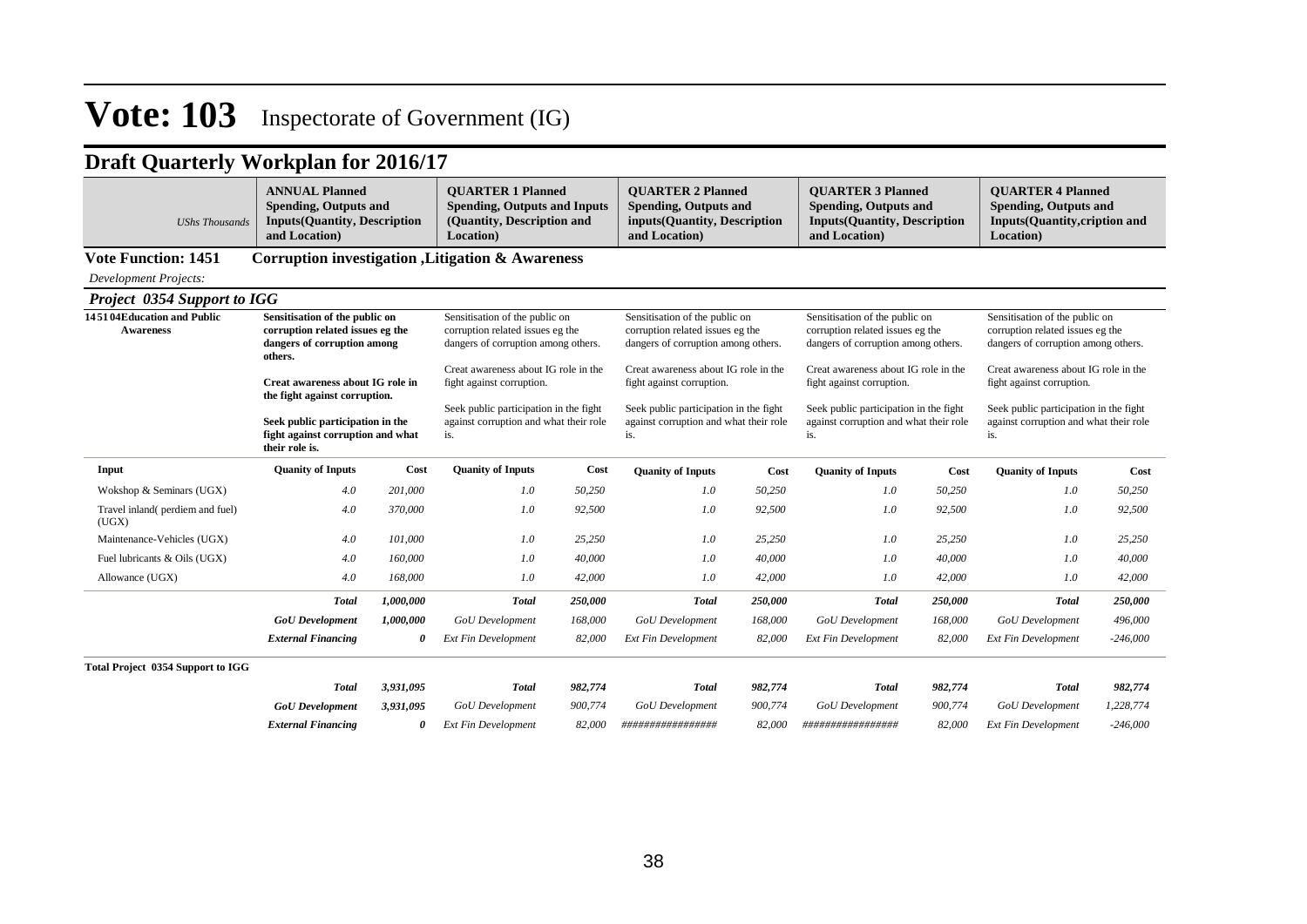## **Draft Quarterly Workplan for 2016/17**

| <b>UShs Thousands</b>            | <b>ANNUAL Planned</b><br><b>Spending, Outputs and</b><br><b>Inputs(Quantity, Description</b><br>and Location) |            | <b>OUARTER 1 Planned</b><br><b>Spending, Outputs and Inputs</b><br>(Quantity, Description and<br><b>Location</b> ) |           | <b>OUARTER 2 Planned</b><br><b>Spending, Outputs and</b><br>inputs(Quantity, Description<br>and Location) |            | <b>OUARTER 3 Planned</b><br><b>Spending, Outputs and</b><br><b>Inputs(Quantity, Description</b><br>and Location) |           | <b>OUARTER 4 Planned</b><br><b>Spending, Outputs and</b><br><b>Inputs(Quantity, cription and</b><br>Location) |            |
|----------------------------------|---------------------------------------------------------------------------------------------------------------|------------|--------------------------------------------------------------------------------------------------------------------|-----------|-----------------------------------------------------------------------------------------------------------|------------|------------------------------------------------------------------------------------------------------------------|-----------|---------------------------------------------------------------------------------------------------------------|------------|
| <b>Vote Function: 1451</b>       |                                                                                                               |            | Corruption investigation , Litigation & Awareness                                                                  |           |                                                                                                           |            |                                                                                                                  |           |                                                                                                               |            |
| <b>Total Vote Function: 1451</b> | <b>Total</b>                                                                                                  | 39,441,136 | <b>Total</b>                                                                                                       | 8,622,324 | <b>Total</b>                                                                                              | 13,571,668 | <b>Total</b>                                                                                                     | 8,622,324 | <b>Total</b>                                                                                                  | 8,624,820  |
|                                  | <b>Wage Recurrent</b>                                                                                         | 17,763,161 | <b>Wage Recurrent</b>                                                                                              | 4,440,790 | <b>Wage Recurrent</b>                                                                                     | 4,440,790  | <b>Wage Recurrent</b>                                                                                            | 4,440,790 | <b>Wage Recurrent</b>                                                                                         | 4,440,790  |
|                                  | <b>Non Wage Recurrent</b>                                                                                     | 17,746,880 | <b>Non Wage Recurrent</b>                                                                                          | 3,198,760 | <b>Non Wage Recurrent</b>                                                                                 | 8,148,104  | <b>Non Wage Recurrent</b>                                                                                        | 3,198,760 | <b>Non Wage Recurrent</b>                                                                                     | 3,201,256  |
|                                  | <b>GoU</b> Development                                                                                        | 3,931,095  | <b>GoU</b> Development                                                                                             | 900,774   | <b>GoU</b> Development                                                                                    | 900,774    | <b>GoU</b> Development                                                                                           | 900,774   | <b>GoU</b> Development                                                                                        | 1,228,774  |
|                                  | <b>External Financing</b>                                                                                     | 0          | <b>Ext Fin Development</b>                                                                                         | 82,000    | <b>Ext Fin Development</b>                                                                                | 82,000     | <b>Ext Fin Development</b>                                                                                       | 82,000    | <b>Ext Fin Development</b>                                                                                    | $-246,000$ |
| <b>Total Vote: 103</b>           | <b>Total</b>                                                                                                  | 39,441,136 | <b>Total</b>                                                                                                       | 8,622,324 | <b>Total</b>                                                                                              | 13,571,668 | <b>Total</b>                                                                                                     | 8,622,324 | <b>Total</b>                                                                                                  | 8,624,820  |
|                                  | <b>Wage Recurrent</b>                                                                                         | 17,763,161 | <b>Wage Recurrent</b>                                                                                              | 4,440,790 | <b>Wage Recurrent</b>                                                                                     | 4,440,790  | <b>Wage Recurrent</b>                                                                                            | 4,440,790 | <b>Wage Recurrent</b>                                                                                         | 4,440,790  |
|                                  | <b>Non Wage Recurrent</b>                                                                                     | 17,746,880 | <b>Non Wage Recurrent</b>                                                                                          | 3,198,760 | <b>Non Wage Recurrent</b>                                                                                 | 8,148,104  | <b>Non Wage Recurrent</b>                                                                                        | 3,198,760 | <b>Non Wage Recurrent</b>                                                                                     | 3,201,256  |
|                                  | <b>GoU</b> Development                                                                                        | 3,931,095  | <b>GoU</b> Development                                                                                             | 900,774   | <b>GoU</b> Development                                                                                    | 900,774    | <b>GoU</b> Development                                                                                           | 900,774   | <b>GoU</b> Development                                                                                        | 1,228,774  |
|                                  | <b>Ext Fin Development</b>                                                                                    |            | <b>Ext Fin Development</b>                                                                                         | 82,000    | <b>Ext Fin Development</b>                                                                                | 82,000     | <b>Ext Fin Development</b>                                                                                       | 82,000    | <b>Ext Fin Development</b>                                                                                    | $-246,000$ |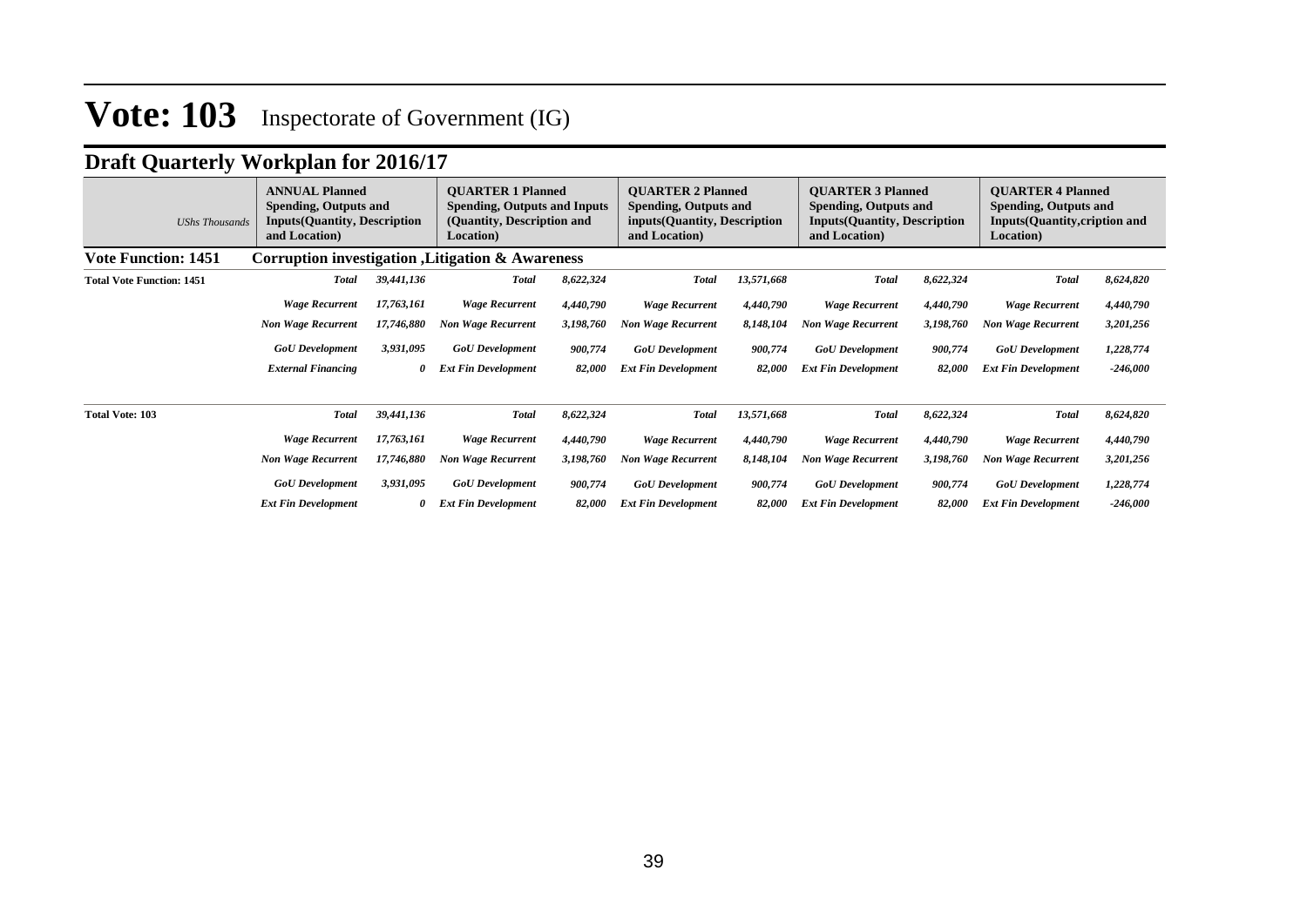### **Draft Quarterly 2016/17 Procurement Plans for Projects and Programmes**

**Details of Inputs and Procurement process** **Planned Inputs and Estimated Cost by Quarter** *UShs Thousand*

### *Sector:Accountability*

### **Vote Function: 1451 Corruption investigation ,Litigation & Awareness**

### *Recurrent Programmes:*

### *Programme 01 Statutory*

### **Class of Output: Outputs Provided**

*Output:14510 Administration & Support services*

### Item: 211103 Allowances

| <b>Input to be procured: Allowances</b> |            |                        |                        |                    |
|-----------------------------------------|------------|------------------------|------------------------|--------------------|
| Type of Input:                          | Services   |                        | <b>Annual Quantity</b> | <b>Annual Cost</b> |
| Unit of measure:                        | <b>UGX</b> | <b>Annual Total</b>    | 4.0                    | 1,250,116          |
| Unit cost:                              | 312,529.1  | o/w Non-Wage Recurrent | 4.0                    | 1,250,116          |
| Procurement Method:                     |            | <b>Ouarter</b> 1       | 1.0                    | 312,529            |
|                                         |            | o/w Non-Wage Recurrent | 1.0                    | 312,529            |
| Total Procurement Time (Weeks):         |            | Quarter 2              | 1.0                    | $\overline{0}$     |
| Procurement Process Start Date:         |            | o/w Non-Wage Recurrent | 1.0                    | 312,529            |
| Date contract signature/commitment:     |            | Quarter 3              | 1.0                    | 312,529            |
| Date final input required:              |            | o/w Non-Wage Recurrent | 1.0                    | 312,529            |
|                                         |            | Quarter 4              | 1.0                    | 312,529            |
|                                         |            | o/w Non-Wage Recurrent |                        |                    |
|                                         |            |                        | 1.0                    | 312,529            |

### Item: 212101 Social Security Contributions

| Input to be procured: 10% NSSF      |                 |                        |                        |                    |
|-------------------------------------|-----------------|------------------------|------------------------|--------------------|
| Type of Input:                      | <b>Services</b> |                        | <b>Annual Quantity</b> | <b>Annual Cost</b> |
| Unit of measure:                    | <b>UGX</b>      | <b>Annual Total</b>    | 4.0                    | 453,233            |
| Unit cost:                          | 113,308.2       | o/w Non-Wage Recurrent | 4.0                    | 453,233            |
| Procurement Method:                 |                 | Quarter 1              | 1.0                    | 113,308            |
|                                     |                 | o/w Non-Wage Recurrent | 1.0                    | 113,308            |
| Total Procurement Time (Weeks):     |                 | Quarter 2              | 1.0                    | $\overline{0}$     |
| Procurement Process Start Date:     |                 | o/w Non-Wage Recurrent | 1.0                    | 113,308            |
| Date contract signature/commitment: |                 | Quarter 3              | 1.0                    | 113,308            |
| Date final input required:          |                 | o/w Non-Wage Recurrent | 1.0                    | 113,308            |
|                                     |                 | Quarter 4              | 1.0                    | 113,308            |
|                                     |                 | o/w Non-Wage Recurrent |                        |                    |
|                                     |                 |                        | 1.0                    | 113.308            |

| Item: 213001 Medical expenses (To employees)  |                 |                        |                        |                    |
|-----------------------------------------------|-----------------|------------------------|------------------------|--------------------|
| <b>Input to be procured: Medical Expenses</b> |                 |                        |                        |                    |
| Type of Input:                                | <b>Services</b> |                        | <b>Annual Quantity</b> | <b>Annual Cost</b> |
| Unit of measure:                              | <b>UGX</b>      | <b>Annual Total</b>    | 4.0                    | 15,000             |
| Unit cost:                                    | 3,750.0         | o/w Non-Wage Recurrent | 4.0                    | 15,000             |
| Procurement Method:                           |                 | <b>Ouarter</b> 1       | 1.0                    | 3,750              |
|                                               |                 | o/w Non-Wage Recurrent | 1.0                    | 3,750              |
| Total Procurement Time (Weeks):               |                 | Quarter 2              | 1.0                    | $\mathbf{0}$       |
| <b>Procurement Process Start Date:</b>        |                 | o/w Non-Wage Recurrent | 1.0                    | 3,750              |
| Date contract signature/commitment:           |                 | Quarter 3              | 1.0                    | 3,750              |
| Date final input required:                    |                 | o/w Non-Wage Recurrent | 1.0                    | 3,750              |
|                                               |                 | <b>Ouarter 4</b>       | 1.0                    | 3,750              |
|                                               |                 | o/w Non-Wage Recurrent |                        |                    |
|                                               |                 |                        | 1.0                    | 3,750              |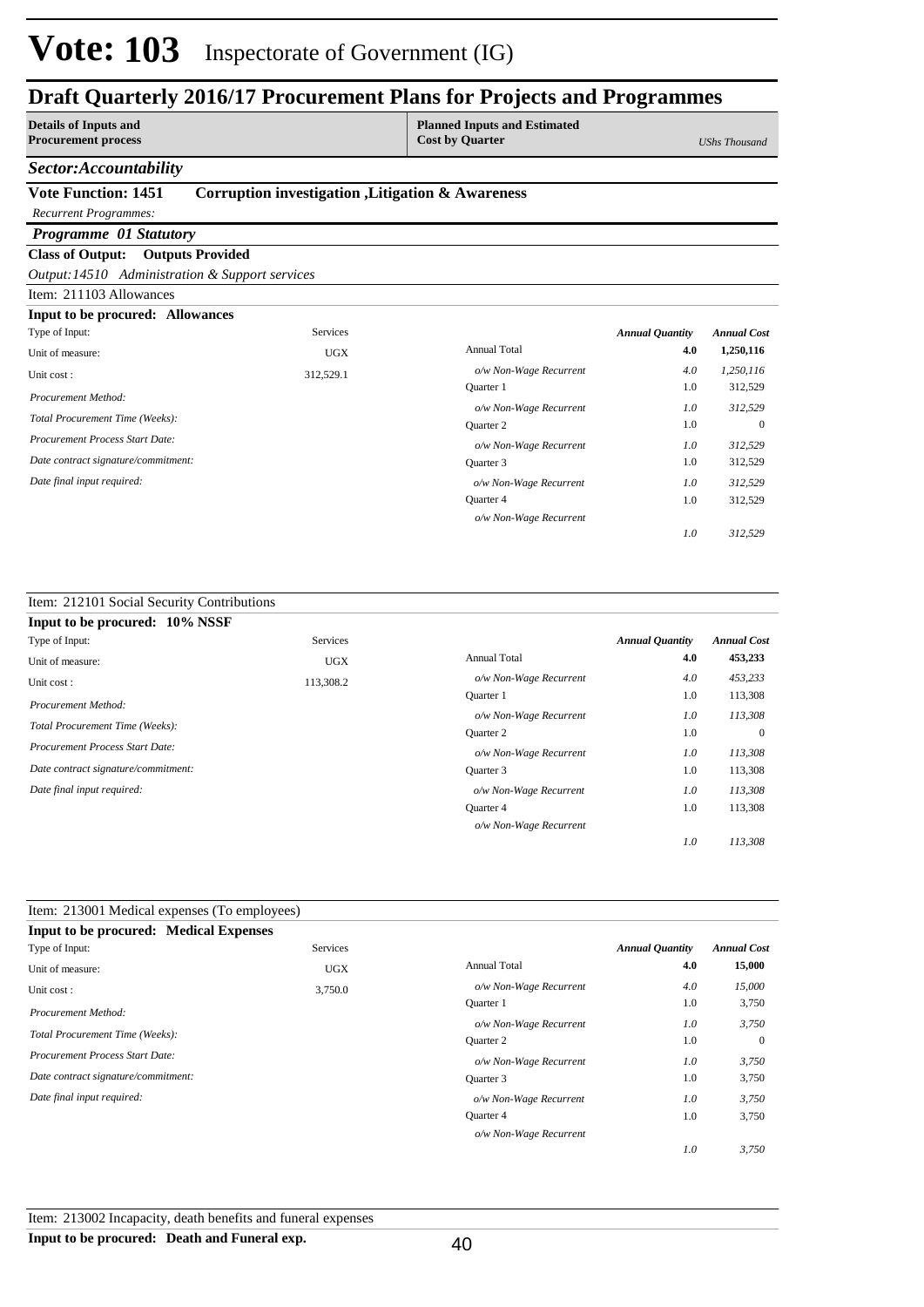### **Draft Quarterly 2016/17 Procurement Plans for Projects and Programmes**

| <b>Details of Inputs and</b><br><b>Procurement process</b> |                                                   | <b>Planned Inputs and Estimated</b><br><b>Cost by Quarter</b> |                        | UShs Thousand      |
|------------------------------------------------------------|---------------------------------------------------|---------------------------------------------------------------|------------------------|--------------------|
| <b>Vote Function: 1451</b>                                 | Corruption investigation , Litigation & Awareness |                                                               |                        |                    |
| <b>Recurrent Programmes:</b>                               |                                                   |                                                               |                        |                    |
| Programme 01 Statutory                                     |                                                   |                                                               |                        |                    |
| Type of Input:                                             | <b>Services</b>                                   |                                                               | <b>Annual Quantity</b> | <b>Annual Cost</b> |
| Unit of measure:                                           | <b>UGX</b>                                        | <b>Annual Total</b>                                           | 4.0                    | 5,000              |
| Unit cost:                                                 | 1,250.0                                           | o/w Non-Wage Recurrent                                        | 4.0                    | 5,000              |
| Procurement Method:                                        |                                                   | <b>Ouarter</b> 1                                              | 1.0                    | 1,250              |
|                                                            |                                                   | o/w Non-Wage Recurrent                                        | 1.0                    | 1,250              |
| Total Procurement Time (Weeks):                            |                                                   | Quarter 2                                                     | 1.0                    | $\theta$           |
| Procurement Process Start Date:                            |                                                   | o/w Non-Wage Recurrent                                        | 1.0                    | 1,250              |
| Date contract signature/commitment:                        |                                                   | Quarter 3                                                     | 1.0                    | 1,250              |
| Date final input required:                                 |                                                   | o/w Non-Wage Recurrent                                        | 1.0                    | 1,250              |
|                                                            |                                                   | Quarter 4                                                     | 1.0                    | 1,250              |

*o/w Non-Wage Recurrent*

*1,250*

*1.0*

| Item: 213004 Gratuity Expenses         |             |                        |                        |                    |
|----------------------------------------|-------------|------------------------|------------------------|--------------------|
| Input to be procured: Staff gratuity   |             |                        |                        |                    |
| Type of Input:                         | Services    |                        | <b>Annual Quantity</b> | <b>Annual Cost</b> |
| Unit of measure:                       | <b>UGX</b>  | <b>Annual Total</b>    | 1.0                    | 1,400,124          |
| Unit cost:                             | 1,400,123.6 | o/w Non-Wage Recurrent | 1.0                    | 1,400,124          |
| Procurement Method:                    |             | Quarter 1              | 0.0                    | $\theta$           |
|                                        |             | o/w Non-Wage Recurrent | 0.0                    | $\theta$           |
| Total Procurement Time (Weeks):        |             | Quarter 2              | 1.0                    | $\mathbf{0}$       |
| <b>Procurement Process Start Date:</b> |             | o/w Non-Wage Recurrent | 1.0                    | 1,400,124          |
| Date contract signature/commitment:    |             | Quarter 3              | 0.0                    | $\mathbf{0}$       |
| Date final input required:             |             | o/w Non-Wage Recurrent | 0.0                    | $\theta$           |
|                                        |             | <b>Ouarter 4</b>       | 0.0                    | $\mathbf{0}$       |
|                                        |             | o/w Non-Wage Recurrent |                        |                    |
|                                        |             |                        | 0.0                    | $\theta$           |

| Item: 221001 Advertising and Public Relations          |                 |                        |                        |                    |
|--------------------------------------------------------|-----------------|------------------------|------------------------|--------------------|
| Input to be procured: Advertisement & public relations |                 |                        |                        |                    |
| Type of Input:                                         | <b>Services</b> |                        | <b>Annual Quantity</b> | <b>Annual Cost</b> |
| Unit of measure:                                       | <b>UGX</b>      | <b>Annual Total</b>    | 4.0                    | 80,480             |
| Unit cost:                                             | 20,120.0        | o/w Non-Wage Recurrent | 4.0                    | 80,480             |
|                                                        |                 | Quarter 1              | 1.0                    | 20,120             |
| Procurement Method:                                    |                 | o/w Non-Wage Recurrent | 1.0                    | 20,120             |
| Total Procurement Time (Weeks):                        |                 | <b>Ouarter 2</b>       | 1.0                    | $\Omega$           |
| <b>Procurement Process Start Date:</b>                 |                 | o/w Non-Wage Recurrent | 1.0                    | 20,120             |
| Date contract signature/commitment:                    |                 | Quarter 3              | 1.0                    | 20,120             |
| Date final input required:                             |                 | o/w Non-Wage Recurrent | 1.0                    | 20,120             |
|                                                        |                 | <b>Ouarter 4</b>       | 1.0                    | 20,120             |
|                                                        |                 | o/w Non-Wage Recurrent |                        |                    |
|                                                        |                 |                        | 1.0                    | 20,120             |

Item: 221002 Workshops and Seminars

**Input to be procured: Workshops and seminars**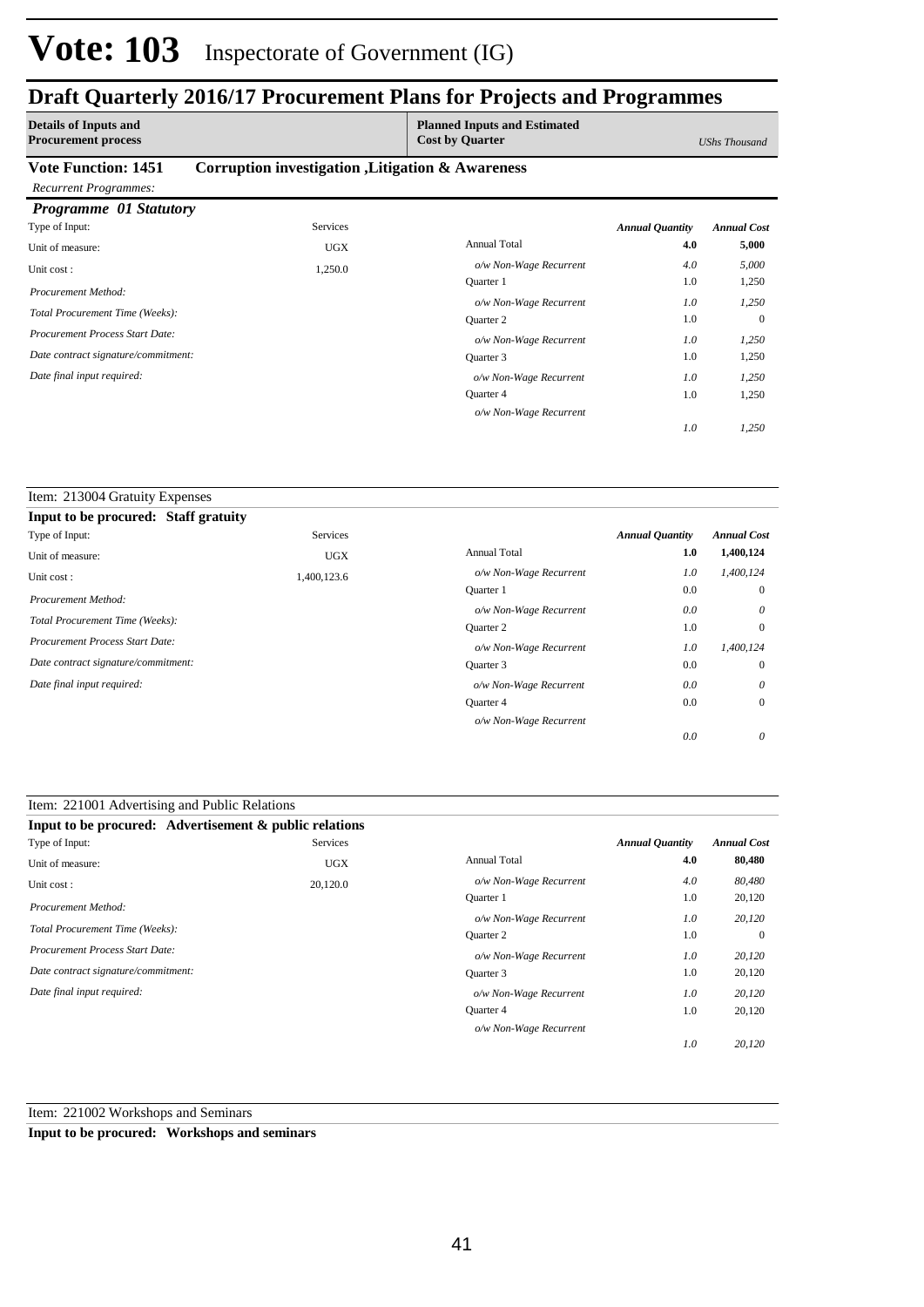### **Draft Quarterly 2016/17 Procurement Plans for Projects and Programmes**

| <b>Details of Inputs and</b><br><b>Procurement process</b> |                                                   | <b>Planned Inputs and Estimated</b><br><b>Cost by Quarter</b> |                        | UShs Thousand      |
|------------------------------------------------------------|---------------------------------------------------|---------------------------------------------------------------|------------------------|--------------------|
| <b>Vote Function: 1451</b>                                 | Corruption investigation , Litigation & Awareness |                                                               |                        |                    |
| <b>Recurrent Programmes:</b>                               |                                                   |                                                               |                        |                    |
| <b>Programme 01 Statutory</b>                              |                                                   |                                                               |                        |                    |
| Type of Input:                                             | Services                                          |                                                               | <b>Annual Quantity</b> | <b>Annual Cost</b> |
| Unit of measure:                                           | <b>UGX</b>                                        | <b>Annual Total</b>                                           | 4.0                    | 50,000             |
| Unit cost:                                                 | 12,500.0                                          | o/w Non-Wage Recurrent                                        | 4.0                    | 50,000             |
| Procurement Method:                                        |                                                   | <b>Ouarter</b> 1                                              | 1.0                    | 12,500             |
|                                                            |                                                   | o/w Non-Wage Recurrent                                        | 1.0                    | 12,500             |
| Total Procurement Time (Weeks):                            |                                                   | Quarter 2                                                     | 1.0                    | $\Omega$           |
| <b>Procurement Process Start Date:</b>                     |                                                   | o/w Non-Wage Recurrent                                        | 1.0                    | 12,500             |
| Date contract signature/commitment:                        |                                                   | Quarter 3                                                     | 1.0                    | 12,500             |
| Date final input required:                                 |                                                   | o/w Non-Wage Recurrent                                        | 1.0                    | 12,500             |
|                                                            |                                                   | Quarter 4                                                     | 1.0                    | 12,500             |

*o/w Non-Wage Recurrent*

*12,500*

*1.0*

| Item: 221003 Staff Training            |                 |                        |                        |                    |
|----------------------------------------|-----------------|------------------------|------------------------|--------------------|
| Input to be procured: Staff training   |                 |                        |                        |                    |
| Type of Input:                         | <b>Services</b> |                        | <b>Annual Quantity</b> | <b>Annual Cost</b> |
| Unit of measure:                       | <b>UGX</b>      | Annual Total           | 4.0                    | 325,646            |
| Unit cost:                             | 81,411.5        | o/w Non-Wage Recurrent | 4.0                    | 325,646            |
|                                        |                 | <b>Ouarter</b> 1       | 1.0                    | 81,412             |
| Procurement Method:                    |                 | o/w Non-Wage Recurrent | 1.0                    | 81,412             |
| Total Procurement Time (Weeks):        |                 | <b>Ouarter 2</b>       | 1.0                    | $\theta$           |
| <b>Procurement Process Start Date:</b> |                 | o/w Non-Wage Recurrent | 1.0                    | 81,412             |
| Date contract signature/commitment:    |                 | Quarter 3              | 1.0                    | 81,412             |
| Date final input required:             |                 | o/w Non-Wage Recurrent | 1.0                    | 81,412             |
|                                        |                 | Quarter 4              | 1.0                    | 81,412             |
|                                        |                 | o/w Non-Wage Recurrent |                        |                    |
|                                        |                 |                        | 1.0                    | 81,412             |

### Item: 221004 Recruitment Expenses

| Input to be procured: Recruitment expenses |            |                        |                        |                    |
|--------------------------------------------|------------|------------------------|------------------------|--------------------|
| Type of Input:                             | Services   |                        | <b>Annual Quantity</b> | <b>Annual Cost</b> |
| Unit of measure:                           | <b>UGX</b> | <b>Annual Total</b>    | 4.0                    | 14,000             |
| Unit cost:                                 | 3,500.0    | o/w Non-Wage Recurrent | 4.0                    | 14,000             |
| Procurement Method:                        |            | Ouarter 1              | 1.0                    | 3,500              |
|                                            |            | o/w Non-Wage Recurrent | 1.0                    | 3,500              |
| Total Procurement Time (Weeks):            |            | Quarter 2              | 1.0                    | $\mathbf{0}$       |
| Procurement Process Start Date:            |            | o/w Non-Wage Recurrent | 1.0                    | 3,500              |
| Date contract signature/commitment:        |            | Quarter 3              | 1.0                    | 3,500              |
| Date final input required:                 |            | o/w Non-Wage Recurrent | 1.0                    | 3,500              |
|                                            |            | Quarter 4              | 1.0                    | 3,500              |
|                                            |            | o/w Non-Wage Recurrent |                        |                    |
|                                            |            |                        | 1.0                    | 3,500              |

Item: 221006 Commissions and related charges

**Input to be procured: Committee**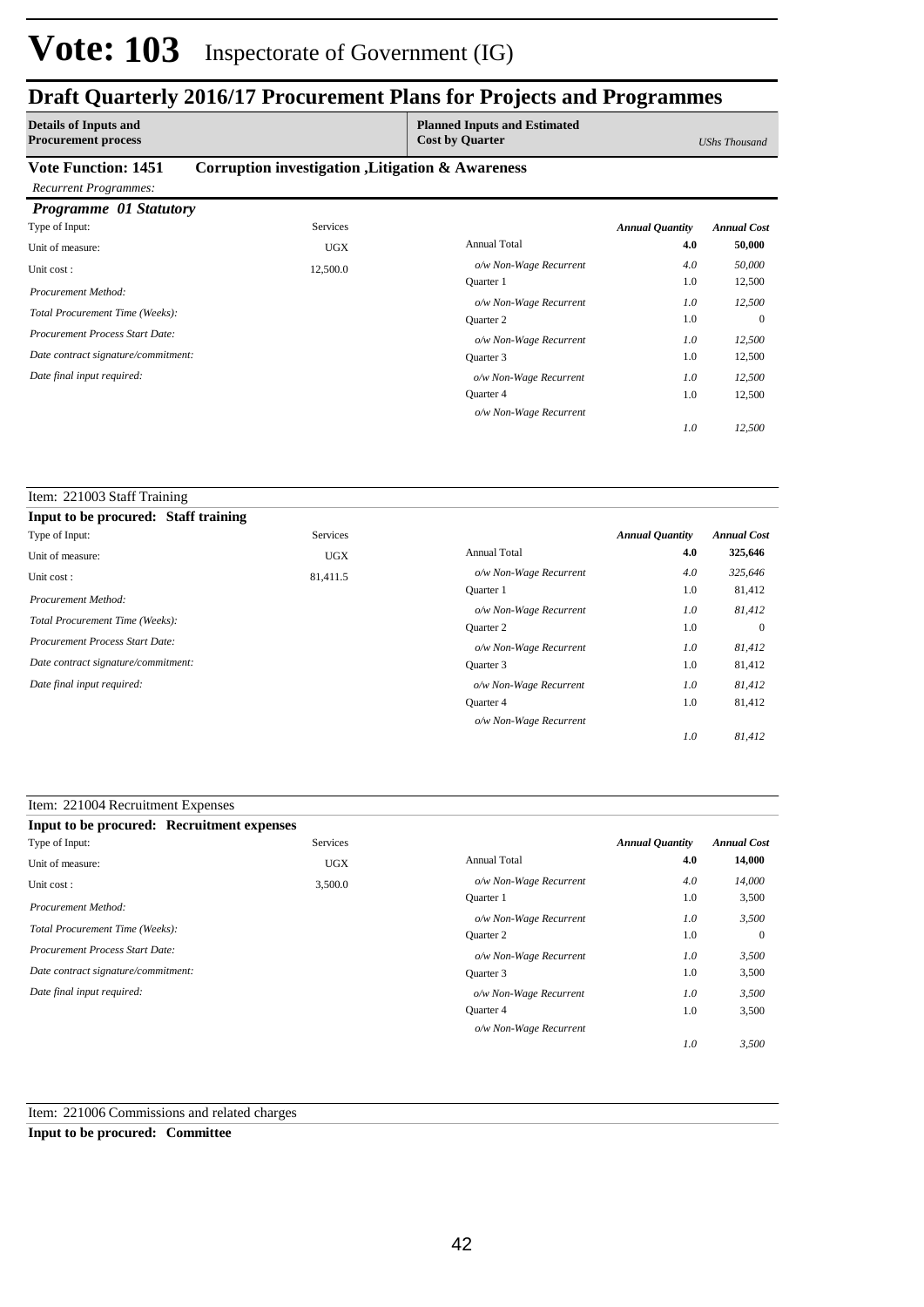## **Draft Quarterly 2016/17 Procurement Plans for Projects and Programmes**

| <b>Details of Inputs and</b><br><b>Procurement process</b> |                                                   | <b>Planned Inputs and Estimated</b><br><b>Cost by Quarter</b> |                        | <b>UShs Thousand</b> |
|------------------------------------------------------------|---------------------------------------------------|---------------------------------------------------------------|------------------------|----------------------|
| <b>Vote Function: 1451</b>                                 | Corruption investigation , Litigation & Awareness |                                                               |                        |                      |
| <b>Recurrent Programmes:</b>                               |                                                   |                                                               |                        |                      |
| <b>Programme 01 Statutory</b>                              |                                                   |                                                               |                        |                      |
| Type of Input:                                             | Services                                          |                                                               | <b>Annual Quantity</b> | <b>Annual Cost</b>   |
| Unit of measure:                                           | UG                                                | <b>Annual Total</b>                                           | 4.0                    | 185,620              |
| Unit cost:                                                 | 46,405.0                                          | o/w Non-Wage Recurrent                                        | 4.0                    | 185,620              |
| Procurement Method:                                        |                                                   | <b>Ouarter</b> 1                                              | 1.0                    | 46,405               |
|                                                            |                                                   | o/w Non-Wage Recurrent                                        | 1.0                    | 46,405               |
| Total Procurement Time (Weeks):                            |                                                   | Quarter 2                                                     | 1.0                    | $\Omega$             |
| <b>Procurement Process Start Date:</b>                     |                                                   | o/w Non-Wage Recurrent                                        | 1.0                    | 46,405               |
| Date contract signature/commitment:                        |                                                   | Quarter 3                                                     | 1.0                    | 46,405               |
| Date final input required:                                 |                                                   | o/w Non-Wage Recurrent                                        | 1.0                    | 46,405               |
|                                                            |                                                   | Quarter 4                                                     | 1.0                    | 46,405               |

*o/w Non-Wage Recurrent*

*46,405*

*11,497*

*1.0*

*1.0*

| Item: 221007 Books, Periodicals & Newspapers           |            |                        |                        |                    |
|--------------------------------------------------------|------------|------------------------|------------------------|--------------------|
| Input to be procured: Books, periodicals & News papers |            |                        |                        |                    |
| Type of Input:                                         | Supplies   |                        | <b>Annual Quantity</b> | <b>Annual Cost</b> |
| Unit of measure:                                       | <b>UGX</b> | <b>Annual Total</b>    | 4.0                    | 84,280             |
| Unit cost:                                             | 21,070.0   | o/w Non-Wage Recurrent | 4.0                    | 84,280             |
| Procurement Method:                                    |            | <b>Ouarter</b> 1       | 1.0                    | 21,070             |
|                                                        |            | o/w Non-Wage Recurrent | 1.0                    | 21,070             |
| Total Procurement Time (Weeks):                        |            | Quarter 2              | 1.0                    | $\mathbf{0}$       |
| Procurement Process Start Date:                        |            | o/w Non-Wage Recurrent | 1.0                    | 21,070             |
| Date contract signature/commitment:                    |            | Quarter 3              | 1.0                    | 21,070             |
| Date final input required:                             |            | o/w Non-Wage Recurrent | 1.0                    | 21,070             |
|                                                        |            | Quarter 4              | 1.0                    | 21,070             |
|                                                        |            | o/w Non-Wage Recurrent |                        |                    |
|                                                        |            |                        | 1.0                    | 21,070             |

| Item: 221008 Computer supplies and Information Technology (IT) |            |                        |                        |                    |
|----------------------------------------------------------------|------------|------------------------|------------------------|--------------------|
| Input to be procured: Computer services & IT Services          |            |                        |                        |                    |
| Type of Input:                                                 | Supplies   |                        | <b>Annual Quantity</b> | <b>Annual Cost</b> |
| Unit of measure:                                               | <b>UGX</b> | <b>Annual Total</b>    | 4.0                    | 45,990             |
| Unit cost:                                                     | 11,497.4   | o/w Non-Wage Recurrent | 4.0                    | 45,990             |
| Procurement Method:                                            |            | <b>Ouarter 1</b>       | 1.0                    | 11,497             |
|                                                                |            | o/w Non-Wage Recurrent | 1.0                    | 11,497             |
| Total Procurement Time (Weeks):                                |            | Quarter 2              | 1.0                    | $\theta$           |
| <b>Procurement Process Start Date:</b>                         |            | o/w Non-Wage Recurrent | 1.0                    | 11,497             |
| Date contract signature/commitment:                            |            | Quarter 3              | 1.0                    | 11,497             |
| Date final input required:                                     |            | o/w Non-Wage Recurrent | 1.0                    | 11,497             |
|                                                                |            | Quarter 4              | 1.0                    | 11,497             |

Item: 221009 Welfare and Entertainment

**Input to be procured: Welfare & entertainment**

*o/w Non-Wage Recurrent*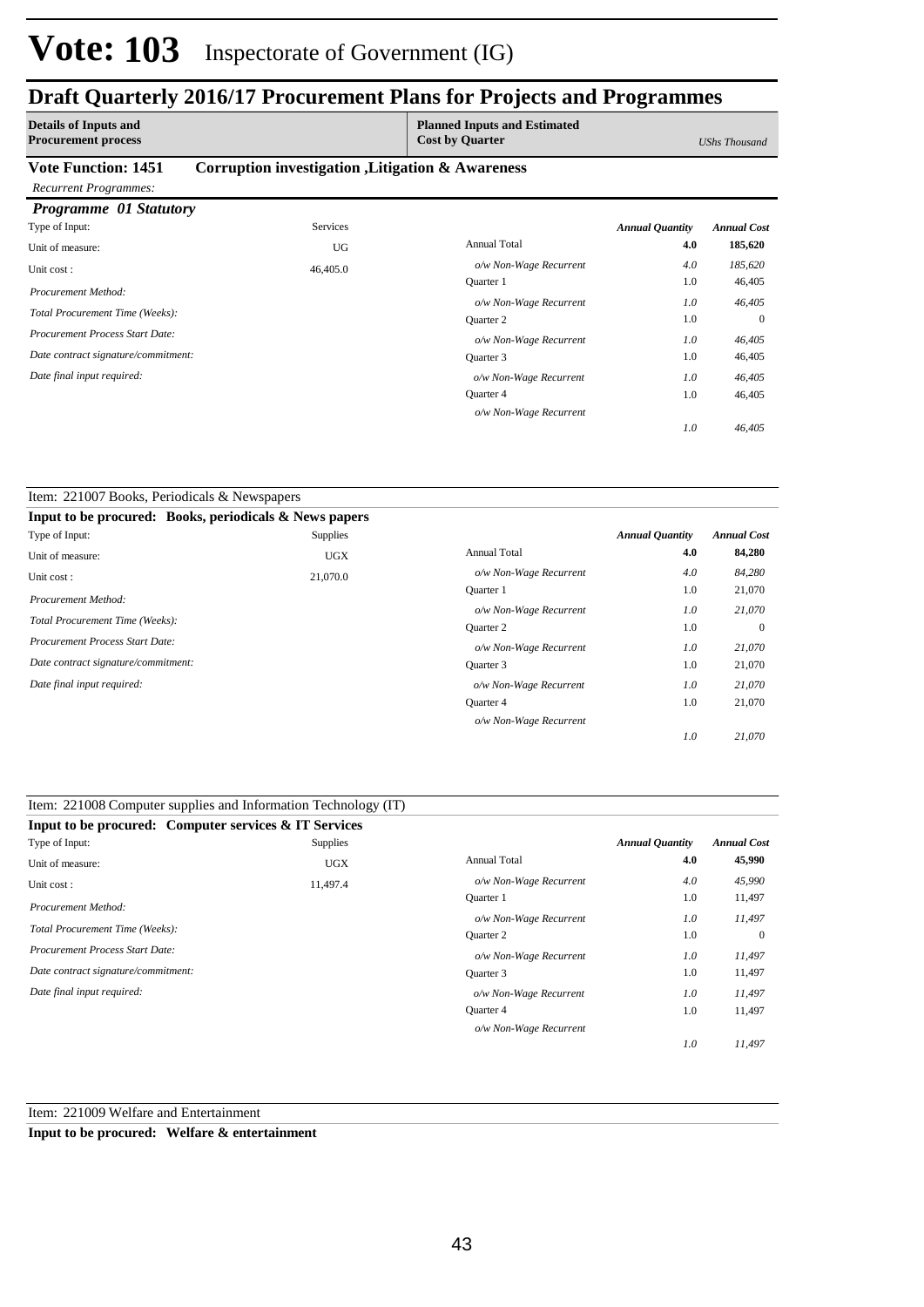### **Draft Quarterly 2016/17 Procurement Plans for Projects and Programmes**

| <b>Details of Inputs and</b><br><b>Procurement process</b> |                                                   | <b>Planned Inputs and Estimated</b><br><b>Cost by Quarter</b> |                        | UShs Thousand      |
|------------------------------------------------------------|---------------------------------------------------|---------------------------------------------------------------|------------------------|--------------------|
| <b>Vote Function: 1451</b>                                 | Corruption investigation , Litigation & Awareness |                                                               |                        |                    |
| <b>Recurrent Programmes:</b>                               |                                                   |                                                               |                        |                    |
| <b>Programme 01 Statutory</b>                              |                                                   |                                                               |                        |                    |
| Type of Input:                                             | <b>Services</b>                                   |                                                               | <b>Annual Quantity</b> | <b>Annual Cost</b> |
| Unit of measure:                                           | <b>UGX</b>                                        | <b>Annual Total</b>                                           | 4.0                    | 88,432             |
| Unit cost:                                                 | 22,108.0                                          | o/w Non-Wage Recurrent                                        | 4.0                    | 88,432             |
| Procurement Method:                                        |                                                   | Quarter 1                                                     | 1.0                    | 22,108             |
|                                                            |                                                   | o/w Non-Wage Recurrent                                        | 1.0                    | 22,108             |
| Total Procurement Time (Weeks):                            |                                                   | <b>Ouarter 2</b>                                              | 1.0                    | $\Omega$           |
| Procurement Process Start Date:                            |                                                   | o/w Non-Wage Recurrent                                        | 1.0                    | 22,108             |
| Date contract signature/commitment:                        |                                                   | Quarter 3                                                     | 1.0                    | 22,108             |
| Date final input required:                                 |                                                   | o/w Non-Wage Recurrent                                        | 1.0                    | 22,108             |
|                                                            |                                                   | Quarter 4                                                     | 1.0                    | 22,108             |
|                                                            |                                                   | o/w Non-Wage Recurrent                                        |                        |                    |

*22,108*

*1.0*

#### Item: 221010 Special Meals and Drinks **Input to be procured: Spencial Meals & drinks** Annual Total **4.0 45,000** 11,250 0 11,250 11,250 1.0 1.0 1.0 1.0 *Annual Quantity Annual Cost o/w Non-Wage Recurrent 4.0 45,000 11,250 11,250 11,250 11,250 1.0 1.0 1.0 1.0* Quarter 1 *o/w Non-Wage Recurrent* Quarter 2 *o/w Non-Wage Recurrent* Quarter 3 Quarter 4 *o/w Non-Wage Recurrent o/w Non-Wage Recurrent* Services Unit of measure: UGX Unit cost : 11,250.0 *Total Procurement Time (Weeks): Date contract signature/commitment: Procurement Process Start Date: Date final input required: Procurement Method:* Type of Input:

| Item: 221011 Printing, Stationery, Photocopying and Binding |            |                        |                        |                    |
|-------------------------------------------------------------|------------|------------------------|------------------------|--------------------|
| Input to be procured: Printing Stationary photo & Binding   |            |                        |                        |                    |
| Type of Input:                                              | Supplies   |                        | <b>Annual Quantity</b> | <b>Annual Cost</b> |
| Unit of measure:                                            | <b>UGX</b> | <b>Annual Total</b>    | 4.0                    | 120,992            |
| Unit cost:                                                  | 30,248.0   | o/w Non-Wage Recurrent | 4.0                    | 120,992            |
| Procurement Method:                                         |            | Quarter 1              | 1.0                    | 30,248             |
|                                                             |            | o/w Non-Wage Recurrent | 1.0                    | 30,248             |
| Total Procurement Time (Weeks):                             |            | <b>Ouarter 2</b>       | 1.0                    | $\overline{0}$     |
| <b>Procurement Process Start Date:</b>                      |            | o/w Non-Wage Recurrent | 1.0                    | 30,248             |
| Date contract signature/commitment:                         |            | Quarter 3              | 1.0                    | 30,248             |
| Date final input required:                                  |            | o/w Non-Wage Recurrent | 1.0                    | 30,248             |
|                                                             |            | <b>Ouarter 4</b>       | 1.0                    | 30,248             |
|                                                             |            | o/w Non-Wage Recurrent |                        |                    |
|                                                             |            |                        | 1.0                    | 30,248             |

Item: 221012 Small Office Equipment

**Input to be procured: Small office Equipments**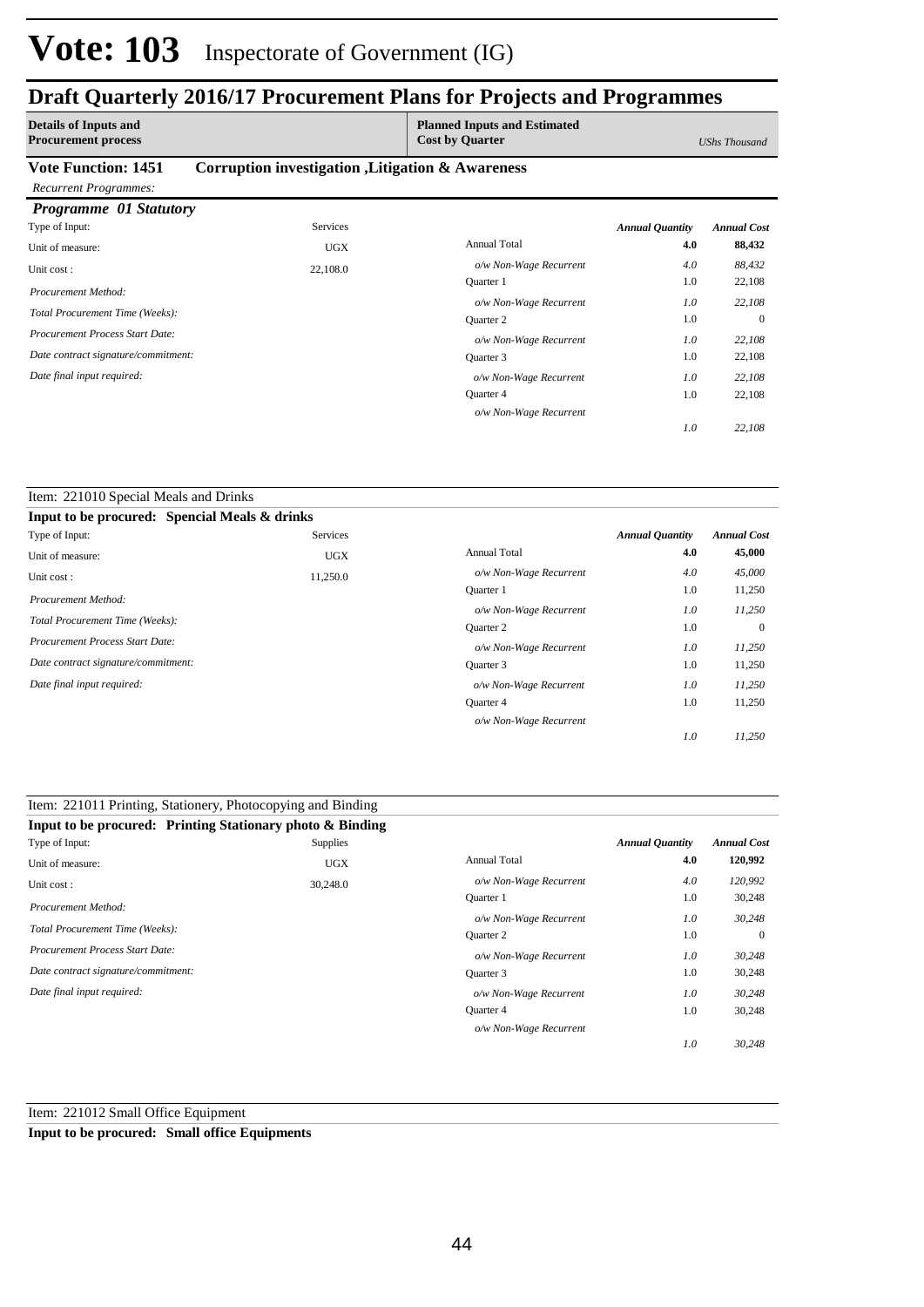### **Draft Quarterly 2016/17 Procurement Plans for Projects and Programmes**

| <b>Details of Inputs and</b><br><b>Procurement process</b> |                                                   | <b>Planned Inputs and Estimated</b><br><b>Cost by Quarter</b> |                        | UShs Thousand      |
|------------------------------------------------------------|---------------------------------------------------|---------------------------------------------------------------|------------------------|--------------------|
| <b>Vote Function: 1451</b>                                 | Corruption investigation , Litigation & Awareness |                                                               |                        |                    |
| <b>Recurrent Programmes:</b>                               |                                                   |                                                               |                        |                    |
| Programme 01 Statutory                                     |                                                   |                                                               |                        |                    |
| Type of Input:                                             | <b>Supplies</b>                                   |                                                               | <b>Annual Quantity</b> | <b>Annual Cost</b> |
| Unit of measure:                                           | <b>UGX</b>                                        | <b>Annual Total</b>                                           | 4.0                    | 5,400              |
| Unit cost:                                                 | 1,350.0                                           | o/w Non-Wage Recurrent                                        | 4.0                    | 5,400              |
| Procurement Method:                                        |                                                   | <b>Ouarter</b> 1                                              | 1.0                    | 1,350              |
|                                                            |                                                   | o/w Non-Wage Recurrent                                        | 1.0                    | 1,350              |
| Total Procurement Time (Weeks):                            |                                                   | Quarter 2                                                     | 1.0                    | $\mathbf{0}$       |
| Procurement Process Start Date:                            |                                                   | o/w Non-Wage Recurrent                                        | 1.0                    | 1,350              |
| Date contract signature/commitment:                        |                                                   | Quarter 3                                                     | 1.0                    | 1,350              |
| Date final input required:                                 |                                                   | o/w Non-Wage Recurrent                                        | 1.0                    | 1,350              |
|                                                            |                                                   | Quarter 4                                                     | 1.0                    | 1,350              |

*o/w Non-Wage Recurrent*

*1,350*

*1.0*

| Item: 221017 Subscriptions                 |            |                        |                        |                    |
|--------------------------------------------|------------|------------------------|------------------------|--------------------|
| <b>Input to be procured: Subscriptions</b> |            |                        |                        |                    |
| Type of Input:                             | Services   |                        | <b>Annual Quantity</b> | <b>Annual Cost</b> |
| Unit of measure:                           | <b>UGX</b> | <b>Annual Total</b>    | 4.0                    | 53,305             |
| Unit cost:                                 | 13,326.1   | o/w Non-Wage Recurrent | 4.0                    | 53,305             |
| Procurement Method:                        |            | <b>Ouarter</b> 1       | 1.0                    | 13,326             |
|                                            |            | o/w Non-Wage Recurrent | 1.0                    | 13,326             |
| Total Procurement Time (Weeks):            |            | <b>Ouarter 2</b>       | 1.0                    | $\mathbf{0}$       |
| <b>Procurement Process Start Date:</b>     |            | o/w Non-Wage Recurrent | 1.0                    | 13,326             |
| Date contract signature/commitment:        |            | Quarter 3              | 1.0                    | 13,326             |
| Date final input required:                 |            | o/w Non-Wage Recurrent | 1.0                    | 13,326             |
|                                            |            | Quarter 4              | 1.0                    | 13,326             |
|                                            |            | o/w Non-Wage Recurrent |                        |                    |
|                                            |            |                        | 1.0                    | 13,326             |

| Item: 222001 Telecommunications |
|---------------------------------|
|                                 |

| Input to be procured: Commincations    |            |                        |                        |                    |
|----------------------------------------|------------|------------------------|------------------------|--------------------|
| Type of Input:                         | Services   |                        | <b>Annual Quantity</b> | <b>Annual Cost</b> |
| Unit of measure:                       | <b>UGX</b> | <b>Annual Total</b>    | 4.0                    | 281,869            |
| Unit cost:                             | 70,467.1   | o/w Non-Wage Recurrent | 4.0                    | 281,869            |
| Procurement Method:                    |            | Quarter 1              | 1.0                    | 70,467             |
|                                        |            | o/w Non-Wage Recurrent | 1.0                    | 70,467             |
| Total Procurement Time (Weeks):        |            | Quarter 2              | 1.0                    | $\theta$           |
| <b>Procurement Process Start Date:</b> |            | o/w Non-Wage Recurrent | 1.0                    | 70,467             |
| Date contract signature/commitment:    |            | Ouarter 3              | 1.0                    | 70,467             |
| Date final input required:             |            | o/w Non-Wage Recurrent | 1.0                    | 70,467             |
|                                        |            | Quarter 4              | 1.0                    | 70,467             |
|                                        |            | o/w Non-Wage Recurrent |                        |                    |
|                                        |            |                        | 1.0                    | 70.467             |

Item: 222002 Postage and Courier

**Input to be procured: Postage & courier**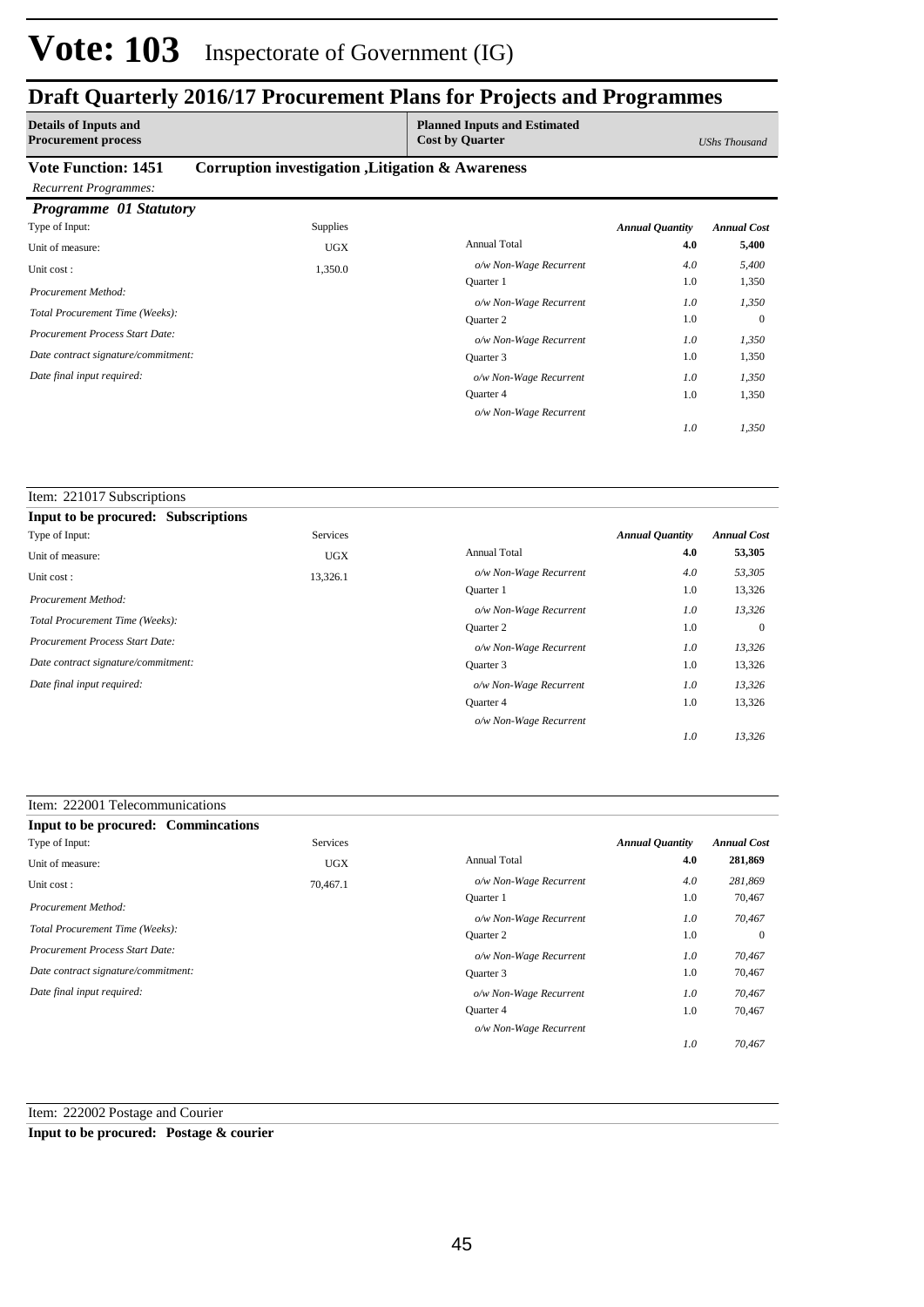### **Draft Quarterly 2016/17 Procurement Plans for Projects and Programmes**

| <b>Procurement process</b><br><b>Cost by Quarter</b><br>UShs Thousand           |                    |
|---------------------------------------------------------------------------------|--------------------|
| <b>Vote Function: 1451</b><br>Corruption investigation , Litigation & Awareness |                    |
| <b>Recurrent Programmes:</b>                                                    |                    |
| Programme 01 Statutory                                                          |                    |
| Type of Input:<br><b>Services</b><br><b>Annual Quantity</b>                     | <b>Annual Cost</b> |
| <b>Annual Total</b><br>4.0<br>Unit of measure:<br><b>UGX</b>                    | 7,519              |
| 4.0<br>o/w Non-Wage Recurrent<br>1,879.8<br>Unit cost:                          | 7,519              |
| 1.0<br>Quarter 1<br>Procurement Method:                                         | 1,880              |
| o/w Non-Wage Recurrent<br>1.0                                                   | 1,880              |
| Total Procurement Time (Weeks):<br>1.0<br><b>Ouarter 2</b>                      | $\mathbf{0}$       |
| Procurement Process Start Date:<br>1.0<br>o/w Non-Wage Recurrent                | 1,880              |
| Date contract signature/commitment:<br>1.0<br>Quarter 3                         | 1,880              |
| Date final input required:<br>1.0<br>o/w Non-Wage Recurrent                     | 1,880              |
| Quarter 4<br>1.0                                                                | 1,880              |

*o/w Non-Wage Recurrent*

*1,880*

*1.0*

| Item: 222003 Information and communications technology (ICT)     |            |                        |                        |                    |
|------------------------------------------------------------------|------------|------------------------|------------------------|--------------------|
| <b>Input to be procured: Information Comunication Technology</b> |            |                        |                        |                    |
| Type of Input:                                                   | Supplies   |                        | <b>Annual Quantity</b> | <b>Annual Cost</b> |
| Unit of measure:                                                 | <b>UGX</b> | <b>Annual Total</b>    | 4.0                    | 58,784             |
| Unit cost:                                                       | 14,696.0   | o/w Non-Wage Recurrent | 4.0                    | 58,784             |
|                                                                  |            | <b>Ouarter</b> 1       | 1.0                    | 14,696             |
| Procurement Method:                                              |            | o/w Non-Wage Recurrent | $1.0\,$                | 14,696             |
| Total Procurement Time (Weeks):                                  |            | Quarter 2              | 1.0                    | $\Omega$           |
| Procurement Process Start Date:                                  |            | o/w Non-Wage Recurrent | 1.0                    | 14,696             |
| Date contract signature/commitment:                              |            | Ouarter 3              | 1.0                    | 14,696             |
| Date final input required:                                       |            | o/w Non-Wage Recurrent | 1.0                    | 14,696             |
|                                                                  |            | Quarter 4              | 1.0                    | 14,696             |
|                                                                  |            | o/w Non-Wage Recurrent |                        |                    |
|                                                                  |            |                        | 1.0                    | 14,696             |

### Item: 223001 Property Expenses

| <b>Input to be procured: Property Expences</b> |            |                        |                        |                    |
|------------------------------------------------|------------|------------------------|------------------------|--------------------|
| Type of Input:                                 | Services   |                        | <b>Annual Quantity</b> | <b>Annual Cost</b> |
| Unit of measure:                               | <b>UGX</b> | <b>Annual Total</b>    | 4.0                    | 1,400              |
| Unit cost:                                     | 350.0      | o/w Non-Wage Recurrent | 4.0                    | 1,400              |
| Procurement Method:                            |            | <b>Ouarter</b> 1       | 1.0                    | 350                |
|                                                |            | o/w Non-Wage Recurrent | 1.0                    | 350                |
| Total Procurement Time (Weeks):                |            | Quarter 2              | 1.0                    | $\theta$           |
| <b>Procurement Process Start Date:</b>         |            | o/w Non-Wage Recurrent | 1.0                    | 350                |
| Date contract signature/commitment:            |            | Ouarter 3              | 1.0                    | 350                |
| Date final input required:                     |            | o/w Non-Wage Recurrent | 1.0                    | 350                |
|                                                |            | Quarter 4              | 1.0                    | 350                |
|                                                |            | o/w Non-Wage Recurrent |                        |                    |
|                                                |            |                        | 1.0                    | 350                |

Item: 223003 Rent – (Produced Assets) to private entities

**Input to be procured: Rent- Produced assets**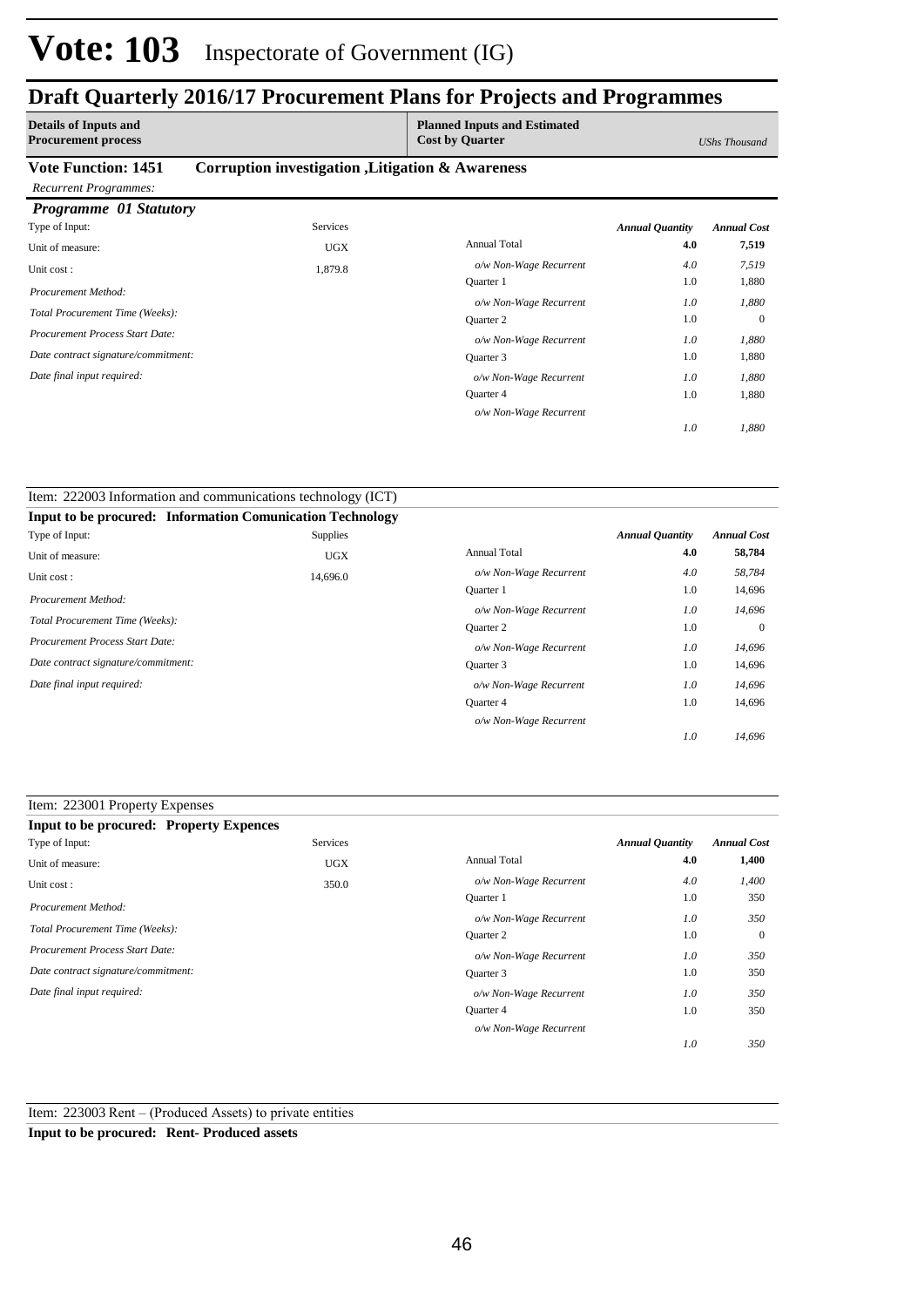### **Draft Quarterly 2016/17 Procurement Plans for Projects and Programmes**

| <b>Details of Inputs and</b><br><b>Procurement process</b> |                                                   | <b>Planned Inputs and Estimated</b><br><b>Cost by Quarter</b> |                        | UShs Thousand      |
|------------------------------------------------------------|---------------------------------------------------|---------------------------------------------------------------|------------------------|--------------------|
| <b>Vote Function: 1451</b>                                 | Corruption investigation , Litigation & Awareness |                                                               |                        |                    |
| <b>Recurrent Programmes:</b>                               |                                                   |                                                               |                        |                    |
| Programme 01 Statutory                                     |                                                   |                                                               |                        |                    |
| Type of Input:                                             | <b>Services</b>                                   |                                                               | <b>Annual Quantity</b> | <b>Annual Cost</b> |
| Unit of measure:                                           | <b>UGX</b>                                        | Annual Total                                                  | 4.0                    | 2,080,000          |
| Unit cost:                                                 | 520,000.0                                         | o/w Non-Wage Recurrent                                        | 4.0                    | 2,080,000          |
| Procurement Method:                                        |                                                   | Quarter 1                                                     | 1.0                    | 520,000            |
|                                                            |                                                   | o/w Non-Wage Recurrent                                        | 1.0                    | 520,000            |
| Total Procurement Time (Weeks):                            |                                                   | <b>Ouarter 2</b>                                              | 1.0                    | $\overline{0}$     |
| Procurement Process Start Date:                            |                                                   | o/w Non-Wage Recurrent                                        | 1.0                    | 520,000            |
| Date contract signature/commitment:                        |                                                   | Ouarter 3                                                     | 1.0                    | 520,000            |

Quarter 4

*o/w Non-Wage Recurrent*

*o/w Non-Wage Recurrent*

520,000

*520,000*

*520,000*

1.0

*1.0*

*1.0*

*Date final input required:* 

Item: 223004 Guard and Security services

| <b>Input to be procured: Guard &amp; Security Services</b> |                 |                        |                        |                    |
|------------------------------------------------------------|-----------------|------------------------|------------------------|--------------------|
| Type of Input:                                             | <b>Services</b> |                        | <b>Annual Quantity</b> | <b>Annual Cost</b> |
| Unit of measure:                                           | <b>UGX</b>      | <b>Annual Total</b>    | 4.0                    | 7,080              |
| Unit cost:                                                 | 1,770.0         | o/w Non-Wage Recurrent | 4.0                    | 7,080              |
| Procurement Method:                                        |                 | <b>Ouarter</b> 1       | 1.0                    | 1,770              |
|                                                            |                 | o/w Non-Wage Recurrent | 1.0                    | 1,770              |
| Total Procurement Time (Weeks):                            |                 | <b>Ouarter 2</b>       | 1.0                    | $\mathbf{0}$       |
| Procurement Process Start Date:                            |                 | o/w Non-Wage Recurrent | 1.0                    | 1,770              |
| Date contract signature/commitment:                        |                 | Quarter 3              | 1.0                    | 1,770              |
| Date final input required:                                 |                 | o/w Non-Wage Recurrent | 1.0                    | 1,770              |
|                                                            |                 | Quarter 4              | 1.0                    | 1,770              |
|                                                            |                 | o/w Non-Wage Recurrent |                        |                    |
|                                                            |                 |                        | 1.0                    | 1.770              |

| Item: 223005 Electricity               |                 |                        |                        |                    |
|----------------------------------------|-----------------|------------------------|------------------------|--------------------|
| Input to be procured: Electricity      |                 |                        |                        |                    |
| Type of Input:                         | <b>Supplies</b> |                        | <b>Annual Quantity</b> | <b>Annual Cost</b> |
| Unit of measure:                       | <b>UGX</b>      | <b>Annual Total</b>    | 4.0                    | 94,375             |
| Unit cost:                             | 23,593.8        | o/w Non-Wage Recurrent | 4.0                    | 94,375             |
| Procurement Method:                    |                 | Quarter 1              | 1.0                    | 23,594             |
|                                        |                 | o/w Non-Wage Recurrent | 1.0                    | 23,594             |
| Total Procurement Time (Weeks):        |                 | Quarter 2              | 1.0                    | $\overline{0}$     |
| <b>Procurement Process Start Date:</b> |                 | o/w Non-Wage Recurrent | 1.0                    | 23,594             |
| Date contract signature/commitment:    |                 | Quarter 3              | 1.0                    | 23,594             |
| Date final input required:             |                 | o/w Non-Wage Recurrent | 1.0                    | 23,594             |
|                                        |                 | Quarter 4              | 1.0                    | 23,594             |
|                                        |                 | o/w Non-Wage Recurrent |                        |                    |
|                                        |                 |                        | 1.0                    | 23,594             |

Item: 224003 Classified Expenditure

**Input to be procured: Classified Expenditure(Information fund)**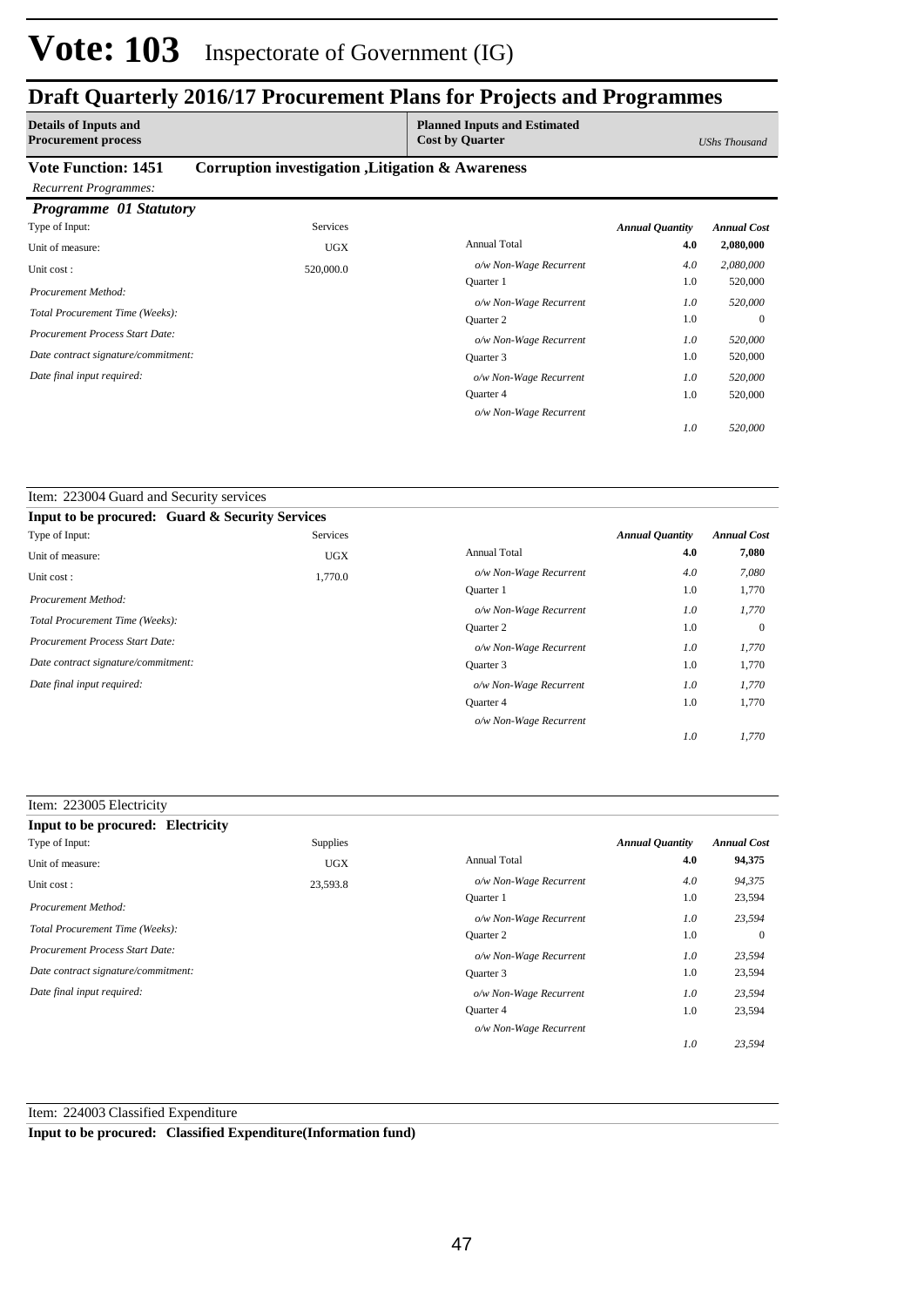### **Draft Quarterly 2016/17 Procurement Plans for Projects and Programmes**

| <b>Details of Inputs and</b><br><b>Procurement process</b> |                                                   | <b>Planned Inputs and Estimated</b><br><b>Cost by Quarter</b> |                        | <b>UShs Thousand</b> |
|------------------------------------------------------------|---------------------------------------------------|---------------------------------------------------------------|------------------------|----------------------|
| <b>Vote Function: 1451</b>                                 | Corruption investigation , Litigation & Awareness |                                                               |                        |                      |
| <b>Recurrent Programmes:</b><br>Programme 01 Statutory     |                                                   |                                                               |                        |                      |
| Type of Input:                                             | <b>Services</b>                                   |                                                               | <b>Annual Quantity</b> | <b>Annual Cost</b>   |
| Unit of measure:                                           | <b>UGX</b>                                        | <b>Annual Total</b>                                           | 4.0                    | 36,000               |
| Unit cost:                                                 | 9,000.0                                           | o/w Non-Wage Recurrent                                        | 4.0                    | 36,000               |
| Procurement Method:                                        |                                                   | <b>Ouarter</b> 1                                              | 1.0                    | 9,000                |
|                                                            |                                                   | o/w Non-Wage Recurrent                                        | 1.0                    | 9,000                |
| Total Procurement Time (Weeks):                            |                                                   | Quarter 2                                                     | 1.0                    | $\theta$             |
| <b>Procurement Process Start Date:</b>                     |                                                   | o/w Non-Wage Recurrent                                        | 1.0                    | 9,000                |
| Date contract signature/commitment:                        |                                                   | Quarter 3                                                     | 1.0                    | 9,000                |
| Date final input required:                                 |                                                   | o/w Non-Wage Recurrent                                        | 1.0                    | 9,000                |
|                                                            |                                                   | Quarter 4                                                     | 1.0                    | 9,000                |

*o/w Non-Wage Recurrent*

*9,000*

*1.0*

| Item: 225001 Consultancy Services- Short term         |            |                        |                        |                    |
|-------------------------------------------------------|------------|------------------------|------------------------|--------------------|
| Input to be procured: Consultancy services-short term |            |                        |                        |                    |
| Type of Input:                                        | Services   |                        | <b>Annual Quantity</b> | <b>Annual Cost</b> |
| Unit of measure:                                      | <b>UGX</b> | <b>Annual Total</b>    | 4.0                    | 80,100             |
| Unit cost:                                            | 20,025.0   | o/w Non-Wage Recurrent | 4.0                    | 80,100             |
| Procurement Method:                                   |            | <b>Ouarter</b> 1       | 1.0                    | 20,025             |
|                                                       |            | o/w Non-Wage Recurrent | $1.0\,$                | 20,025             |
| Total Procurement Time (Weeks):                       |            | <b>Ouarter 2</b>       | 1.0                    | $\Omega$           |
| Procurement Process Start Date:                       |            | o/w Non-Wage Recurrent | 1.0                    | 20,025             |
| Date contract signature/commitment:                   |            | Quarter 3              | 1.0                    | 20,025             |
| Date final input required:                            |            | o/w Non-Wage Recurrent | 1.0                    | 20,025             |
|                                                       |            | Quarter 4              | 1.0                    | 20,025             |
|                                                       |            | o/w Non-Wage Recurrent |                        |                    |
|                                                       |            |                        | 1.0                    | 20,025             |

### Item: 227001 Travel inland

| Input to be procured: Travel inland |            |                        |                        |                    |
|-------------------------------------|------------|------------------------|------------------------|--------------------|
| Type of Input:                      | Services   |                        | <b>Annual Quantity</b> | <b>Annual Cost</b> |
| Unit of measure:                    | <b>UGX</b> | <b>Annual Total</b>    | 4.0                    | 74,215             |
| Unit cost:                          | 18,553.6   | o/w Non-Wage Recurrent | 4.0                    | 74.215             |
| Procurement Method:                 |            | Quarter 1              | 1.0                    | 18,554             |
|                                     |            | o/w Non-Wage Recurrent | 1.0                    | 18,554             |
| Total Procurement Time (Weeks):     |            | <b>Ouarter 2</b>       | 1.0                    | $\overline{0}$     |
| Procurement Process Start Date:     |            | o/w Non-Wage Recurrent | 1.0                    | 18,554             |
| Date contract signature/commitment: |            | Ouarter 3              | 1.0                    | 18,554             |
| Date final input required:          |            | o/w Non-Wage Recurrent | 1.0                    | 18,554             |
|                                     |            | Quarter 4              | 1.0                    | 18,554             |
|                                     |            | o/w Non-Wage Recurrent |                        |                    |
|                                     |            |                        | 1.0                    | 18.554             |

Item: 227002 Travel abroad

**Input to be procured: Travel Abroad**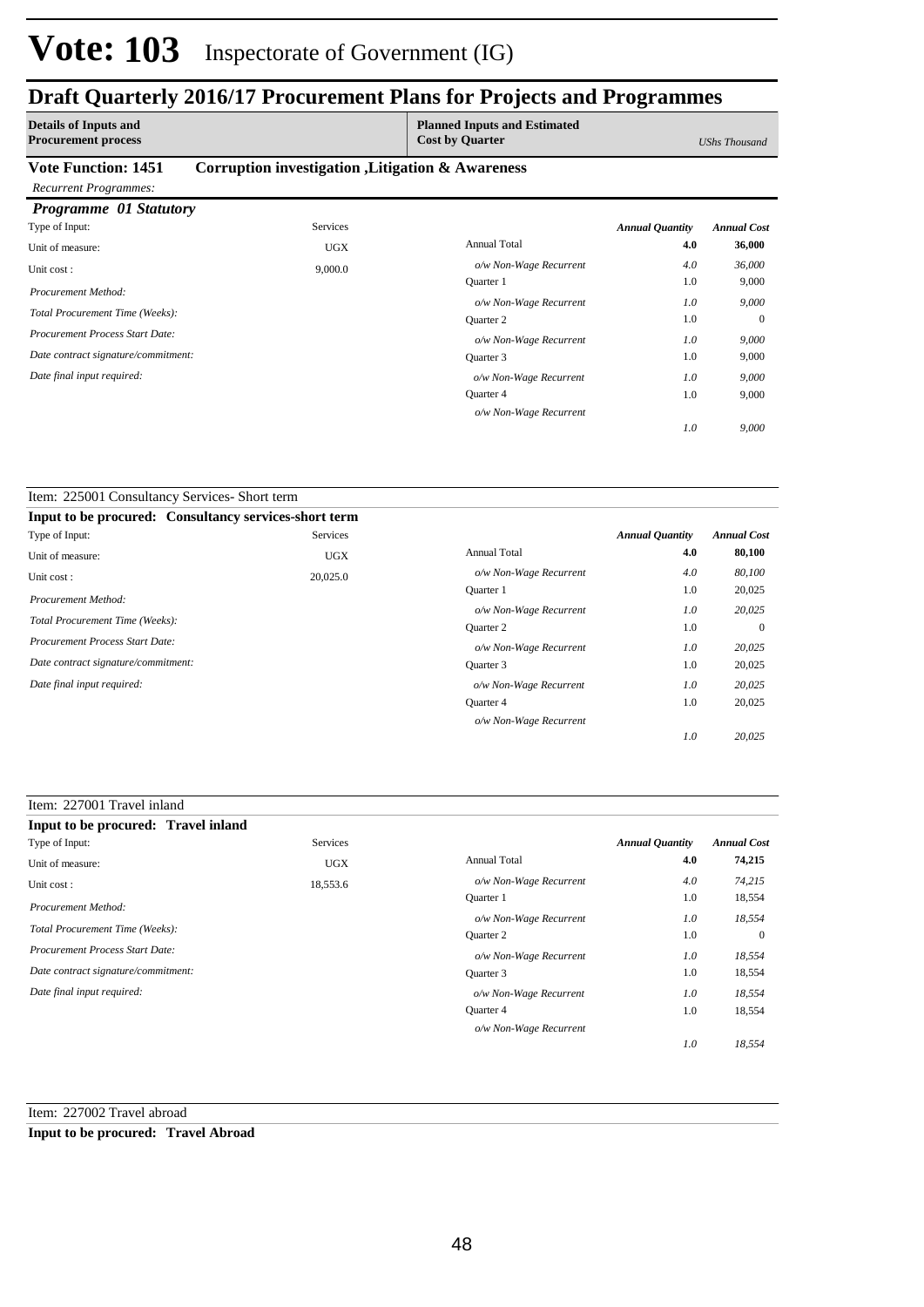### **Draft Quarterly 2016/17 Procurement Plans for Projects and Programmes**

| <b>Details of Inputs and</b><br><b>Procurement process</b> |                                                   | <b>Planned Inputs and Estimated</b><br><b>Cost by Quarter</b> |                        | <b>UShs Thousand</b> |
|------------------------------------------------------------|---------------------------------------------------|---------------------------------------------------------------|------------------------|----------------------|
| <b>Vote Function: 1451</b><br><b>Recurrent Programmes:</b> | Corruption investigation , Litigation & Awareness |                                                               |                        |                      |
| <b>Programme 01 Statutory</b>                              |                                                   |                                                               |                        |                      |
| Type of Input:                                             | <b>Services</b>                                   |                                                               | <b>Annual Quantity</b> | <b>Annual Cost</b>   |
| Unit of measure:                                           | <b>UGX</b>                                        | <b>Annual Total</b>                                           | 4.0                    | 138,076              |
| Unit cost:                                                 | 34,519.0                                          | o/w Non-Wage Recurrent                                        | 4.0                    | 138,076              |
|                                                            |                                                   | Quarter 1                                                     | 1.0                    | 34,519               |
| Procurement Method:                                        |                                                   | o/w Non-Wage Recurrent                                        | 1.0                    | 34,519               |
| Total Procurement Time (Weeks):                            |                                                   | <b>Ouarter 2</b>                                              | 1.0                    | $\theta$             |
| <b>Procurement Process Start Date:</b>                     |                                                   | o/w Non-Wage Recurrent                                        | 1.0                    | 34,519               |
| Date contract signature/commitment:                        |                                                   | Quarter 3                                                     | 1.0                    | 34,519               |
| Date final input required:                                 |                                                   | o/w Non-Wage Recurrent                                        | 1.0                    | 34,519               |
|                                                            |                                                   | Quarter 4                                                     | 1.0                    | 34,519               |

*o/w Non-Wage Recurrent*

*34,519*

*1.0*

#### Item: 227004 Fuel, Lubricants and Oils **Input to be procured: Fuel, lubricants & Oils** *Annual Quantity Annual Cost* Supplies Type of Input:

| . .                                 | - 11       |                        |     |                |
|-------------------------------------|------------|------------------------|-----|----------------|
| Unit of measure:                    | <b>UGX</b> | <b>Annual Total</b>    | 4.0 | 99,833         |
| Unit cost:                          | 24,958.2   | o/w Non-Wage Recurrent | 4.0 | 99,833         |
| Procurement Method:                 |            | <b>Ouarter</b> 1       | 1.0 | 24,958         |
|                                     |            | o/w Non-Wage Recurrent | 1.0 | 24,958         |
| Total Procurement Time (Weeks):     |            | <b>Ouarter 2</b>       | 1.0 | $\overline{0}$ |
| Procurement Process Start Date:     |            | o/w Non-Wage Recurrent | 1.0 | 24,958         |
| Date contract signature/commitment: |            | Quarter 3              | 1.0 | 24,958         |
| Date final input required:          |            | o/w Non-Wage Recurrent | 1.0 | 24,958         |
|                                     |            | <b>Ouarter 4</b>       | 1.0 | 24,958         |
|                                     |            | o/w Non-Wage Recurrent |     |                |
|                                     |            |                        | 1.0 | 24.958         |

### Item: 228001 Maintenance - Civil

| Input to be procured: Maintanance Civil |            |                        |                        |                    |
|-----------------------------------------|------------|------------------------|------------------------|--------------------|
| Type of Input:                          | Works      |                        | <b>Annual Quantity</b> | <b>Annual Cost</b> |
| Unit of measure:                        | <b>UGX</b> | <b>Annual Total</b>    | 4.0                    | 12,400             |
| Unit cost:                              | 3,100.0    | o/w Non-Wage Recurrent | 4.0                    | 12,400             |
| Procurement Method:                     |            | <b>Ouarter 1</b>       | 1.0                    | 3,100              |
|                                         |            | o/w Non-Wage Recurrent | 1.0                    | 3,100              |
| Total Procurement Time (Weeks):         |            | Quarter 2              | 1.0                    | $\overline{0}$     |
| <b>Procurement Process Start Date:</b>  |            | o/w Non-Wage Recurrent | 1.0                    | 3,100              |
| Date contract signature/commitment:     |            | Quarter 3              | 1.0                    | 3,100              |
| Date final input required:              |            | o/w Non-Wage Recurrent | 1.0                    | 3,100              |
|                                         |            | Quarter 4              | 1.0                    | 3,100              |
|                                         |            | o/w Non-Wage Recurrent |                        |                    |
|                                         |            |                        | 1.0                    | 3,100              |

Item: 228002 Maintenance - Vehicles

**Input to be procured: Maintanance of Vehicels**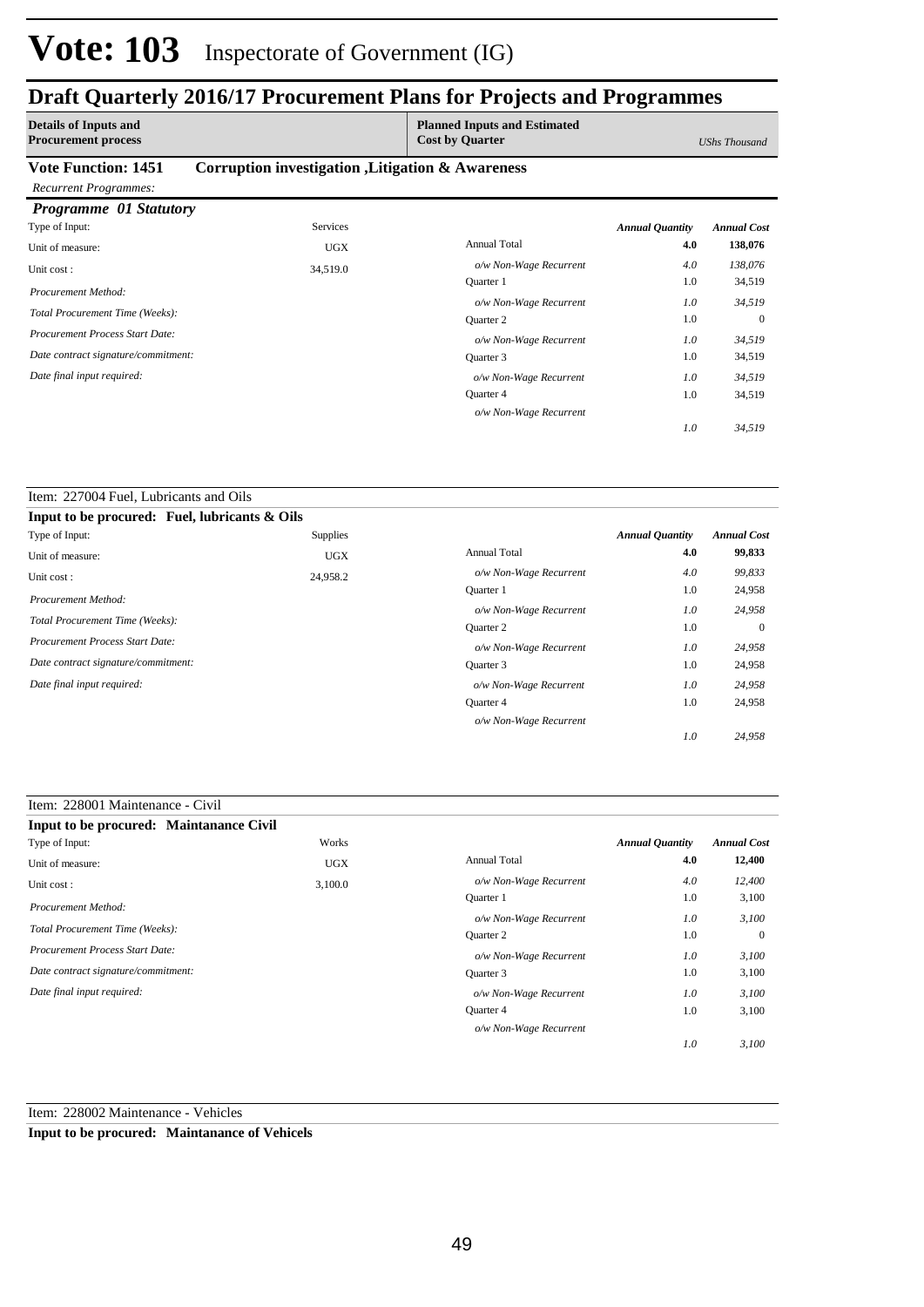## **Draft Quarterly 2016/17 Procurement Plans for Projects and Programmes**

| <b>Details of Inputs and</b><br><b>Procurement process</b> |                                                   | <b>Planned Inputs and Estimated</b><br><b>Cost by Quarter</b> |                        | UShs Thousand      |
|------------------------------------------------------------|---------------------------------------------------|---------------------------------------------------------------|------------------------|--------------------|
| <b>Vote Function: 1451</b>                                 | Corruption investigation , Litigation & Awareness |                                                               |                        |                    |
| <b>Recurrent Programmes:</b>                               |                                                   |                                                               |                        |                    |
| Programme 01 Statutory                                     |                                                   |                                                               |                        |                    |
| Type of Input:                                             | Works                                             |                                                               | <b>Annual Quantity</b> | <b>Annual Cost</b> |
| Unit of measure:                                           | <b>UGX</b>                                        | <b>Annual Total</b>                                           | 4.0                    | 94,359             |
| Unit cost:                                                 | 23,589.8                                          | o/w Non-Wage Recurrent                                        | 4.0                    | 94,359             |
| Procurement Method:                                        |                                                   | Quarter 1                                                     | 1.0                    | 23,590             |
|                                                            |                                                   | o/w Non-Wage Recurrent                                        | 1.0                    | 23,590             |
| Total Procurement Time (Weeks):                            |                                                   | <b>Ouarter 2</b>                                              | 1.0                    | $\Omega$           |
| Procurement Process Start Date:                            |                                                   | o/w Non-Wage Recurrent                                        | 1.0                    | 23,590             |
| Date contract signature/commitment:                        |                                                   | Quarter 3                                                     | 1.0                    | 23,590             |
| Date final input required:                                 |                                                   | o/w Non-Wage Recurrent                                        | 1.0                    | 23,590             |
|                                                            |                                                   | Quarter 4                                                     | 1.0                    | 23,590             |
|                                                            |                                                   | o/w Non-Wage Recurrent                                        |                        |                    |

*23,590*

*1.0*

| Item: 228003 Maintenance – Machinery, Equipment & Furniture      |                 |                        |                        |                    |
|------------------------------------------------------------------|-----------------|------------------------|------------------------|--------------------|
| Input to be procured: Maintanance- Machinary , Equip & Furniture |                 |                        |                        |                    |
| Type of Input:                                                   | <b>Services</b> |                        | <b>Annual Quantity</b> | <b>Annual Cost</b> |
| Unit of measure:                                                 | <b>UGX</b>      | <b>Annual Total</b>    | 4.0                    | 33,800             |
| Unit cost:                                                       | 8,450.0         | o/w Non-Wage Recurrent | 4.0                    | 33,800             |
| Procurement Method:                                              |                 | <b>Ouarter 1</b>       | 1.0                    | 8,450              |
|                                                                  |                 | o/w Non-Wage Recurrent | 1.0                    | 8,450              |
| Total Procurement Time (Weeks):                                  |                 | <b>Ouarter 2</b>       | 1.0                    | $\overline{0}$     |
| <b>Procurement Process Start Date:</b>                           |                 | o/w Non-Wage Recurrent | 1.0                    | 8,450              |
| Date contract signature/commitment:                              |                 | Quarter 3              | 1.0                    | 8,450              |
| Date final input required:                                       |                 | o/w Non-Wage Recurrent | 1.0                    | 8,450              |
|                                                                  |                 | Quarter 4              | 1.0                    | 8,450              |
|                                                                  |                 | o/w Non-Wage Recurrent |                        |                    |
|                                                                  |                 |                        | 1.0                    | 8,450              |

#### Item: 282101 Donations

| <b>Input to be procured: Donations</b> |            |                        |                        |                    |
|----------------------------------------|------------|------------------------|------------------------|--------------------|
| Type of Input:                         | Services   |                        | <b>Annual Quantity</b> | <b>Annual Cost</b> |
| Unit of measure:                       | <b>UGX</b> | <b>Annual Total</b>    | 4.0                    | 11,240             |
| Unit cost:                             | 2,809.9    | o/w Non-Wage Recurrent | 4.0                    | 11,240             |
| Procurement Method:                    |            | Quarter 1              | 1.0                    | 2,810              |
|                                        |            | o/w Non-Wage Recurrent | 1.0                    | 2,810              |
| Total Procurement Time (Weeks):        |            | Quarter 2              | 1.0                    | $\overline{0}$     |
| Procurement Process Start Date:        |            | o/w Non-Wage Recurrent | 1.0                    | 2,810              |
| Date contract signature/commitment:    |            | Quarter 3              | 1.0                    | 2,810              |
| Date final input required:             |            | o/w Non-Wage Recurrent | 1.0                    | 2,810              |
|                                        |            | Quarter 4              | 1.0                    | 2,810              |
|                                        |            | o/w Non-Wage Recurrent |                        |                    |
|                                        |            |                        | 1.0                    | 2,810              |

### *Output:14510 Investigations/operations*

Item: 211103 Allowances

#### **Input to be procured: Allowances**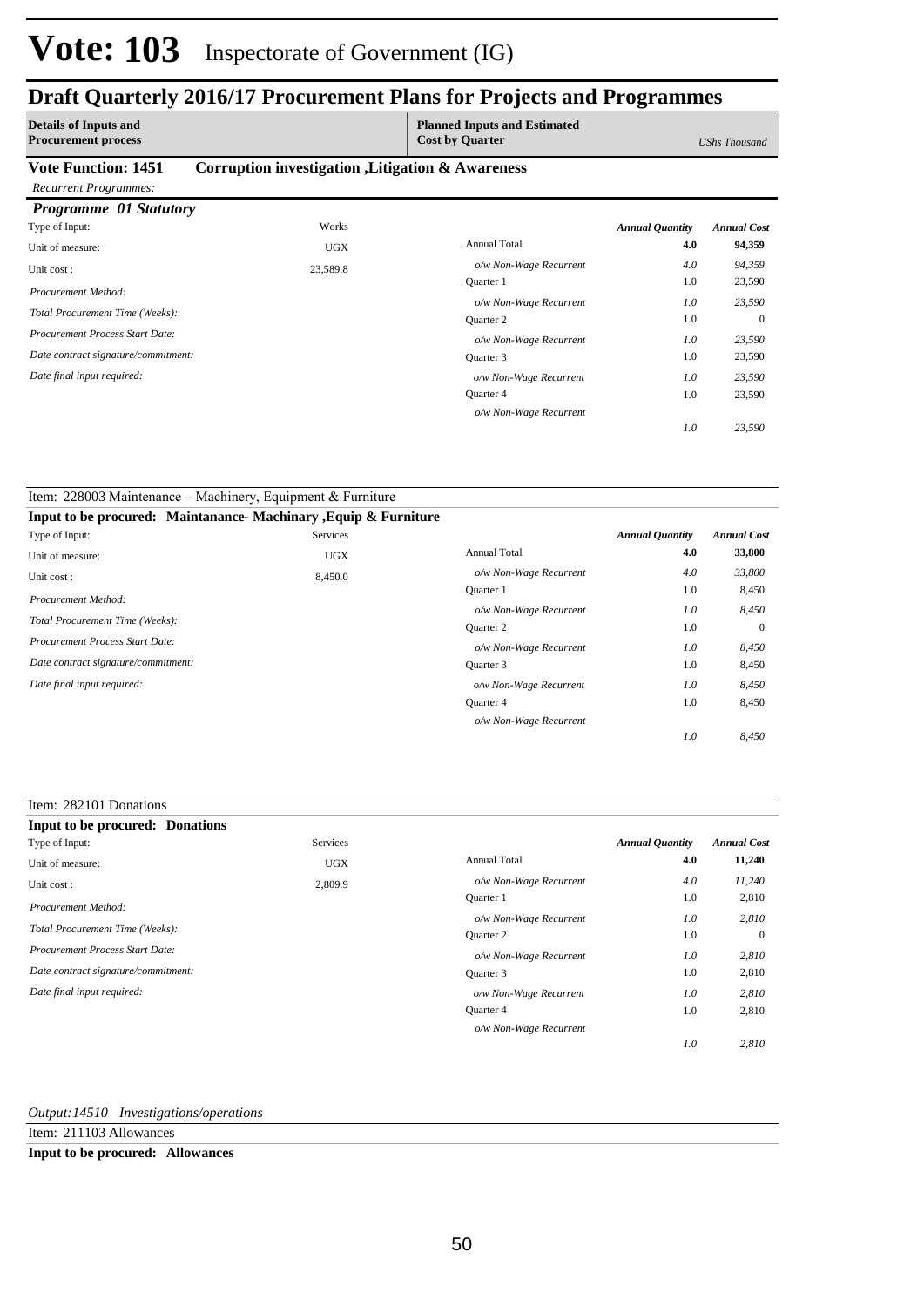## **Draft Quarterly 2016/17 Procurement Plans for Projects and Programmes**

| <b>Details of Inputs and</b><br><b>Procurement process</b> |                                                   | <b>Planned Inputs and Estimated</b><br><b>Cost by Quarter</b> |                        | UShs Thousand      |
|------------------------------------------------------------|---------------------------------------------------|---------------------------------------------------------------|------------------------|--------------------|
| <b>Vote Function: 1451</b><br><b>Recurrent Programmes:</b> | Corruption investigation , Litigation & Awareness |                                                               |                        |                    |
| <b>Programme 01 Statutory</b>                              |                                                   |                                                               |                        |                    |
| Type of Input:                                             | <b>Services</b>                                   |                                                               | <b>Annual Quantity</b> | <b>Annual Cost</b> |
| Unit of measure:                                           | <b>UGX</b>                                        | <b>Annual Total</b>                                           | 4.0                    | 198,696            |
| Unit cost:                                                 | 49,673.9                                          | o/w Non-Wage Recurrent                                        | 4.0                    | 198,696            |
| Procurement Method:                                        |                                                   | Quarter 1                                                     | 1.0                    | 49,674             |
|                                                            |                                                   | o/w Non-Wage Recurrent                                        | 1.0                    | 49,674             |
| Total Procurement Time (Weeks):                            |                                                   | <b>Ouarter 2</b>                                              | 1.0                    | $\theta$           |
| <b>Procurement Process Start Date:</b>                     |                                                   | o/w Non-Wage Recurrent                                        | 1.0                    | 49,674             |
| Date contract signature/commitment:                        |                                                   | Quarter 3                                                     | 1.0                    | 49,674             |
| Date final input required:                                 |                                                   | o/w Non-Wage Recurrent                                        | 1.0                    | 49,674             |
|                                                            |                                                   | Quarter 4                                                     | 1.0                    | 49,674             |

*o/w Non-Wage Recurrent*

*49,674*

*1.0*

#### Item: 212101 Social Security Contributions

| Input to be procured: 10%NSSF       |            |                        |                        |                    |
|-------------------------------------|------------|------------------------|------------------------|--------------------|
| Type of Input:                      | Services   |                        | <b>Annual Quantity</b> | <b>Annual Cost</b> |
| Unit of measure:                    | <b>UGX</b> | <b>Annual Total</b>    | 4.0                    | 185,235            |
| Unit cost:                          | 46,308.8   | o/w Non-Wage Recurrent | 4.0                    | 185,235            |
| Procurement Method:                 |            | <b>Ouarter</b> 1       | 1.0                    | 46,309             |
|                                     |            | o/w Non-Wage Recurrent | 1.0                    | 46,309             |
| Total Procurement Time (Weeks):     |            | <b>Ouarter 2</b>       | 1.0                    | $\mathbf{0}$       |
| Procurement Process Start Date:     |            | o/w Non-Wage Recurrent | 1.0                    | 46,309             |
| Date contract signature/commitment: |            | Quarter 3              | 1.0                    | 46,309             |
| Date final input required:          |            | o/w Non-Wage Recurrent | 1.0                    | 46,309             |
|                                     |            | <b>Ouarter 4</b>       | 1.0                    | 46,309             |
|                                     |            | o/w Non-Wage Recurrent |                        |                    |
|                                     |            |                        | 1.0                    | 46,309             |

### Item: 213004 Gratuity Expenses

| <b>Input to be procured: Gratuity expenses</b> |            |                        |                        |                    |
|------------------------------------------------|------------|------------------------|------------------------|--------------------|
| Type of Input:                                 | Services   |                        | <b>Annual Quantity</b> | <b>Annual Cost</b> |
| Unit of measure:                               | <b>UGX</b> | <b>Annual Total</b>    | 1.0                    | 512,899            |
| Unit cost:                                     | 512,898.8  | o/w Non-Wage Recurrent | 1.0                    | 512,899            |
| Procurement Method:                            |            | <b>Ouarter 1</b>       | 0.0                    | $\overline{0}$     |
|                                                |            | o/w Non-Wage Recurrent | 0.0                    | $\theta$           |
| Total Procurement Time (Weeks):                |            | Quarter 2              | 1.0                    | $\overline{0}$     |
| <b>Procurement Process Start Date:</b>         |            | o/w Non-Wage Recurrent | 1.0                    | 512.899            |
| Date contract signature/commitment:            |            | Quarter 3              | 0.0                    | $\overline{0}$     |
| Date final input required:                     |            | o/w Non-Wage Recurrent | 0.0                    | $\theta$           |
|                                                |            | <b>Ouarter 4</b>       | 0.0                    | $\overline{0}$     |
|                                                |            | o/w Non-Wage Recurrent |                        |                    |
|                                                |            |                        | 0.0                    | $\theta$           |

### Item: 221009 Welfare and Entertainment

**Input to be procured: Welfare & Entertainment**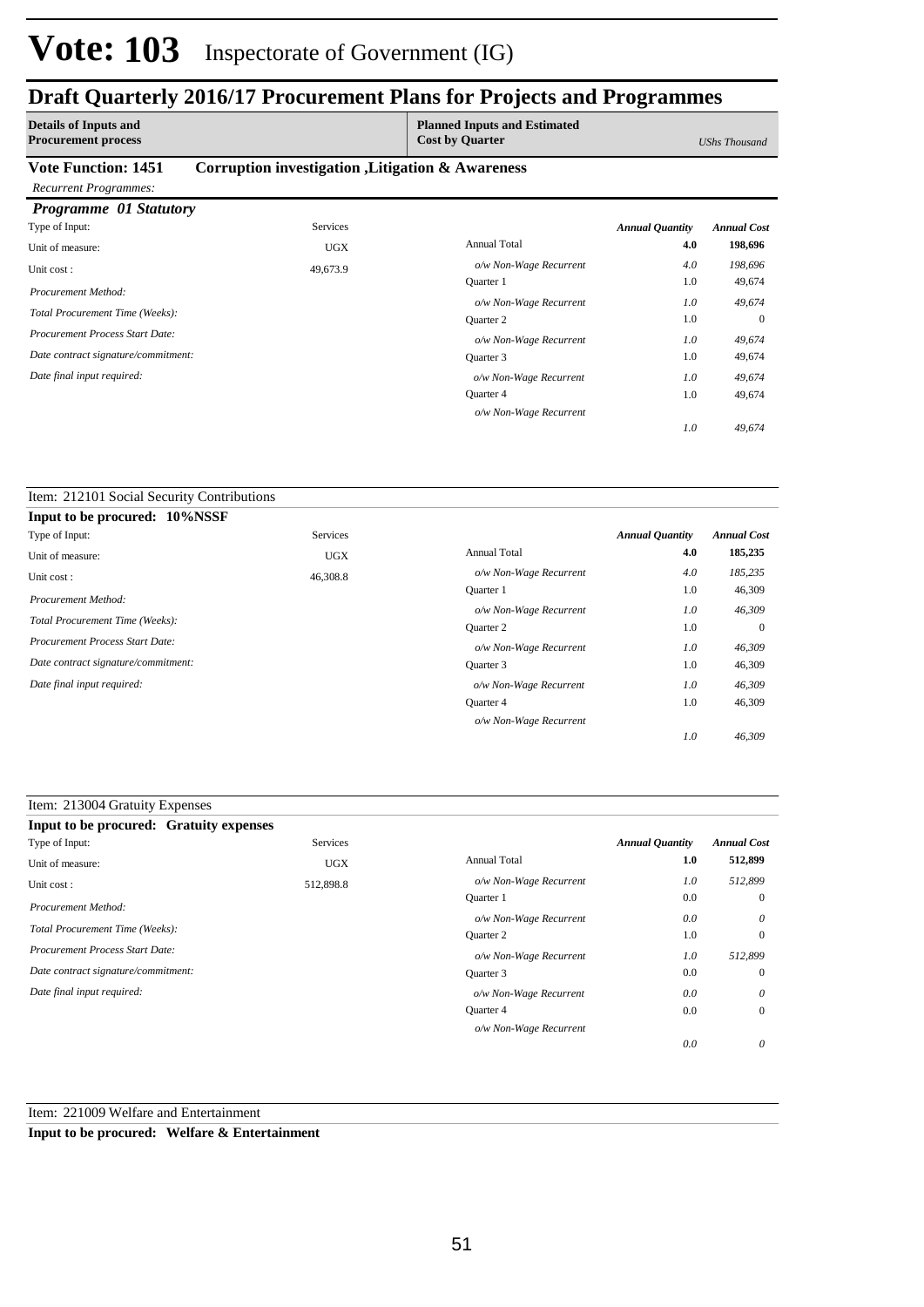### **Draft Quarterly 2016/17 Procurement Plans for Projects and Programmes**

| <b>Details of Inputs and</b><br><b>Procurement process</b> |                                                   | <b>Planned Inputs and Estimated</b><br><b>Cost by Quarter</b> |                        | <b>UShs Thousand</b> |
|------------------------------------------------------------|---------------------------------------------------|---------------------------------------------------------------|------------------------|----------------------|
| <b>Vote Function: 1451</b>                                 | Corruption investigation , Litigation & Awareness |                                                               |                        |                      |
| <b>Recurrent Programmes:</b>                               |                                                   |                                                               |                        |                      |
| Programme 01 Statutory                                     |                                                   |                                                               |                        |                      |
| Type of Input:                                             | <b>Services</b>                                   |                                                               | <b>Annual Quantity</b> | <b>Annual Cost</b>   |
| Unit of measure:                                           | <b>UGX</b>                                        | <b>Annual Total</b>                                           | 4.0                    | 4,932                |
| Unit cost:                                                 | 1,233.0                                           | o/w Non-Wage Recurrent                                        | 4.0                    | 4,932                |
| Procurement Method:                                        |                                                   | <b>Ouarter</b> 1                                              | 1.0                    | 1,233                |
|                                                            |                                                   | o/w Non-Wage Recurrent                                        | 1.0                    | 1,233                |
| Total Procurement Time (Weeks):                            |                                                   | <b>Ouarter 2</b>                                              | 1.0                    | $\Omega$             |
| Procurement Process Start Date:                            |                                                   | o/w Non-Wage Recurrent                                        | 1.0                    | 1,233                |
| Date contract signature/commitment:                        |                                                   | Quarter 3                                                     | 1.0                    | 1,233                |
| Date final input required:                                 |                                                   | o/w Non-Wage Recurrent                                        | 1.0                    | 1,233                |
|                                                            |                                                   | Quarter 4                                                     | 1.0                    | 1,233                |

*o/w Non-Wage Recurrent*

*1,233*

*1.0*

| Item: 221011 Printing, Stationery, Photocopying and Binding  |                 |                        |                        |                    |
|--------------------------------------------------------------|-----------------|------------------------|------------------------|--------------------|
| Input to be procured: Printing, stationary phot $\&$ binding |                 |                        |                        |                    |
| Type of Input:                                               | <b>Services</b> |                        | <b>Annual Quantity</b> | <b>Annual Cost</b> |
| Unit of measure:                                             | <b>UGX</b>      | <b>Annual Total</b>    | 4.0                    | 5,972              |
| Unit cost:                                                   | 1,493.0         | o/w Non-Wage Recurrent | 4.0                    | 5,972              |
|                                                              |                 | Quarter 1              | 1.0                    | 1,493              |
| Procurement Method:                                          |                 | o/w Non-Wage Recurrent | 1.0                    | 1,493              |
| Total Procurement Time (Weeks):                              |                 | Quarter 2              | 1.0                    | $\mathbf{0}$       |
| <b>Procurement Process Start Date:</b>                       |                 | o/w Non-Wage Recurrent | 1.0                    | 1,493              |
| Date contract signature/commitment:                          |                 | Quarter 3              | 1.0                    | 1,493              |
| Date final input required:                                   |                 | o/w Non-Wage Recurrent | 1.0                    | 1,493              |
|                                                              |                 | <b>Ouarter 4</b>       | 1.0                    | 1,493              |
|                                                              |                 | o/w Non-Wage Recurrent |                        |                    |
|                                                              |                 |                        | 1.0                    | 1,493              |

| Item: 221012 Small Office Equipment      |                 |                        |                        |                    |
|------------------------------------------|-----------------|------------------------|------------------------|--------------------|
| Input to be procured: Small Office Equip |                 |                        |                        |                    |
| Type of Input:                           | <b>Services</b> |                        | <b>Annual Quantity</b> | <b>Annual Cost</b> |
| Unit of measure:                         | <b>UGX</b>      | <b>Annual Total</b>    | 4.0                    | 225                |
| Unit cost:                               | 56.3            | o/w Non-Wage Recurrent | 4.0                    | 225                |
| Procurement Method:                      |                 | <b>Ouarter</b> 1       | 1.0                    | 56                 |
| Total Procurement Time (Weeks):          |                 | o/w Non-Wage Recurrent | 1.0                    | 56                 |
|                                          |                 | <b>Ouarter 2</b>       | 1.0                    | $\mathbf{0}$       |
| <b>Procurement Process Start Date:</b>   |                 | o/w Non-Wage Recurrent | 1.0                    | 56                 |
| Date contract signature/commitment:      |                 | Quarter 3              | 1.0                    | 56                 |
| Date final input required:               |                 | o/w Non-Wage Recurrent | 1.0                    | 56                 |
|                                          |                 | <b>Ouarter 4</b>       | 1.0                    | 56                 |
|                                          |                 | o/w Non-Wage Recurrent |                        |                    |
|                                          |                 |                        | 1.0                    | 56                 |

Item: 223004 Guard and Security services

**Input to be procured: Guard and Security Servuces**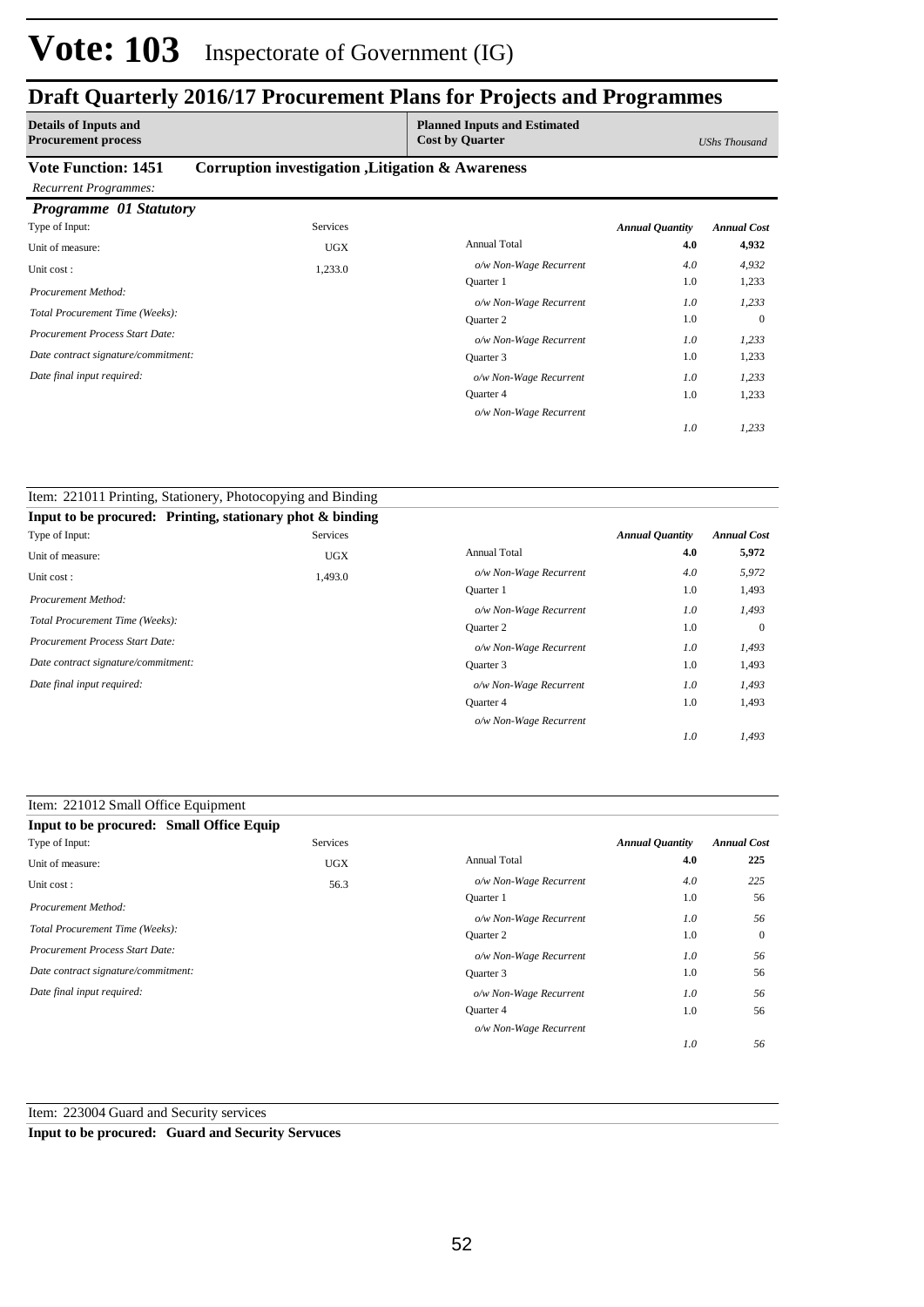### **Draft Quarterly 2016/17 Procurement Plans for Projects and Programmes**

| <b>Details of Inputs and</b><br><b>Procurement process</b> |                                                   | <b>Planned Inputs and Estimated</b><br><b>Cost by Quarter</b> |                        | UShs Thousand      |
|------------------------------------------------------------|---------------------------------------------------|---------------------------------------------------------------|------------------------|--------------------|
| <b>Vote Function: 1451</b><br><b>Recurrent Programmes:</b> | Corruption investigation , Litigation & Awareness |                                                               |                        |                    |
| Programme 01 Statutory                                     |                                                   |                                                               |                        |                    |
| Type of Input:                                             | <b>Services</b>                                   |                                                               | <b>Annual Quantity</b> | <b>Annual Cost</b> |
| Unit of measure:                                           | <b>UGX</b>                                        | <b>Annual Total</b>                                           | 4.0                    | 3,540              |
| Unit cost:                                                 | 885.0                                             | o/w Non-Wage Recurrent                                        | 4.0                    | 3,540              |
| Procurement Method:                                        |                                                   | <b>Ouarter</b> 1                                              | 1.0                    | 885                |
|                                                            |                                                   | o/w Non-Wage Recurrent                                        | 1.0                    | 885                |
| Total Procurement Time (Weeks):                            |                                                   | <b>Ouarter 2</b>                                              | 1.0                    | $\mathbf{0}$       |
| Procurement Process Start Date:                            |                                                   | o/w Non-Wage Recurrent                                        | 1.0                    | 885                |
| Date contract signature/commitment:                        |                                                   | Quarter 3                                                     | 1.0                    | 885                |
| Date final input required:                                 |                                                   | o/w Non-Wage Recurrent                                        | 1.0                    | 885                |
|                                                            |                                                   | <b>Ouarter 4</b>                                              | 1.0                    | 885                |

*o/w Non-Wage Recurrent*

*885*

*1.0*

#### Item: 224003 Classified Expenditure **Input to be procured: Classified Expenditure** Annual Total **4.0 60,000** 15,000 0 15,000 15,000 1.0 1.0 1.0 1.0 *Annual Quantity Annual Cost o/w Non-Wage Recurrent 4.0 60,000 15,000 15,000 15,000 15,000 1.0 1.0 1.0 1.0* Quarter 1 *o/w Non-Wage Recurrent* Quarter 2 *o/w Non-Wage Recurrent* Quarter 3 Quarter 4 *o/w Non-Wage Recurrent o/w Non-Wage Recurrent* Services Unit of measure: UGX Unit cost : 15,000.0 *Total Procurement Time (Weeks): Date contract signature/commitment: Procurement Process Start Date: Date final input required: Procurement Method:* Type of Input:

| Input to be procured: Travel inland |            |                        |                        |                    |
|-------------------------------------|------------|------------------------|------------------------|--------------------|
| Type of Input:                      | Services   |                        | <b>Annual Quantity</b> | <b>Annual Cost</b> |
| Unit of measure:                    | <b>UGX</b> | <b>Annual Total</b>    | 4.0                    | 191,733            |
| Unit cost:                          | 47,933.2   | o/w Non-Wage Recurrent | 4.0                    | 191,733            |
| Procurement Method:                 |            | <b>Ouarter</b> 1       | 1.0                    | 47,933             |
|                                     |            | o/w Non-Wage Recurrent | 1.0                    | 47,933             |
| Total Procurement Time (Weeks):     |            | <b>Ouarter 2</b>       | 1.0                    | $\mathbf{0}$       |
| Procurement Process Start Date:     |            | o/w Non-Wage Recurrent | 1.0                    | 47,933             |
| Date contract signature/commitment: |            | Ouarter 3              | 1.0                    | 47,933             |
| Date final input required:          |            | o/w Non-Wage Recurrent | 1.0                    | 47,933             |
|                                     |            | Quarter 4              | 1.0                    | 47,933             |
|                                     |            | o/w Non-Wage Recurrent |                        |                    |
|                                     |            |                        | 1.0                    | 47.933             |

Item: 227004 Fuel, Lubricants and Oils

**Input to be procured: Fuel, Lubricants & Oils**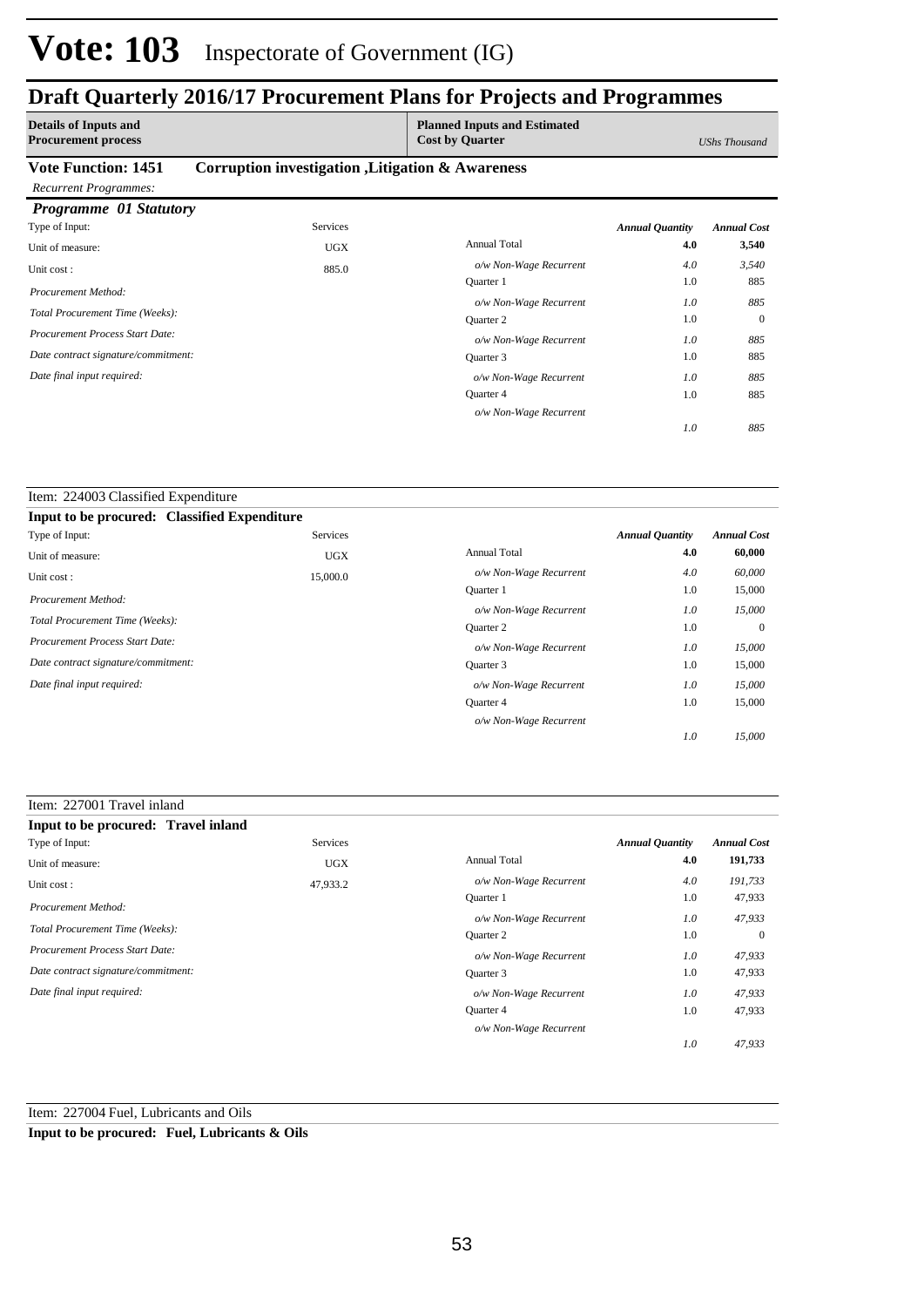### **Draft Quarterly 2016/17 Procurement Plans for Projects and Programmes**

| <b>Details of Inputs and</b><br><b>Procurement process</b> |                                                   | <b>Planned Inputs and Estimated</b><br><b>Cost by Quarter</b> |                        | <b>UShs Thousand</b> |
|------------------------------------------------------------|---------------------------------------------------|---------------------------------------------------------------|------------------------|----------------------|
| <b>Vote Function: 1451</b>                                 | Corruption investigation , Litigation & Awareness |                                                               |                        |                      |
| <b>Recurrent Programmes:</b>                               |                                                   |                                                               |                        |                      |
| <b>Programme 01 Statutory</b>                              |                                                   |                                                               |                        |                      |
| Type of Input:                                             | <b>Supplies</b>                                   |                                                               | <b>Annual Quantity</b> | <b>Annual Cost</b>   |
| Unit of measure:                                           | <b>UGX</b>                                        | <b>Annual Total</b>                                           | 4.0                    | 96,777               |
| Unit cost:                                                 | 24,194.3                                          | o/w Non-Wage Recurrent                                        | 4.0                    | 96,777               |
| Procurement Method:                                        |                                                   | Quarter 1                                                     | 1.0                    | 24,194               |
|                                                            |                                                   | o/w Non-Wage Recurrent                                        | 1.0                    | 24,194               |
| Total Procurement Time (Weeks):                            |                                                   | Quarter 2                                                     | 1.0                    | $\mathbf{0}$         |
| <b>Procurement Process Start Date:</b>                     |                                                   | o/w Non-Wage Recurrent                                        | 1.0                    | 24,194               |
| Date contract signature/commitment:                        |                                                   | Quarter 3                                                     | 1.0                    | 24,194               |
| Date final input required:                                 |                                                   | o/w Non-Wage Recurrent                                        | 1.0                    | 24,194               |
|                                                            |                                                   | Quarter 4                                                     | 1.0                    | 24,194               |

*o/w Non-Wage Recurrent*

Quarter 4

*o/w Non-Wage Recurrent*

*24,194*

28,623

*28,623*

*1.0*

1.0

*1.0*

#### Item: 228002 Maintenance - Vehicles **Input to be procured: Mintanance Vehicles** Annual Total **4.0 114,490** 28,623 0 28,623 1.0 1.0 1.0 *Annual Quantity Annual Cost o/w Non-Wage Recurrent 4.0 114,490 28,623 28,623 28,623 1.0 1.0 1.0* Quarter 1 *o/w Non-Wage Recurrent* Quarter 2 *o/w Non-Wage Recurrent* Quarter 3 *o/w Non-Wage Recurrent* Services Unit of measure: UGX Unit cost : 28,622.6 *Total Procurement Time (Weeks): Date contract signature/commitment: Procurement Process Start Date: Date final input required: Procurement Method:* Type of Input:

#### *Output:14510 Prosecutions & Civil Litigation*

| Item: 211103 Allowances                |            |                        |                        |                    |
|----------------------------------------|------------|------------------------|------------------------|--------------------|
| Input to be procured: Allowances       |            |                        |                        |                    |
| Type of Input:                         | Services   |                        | <b>Annual Quantity</b> | <b>Annual Cost</b> |
| Unit of measure:                       | <b>UGX</b> | <b>Annual Total</b>    | 4.0                    | 182,675            |
| Unit cost:                             | 45,668.8   | o/w Non-Wage Recurrent | 4.0                    | 182,675            |
| Procurement Method:                    |            | <b>Ouarter</b> 1       | 1.0                    | 45,669             |
|                                        |            | o/w Non-Wage Recurrent | 1.0                    | 45,669             |
| Total Procurement Time (Weeks):        |            | Quarter 2              | 1.0                    | $\mathbf{0}$       |
| <b>Procurement Process Start Date:</b> |            | o/w Non-Wage Recurrent | 1.0                    | 45,669             |
| Date contract signature/commitment:    |            | Quarter 3              | 1.0                    | 45,669             |
| Date final input required:             |            | o/w Non-Wage Recurrent | 1.0                    | 45,669             |
|                                        |            | Quarter 4              | 1.0                    | 45,669             |
|                                        |            | o/w Non-Wage Recurrent |                        |                    |
|                                        |            |                        | 1.0                    | 45.669             |

#### Item: 212101 Social Security Contributions

#### **Input to be procured: 10%NSSF**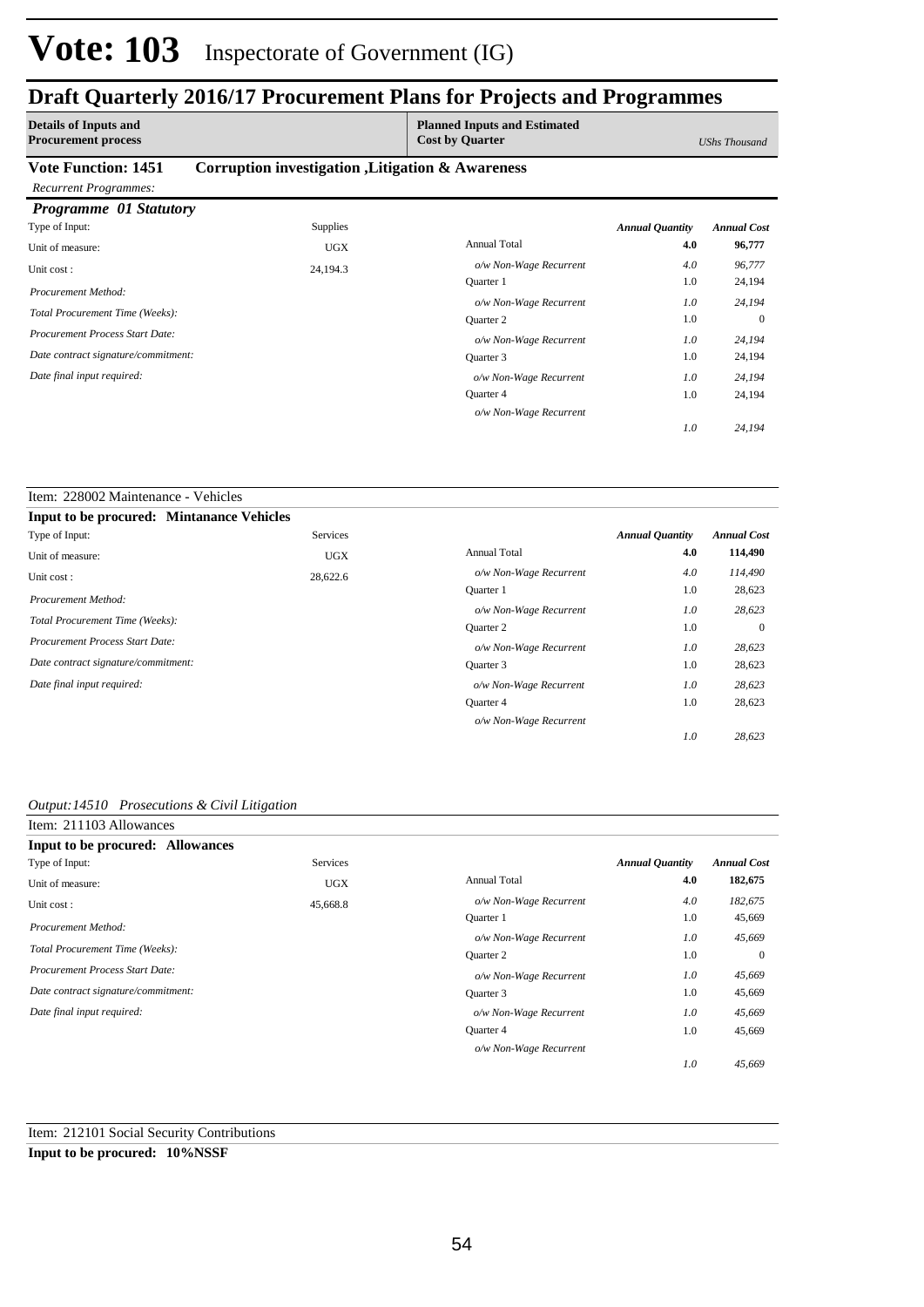### **Draft Quarterly 2016/17 Procurement Plans for Projects and Programmes**

| <b>Details of Inputs and</b><br><b>Procurement process</b> |                                                   | <b>Planned Inputs and Estimated</b><br><b>Cost by Quarter</b> |                        | <b>UShs Thousand</b> |
|------------------------------------------------------------|---------------------------------------------------|---------------------------------------------------------------|------------------------|----------------------|
| <b>Vote Function: 1451</b>                                 | Corruption investigation , Litigation & Awareness |                                                               |                        |                      |
| <b>Recurrent Programmes:</b>                               |                                                   |                                                               |                        |                      |
| <b>Programme</b> 01 Statutory                              |                                                   |                                                               |                        |                      |
| Type of Input:                                             | Services                                          |                                                               | <b>Annual Quantity</b> | <b>Annual Cost</b>   |
| Unit of measure:                                           | <b>UGX</b>                                        | <b>Annual Total</b>                                           | 4.0                    | 161,968              |
| Unit cost:                                                 | 40,491.9                                          | o/w Non-Wage Recurrent                                        | 4.0                    | 161,968              |
| Procurement Method:                                        |                                                   | <b>Ouarter</b> 1                                              | 1.0                    | 40,492               |
|                                                            |                                                   | o/w Non-Wage Recurrent                                        | 1.0                    | 40,492               |
| Total Procurement Time (Weeks):                            |                                                   | <b>Ouarter 2</b>                                              | 1.0                    | $\Omega$             |
| <b>Procurement Process Start Date:</b>                     |                                                   | o/w Non-Wage Recurrent                                        | 1.0                    | 40,492               |
| Date contract signature/commitment:                        |                                                   | Quarter 3                                                     | 1.0                    | 40,492               |
| Date final input required:                                 |                                                   | o/w Non-Wage Recurrent                                        | 1.0                    | 40,492               |
|                                                            |                                                   | <b>Ouarter 4</b>                                              | 1.0                    | 40,492               |

*o/w Non-Wage Recurrent*

*40,492*

*1.0*

| Item: 213004 Gratuity Expenses                 |            |                        |                        |                    |
|------------------------------------------------|------------|------------------------|------------------------|--------------------|
| <b>Input to be procured: Gratuity Expences</b> |            |                        |                        |                    |
| Type of Input:                                 | Services   |                        | <b>Annual Quantity</b> | <b>Annual Cost</b> |
| Unit of measure:                               | <b>UGX</b> | <b>Annual Total</b>    | 1.0                    | 445,811            |
| Unit cost:                                     | 445,810.8  | o/w Non-Wage Recurrent | 1.0                    | 445,811            |
|                                                |            | <b>Ouarter</b> 1       | 0.0                    | $\mathbf{0}$       |
| Procurement Method:                            |            | o/w Non-Wage Recurrent | 0.0                    | $\theta$           |
| Total Procurement Time (Weeks):                |            | <b>Ouarter 2</b>       | 1.0                    | $\mathbf{0}$       |
| <b>Procurement Process Start Date:</b>         |            | o/w Non-Wage Recurrent | 1.0                    | 445,811            |
| Date contract signature/commitment:            |            | Quarter 3              | 0.0                    | $\mathbf{0}$       |
| Date final input required:                     |            | o/w Non-Wage Recurrent | 0.0                    | $\theta$           |
|                                                |            | Quarter 4              | 0.0                    | $\mathbf{0}$       |
|                                                |            | o/w Non-Wage Recurrent |                        |                    |
|                                                |            |                        | 0.0                    | $\theta$           |

### Item: 221009 Welfare and Entertainment

| Input to be procured: Welfare & Entertainment |            |                        |                        |                    |
|-----------------------------------------------|------------|------------------------|------------------------|--------------------|
| Type of Input:                                | Services   |                        | <b>Annual Quantity</b> | <b>Annual Cost</b> |
| Unit of measure:                              | <b>UGX</b> | Annual Total           | 4.0                    | 5,553              |
| Unit cost:                                    | 1,388.3    | o/w Non-Wage Recurrent | 4.0                    | 5,553              |
| Procurement Method:                           |            | <b>Ouarter 1</b>       | 1.0                    | 1,388              |
|                                               |            | o/w Non-Wage Recurrent | 1.0                    | 1,388              |
| Total Procurement Time (Weeks):               |            | Quarter 2              | 1.0                    | $\mathbf{0}$       |
| <b>Procurement Process Start Date:</b>        |            | o/w Non-Wage Recurrent | 1.0                    | 1,388              |
| Date contract signature/commitment:           |            | Quarter 3              | 1.0                    | 1,388              |
| Date final input required:                    |            | o/w Non-Wage Recurrent | 1.0                    | 1,388              |
|                                               |            | Quarter 4              | 1.0                    | 1,388              |
|                                               |            | o/w Non-Wage Recurrent |                        |                    |
|                                               |            |                        | 1.0                    | 1,388              |

Item: 221011 Printing, Stationery, Photocopying and Binding

**Input to be procured: Printing, stationary,photo & Binding**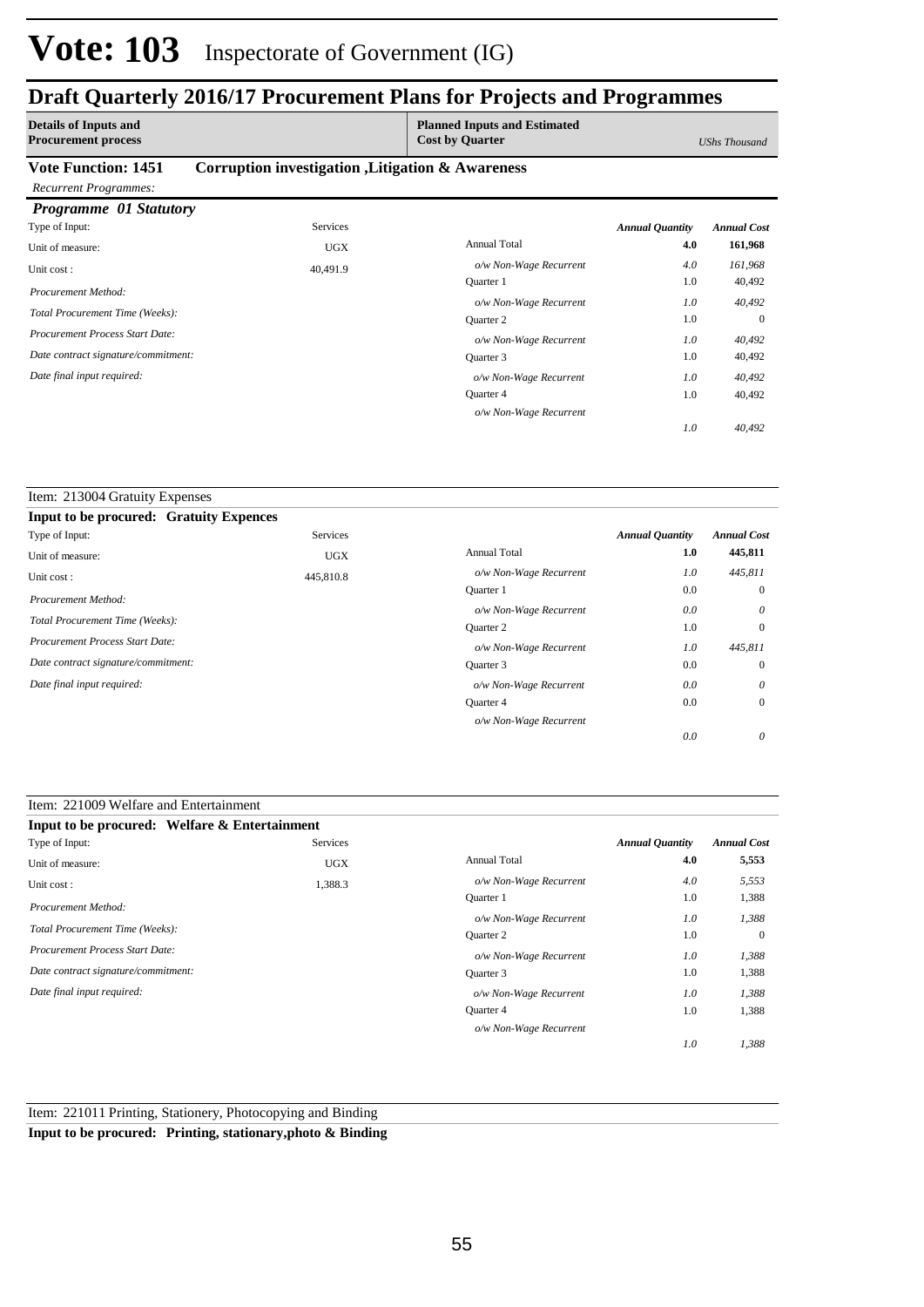### **Draft Quarterly 2016/17 Procurement Plans for Projects and Programmes**

| <b>Details of Inputs and</b><br><b>Procurement process</b> |                                                   | <b>Planned Inputs and Estimated</b><br><b>Cost by Quarter</b> |                        | UShs Thousand      |
|------------------------------------------------------------|---------------------------------------------------|---------------------------------------------------------------|------------------------|--------------------|
| <b>Vote Function: 1451</b><br><b>Recurrent Programmes:</b> | Corruption investigation , Litigation & Awareness |                                                               |                        |                    |
| <b>Programme 01 Statutory</b>                              |                                                   |                                                               |                        |                    |
| Type of Input:                                             | <b>Services</b>                                   |                                                               | <b>Annual Quantity</b> | <b>Annual Cost</b> |
| Unit of measure:                                           | <b>UGX</b>                                        | <b>Annual Total</b>                                           | 4.0                    | 6,264              |
| Unit cost:                                                 | 1,565.9                                           | o/w Non-Wage Recurrent                                        | 4.0                    | 6,264              |
| Procurement Method:                                        |                                                   | <b>Ouarter</b> 1                                              | 1.0                    | 1,566              |
|                                                            |                                                   | o/w Non-Wage Recurrent                                        | 1.0                    | 1,566              |
| Total Procurement Time (Weeks):                            |                                                   | Quarter 2                                                     | 1.0                    | $\theta$           |
| Procurement Process Start Date:                            |                                                   | o/w Non-Wage Recurrent                                        | 1.0                    | 1,566              |
| Date contract signature/commitment:                        |                                                   | Quarter 3                                                     | 1.0                    | 1,566              |
| Date final input required:                                 |                                                   | o/w Non-Wage Recurrent                                        | 1.0                    | 1,566              |
|                                                            |                                                   | Quarter 4                                                     | 1.0                    | 1,566              |

*o/w Non-Wage Recurrent*

*1,566*

*1.0*

| Item: 221012 Small Office Equipment      |                 |                        |                        |                    |
|------------------------------------------|-----------------|------------------------|------------------------|--------------------|
| Input to be procured: Small Office Equip |                 |                        |                        |                    |
| Type of Input:                           | <b>Supplies</b> |                        | <b>Annual Quantity</b> | <b>Annual Cost</b> |
| Unit of measure:                         | <b>UGX</b>      | <b>Annual Total</b>    | 4.0                    | 1,075              |
| Unit cost:                               | 268.8           | o/w Non-Wage Recurrent | 4.0                    | 1,075              |
| Procurement Method:                      |                 | <b>Ouarter 1</b>       | 1.0                    | 269                |
|                                          |                 | o/w Non-Wage Recurrent | 1.0                    | 269                |
| Total Procurement Time (Weeks):          |                 | <b>Ouarter 2</b>       | 1.0                    | $\overline{0}$     |
| Procurement Process Start Date:          |                 | o/w Non-Wage Recurrent | 1.0                    | 269                |
| Date contract signature/commitment:      |                 | Quarter 3              | 1.0                    | 269                |
| Date final input required:               |                 | o/w Non-Wage Recurrent | 1.0                    | 269                |
|                                          |                 | Quarter 4              | 1.0                    | 269                |
|                                          |                 | o/w Non-Wage Recurrent |                        |                    |
|                                          |                 |                        | 1.0                    | 269                |

| Item: 223004 Guard and Security services |  |
|------------------------------------------|--|
|------------------------------------------|--|

| <b>Input to be procured: Guard &amp; Security services</b> |                 |                        |                        |                    |
|------------------------------------------------------------|-----------------|------------------------|------------------------|--------------------|
| Type of Input:                                             | <b>Services</b> |                        | <b>Annual Quantity</b> | <b>Annual Cost</b> |
| Unit of measure:                                           | <b>UGX</b>      | <b>Annual Total</b>    | 4.0                    | 3,540              |
| Unit cost:                                                 | 885.0           | o/w Non-Wage Recurrent | 4.0                    | 3,540              |
| Procurement Method:                                        |                 | <b>Ouarter 1</b>       | 1.0                    | 885                |
|                                                            |                 | o/w Non-Wage Recurrent | 1.0                    | 885                |
| Total Procurement Time (Weeks):                            |                 | <b>Ouarter 2</b>       | 1.0                    | $\mathbf{0}$       |
| <b>Procurement Process Start Date:</b>                     |                 | o/w Non-Wage Recurrent | 1.0                    | 885                |
| Date contract signature/commitment:                        |                 | Quarter 3              | 1.0                    | 885                |
| Date final input required:                                 |                 | o/w Non-Wage Recurrent | 1.0                    | 885                |
|                                                            |                 | Quarter 4              | 1.0                    | 885                |
|                                                            |                 | o/w Non-Wage Recurrent |                        |                    |
|                                                            |                 |                        | 1.0                    | 885                |

Item: 227001 Travel inland

**Input to be procured: Travel inland**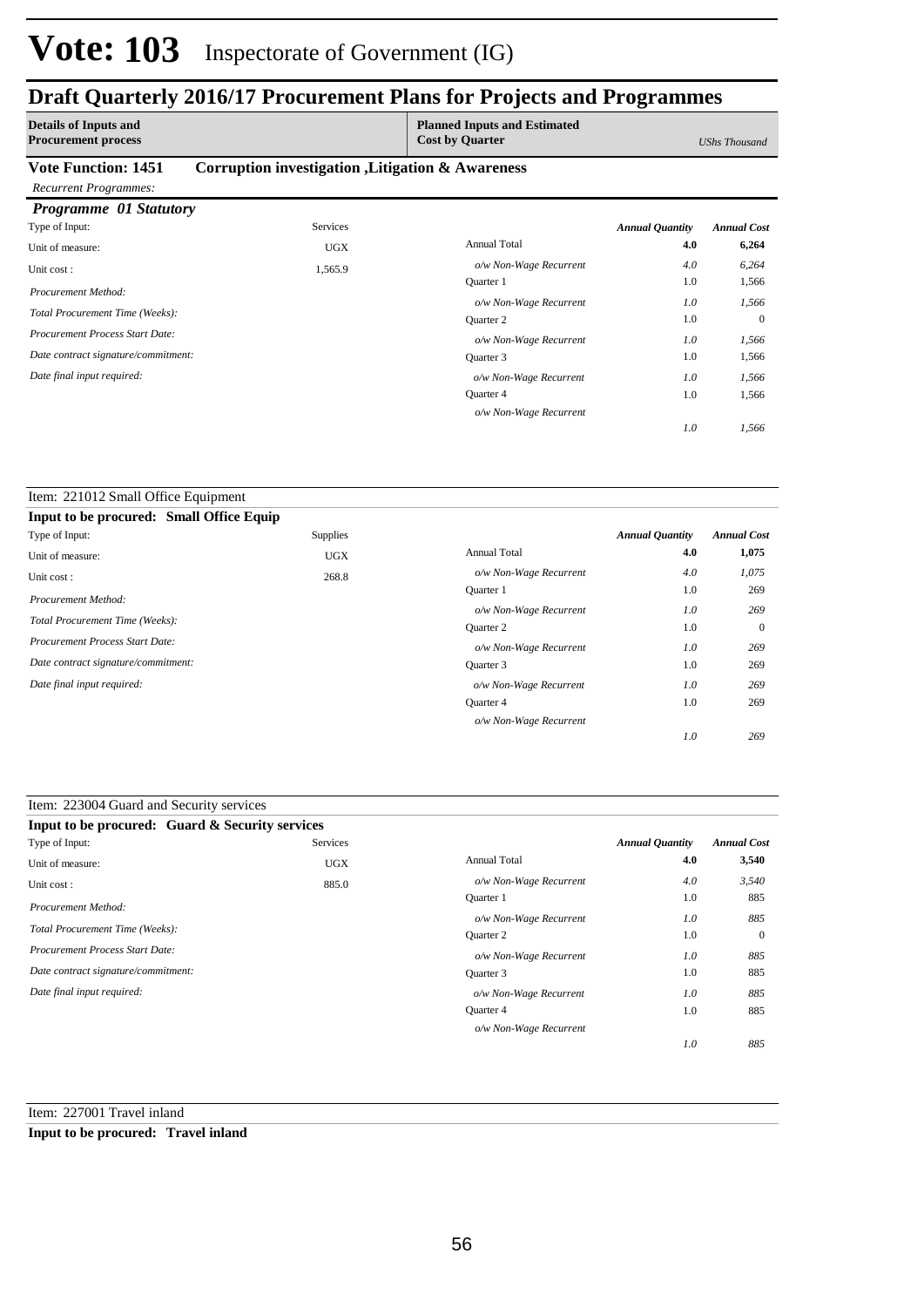### **Draft Quarterly 2016/17 Procurement Plans for Projects and Programmes**

| <b>Details of Inputs and</b><br><b>Procurement process</b> |                                                   | <b>Planned Inputs and Estimated</b><br><b>Cost by Quarter</b> |                        | UShs Thousand      |
|------------------------------------------------------------|---------------------------------------------------|---------------------------------------------------------------|------------------------|--------------------|
| <b>Vote Function: 1451</b>                                 | Corruption investigation , Litigation & Awareness |                                                               |                        |                    |
| <b>Recurrent Programmes:</b>                               |                                                   |                                                               |                        |                    |
| Programme 01 Statutory                                     |                                                   |                                                               |                        |                    |
| Type of Input:                                             | <b>Services</b>                                   |                                                               | <b>Annual Quantity</b> | <b>Annual Cost</b> |
| Unit of measure:                                           | <b>UGX</b>                                        | <b>Annual Total</b>                                           | 4.0                    | 71,574             |
| Unit cost:                                                 | 17,893.5                                          | o/w Non-Wage Recurrent                                        | 4.0                    | 71,574             |
| Procurement Method:                                        |                                                   | Quarter 1                                                     | 1.0                    | 17,893             |
|                                                            |                                                   | o/w Non-Wage Recurrent                                        | 1.0                    | 17,893             |
| Total Procurement Time (Weeks):                            |                                                   | <b>Ouarter 2</b>                                              | 1.0                    | $\Omega$           |
| <b>Procurement Process Start Date:</b>                     |                                                   | o/w Non-Wage Recurrent                                        | 1.0                    | 17,893             |
| Date contract signature/commitment:                        |                                                   | Quarter 3                                                     | 1.0                    | 17,893             |
| Date final input required:                                 |                                                   | o/w Non-Wage Recurrent                                        | 1.0                    | 17,893             |
|                                                            |                                                   | Quarter 4                                                     | 1.0                    | 17,893             |

*o/w Non-Wage Recurrent*

*17,893*

*1.0*

| Item: 227004 Fuel, Lubricants and Oils       |          |                        |                        |                    |
|----------------------------------------------|----------|------------------------|------------------------|--------------------|
| Input to be procured: Fuel LUBRICANTS & OILS |          |                        |                        |                    |
| Type of Input:                               | Supplies |                        | <b>Annual Quantity</b> | <b>Annual Cost</b> |
| Unit of measure:                             | ugx      | <b>Annual Total</b>    | 4.0                    | 84,335             |
| Unit cost:                                   | 21,083.6 | o/w Non-Wage Recurrent | 4.0                    | 84,335             |
|                                              |          | <b>Ouarter</b> 1       | 1.0                    | 21,084             |
| Procurement Method:                          |          | o/w Non-Wage Recurrent | 1.0                    | 21,084             |
| Total Procurement Time (Weeks):              |          | <b>Ouarter 2</b>       | 1.0                    | $\overline{0}$     |
| Procurement Process Start Date:              |          | o/w Non-Wage Recurrent | 1.0                    | 21,084             |
| Date contract signature/commitment:          |          | Quarter 3              | 1.0                    | 21,084             |
| Date final input required:                   |          | o/w Non-Wage Recurrent | 1.0                    | 21,084             |
|                                              |          | Quarter 4              | 1.0                    | 21,084             |
|                                              |          | o/w Non-Wage Recurrent |                        |                    |
|                                              |          |                        | 1.0                    | 21,084             |

### Item: 228002 Maintenance - Vehicles

| <b>Input to be procured: Maintainance - Vehicles</b> |            |                        |                        |                    |
|------------------------------------------------------|------------|------------------------|------------------------|--------------------|
| Type of Input:                                       | Works      |                        | <b>Annual Quantity</b> | <b>Annual Cost</b> |
| Unit of measure:                                     | <b>UGX</b> | <b>Annual Total</b>    | 4.0                    | 35,126             |
| Unit cost:                                           | 8,781.6    | o/w Non-Wage Recurrent | 4.0                    | 35,126             |
| Procurement Method:                                  |            | <b>Ouarter 1</b>       | 1.0                    | 8,782              |
|                                                      |            | o/w Non-Wage Recurrent | 1.0                    | 8,782              |
| Total Procurement Time (Weeks):                      |            | <b>Ouarter 2</b>       | 1.0                    | $\overline{0}$     |
| Procurement Process Start Date:                      |            | o/w Non-Wage Recurrent | 1.0                    | 8,782              |
| Date contract signature/commitment:                  |            | Quarter 3              | 1.0                    | 8,782              |
| Date final input required:                           |            | o/w Non-Wage Recurrent | 1.0                    | 8.782              |
|                                                      |            | Quarter 4              | 1.0                    | 8,782              |
|                                                      |            | o/w Non-Wage Recurrent |                        |                    |
|                                                      |            |                        | 1.0                    | 8,782              |

### *Output:14510 Education and Public Awareness*

Item: 211103 Allowances

### **Input to be procured: ALLOWANCES**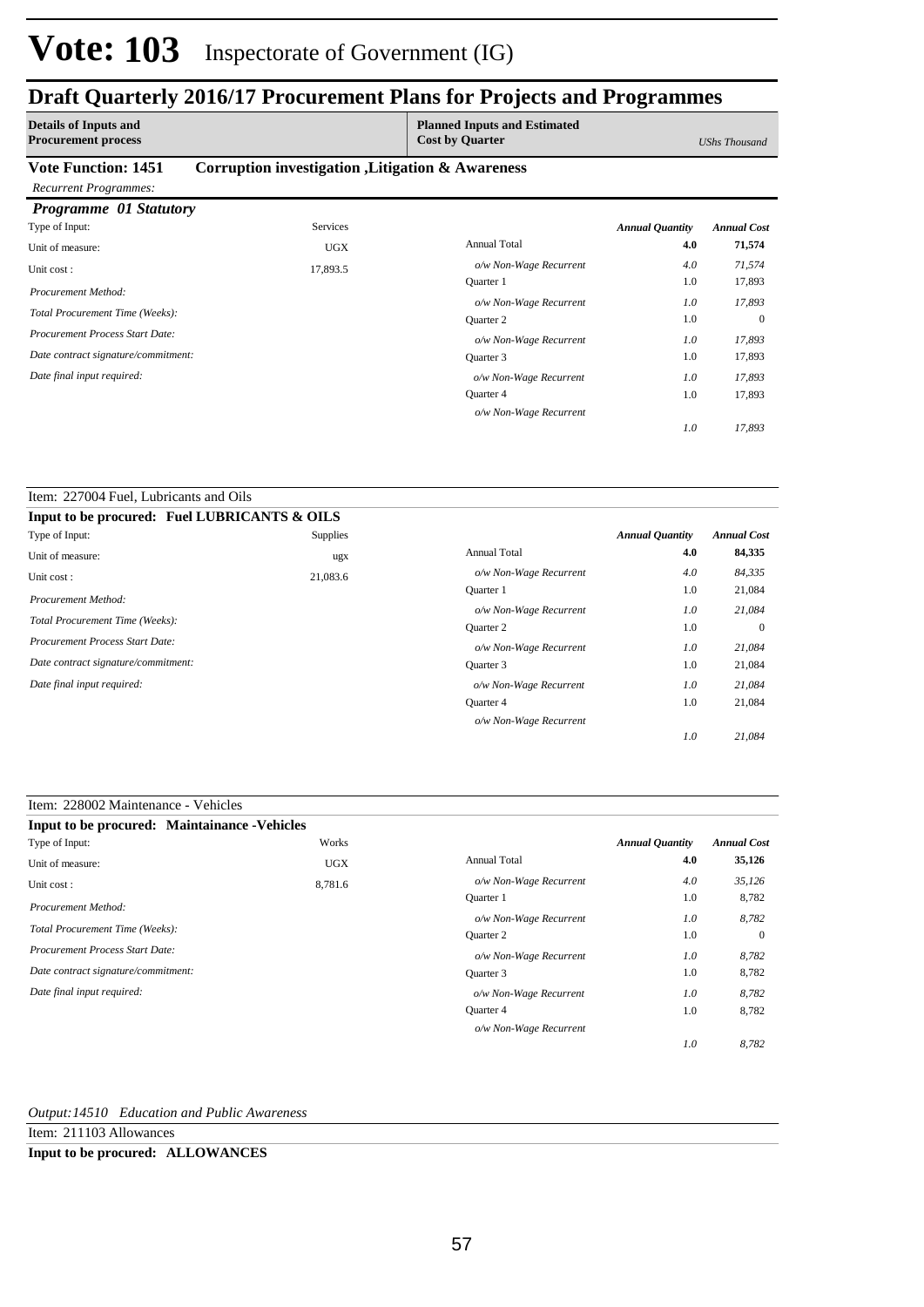## **Draft Quarterly 2016/17 Procurement Plans for Projects and Programmes**

| <b>Details of Inputs and</b><br><b>Procurement process</b> |                                                   | <b>Planned Inputs and Estimated</b><br><b>Cost by Quarter</b> |                        | UShs Thousand      |
|------------------------------------------------------------|---------------------------------------------------|---------------------------------------------------------------|------------------------|--------------------|
| <b>Vote Function: 1451</b>                                 | Corruption investigation , Litigation & Awareness |                                                               |                        |                    |
| <b>Recurrent Programmes:</b>                               |                                                   |                                                               |                        |                    |
| <b>Programme 01 Statutory</b>                              |                                                   |                                                               |                        |                    |
| Type of Input:                                             | <b>Services</b>                                   |                                                               | <b>Annual Quantity</b> | <b>Annual Cost</b> |
| Unit of measure:                                           | <b>UGX</b>                                        | <b>Annual Total</b>                                           | 4.0                    | 99,108             |
| Unit cost:                                                 | 24,777.0                                          | o/w Non-Wage Recurrent                                        | 4.0                    | 99,108             |
| Procurement Method:                                        |                                                   | Quarter 1                                                     | 1.0                    | 24,777             |
|                                                            |                                                   | o/w Non-Wage Recurrent                                        | 1.0                    | 24,777             |
| Total Procurement Time (Weeks):                            |                                                   | <b>Ouarter 2</b>                                              | 1.0                    | $\Omega$           |
| Procurement Process Start Date:                            |                                                   | o/w Non-Wage Recurrent                                        | 1.0                    | 24,777             |
| Date contract signature/commitment:                        |                                                   | Quarter 3                                                     | 1.0                    | 24,777             |
| Date final input required:                                 |                                                   | o/w Non-Wage Recurrent                                        | 1.0                    | 24,777             |
|                                                            |                                                   | Quarter 4                                                     | 1.0                    | 24,777             |
|                                                            |                                                   | o/w Non-Wage Recurrent                                        |                        |                    |

*24,777*

*1.0*

#### Item: 212101 Social Security Contributions

| Input to be procured: 10%NSSF          |            |                        |                        |                    |
|----------------------------------------|------------|------------------------|------------------------|--------------------|
| Type of Input:                         | Services   |                        | <b>Annual Quantity</b> | <b>Annual Cost</b> |
| Unit of measure:                       | <b>UGX</b> | <b>Annual Total</b>    | 4.0                    | 92,310             |
| Unit cost:                             | 23,077.6   | o/w Non-Wage Recurrent | 4.0                    | 92,310             |
| Procurement Method:                    |            | Quarter 1              | 1.0                    | 23,078             |
|                                        |            | o/w Non-Wage Recurrent | 1.0                    | 23,078             |
| Total Procurement Time (Weeks):        |            | <b>Ouarter 2</b>       | 1.0                    | $\mathbf{0}$       |
| <b>Procurement Process Start Date:</b> |            | o/w Non-Wage Recurrent | 1.0                    | 23,078             |
| Date contract signature/commitment:    |            | Quarter 3              | 1.0                    | 23,078             |
| Date final input required:             |            | o/w Non-Wage Recurrent | 1.0                    | 23,078             |
|                                        |            | <b>Ouarter 4</b>       | 1.0                    | 23,078             |
|                                        |            | o/w Non-Wage Recurrent |                        |                    |
|                                        |            |                        | 1.0                    | 23,078             |

### Item: 221002 Workshops and Seminars

| Input to be procured: Workshops and seminars |          |                        |                        |                    |
|----------------------------------------------|----------|------------------------|------------------------|--------------------|
| Type of Input:                               | Services |                        | <b>Annual Quantity</b> | <b>Annual Cost</b> |
| Unit of measure:                             |          | <b>Annual Total</b>    | 4.0                    | 301,656            |
| Unit cost:                                   | 75,414.0 | o/w Non-Wage Recurrent | 4.0                    | 301,656            |
| Procurement Method:                          |          | <b>Ouarter</b> 1       | 1.0                    | 75,414             |
|                                              |          | o/w Non-Wage Recurrent | 1.0                    | 75,414             |
| Total Procurement Time (Weeks):              |          | <b>Ouarter 2</b>       | 1.0                    | $\overline{0}$     |
| <b>Procurement Process Start Date:</b>       |          | o/w Non-Wage Recurrent | 1.0                    | 75,414             |
| Date contract signature/commitment:          |          | Ouarter 3              | 1.0                    | 75,414             |
| Date final input required:                   |          | o/w Non-Wage Recurrent | 1.0                    | 75,414             |
|                                              |          | Quarter 4              | 1.0                    | 75,414             |
|                                              |          | o/w Non-Wage Recurrent |                        |                    |
|                                              |          |                        | 1.0                    | 75,414             |

Item: 221009 Welfare and Entertainment

**Input to be procured: Welfare & Entertaiment**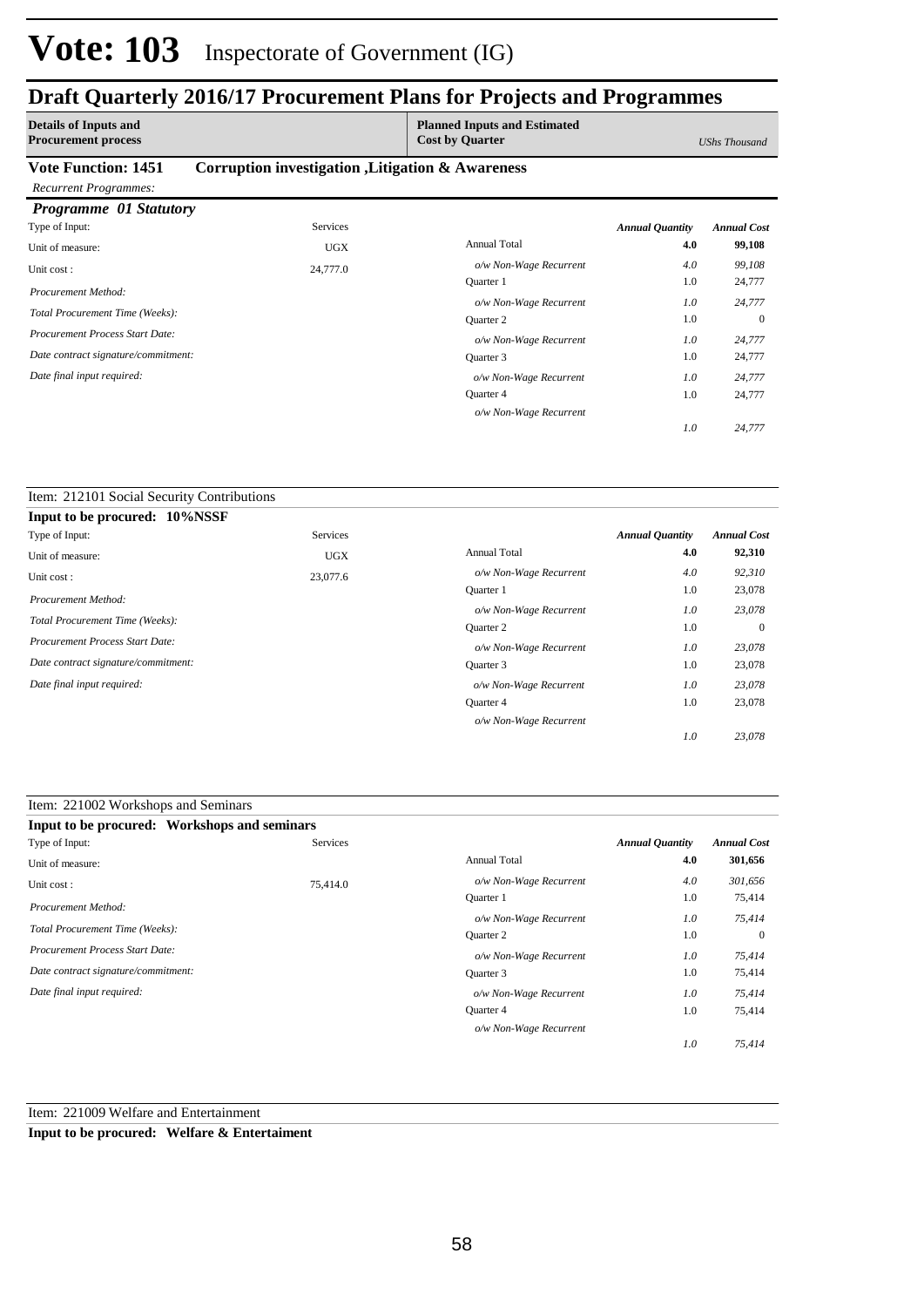### **Draft Quarterly 2016/17 Procurement Plans for Projects and Programmes**

| <b>Details of Inputs and</b><br><b>Procurement process</b> |                                                   | <b>Planned Inputs and Estimated</b><br><b>Cost by Quarter</b> |                        | <b>UShs Thousand</b> |
|------------------------------------------------------------|---------------------------------------------------|---------------------------------------------------------------|------------------------|----------------------|
| <b>Vote Function: 1451</b>                                 | Corruption investigation , Litigation & Awareness |                                                               |                        |                      |
| <b>Recurrent Programmes:</b>                               |                                                   |                                                               |                        |                      |
| <b>Programme</b> 01 Statutory                              |                                                   |                                                               |                        |                      |
| Type of Input:                                             | <b>Services</b>                                   |                                                               | <b>Annual Quantity</b> | <b>Annual Cost</b>   |
| Unit of measure:                                           | <b>UGX</b>                                        | <b>Annual Total</b>                                           | 4.0                    | 11,405               |
| Unit cost:                                                 | 2,851.2                                           | o/w Non-Wage Recurrent                                        | 4.0                    | 11,405               |
| Procurement Method:                                        |                                                   | <b>Ouarter</b> 1                                              | 1.0                    | 2,851                |
|                                                            |                                                   | o/w Non-Wage Recurrent                                        | 1.0                    | 2,851                |
| Total Procurement Time (Weeks):                            |                                                   | Quarter 2                                                     | 1.0                    | $\overline{0}$       |
| <b>Procurement Process Start Date:</b>                     |                                                   | o/w Non-Wage Recurrent                                        | 1.0                    | 2,851                |
| Date contract signature/commitment:                        |                                                   | Quarter 3                                                     | 1.0                    | 2,851                |
| Date final input required:                                 |                                                   | o/w Non-Wage Recurrent                                        | 1.0                    | 2,851                |
|                                                            |                                                   | Quarter 4                                                     | 1.0                    | 2,851                |
|                                                            |                                                   |                                                               |                        |                      |

*o/w Non-Wage Recurrent*

*2,851*

*1.0*

| Item: 221011 Printing, Stationery, Photocopying and Binding |            |                        |                        |                    |
|-------------------------------------------------------------|------------|------------------------|------------------------|--------------------|
| Input to be procured: Printing, Stationary, photo & binding |            |                        |                        |                    |
| Type of Input:                                              | Services   |                        | <b>Annual Quantity</b> | <b>Annual Cost</b> |
| Unit of measure:                                            | <b>UGX</b> | <b>Annual Total</b>    | 4.0                    | 8,662              |
| Unit cost:                                                  | 2,165.5    | o/w Non-Wage Recurrent | 4.0                    | 8,662              |
| Procurement Method:                                         |            | Quarter 1              | 1.0                    | 2,165              |
|                                                             |            | o/w Non-Wage Recurrent | 1.0                    | 2,165              |
| Total Procurement Time (Weeks):                             |            | Quarter 2              | 1.0                    | $\Omega$           |
| Procurement Process Start Date:                             |            | o/w Non-Wage Recurrent | 1.0                    | 2,165              |
| Date contract signature/commitment:                         |            | Quarter 3              | 1.0                    | 2,165              |
| Date final input required:                                  |            | o/w Non-Wage Recurrent | 1.0                    | 2,165              |
|                                                             |            | <b>Ouarter 4</b>       | 1.0                    | 2,165              |
|                                                             |            | o/w Non-Wage Recurrent |                        |                    |
|                                                             |            |                        | 1.0                    | 2,165              |

| <b>Input to be procured: Guard Security services</b> |                 |                        |                        |                    |
|------------------------------------------------------|-----------------|------------------------|------------------------|--------------------|
| Type of Input:                                       | <b>Services</b> |                        | <b>Annual Quantity</b> | <b>Annual Cost</b> |
| Unit of measure:                                     | <b>UGX</b>      | <b>Annual Total</b>    | 4.0                    | 3,540              |
| Unit cost:                                           | 885.0           | o/w Non-Wage Recurrent | 4.0                    | 3,540              |
| Procurement Method:                                  |                 | Quarter 1              | 1.0                    | 885                |
|                                                      |                 | o/w Non-Wage Recurrent | 1.0                    | 885                |
| Total Procurement Time (Weeks):                      |                 | <b>Ouarter 2</b>       | 1.0                    | $\mathbf{0}$       |
| Procurement Process Start Date:                      |                 | o/w Non-Wage Recurrent | 1.0                    | 885                |
| Date contract signature/commitment:                  |                 | Quarter 3              | 1.0                    | 885                |
| Date final input required:                           |                 | o/w Non-Wage Recurrent | 1.0                    | 885                |
|                                                      |                 | Quarter 4              | 1.0                    | 885                |
|                                                      |                 | o/w Non-Wage Recurrent |                        |                    |
|                                                      |                 |                        | 1.0                    | 885                |

Item: 227004 Fuel, Lubricants and Oils

**Input to be procured: Fuel Lubricants & Oil**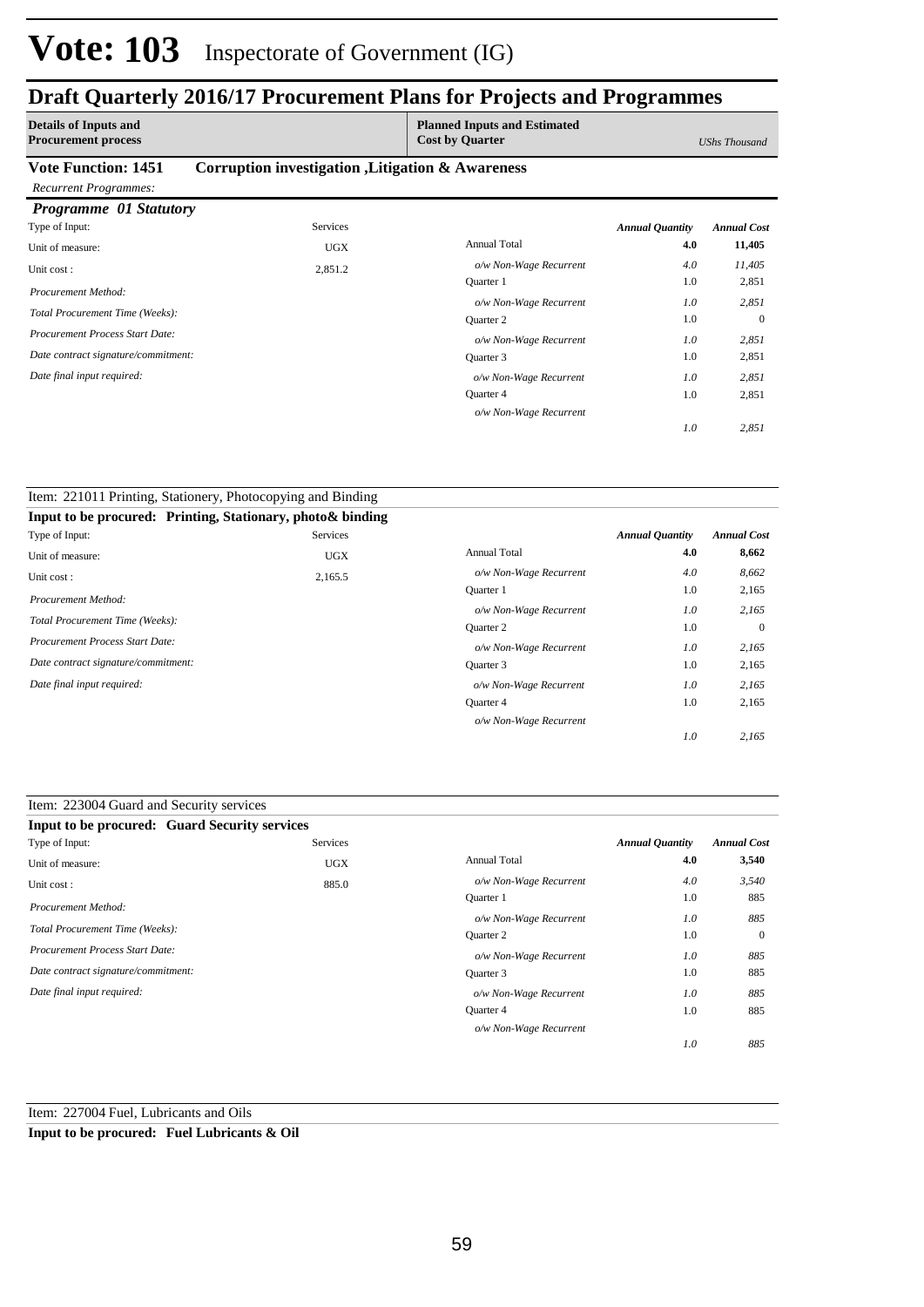### **Draft Quarterly 2016/17 Procurement Plans for Projects and Programmes**

| <b>Details of Inputs and</b><br><b>Procurement process</b> |                                                   | <b>Planned Inputs and Estimated</b><br><b>Cost by Quarter</b> |                        | <b>UShs Thousand</b> |
|------------------------------------------------------------|---------------------------------------------------|---------------------------------------------------------------|------------------------|----------------------|
| <b>Vote Function: 1451</b>                                 | Corruption investigation , Litigation & Awareness |                                                               |                        |                      |
| <b>Recurrent Programmes:</b>                               |                                                   |                                                               |                        |                      |
| <b>Programme 01 Statutory</b>                              |                                                   |                                                               |                        |                      |
| Type of Input:                                             | <b>Supplies</b>                                   |                                                               | <b>Annual Quantity</b> | <b>Annual Cost</b>   |
| Unit of measure:                                           | <b>UGX</b>                                        | <b>Annual Total</b>                                           | 4.0                    | 57,241               |
| Unit cost:                                                 | 14,310.3                                          | o/w Non-Wage Recurrent                                        | 4.0                    | 57,241               |
| Procurement Method:                                        |                                                   | <b>Ouarter</b> 1                                              | 1.0                    | 14,310               |
|                                                            |                                                   | o/w Non-Wage Recurrent                                        | 1.0                    | 14,310               |
| Total Procurement Time (Weeks):                            |                                                   | Quarter 2                                                     | 1.0                    | $\mathbf{0}$         |
| Procurement Process Start Date:                            |                                                   | o/w Non-Wage Recurrent                                        | 1.0                    | 14,310               |
| Date contract signature/commitment:                        |                                                   | Quarter 3                                                     | 1.0                    | 14,310               |
| Date final input required:                                 |                                                   | o/w Non-Wage Recurrent                                        | 1.0                    | 14,310               |
|                                                            |                                                   | Quarter 4                                                     | 1.0                    | 14,310               |

*o/w Non-Wage Recurrent*

*14,310*

*1.0*

#### Item: 228002 Maintenance - Vehicles **Input to be procured: M aintanance -Vehicles** Annual Total **4.0 24,795** 6,199 0 6,199 6,199 1.0 1.0 1.0 1.0 *Annual Quantity Annual Cost o/w Non-Wage Recurrent 4.0 24,795 6,199 6,199 6,199 6,199 1.0 1.0 1.0 1.0* Quarter 1 *o/w Non-Wage Recurrent* Quarter 2 *o/w Non-Wage Recurrent* Quarter 3 Quarter 4 *o/w Non-Wage Recurrent o/w Non-Wage Recurrent* Works Unit of measure: UGX Unit cost : 6,198.8 *Total Procurement Time (Weeks): Date contract signature/commitment: Procurement Process Start Date: Date final input required: Procurement Method:* Type of Input:

#### *Output:14510 Decentralised Anti - corruption programmes*

| Item: 211103 Allowances                |                 |                        |                        |                    |
|----------------------------------------|-----------------|------------------------|------------------------|--------------------|
| Input to be procured: Allowances       |                 |                        |                        |                    |
| Type of Input:                         | <b>Services</b> |                        | <b>Annual Quantity</b> | <b>Annual Cost</b> |
| Unit of measure:                       | <b>UGX</b>      | <b>Annual Total</b>    | 4.0                    | 825,067            |
| Unit cost:                             | 206,266.6       | o/w Non-Wage Recurrent | 4.0                    | 825,067            |
| Procurement Method:                    |                 | <b>Ouarter</b> 1       | 1.0                    | 206,267            |
|                                        |                 | o/w Non-Wage Recurrent | 1.0                    | 206,267            |
| Total Procurement Time (Weeks):        |                 | Quarter 2              | 1.0                    | $\mathbf{0}$       |
| <b>Procurement Process Start Date:</b> |                 | o/w Non-Wage Recurrent | 1.0                    | 206,267            |
| Date contract signature/commitment:    |                 | Quarter 3              | 1.0                    | 206,267            |
| Date final input required:             |                 | o/w Non-Wage Recurrent | 1.0                    | 206,267            |
|                                        |                 | Quarter 4              | 1.0                    | 206,267            |
|                                        |                 | o/w Non-Wage Recurrent |                        |                    |
|                                        |                 |                        | 1.0                    | 206.267            |

#### Item: 212101 Social Security Contributions

#### **Input to be procured: 10%NSSF**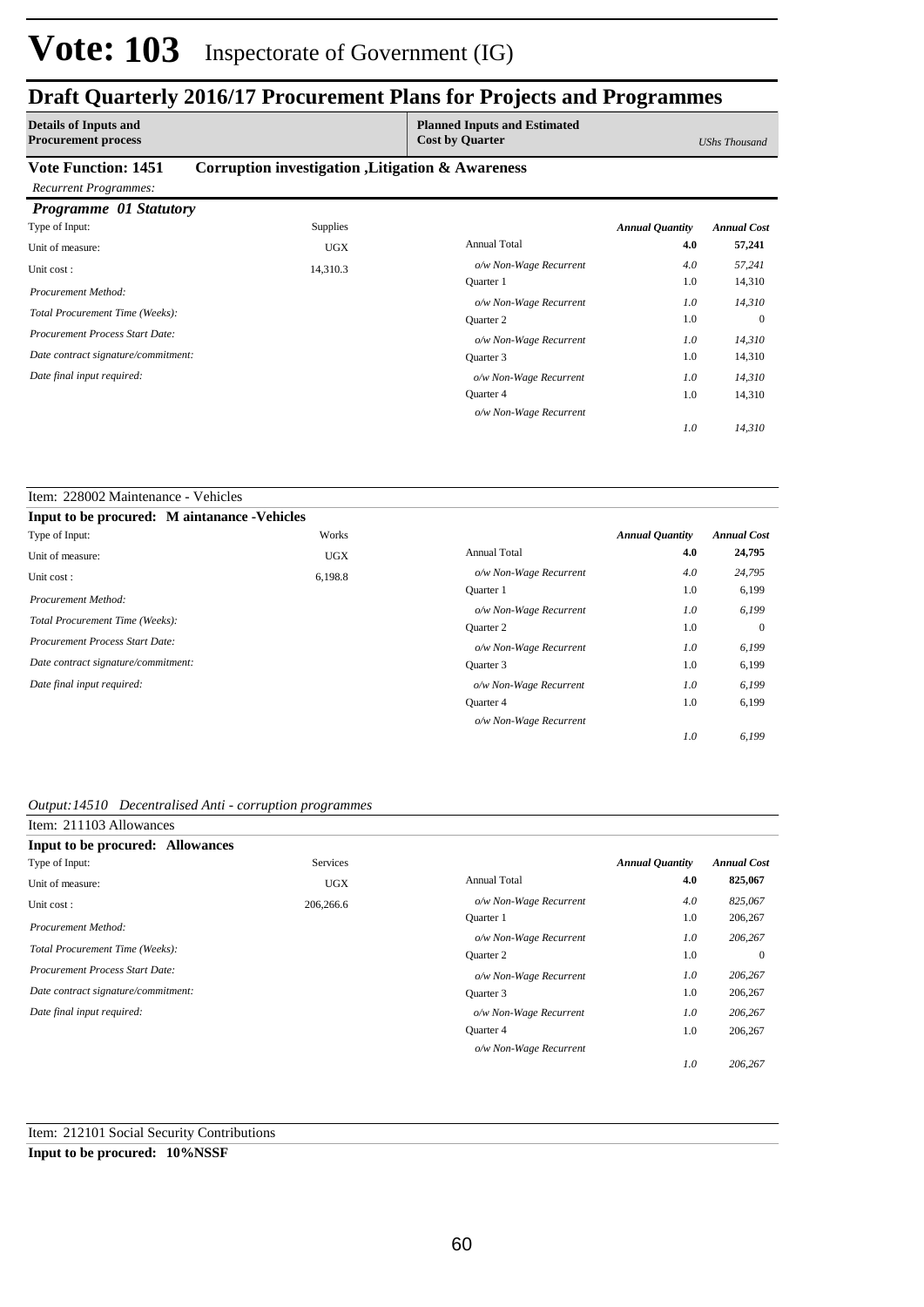### **Draft Quarterly 2016/17 Procurement Plans for Projects and Programmes**

| <b>Details of Inputs and</b><br><b>Procurement process</b> |                                                   | <b>Planned Inputs and Estimated</b><br><b>Cost by Quarter</b> |                        | <b>UShs Thousand</b> |
|------------------------------------------------------------|---------------------------------------------------|---------------------------------------------------------------|------------------------|----------------------|
| <b>Vote Function: 1451</b>                                 | Corruption investigation , Litigation & Awareness |                                                               |                        |                      |
| <b>Recurrent Programmes:</b>                               |                                                   |                                                               |                        |                      |
| <b>Programme</b> 01 Statutory                              |                                                   |                                                               |                        |                      |
| Type of Input:                                             | Services                                          |                                                               | <b>Annual Quantity</b> | <b>Annual Cost</b>   |
| Unit of measure:                                           | <b>UGX</b>                                        | <b>Annual Total</b>                                           | 4.0                    | 668,774              |
| Unit cost:                                                 | 167,193.5                                         | o/w Non-Wage Recurrent                                        | 4.0                    | 668,774              |
| Procurement Method:                                        |                                                   | <b>Ouarter</b> 1                                              | 1.0                    | 167,194              |
|                                                            |                                                   | o/w Non-Wage Recurrent                                        | 1.0                    | 167,194              |
| Total Procurement Time (Weeks):                            |                                                   | <b>Ouarter 2</b>                                              | 1.0                    | $\Omega$             |
| <b>Procurement Process Start Date:</b>                     |                                                   | o/w Non-Wage Recurrent                                        | 1.0                    | 167,194              |
| Date contract signature/commitment:                        |                                                   | Quarter 3                                                     | 1.0                    | 167,194              |
| Date final input required:                                 |                                                   | o/w Non-Wage Recurrent                                        | 1.0                    | 167,194              |
|                                                            |                                                   | <b>Ouarter 4</b>                                              | 1.0                    | 167,194              |

*o/w Non-Wage Recurrent*

*167,194*

*1.0*

| Item: 213004 Gratuity Expenses                 |             |                        |                        |                    |
|------------------------------------------------|-------------|------------------------|------------------------|--------------------|
| <b>Input to be procured: Gratuity Expenses</b> |             |                        |                        |                    |
| Type of Input:                                 | Services    |                        | <b>Annual Quantity</b> | <b>Annual Cost</b> |
| Unit of measure:                               | <b>UGX</b>  | <b>Annual Total</b>    | 1.0                    | 1,819,692          |
| Unit cost:                                     | 1,819,691.7 | o/w Non-Wage Recurrent | 1.0                    | 1,819,692          |
|                                                |             | <b>Ouarter</b> 1       | 0.0                    | $\overline{0}$     |
| Procurement Method:                            |             | o/w Non-Wage Recurrent | 0.0                    | $\theta$           |
| Total Procurement Time (Weeks):                |             | <b>Ouarter 2</b>       | 1.0                    | $\mathbf{0}$       |
| <b>Procurement Process Start Date:</b>         |             | o/w Non-Wage Recurrent | 1.0                    | 1,819,692          |
| Date contract signature/commitment:            |             | Ouarter 3              | 0.0                    | $\overline{0}$     |
| Date final input required:                     |             | o/w Non-Wage Recurrent | 0.0                    | $\theta$           |
|                                                |             | Quarter 4              | 0.0                    | $\mathbf{0}$       |
|                                                |             | o/w Non-Wage Recurrent |                        |                    |
|                                                |             |                        | 0.0                    | 0                  |

### Item: 221009 Welfare and Entertainment

| Input to be procured: Welfare & Entertainment |            |                        |                        |                    |
|-----------------------------------------------|------------|------------------------|------------------------|--------------------|
| Type of Input:                                | Services   |                        | <b>Annual Quantity</b> | <b>Annual Cost</b> |
| Unit of measure:                              | <b>UGX</b> | <b>Annual Total</b>    | 4.0                    | 40,000             |
| Unit cost:                                    | 10,000.0   | o/w Non-Wage Recurrent | 4.0                    | 40,000             |
| Procurement Method:                           |            | Quarter 1              | 1.0                    | 10,000             |
|                                               |            | o/w Non-Wage Recurrent | 1.0                    | 10,000             |
| Total Procurement Time (Weeks):               |            | <b>Ouarter 2</b>       | 1.0                    | $\overline{0}$     |
| <b>Procurement Process Start Date:</b>        |            | o/w Non-Wage Recurrent | 1.0                    | 10,000             |
| Date contract signature/commitment:           |            | Quarter 3              | 1.0                    | 10,000             |
| Date final input required:                    |            | o/w Non-Wage Recurrent | 1.0                    | 10,000             |
|                                               |            | Quarter 4              | 1.0                    | 10,000             |
|                                               |            | o/w Non-Wage Recurrent |                        |                    |
|                                               |            |                        | 1.0                    | 10,000             |

Item: 221011 Printing, Stationery, Photocopying and Binding

**Input to be procured: Printing Stationary photo & binding**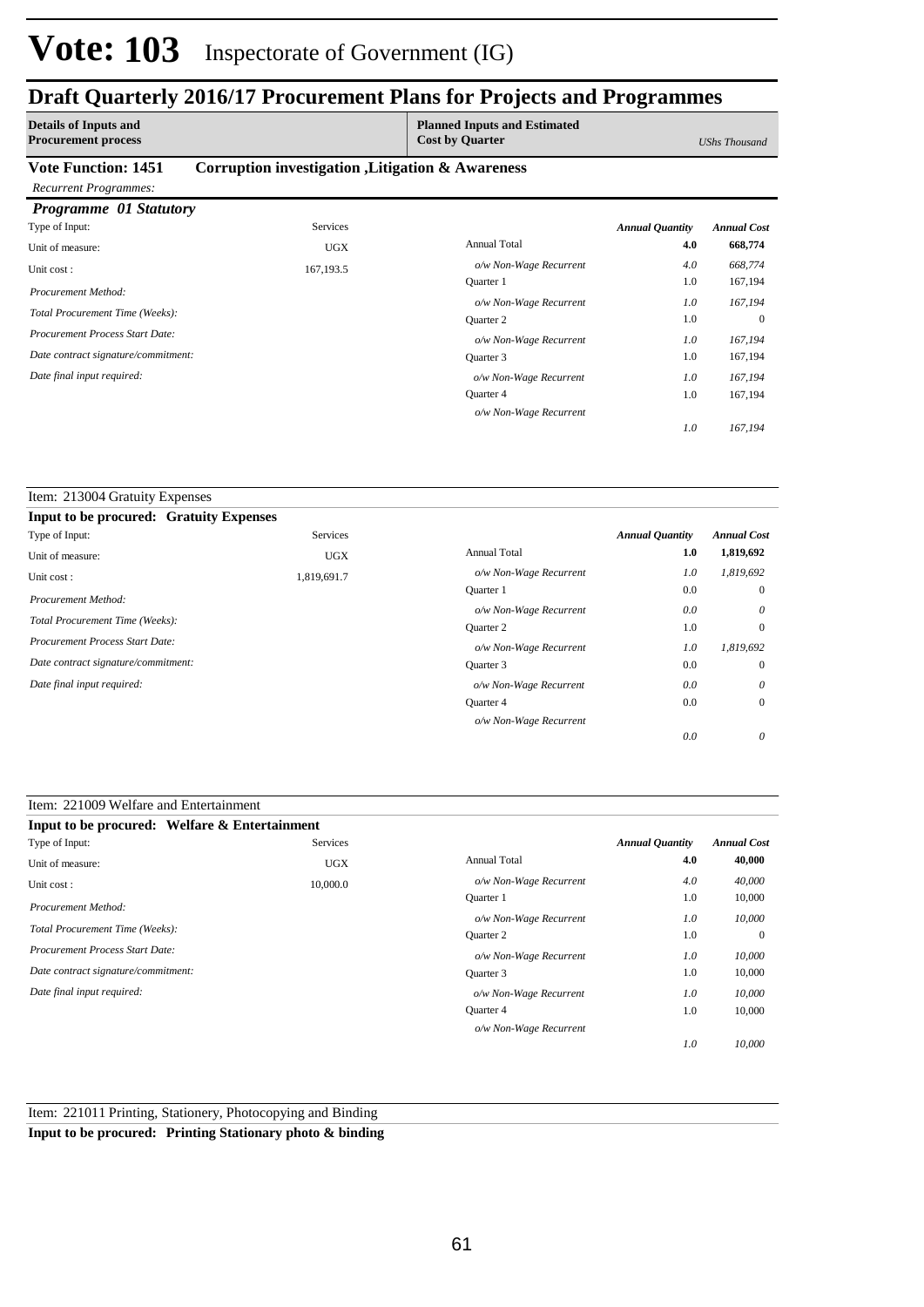### **Draft Quarterly 2016/17 Procurement Plans for Projects and Programmes**

| <b>Details of Inputs and</b><br><b>Procurement process</b> |                                                   | <b>Planned Inputs and Estimated</b><br><b>Cost by Quarter</b> |                        | UShs Thousand      |
|------------------------------------------------------------|---------------------------------------------------|---------------------------------------------------------------|------------------------|--------------------|
| <b>Vote Function: 1451</b>                                 | Corruption investigation , Litigation & Awareness |                                                               |                        |                    |
| <b>Recurrent Programmes:</b>                               |                                                   |                                                               |                        |                    |
| Programme 01 Statutory                                     |                                                   |                                                               |                        |                    |
| Type of Input:                                             | <b>Services</b>                                   |                                                               | <b>Annual Quantity</b> | <b>Annual Cost</b> |
| Unit of measure:                                           | <b>UGX</b>                                        | <b>Annual Total</b>                                           | 4.0                    | 38,840             |
| Unit cost:                                                 | 9,710.0                                           | o/w Non-Wage Recurrent                                        | 4.0                    | 38,840             |
| Procurement Method:                                        |                                                   | Quarter 1                                                     | 1.0                    | 9,710              |
|                                                            |                                                   | o/w Non-Wage Recurrent                                        | 1.0                    | 9,710              |
| Total Procurement Time (Weeks):                            |                                                   | <b>Ouarter 2</b>                                              | 1.0                    | $\mathbf{0}$       |
| Procurement Process Start Date:                            |                                                   | o/w Non-Wage Recurrent                                        | 1.0                    | 9,710              |
| Date contract signature/commitment:                        |                                                   | Quarter 3                                                     | 1.0                    | 9,710              |
| Date final input required:                                 |                                                   | o/w Non-Wage Recurrent                                        | 1.0                    | 9,710              |
|                                                            |                                                   | Quarter 4                                                     | 1.0                    | 9,710              |
|                                                            |                                                   |                                                               |                        |                    |

*o/w Non-Wage Recurrent*

*9,710*

*1.0*

| Item: 221012 Small Office Equipment      |                 |                        |                        |                    |
|------------------------------------------|-----------------|------------------------|------------------------|--------------------|
| Input to be procured: Small office Equip |                 |                        |                        |                    |
| Type of Input:                           | <b>Supplies</b> |                        | <b>Annual Quantity</b> | <b>Annual Cost</b> |
| Unit of measure:                         | <b>UGX</b>      | <b>Annual Total</b>    | 4.0                    | 3,300              |
| Unit cost:                               | 825.0           | o/w Non-Wage Recurrent | 4.0                    | 3,300              |
| Procurement Method:                      |                 | <b>Ouarter</b> 1       | 1.0                    | 825                |
|                                          |                 | o/w Non-Wage Recurrent | 1.0                    | 825                |
| Total Procurement Time (Weeks):          |                 | Quarter 2              | 1.0                    | $\mathbf{0}$       |
| <b>Procurement Process Start Date:</b>   |                 | o/w Non-Wage Recurrent | 1.0                    | 825                |
| Date contract signature/commitment:      |                 | Ouarter 3              | 1.0                    | 825                |
| Date final input required:               |                 | o/w Non-Wage Recurrent | 1.0                    | 825                |
|                                          |                 | Quarter 4              | 1.0                    | 825                |
|                                          |                 | o/w Non-Wage Recurrent |                        |                    |
|                                          |                 |                        | 1.0                    | 825                |

| Input to be procured: Telecommunication |            |                        |                        |                    |
|-----------------------------------------|------------|------------------------|------------------------|--------------------|
| Type of Input:                          | Services   |                        | <b>Annual Quantity</b> | <b>Annual Cost</b> |
| Unit of measure:                        | <b>UGX</b> | <b>Annual Total</b>    | 4.0                    | 11,384             |
| Unit cost:                              | 2,846.0    | o/w Non-Wage Recurrent | 4.0                    | 11,384             |
| Procurement Method:                     |            | Quarter 1              | 1.0                    | 2,846              |
|                                         |            | o/w Non-Wage Recurrent | 1.0                    | 2,846              |
| Total Procurement Time (Weeks):         |            | <b>Ouarter 2</b>       | 1.0                    | $\mathbf{0}$       |
| Procurement Process Start Date:         |            | o/w Non-Wage Recurrent | 1.0                    | 2,846              |
| Date contract signature/commitment:     |            | Quarter 3              | 1.0                    | 2,846              |
| Date final input required:              |            | o/w Non-Wage Recurrent | 1.0                    | 2,846              |
|                                         |            | <b>Ouarter 4</b>       | 1.0                    | 2,846              |
|                                         |            | o/w Non-Wage Recurrent |                        |                    |
|                                         |            |                        | 1.0                    | 2,846              |

Item: 222002 Postage and Courier

**Input to be procured: Postage & Courier**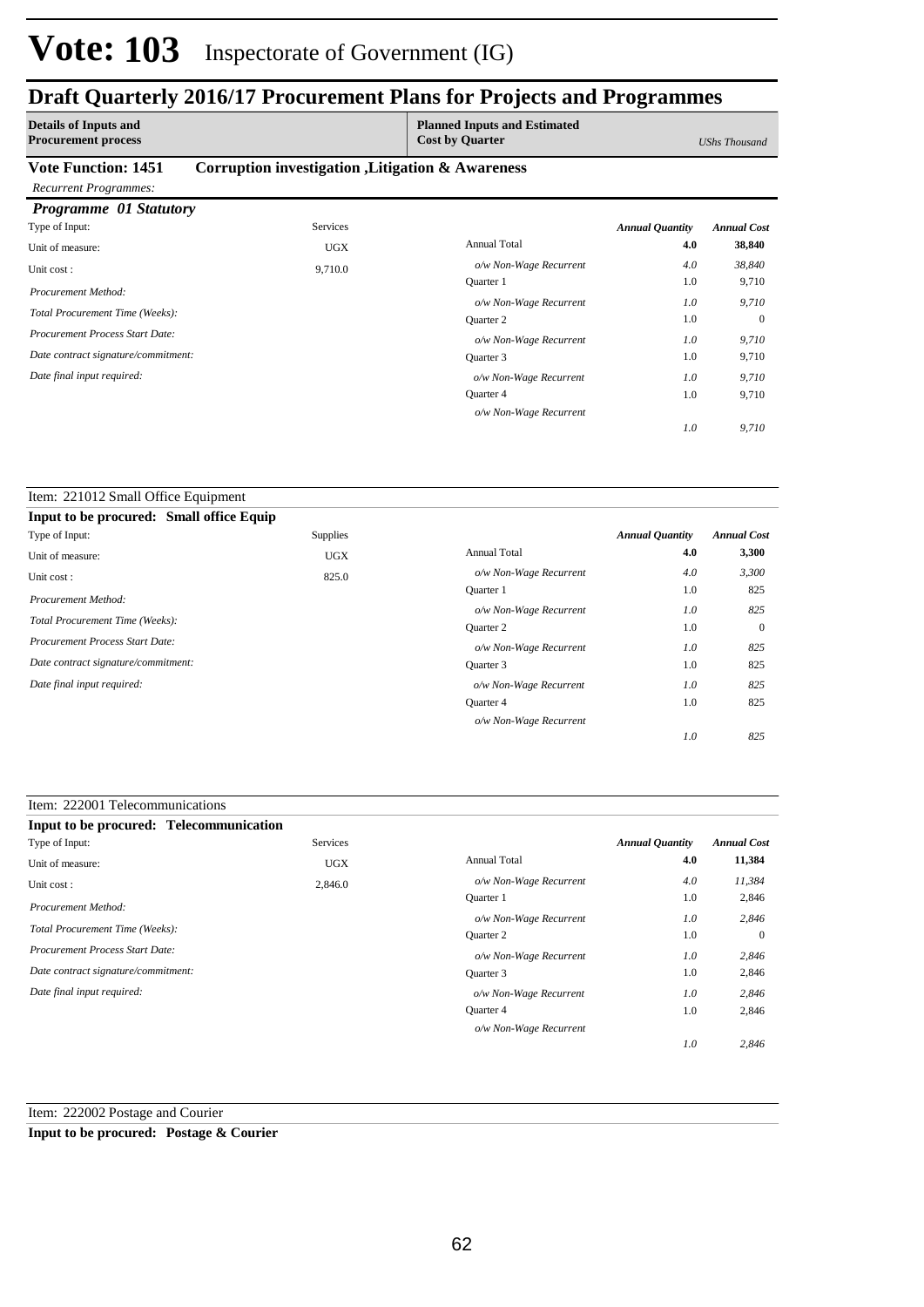### **Draft Quarterly 2016/17 Procurement Plans for Projects and Programmes**

| <b>Details of Inputs and</b><br><b>Procurement process</b> |                                                   | <b>Planned Inputs and Estimated</b><br><b>Cost by Quarter</b> |                        | <b>UShs Thousand</b> |
|------------------------------------------------------------|---------------------------------------------------|---------------------------------------------------------------|------------------------|----------------------|
| <b>Vote Function: 1451</b>                                 | Corruption investigation , Litigation & Awareness |                                                               |                        |                      |
| <b>Recurrent Programmes:</b>                               |                                                   |                                                               |                        |                      |
| Programme 01 Statutory                                     |                                                   |                                                               |                        |                      |
| Type of Input:                                             | <b>Services</b>                                   |                                                               | <b>Annual Quantity</b> | <b>Annual Cost</b>   |
| Unit of measure:                                           | <b>UGX</b>                                        | <b>Annual Total</b>                                           | 4.0                    | 5,920                |
| Unit cost:                                                 | 1,480.0                                           | o/w Non-Wage Recurrent                                        | 4.0                    | 5,920                |
| Procurement Method:                                        |                                                   | <b>Ouarter</b> 1                                              | 1.0                    | 1,480                |
|                                                            |                                                   | o/w Non-Wage Recurrent                                        | 1.0                    | 1,480                |
| Total Procurement Time (Weeks):                            |                                                   | Quarter 2                                                     | 1.0                    | $\theta$             |
| <b>Procurement Process Start Date:</b>                     |                                                   | o/w Non-Wage Recurrent                                        | 1.0                    | 1,480                |
| Date contract signature/commitment:                        |                                                   | Quarter 3                                                     | 1.0                    | 1,480                |
| Date final input required:                                 |                                                   | o/w Non-Wage Recurrent                                        | 1.0                    | 1,480                |
|                                                            |                                                   | Quarter 4                                                     | 1.0                    | 1,480                |

*o/w Non-Wage Recurrent*

*1,480*

*1.0*

| Item: 223003 Rent – (Produced Assets) to private entities |            |                        |                        |                    |
|-----------------------------------------------------------|------------|------------------------|------------------------|--------------------|
| <b>Input to be procured: Rent-Produced assts</b>          |            |                        |                        |                    |
| Type of Input:                                            | Services   |                        | <b>Annual Quantity</b> | <b>Annual Cost</b> |
| Unit of measure:                                          | <b>UGX</b> | <b>Annual Total</b>    | 4.0                    | 402,000            |
| Unit cost:                                                | 100,500.0  | o/w Non-Wage Recurrent | 4.0                    | 402,000            |
|                                                           |            | <b>Ouarter</b> 1       | 1.0                    | 100,500            |
| Procurement Method:                                       |            | o/w Non-Wage Recurrent | 1.0                    | 100,500            |
| Total Procurement Time (Weeks):                           |            | Quarter 2              | 1.0                    | $\mathbf{0}$       |
| <b>Procurement Process Start Date:</b>                    |            | o/w Non-Wage Recurrent | 1.0                    | 100,500            |
| Date contract signature/commitment:                       |            | Quarter 3              | 1.0                    | 100,500            |
| Date final input required:                                |            | o/w Non-Wage Recurrent | 1.0                    | 100,500            |
|                                                           |            | Quarter 4              | 1.0                    | 100,500            |
|                                                           |            | o/w Non-Wage Recurrent |                        |                    |
|                                                           |            |                        | 1.0                    | 100,500            |

| Item: 223004 Guard and Security services        |            |                        |                        |                    |
|-------------------------------------------------|------------|------------------------|------------------------|--------------------|
| Input to be procured: Guard & security services |            |                        |                        |                    |
| Type of Input:                                  | Services   |                        | <b>Annual Quantity</b> | <b>Annual Cost</b> |
| Unit of measure:                                | <b>UGX</b> | <b>Annual Total</b>    | 4.0                    | 5,600              |
| Unit cost:                                      | 1,400.0    | o/w Non-Wage Recurrent | 4.0                    | 5,600              |
| Procurement Method:                             |            | <b>Ouarter</b> 1       | 1.0                    | 1,400              |
|                                                 |            | o/w Non-Wage Recurrent | 1.0                    | 1,400              |
| Total Procurement Time (Weeks):                 |            | <b>Ouarter 2</b>       | 1.0                    | $\overline{0}$     |
| <b>Procurement Process Start Date:</b>          |            | o/w Non-Wage Recurrent | 1.0                    | 1,400              |
| Date contract signature/commitment:             |            | Quarter 3              | 1.0                    | 1,400              |
| Date final input required:                      |            | o/w Non-Wage Recurrent | 1.0                    | 1,400              |
|                                                 |            | <b>Ouarter 4</b>       | 1.0                    | 1,400              |
|                                                 |            | o/w Non-Wage Recurrent |                        |                    |
|                                                 |            |                        | 1.0                    | 1,400              |

Item: 223005 Electricity

### **Input to be procured: ELECTRICITY**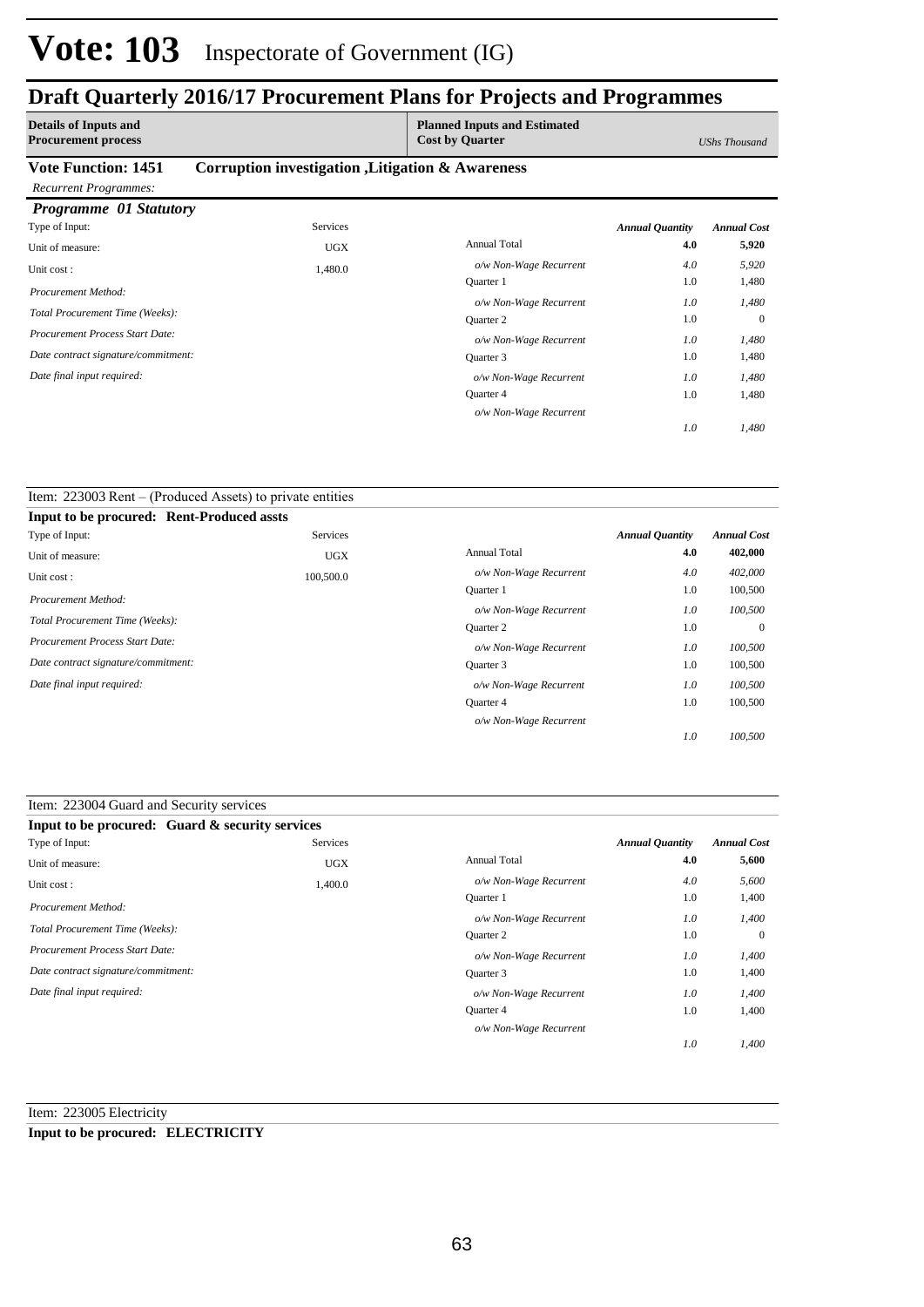### **Draft Quarterly 2016/17 Procurement Plans for Projects and Programmes**

| <b>Details of Inputs and</b><br><b>Procurement process</b> |                                                   | <b>Planned Inputs and Estimated</b><br><b>Cost by Quarter</b> |                        | UShs Thousand      |
|------------------------------------------------------------|---------------------------------------------------|---------------------------------------------------------------|------------------------|--------------------|
| <b>Vote Function: 1451</b>                                 | Corruption investigation , Litigation & Awareness |                                                               |                        |                    |
| <b>Recurrent Programmes:</b>                               |                                                   |                                                               |                        |                    |
| <b>Programme 01 Statutory</b>                              |                                                   |                                                               |                        |                    |
| Type of Input:                                             | <b>Services</b>                                   |                                                               | <b>Annual Quantity</b> | <b>Annual Cost</b> |
| Unit of measure:                                           | <b>UGX</b>                                        | <b>Annual Total</b>                                           | 4.0                    | 26,425             |
| Unit cost:                                                 | 6,606.3                                           | o/w Non-Wage Recurrent                                        | 4.0                    | 26,425             |
| Procurement Method:                                        |                                                   | <b>Ouarter</b> 1                                              | 1.0                    | 6,606              |
|                                                            |                                                   | o/w Non-Wage Recurrent                                        | 1.0                    | 6,606              |
| Total Procurement Time (Weeks):                            |                                                   | Quarter 2                                                     | 1.0                    | $\theta$           |
| Procurement Process Start Date:                            |                                                   | o/w Non-Wage Recurrent                                        | 1.0                    | 6,606              |
| Date contract signature/commitment:                        |                                                   | Quarter 3                                                     | 1.0                    | 6,606              |
| Date final input required:                                 |                                                   | o/w Non-Wage Recurrent                                        | 1.0                    | 6,606              |
|                                                            |                                                   | Quarter 4                                                     | 1.0                    | 6,606              |
|                                                            |                                                   | o/w Non-Wage Recurrent                                        |                        |                    |

*6,606*

*1.0*

#### Item: 223006 Water **Input to be procured: WATER EXP.** Annual Total **4.0 15,360** 3,840 0 3,840 3,840 1.0 1.0 1.0 1.0 *Annual Quantity Annual Cost o/w Non-Wage Recurrent 4.0 15,360 3,840 3,840 3,840 3,840 1.0 1.0 1.0 1.0* Quarter 1 *o/w Non-Wage Recurrent* Quarter 2 *o/w Non-Wage Recurrent* Quarter 3 Quarter 4 *o/w Non-Wage Recurrent o/w Non-Wage Recurrent* Supplies Unit of measure: UGX Unit cost : 3,840.0 *Total Procurement Time (Weeks): Date contract signature/commitment: Procurement Process Start Date: Date final input required: Procurement Method:* Type of Input:

| Item: 223007 Other Utilities (fuel, gas, firewood, charcoal) |                 |                        |                        |                    |
|--------------------------------------------------------------|-----------------|------------------------|------------------------|--------------------|
| Input to be procured: Other utilities                        |                 |                        |                        |                    |
| Type of Input:                                               | <b>Services</b> |                        | <b>Annual Quantity</b> | <b>Annual Cost</b> |
| Unit of measure:                                             | <b>UGX</b>      | <b>Annual Total</b>    | 4.0                    | 2,496              |
| Unit cost:                                                   | 624.0           | o/w Non-Wage Recurrent | 4.0                    | 2,496              |
| Procurement Method:                                          |                 | Quarter 1              | 0.0                    | $\Omega$           |
|                                                              |                 | o/w Non-Wage Recurrent | 0.0                    | $\theta$           |
| Total Procurement Time (Weeks):                              |                 | Quarter 2              | 0.0                    | $\mathbf{0}$       |
| <b>Procurement Process Start Date:</b>                       |                 | o/w Non-Wage Recurrent | 0.0                    | $\theta$           |
| Date contract signature/commitment:                          |                 | Quarter 3              | 0.0                    | $\mathbf{0}$       |
| Date final input required:                                   |                 | o/w Non-Wage Recurrent | 0.0                    | $\theta$           |
|                                                              |                 | Quarter 4              | 4.0                    | 2,496              |
|                                                              |                 | o/w Non-Wage Recurrent |                        |                    |
|                                                              |                 |                        | 4.0                    | 2,496              |

Item: 224003 Classified Expenditure

**Input to be procured: Classified Expenditure**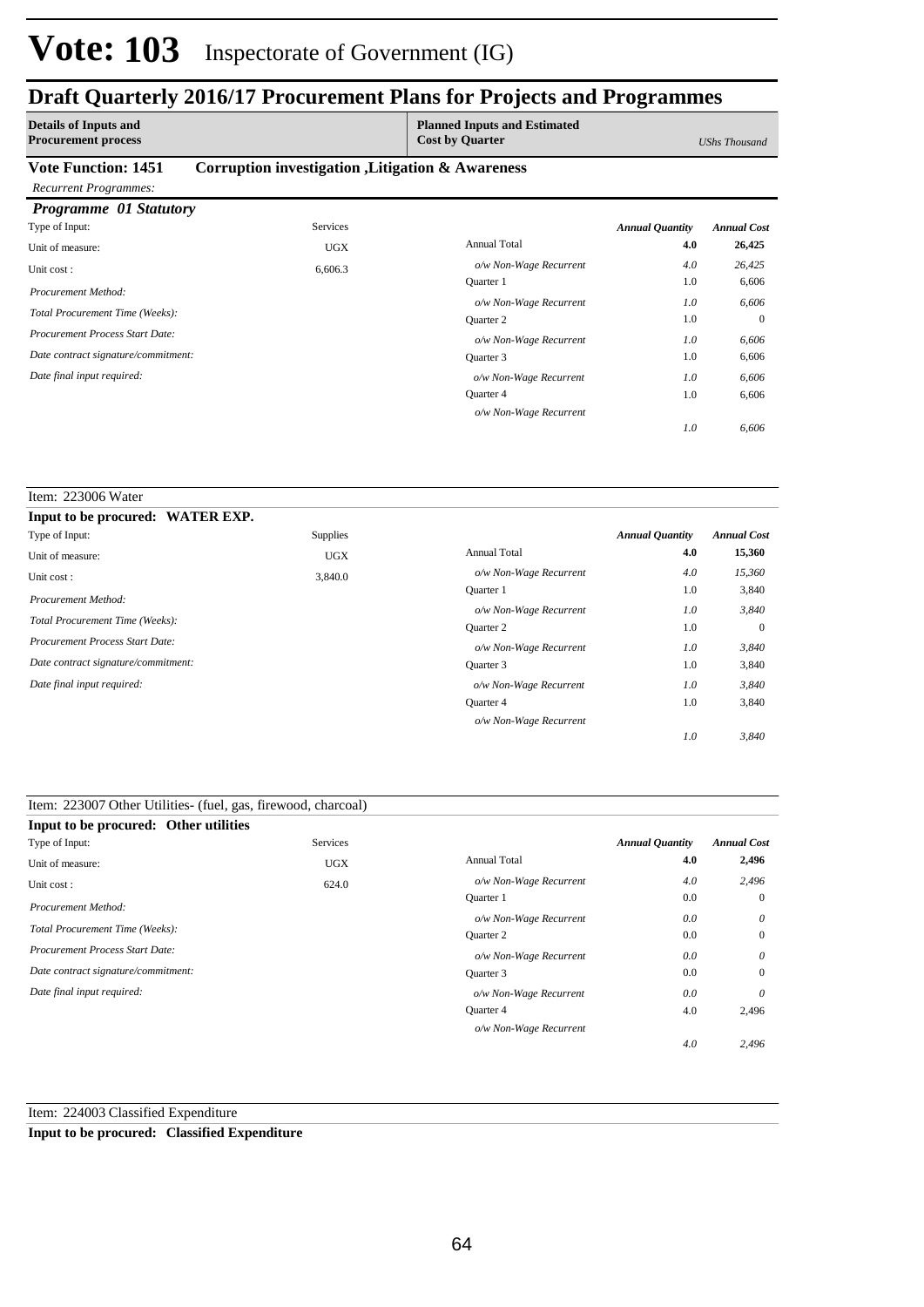### **Draft Quarterly 2016/17 Procurement Plans for Projects and Programmes**

| <b>Details of Inputs and</b><br><b>Procurement process</b> |                                                   | <b>Planned Inputs and Estimated</b><br><b>Cost by Quarter</b> |                        | UShs Thousand      |
|------------------------------------------------------------|---------------------------------------------------|---------------------------------------------------------------|------------------------|--------------------|
| <b>Vote Function: 1451</b>                                 | Corruption investigation , Litigation & Awareness |                                                               |                        |                    |
| <b>Recurrent Programmes:</b>                               |                                                   |                                                               |                        |                    |
| <b>Programme 01 Statutory</b>                              |                                                   |                                                               |                        |                    |
| Type of Input:                                             | <b>Services</b>                                   |                                                               | <b>Annual Quantity</b> | <b>Annual Cost</b> |
| Unit of measure:                                           | <b>UGX</b>                                        | <b>Annual Total</b>                                           | 4.0                    | 31,200             |
| Unit cost:                                                 | 7,800.0                                           | o/w Non-Wage Recurrent                                        | 4.0                    | 31,200             |
| Procurement Method:                                        |                                                   | Quarter 1                                                     | 1.0                    | 7,800              |
|                                                            |                                                   | o/w Non-Wage Recurrent                                        | 1.0                    | 7,800              |
| Total Procurement Time (Weeks):                            |                                                   | <b>Ouarter 2</b>                                              | 1.0                    | $\Omega$           |
| Procurement Process Start Date:                            |                                                   | o/w Non-Wage Recurrent                                        | 1.0                    | 7,800              |
| Date contract signature/commitment:                        |                                                   | Quarter 3                                                     | 1.0                    | 7,800              |
| Date final input required:                                 |                                                   | o/w Non-Wage Recurrent                                        | 1.0                    | 7,800              |
|                                                            |                                                   | Quarter 4                                                     | 1.0                    | 7,800              |
|                                                            |                                                   | o/w Non-Wage Recurrent                                        |                        |                    |

*7,800*

*1.0*

| Item: 227001 Travel inland             |                 |                        |                        |                    |
|----------------------------------------|-----------------|------------------------|------------------------|--------------------|
| Input to be procured: Travel inland    |                 |                        |                        |                    |
| Type of Input:                         | <b>Services</b> |                        | <b>Annual Quantity</b> | <b>Annual Cost</b> |
| Unit of measure:                       | <b>UGX</b>      | <b>Annual Total</b>    | 4.0                    | 1,563,345          |
| Unit cost:                             | 390,836.2       | o/w Non-Wage Recurrent | 4.0                    | 1,563,345          |
| Procurement Method:                    |                 | <b>Ouarter</b> 1       | 1.0                    | 390,836            |
|                                        |                 | o/w Non-Wage Recurrent | 1.0                    | 390,836            |
| Total Procurement Time (Weeks):        |                 | Quarter 2              | 1.0                    | $\Omega$           |
| <b>Procurement Process Start Date:</b> |                 | o/w Non-Wage Recurrent | 1.0                    | 390,836            |
| Date contract signature/commitment:    |                 | Quarter 3              | 1.0                    | 390,836            |
| Date final input required:             |                 | o/w Non-Wage Recurrent | 1.0                    | 390,836            |
|                                        |                 | Quarter 4              | 1.0                    | 390,836            |
|                                        |                 | o/w Non-Wage Recurrent |                        |                    |
|                                        |                 |                        | 1.0                    | 390.836            |

#### Item: 227004 Fuel, Lubricants and Oils **Input to be procured: Fuel Lubricants & Oils** Annual Total **4.0 62,869** 15,717 0 15,717 15,717 1.0 1.0 1.0 1.0 *Annual Quantity Annual Cost o/w Non-Wage Recurrent 4.0 62,869 15,717 15,717 15,717 15,717 1.0 1.0 1.0 1.0* Quarter 1 *o/w Non-Wage Recurrent* Quarter 2 *o/w Non-Wage Recurrent* Quarter 3 Quarter 4 *o/w Non-Wage Recurrent o/w Non-Wage Recurrent* Supplies Unit of measure: UGX Unit cost : 15,717.3 *Total Procurement Time (Weeks): Date contract signature/commitment: Procurement Process Start Date: Date final input required: Procurement Method:* Type of Input:

Item: 228001 Maintenance - Civil

**Input to be procured: Maintanance -Civil**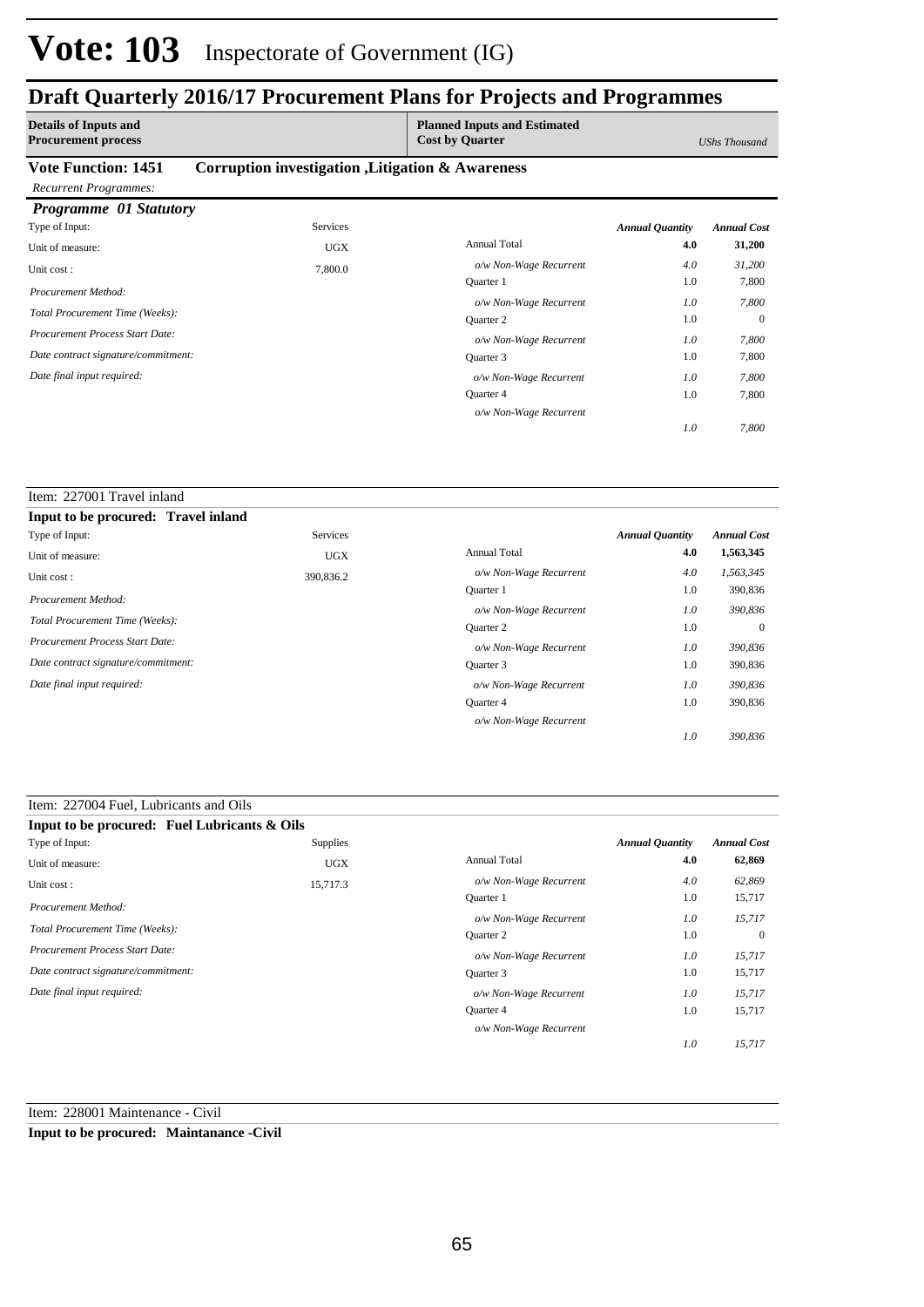### **Draft Quarterly 2016/17 Procurement Plans for Projects and Programmes**

| <b>Details of Inputs and</b><br><b>Procurement process</b> |                                                   | <b>Planned Inputs and Estimated</b><br><b>Cost by Quarter</b> |                        | UShs Thousand      |
|------------------------------------------------------------|---------------------------------------------------|---------------------------------------------------------------|------------------------|--------------------|
| <b>Vote Function: 1451</b>                                 | Corruption investigation , Litigation & Awareness |                                                               |                        |                    |
| <b>Recurrent Programmes:</b>                               |                                                   |                                                               |                        |                    |
| <b>Programme 01 Statutory</b>                              |                                                   |                                                               |                        |                    |
| Type of Input:                                             | <b>Services</b>                                   |                                                               | <b>Annual Quantity</b> | <b>Annual Cost</b> |
| Unit of measure:                                           | <b>UGX</b>                                        | <b>Annual Total</b>                                           | 4.0                    | 38,400             |
| Unit cost:                                                 | 9,600.0                                           | o/w Non-Wage Recurrent                                        | 4.0                    | 38,400             |
| Procurement Method:                                        |                                                   | <b>Ouarter</b> 1                                              | 1.0                    | 9,600              |
|                                                            |                                                   | o/w Non-Wage Recurrent                                        | 1.0                    | 9,600              |
| Total Procurement Time (Weeks):                            |                                                   | Quarter 2                                                     | 1.0                    | $\theta$           |
| <b>Procurement Process Start Date:</b>                     |                                                   | o/w Non-Wage Recurrent                                        | 1.0                    | 9,600              |
| Date contract signature/commitment:                        |                                                   | Quarter 3                                                     | 1.0                    | 9,600              |
| Date final input required:                                 |                                                   | o/w Non-Wage Recurrent                                        | 1.0                    | 9,600              |
|                                                            |                                                   | Quarter 4                                                     | 1.0                    | 9,600              |

*o/w Non-Wage Recurrent*

*9,600*

*1.0*

#### Item: 228002 Maintenance - Vehicles **Input to be procured: Maintanance -Vehicles** Annual Total **4.0 129,184** 32,296 0 32,296 32,296 1.0 1.0 1.0 1.0 *Annual Quantity Annual Cost o/w Non-Wage Recurrent 4.0 129,184 32,296 32,296 32,296 32,296 1.0 1.0 1.0 1.0* Quarter 1 *o/w Non-Wage Recurrent* Quarter 2 *o/w Non-Wage Recurrent* Quarter 3 Quarter 4 *o/w Non-Wage Recurrent o/w Non-Wage Recurrent* Services Unit of measure: UGX Unit cost : 32,296.1 *Total Procurement Time (Weeks): Date contract signature/commitment: Procurement Process Start Date: Date final input required: Procurement Method:* Type of Input:

### Item: 228003 Maintenance – Machinery, Equipment & Furniture

| Input to be procured: Maintenance-Machinary, eqip & furniture |                 |                        |                        |                    |
|---------------------------------------------------------------|-----------------|------------------------|------------------------|--------------------|
| Type of Input:                                                | <b>Services</b> |                        | <b>Annual Quantity</b> | <b>Annual Cost</b> |
| Unit of measure:                                              | <b>UGX</b>      | <b>Annual Total</b>    | 4.0                    | 20,462             |
| Unit cost:                                                    | 5,115.4         | o/w Non-Wage Recurrent | 4.0                    | 20,462             |
| Procurement Method:                                           |                 | <b>Ouarter</b> 1       | 1.0                    | 5,115              |
|                                                               |                 | o/w Non-Wage Recurrent | 1.0                    | 5,115              |
| Total Procurement Time (Weeks):                               |                 | <b>Ouarter 2</b>       | 1.0                    | $\mathbf{0}$       |
| Procurement Process Start Date:                               |                 | o/w Non-Wage Recurrent | 1.0                    | 5,115              |
| Date contract signature/commitment:                           |                 | Quarter 3              | 1.0                    | 5,115              |
| Date final input required:                                    |                 | o/w Non-Wage Recurrent | 1.0                    | 5,115              |
|                                                               |                 | Quarter 4              | 1.0                    | 5,115              |
|                                                               |                 | o/w Non-Wage Recurrent |                        |                    |
|                                                               |                 |                        | 1.0                    | 5,115              |

### *Output:14510 Verification of Leaders' Declarations*

Item: 211103 Allowances

#### **Input to be procured: Allowances**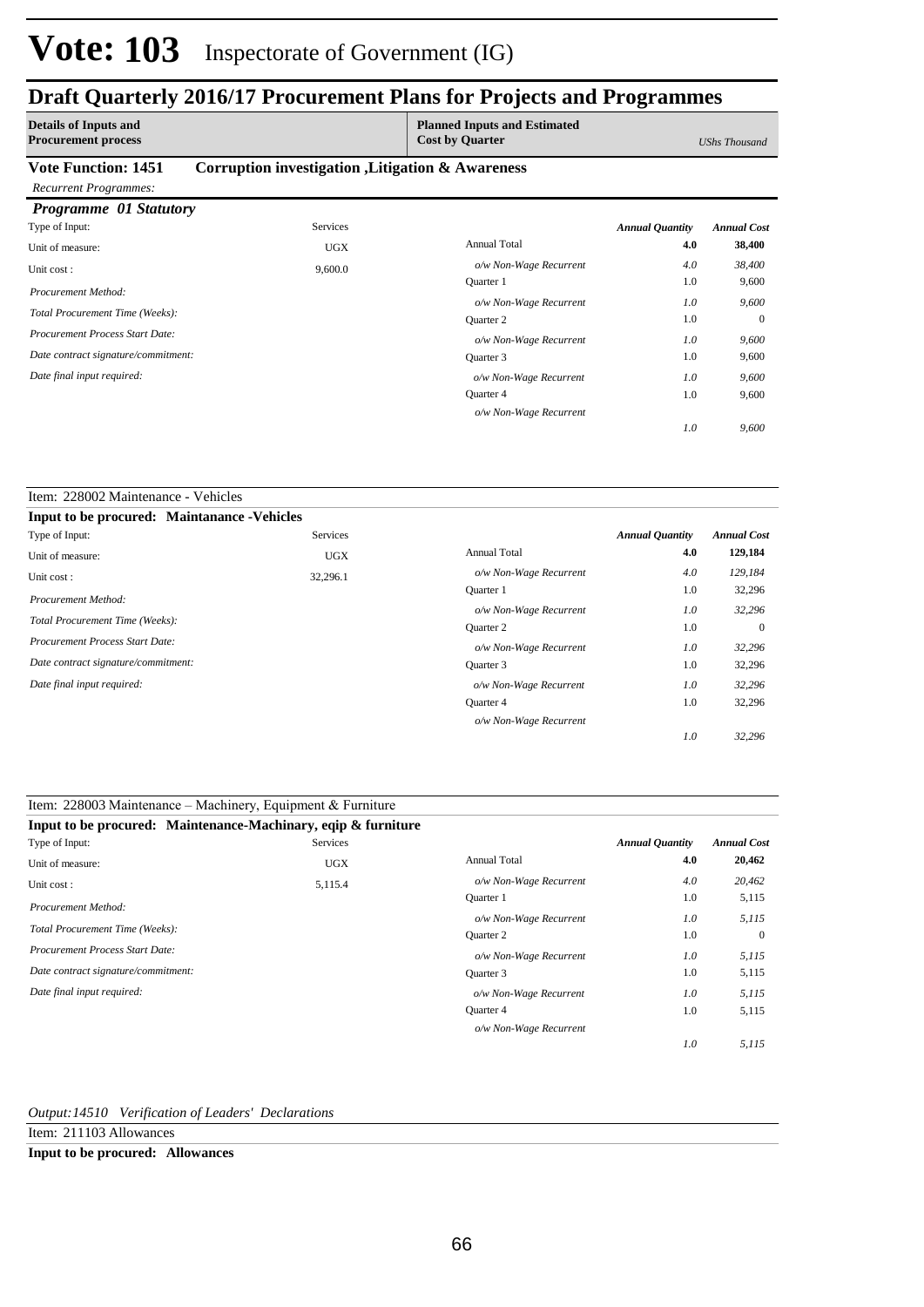## **Draft Quarterly 2016/17 Procurement Plans for Projects and Programmes**

| <b>Details of Inputs and</b><br><b>Procurement process</b>    |                                                   | <b>Planned Inputs and Estimated</b><br><b>Cost by Quarter</b> |                        | UShs Thousand      |
|---------------------------------------------------------------|---------------------------------------------------|---------------------------------------------------------------|------------------------|--------------------|
| <b>Vote Function: 1451</b>                                    | Corruption investigation , Litigation & Awareness |                                                               |                        |                    |
| <b>Recurrent Programmes:</b><br><b>Programme 01 Statutory</b> |                                                   |                                                               |                        |                    |
| Type of Input:                                                | <b>Services</b>                                   |                                                               | <b>Annual Quantity</b> | <b>Annual Cost</b> |
| Unit of measure:                                              | <b>UGX</b>                                        | <b>Annual Total</b>                                           | 4.0                    | 144,959            |
| Unit cost:                                                    | 36,239.6                                          | o/w Non-Wage Recurrent                                        | 4.0                    | 144,959            |
| Procurement Method:                                           |                                                   | Quarter 1                                                     | 1.0                    | 36,240             |
|                                                               |                                                   | o/w Non-Wage Recurrent                                        | 1.0                    | 36,240             |
| Total Procurement Time (Weeks):                               |                                                   | Quarter 2                                                     | 1.0                    | $\mathbf{0}$       |
| Procurement Process Start Date:                               |                                                   | o/w Non-Wage Recurrent                                        | 1.0                    | 36,240             |
| Date contract signature/commitment:                           |                                                   | Quarter 3                                                     | 1.0                    | 36,240             |
| Date final input required:                                    |                                                   | o/w Non-Wage Recurrent                                        | 1.0                    | 36,240             |
|                                                               |                                                   | Quarter 4                                                     | 1.0                    | 36,240             |

*o/w Non-Wage Recurrent*

*36,240*

*1.0*

#### Item: 212101 Social Security Contributions

| Input to be procured: 10%NSSF       |            |                        |                        |                    |
|-------------------------------------|------------|------------------------|------------------------|--------------------|
| Type of Input:                      | Services   |                        | <b>Annual Quantity</b> | <b>Annual Cost</b> |
| Unit of measure:                    | <b>UGX</b> | <b>Annual Total</b>    | 4.0                    | 133,304            |
| Unit cost:                          | 33,326.0   | o/w Non-Wage Recurrent | 4.0                    | 133,304            |
| Procurement Method:                 |            | <b>Ouarter</b> 1       | 1.0                    | 33,326             |
|                                     |            | o/w Non-Wage Recurrent | 1.0                    | 33,326             |
| Total Procurement Time (Weeks):     |            | <b>Ouarter 2</b>       | 1.0                    | $\overline{0}$     |
| Procurement Process Start Date:     |            | o/w Non-Wage Recurrent | 1.0                    | 33,326             |
| Date contract signature/commitment: |            | Ouarter 3              | 1.0                    | 33,326             |
| Date final input required:          |            | o/w Non-Wage Recurrent | 1.0                    | 33,326             |
|                                     |            | <b>Ouarter 4</b>       | 1.0                    | 33,326             |
|                                     |            | o/w Non-Wage Recurrent |                        |                    |
|                                     |            |                        | 1.0                    | 33,326             |

### Item: 213004 Gratuity Expenses

| <b>Input to be procured: Gratuity expenses</b> |            |                        |                        |                    |
|------------------------------------------------|------------|------------------------|------------------------|--------------------|
| Type of Input:                                 | Services   |                        | <b>Annual Quantity</b> | <b>Annual Cost</b> |
| Unit of measure:                               | <b>UGX</b> | <b>Annual Total</b>    | 1.0                    | 368,520            |
| Unit cost:                                     | 368,520.5  | o/w Non-Wage Recurrent | 1.0                    | 368,520            |
| Procurement Method:                            |            | Quarter 1              | 0.0                    | $\overline{0}$     |
|                                                |            | o/w Non-Wage Recurrent | 0.0                    | $\theta$           |
| Total Procurement Time (Weeks):                |            | <b>Ouarter 2</b>       | 1.0                    | $\overline{0}$     |
| Procurement Process Start Date:                |            | o/w Non-Wage Recurrent | 1.0                    | 368,520            |
| Date contract signature/commitment:            |            | Ouarter 3              | 0.0                    | $\overline{0}$     |
| Date final input required:                     |            | o/w Non-Wage Recurrent | 0.0                    | $\theta$           |
|                                                |            | Quarter 4              | 0.0                    | $\overline{0}$     |
|                                                |            | o/w Non-Wage Recurrent |                        |                    |
|                                                |            |                        | 0.0                    | 0                  |

### Item: 221009 Welfare and Entertainment

**Input to be procured: Welfare & entertainment**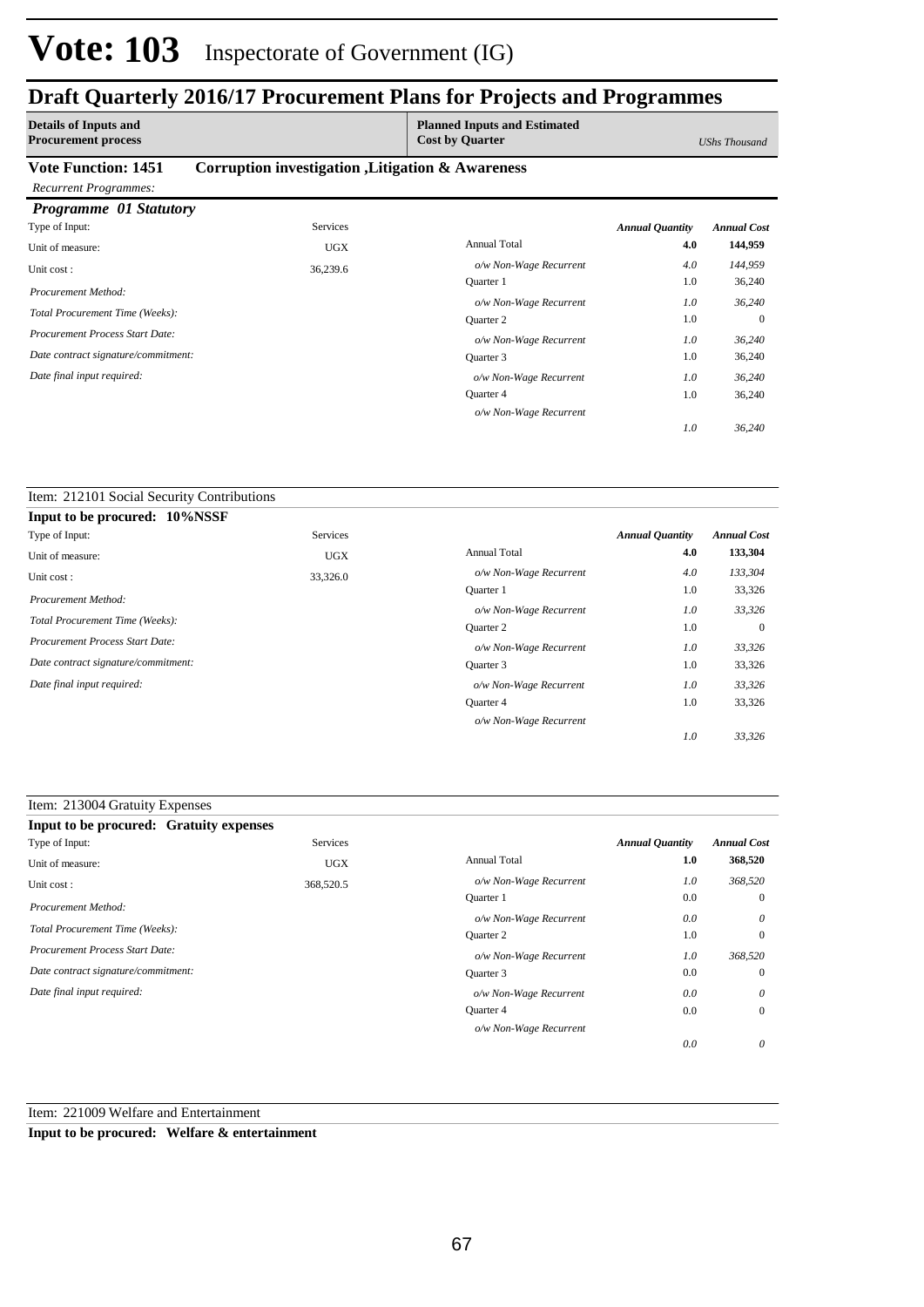### **Draft Quarterly 2016/17 Procurement Plans for Projects and Programmes**

| <b>Details of Inputs and</b><br><b>Procurement process</b> |                                                   | <b>Planned Inputs and Estimated</b><br><b>Cost by Quarter</b> |                        | <b>UShs Thousand</b> |
|------------------------------------------------------------|---------------------------------------------------|---------------------------------------------------------------|------------------------|----------------------|
| <b>Vote Function: 1451</b><br><b>Recurrent Programmes:</b> | Corruption investigation , Litigation & Awareness |                                                               |                        |                      |
| <b>Programme 01 Statutory</b>                              |                                                   |                                                               |                        |                      |
| Type of Input:                                             | <b>Services</b>                                   |                                                               | <b>Annual Quantity</b> | <b>Annual Cost</b>   |
| Unit of measure:                                           | <b>UGX</b>                                        | <b>Annual Total</b>                                           | 4.0                    | 5,794                |
| Unit cost:                                                 | 1,448.4                                           | o/w Non-Wage Recurrent                                        | 4.0                    | 5,794                |
| Procurement Method:                                        |                                                   | Quarter 1                                                     | 1.0                    | 1,448                |
|                                                            |                                                   | o/w Non-Wage Recurrent                                        | 1.0                    | 1,448                |
| Total Procurement Time (Weeks):                            |                                                   | Quarter 2                                                     | 1.0                    | $\theta$             |
| Procurement Process Start Date:                            |                                                   | o/w Non-Wage Recurrent                                        | 1.0                    | 1,448                |
| Date contract signature/commitment:                        |                                                   | Quarter 3                                                     | 1.0                    | 1,448                |
| Date final input required:                                 |                                                   | o/w Non-Wage Recurrent                                        | 1.0                    | 1,448                |
|                                                            |                                                   | Quarter 4                                                     | 1.0                    | 1,448                |

*o/w Non-Wage Recurrent*

*1,448*

*1.0*

| Item: 221011 Printing, Stationery, Photocopying and Binding |                 |                        |                        |                    |
|-------------------------------------------------------------|-----------------|------------------------|------------------------|--------------------|
| Input to be procured: Printing Stationary PHOTO & binding   |                 |                        |                        |                    |
| Type of Input:                                              | <b>Services</b> |                        | <b>Annual Quantity</b> | <b>Annual Cost</b> |
| Unit of measure:                                            | <b>UGX</b>      | <b>Annual Total</b>    | 4.0                    | 6,069              |
| Unit cost:                                                  | 1,517.3         | o/w Non-Wage Recurrent | 4.0                    | 6,069              |
|                                                             |                 | <b>Ouarter</b> 1       | 1.0                    | 1,517              |
| Procurement Method:                                         |                 | o/w Non-Wage Recurrent | 1.0                    | 1,517              |
| Total Procurement Time (Weeks):                             |                 | <b>Ouarter 2</b>       | 1.0                    | $\overline{0}$     |
| Procurement Process Start Date:                             |                 | o/w Non-Wage Recurrent | 1.0                    | 1,517              |
| Date contract signature/commitment:                         |                 | Quarter 3              | 1.0                    | 1,517              |
| Date final input required:                                  |                 | o/w Non-Wage Recurrent | 1.0                    | 1,517              |
|                                                             |                 | Quarter 4              | 1.0                    | 1,517              |
|                                                             |                 | o/w Non-Wage Recurrent |                        |                    |
|                                                             |                 |                        | 1.0                    | 1,517              |

### Item: 224003 Classified Expenditure

| Input to be procured: Classified expenditure |            |                        |                        |                    |
|----------------------------------------------|------------|------------------------|------------------------|--------------------|
| Type of Input:                               | Services   |                        | <b>Annual Quantity</b> | <b>Annual Cost</b> |
| Unit of measure:                             | <b>UGX</b> | <b>Annual Total</b>    | 4.0                    | 18,000             |
| Unit cost:                                   | 4,500.0    | o/w Non-Wage Recurrent | 4.0                    | 18,000             |
| Procurement Method:                          |            | <b>Ouarter</b> 1       | 1.0                    | 4,500              |
|                                              |            | o/w Non-Wage Recurrent | 1.0                    | 4,500              |
| Total Procurement Time (Weeks):              |            | <b>Ouarter 2</b>       | 1.0                    | $\overline{0}$     |
| Procurement Process Start Date:              |            | o/w Non-Wage Recurrent | 1.0                    | 4,500              |
| Date contract signature/commitment:          |            | Quarter 3              | 1.0                    | 4,500              |
| Date final input required:                   |            | o/w Non-Wage Recurrent | 1.0                    | 4,500              |
|                                              |            | Quarter 4              | 1.0                    | 4,500              |
|                                              |            | o/w Non-Wage Recurrent |                        |                    |
|                                              |            |                        | 1.0                    | 4,500              |

Item: 227001 Travel inland

### **Input to be procured: Travel inland**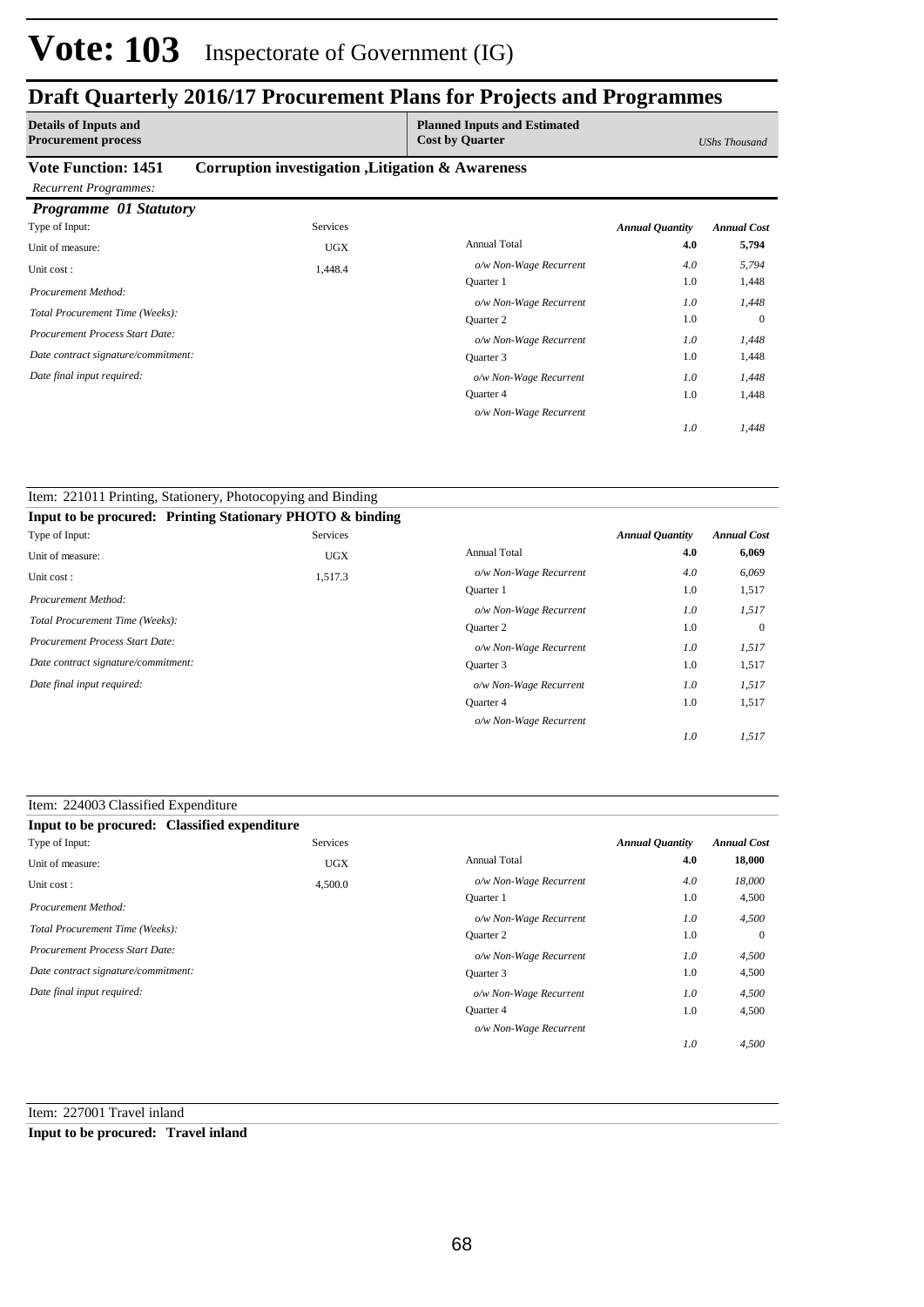### **Draft Quarterly 2016/17 Procurement Plans for Projects and Programmes**

| <b>Details of Inputs and</b><br><b>Procurement process</b> |                                                   | <b>Planned Inputs and Estimated</b><br><b>Cost by Quarter</b> |                        | UShs Thousand      |
|------------------------------------------------------------|---------------------------------------------------|---------------------------------------------------------------|------------------------|--------------------|
| <b>Vote Function: 1451</b>                                 | Corruption investigation , Litigation & Awareness |                                                               |                        |                    |
| <b>Recurrent Programmes:</b>                               |                                                   |                                                               |                        |                    |
| Programme 01 Statutory                                     |                                                   |                                                               |                        |                    |
| Type of Input:                                             | <b>Services</b>                                   |                                                               | <b>Annual Quantity</b> | <b>Annual Cost</b> |
| Unit of measure:                                           | <b>UGX</b>                                        | <b>Annual Total</b>                                           | 4.0                    | 117,692            |
| Unit cost:                                                 | 29,422.9                                          | o/w Non-Wage Recurrent                                        | 4.0                    | 117,692            |
| Procurement Method:                                        |                                                   | Quarter 1                                                     | 1.0                    | 29,423             |
|                                                            |                                                   | o/w Non-Wage Recurrent                                        | 1.0                    | 29,423             |
| Total Procurement Time (Weeks):                            |                                                   | <b>Ouarter 2</b>                                              | 1.0                    | $\theta$           |
| <b>Procurement Process Start Date:</b>                     |                                                   | o/w Non-Wage Recurrent                                        | 1.0                    | 29,423             |
| Date contract signature/commitment:                        |                                                   | Quarter 3                                                     | 1.0                    | 29,423             |
| Date final input required:                                 |                                                   | o/w Non-Wage Recurrent                                        | 1.0                    | 29,423             |
|                                                            |                                                   | Quarter 4                                                     | 1.0                    | 29,423             |

*o/w Non-Wage Recurrent*

*29,423*

*1.0*

### Item: 227004 Fuel, Lubricants and Oils

| Input to be procured: Fuel Lubricants & Oils |                 |                        |                        |                    |
|----------------------------------------------|-----------------|------------------------|------------------------|--------------------|
| Type of Input:                               | <b>Supplies</b> |                        | <b>Annual Quantity</b> | <b>Annual Cost</b> |
| Unit of measure:                             | <b>UGX</b>      | <b>Annual Total</b>    | 4.0                    | 59,316             |
| Unit cost:                                   | 14,828.9        | o/w Non-Wage Recurrent | 4.0                    | 59,316             |
| Procurement Method:                          |                 | <b>Ouarter 1</b>       | 1.0                    | 14,829             |
|                                              |                 | o/w Non-Wage Recurrent | 1.0                    | 14,829             |
| Total Procurement Time (Weeks):              |                 | Quarter 2              | 1.0                    | $\theta$           |
| <b>Procurement Process Start Date:</b>       |                 | o/w Non-Wage Recurrent | 1.0                    | 14,829             |
| Date contract signature/commitment:          |                 | Quarter 3              | 1.0                    | 14,829             |
| Date final input required:                   |                 | o/w Non-Wage Recurrent | 1.0                    | 14,829             |
|                                              |                 | <b>Ouarter 4</b>       | 1.0                    | 14,829             |
|                                              |                 | o/w Non-Wage Recurrent |                        |                    |
|                                              |                 |                        | 1.0                    | 14,829             |

### Item: 228002 Maintenance - Vehicles

| Input to be procured: Maintenance vehicles |            |                        |                        |                    |
|--------------------------------------------|------------|------------------------|------------------------|--------------------|
| Type of Input:                             | Services   |                        | <b>Annual Quantity</b> | <b>Annual Cost</b> |
| Unit of measure:                           | <b>UGX</b> | <b>Annual Total</b>    | 4.0                    | 15,110             |
| Unit cost:                                 | 3,777.4    | o/w Non-Wage Recurrent | 4.0                    | 15,110             |
| Procurement Method:                        |            | <b>Ouarter 1</b>       | 1.0                    | 3,777              |
|                                            |            | o/w Non-Wage Recurrent | 1.0                    | 3,777              |
| Total Procurement Time (Weeks):            |            | <b>Ouarter 2</b>       | 1.0                    | $\mathbf{0}$       |
| Procurement Process Start Date:            |            | o/w Non-Wage Recurrent | 1.0                    | 3.777              |
| Date contract signature/commitment:        |            | Quarter 3              | 1.0                    | 3,777              |
| Date final input required:                 |            | o/w Non-Wage Recurrent | 1.0                    | 3.777              |
|                                            |            | Quarter 4              | 1.0                    | 3,777              |
|                                            |            | o/w Non-Wage Recurrent |                        |                    |
|                                            |            |                        | 1.0                    | 3,777              |

*Output:14510 Ombudsman Complaints, Policy and Systems Studies*

Item: 211103 Allowances

**Input to be procured: Allowances**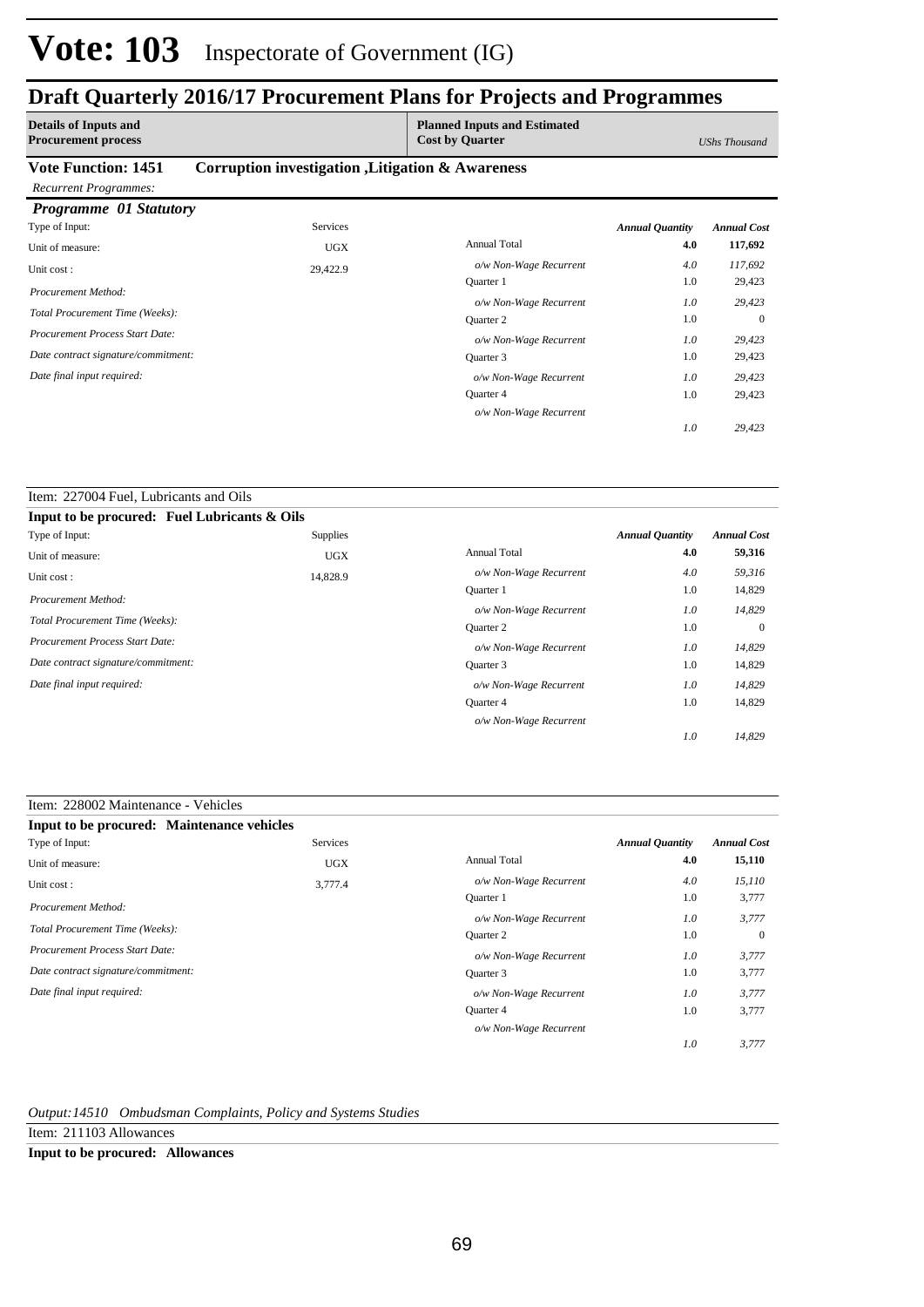## **Draft Quarterly 2016/17 Procurement Plans for Projects and Programmes**

| <b>Details of Inputs and</b><br><b>Procurement process</b> |                                                   | <b>Planned Inputs and Estimated</b><br><b>Cost by Quarter</b> |                        | UShs Thousand      |
|------------------------------------------------------------|---------------------------------------------------|---------------------------------------------------------------|------------------------|--------------------|
| <b>Vote Function: 1451</b>                                 | Corruption investigation , Litigation & Awareness |                                                               |                        |                    |
| <b>Recurrent Programmes:</b>                               |                                                   |                                                               |                        |                    |
| <b>Programme 01 Statutory</b>                              |                                                   |                                                               |                        |                    |
| Type of Input:                                             | <b>Services</b>                                   |                                                               | <b>Annual Quantity</b> | <b>Annual Cost</b> |
| Unit of measure:                                           | <b>UGX</b>                                        | <b>Annual Total</b>                                           | 4.0                    | 134,257            |
| Unit cost:                                                 | 33,564.3                                          | o/w Non-Wage Recurrent                                        | 4.0                    | 134,257            |
| Procurement Method:                                        |                                                   | Quarter 1                                                     | 1.0                    | 33,564             |
|                                                            |                                                   | o/w Non-Wage Recurrent                                        | 1.0                    | 33,564             |
| Total Procurement Time (Weeks):                            |                                                   | Quarter 2                                                     | 1.0                    | $\mathbf{0}$       |
| <b>Procurement Process Start Date:</b>                     |                                                   | o/w Non-Wage Recurrent                                        | 1.0                    | 33,564             |
| Date contract signature/commitment:                        |                                                   | Quarter 3                                                     | 1.0                    | 33,564             |
| Date final input required:                                 |                                                   | o/w Non-Wage Recurrent                                        | 1.0                    | 33,564             |
|                                                            |                                                   | Quarter 4                                                     | 1.0                    | 33,564             |

*o/w Non-Wage Recurrent*

*33,564*

*1.0*

#### Item: 212101 Social Security Contributions

| Input to be procured: 10%NSSF       |            |                        |                        |                    |
|-------------------------------------|------------|------------------------|------------------------|--------------------|
| Type of Input:                      | Services   |                        | <b>Annual Quantity</b> | <b>Annual Cost</b> |
| Unit of measure:                    | <b>UGX</b> | <b>Annual Total</b>    | 4.0                    | 113,127            |
| Unit cost:                          | 28,281.6   | o/w Non-Wage Recurrent | 4.0                    | 113,127            |
| Procurement Method:                 |            | <b>Ouarter 1</b>       | 1.0                    | 28,282             |
|                                     |            | o/w Non-Wage Recurrent | 1.0                    | 28,282             |
| Total Procurement Time (Weeks):     |            | <b>Ouarter 2</b>       | 1.0                    | $\mathbf{0}$       |
| Procurement Process Start Date:     |            | o/w Non-Wage Recurrent | 1.0                    | 28,282             |
| Date contract signature/commitment: |            | Quarter 3              | 1.0                    | 28,282             |
| Date final input required:          |            | o/w Non-Wage Recurrent | 1.0                    | 28,282             |
|                                     |            | <b>Ouarter 4</b>       | 1.0                    | 28,282             |
|                                     |            | o/w Non-Wage Recurrent |                        |                    |
|                                     |            |                        | 1.0                    | 28,282             |

### Item: 213004 Gratuity Expenses

| <b>Input to be procured: Gratuity Expences</b> |            |                        |                        |                    |
|------------------------------------------------|------------|------------------------|------------------------|--------------------|
| Type of Input:                                 | Services   |                        | <b>Annual Quantity</b> | <b>Annual Cost</b> |
| Unit of measure:                               | <b>UGX</b> | <b>Annual Total</b>    | 1.0                    | 376,741            |
| Unit cost:                                     | 376,741.2  | o/w Non-Wage Recurrent | 1.0                    | 376,741            |
| Procurement Method:                            |            | <b>Ouarter</b> 1       | 0.0                    | $\mathbf{0}$       |
|                                                |            | o/w Non-Wage Recurrent | 0.0                    | $\theta$           |
| Total Procurement Time (Weeks):                |            | Quarter 2              | 1.0                    | $\mathbf{0}$       |
| <b>Procurement Process Start Date:</b>         |            | o/w Non-Wage Recurrent | 1.0                    | 376,741            |
| Date contract signature/commitment:            |            | Quarter 3              | 0.0                    | $\mathbf{0}$       |
| Date final input required:                     |            | o/w Non-Wage Recurrent | 0.0                    | $\theta$           |
|                                                |            | Quarter 4              | 0.0                    | $\Omega$           |
|                                                |            | o/w Non-Wage Recurrent |                        |                    |
|                                                |            |                        | 0.0                    | $\theta$           |

### Item: 221009 Welfare and Entertainment

**Input to be procured: Welfare & entertanment**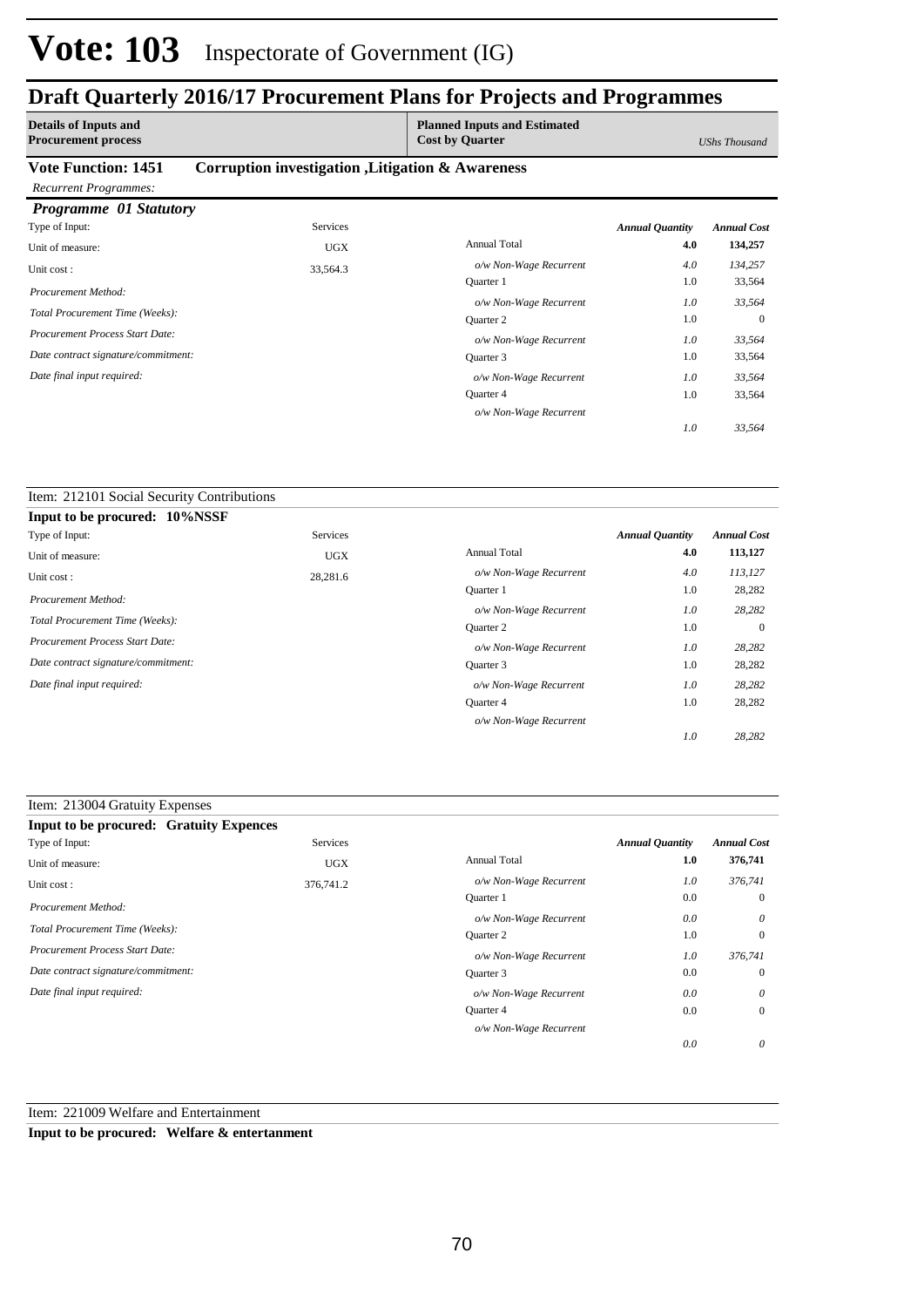### **Draft Quarterly 2016/17 Procurement Plans for Projects and Programmes**

| <b>Details of Inputs and</b><br><b>Procurement process</b> |                                                   | <b>Planned Inputs and Estimated</b><br><b>Cost by Quarter</b> |                        | UShs Thousand      |
|------------------------------------------------------------|---------------------------------------------------|---------------------------------------------------------------|------------------------|--------------------|
| <b>Vote Function: 1451</b><br><b>Recurrent Programmes:</b> | Corruption investigation , Litigation & Awareness |                                                               |                        |                    |
| Programme 01 Statutory                                     |                                                   |                                                               |                        |                    |
| Type of Input:                                             | <b>Services</b>                                   |                                                               | <b>Annual Quantity</b> | <b>Annual Cost</b> |
| Unit of measure:                                           | <b>UGX</b>                                        | <b>Annual Total</b>                                           | 4.0                    | 4,774              |
| Unit cost:                                                 | 1,193.4                                           | o/w Non-Wage Recurrent                                        | 4.0                    | 4,774              |
| Procurement Method:                                        |                                                   | <b>Ouarter</b> 1                                              | 1.0                    | 1,193              |
|                                                            |                                                   | o/w Non-Wage Recurrent                                        | 1.0                    | 1,193              |
| Total Procurement Time (Weeks):                            |                                                   | <b>Ouarter 2</b>                                              | 1.0                    | $\mathbf{0}$       |
| Procurement Process Start Date:                            |                                                   | o/w Non-Wage Recurrent                                        | 1.0                    | 1,193              |
| Date contract signature/commitment:                        |                                                   | Quarter 3                                                     | 1.0                    | 1,193              |
| Date final input required:                                 |                                                   | o/w Non-Wage Recurrent                                        | 1.0                    | 1,193              |
|                                                            |                                                   | <b>Ouarter 4</b>                                              | 1.0                    | 1,193              |

*o/w Non-Wage Recurrent*

*1,193*

*1.0*

| Item: 221011 Printing, Stationery, Photocopying and Binding |            |                        |                        |                    |
|-------------------------------------------------------------|------------|------------------------|------------------------|--------------------|
| Input to be procured: Printing stationary photo & binding   |            |                        |                        |                    |
| Type of Input:                                              | Supplies   |                        | <b>Annual Quantity</b> | <b>Annual Cost</b> |
| Unit of measure:                                            | <b>UGX</b> | <b>Annual Total</b>    | 4.0                    | 1,620              |
| Unit cost:                                                  | 405.0      | o/w Non-Wage Recurrent | 4.0                    | 1,620              |
|                                                             |            | Quarter 1              | 1.0                    | 405                |
| Procurement Method:                                         |            | o/w Non-Wage Recurrent | 1.0                    | 405                |
| Total Procurement Time (Weeks):                             |            | Quarter 2              | 1.0                    | $\mathbf{0}$       |
| <b>Procurement Process Start Date:</b>                      |            | o/w Non-Wage Recurrent | 1.0                    | 405                |
| Date contract signature/commitment:                         |            | Quarter 3              | 1.0                    | 405                |
| Date final input required:                                  |            | o/w Non-Wage Recurrent | 1.0                    | 405                |
|                                                             |            | Quarter 4              | 1.0                    | 405                |
|                                                             |            | o/w Non-Wage Recurrent |                        |                    |
|                                                             |            |                        | 1.0                    | 405                |

#### Item: 227001 Travel inland

| Input to be procured: Travel inland |            |                        |                        |                    |
|-------------------------------------|------------|------------------------|------------------------|--------------------|
| Type of Input:                      | Services   |                        | <b>Annual Quantity</b> | <b>Annual Cost</b> |
| Unit of measure:                    | <b>UGX</b> | <b>Annual Total</b>    | 4.0                    | 52,015             |
| Unit cost:                          | 13,003.8   | o/w Non-Wage Recurrent | 4.0                    | 52,015             |
| Procurement Method:                 |            | <b>Ouarter</b> 1       | 1.0                    | 13,004             |
|                                     |            | o/w Non-Wage Recurrent | 1.0                    | 13,004             |
| Total Procurement Time (Weeks):     |            | <b>Ouarter 2</b>       | 1.0                    | $\overline{0}$     |
| Procurement Process Start Date:     |            | o/w Non-Wage Recurrent | 1.0                    | 13,004             |
| Date contract signature/commitment: |            | Ouarter 3              | 1.0                    | 13,004             |
| Date final input required:          |            | o/w Non-Wage Recurrent | 1.0                    | 13,004             |
|                                     |            | <b>Ouarter 4</b>       | 1.0                    | 13,004             |
|                                     |            | o/w Non-Wage Recurrent |                        |                    |
|                                     |            |                        | 1.0                    | 13.004             |

### Item: 227004 Fuel, Lubricants and Oils

**Input to be procured: Fuel Lubricants & Oils**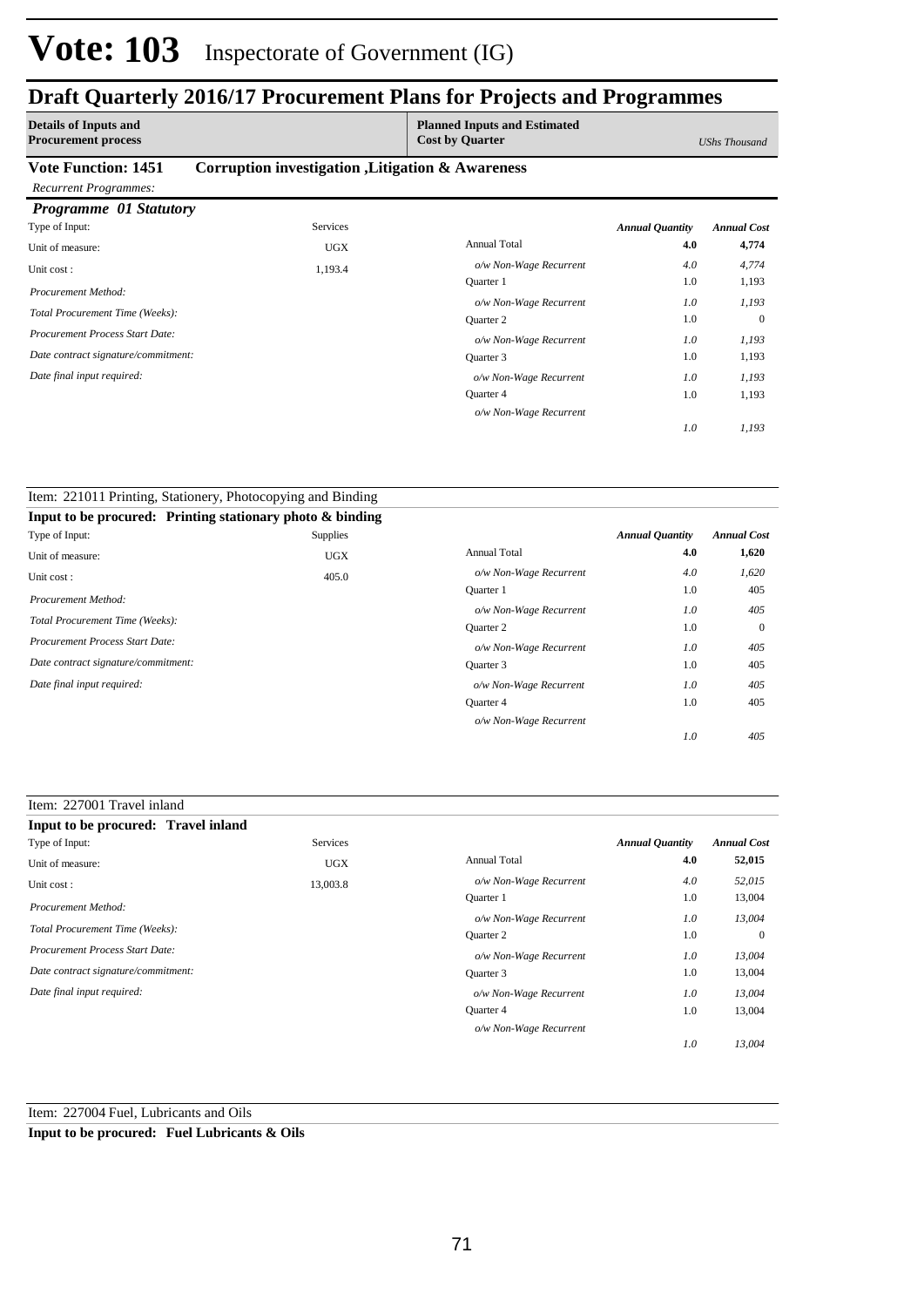### **Draft Quarterly 2016/17 Procurement Plans for Projects and Programmes**

| <b>Details of Inputs and</b><br><b>Procurement process</b>         |                                                   | <b>Planned Inputs and Estimated</b><br><b>Cost by Quarter</b> |                        | UShs Thousand      |
|--------------------------------------------------------------------|---------------------------------------------------|---------------------------------------------------------------|------------------------|--------------------|
| <b>Vote Function: 1451</b>                                         | Corruption investigation , Litigation & Awareness |                                                               |                        |                    |
| <b>Recurrent Programmes:</b>                                       |                                                   |                                                               |                        |                    |
| Programme 01 Statutory                                             |                                                   |                                                               |                        |                    |
| Type of Input:                                                     | <b>Supplies</b>                                   |                                                               | <b>Annual Quantity</b> | <b>Annual Cost</b> |
| Unit of measure:                                                   | <b>UGX</b>                                        | <b>Annual Total</b>                                           | 4.0                    | 131,307            |
| Unit cost:                                                         | 32,826.8                                          | o/w Non-Wage Recurrent                                        | 4.0                    | 131,307            |
| Procurement Method:                                                |                                                   | <b>Ouarter</b> 1                                              | 1.0                    | 32,827             |
| Total Procurement Time (Weeks):<br>Procurement Process Start Date: |                                                   | o/w Non-Wage Recurrent                                        | 1.0                    | 32,827             |
|                                                                    |                                                   | Quarter 2                                                     | 1.0                    | $\Omega$           |
|                                                                    |                                                   | o/w Non-Wage Recurrent                                        | 1.0                    | 32,827             |
| Date contract signature/commitment:                                |                                                   | Quarter 3                                                     | 1.0                    | 32,827             |
| Date final input required:                                         |                                                   | o/w Non-Wage Recurrent                                        | 1.0                    | 32,827             |
|                                                                    |                                                   | Quarter 4                                                     | 1.0                    | 32,827             |
|                                                                    |                                                   | o/w Non-Wage Recurrent                                        |                        |                    |

*32,827*

*1.0*

#### Item: 228002 Maintenance - Vehicles **Input to be procured: Maintenance -vehicles** Annual Total **4.0 23,600** 5,900 0 5,900 5,900 1.0 1.0 1.0 1.0 *Annual Quantity Annual Cost o/w Non-Wage Recurrent 4.0 23,600 5,900 5,900 5,900 5,900 1.0 1.0 1.0 1.0* Quarter 1 *o/w Non-Wage Recurrent* Quarter 2 *o/w Non-Wage Recurrent* Quarter 3 Quarter 4 *o/w Non-Wage Recurrent o/w Non-Wage Recurrent* Services Unit of measure: UGX Unit cost : 5,900.0 *Total Procurement Time (Weeks): Date contract signature/commitment: Procurement Process Start Date: Date final input required: Procurement Method:* Type of Input:

#### *Development Projects:*

### *Project 0354 Support to IGG* **Class of Output: Capital Purchases**

*Output:14517 Government Buildings and Administrative Infrastructure*

| Item: 281503 Engineering and Design Studies & Plans for capital works          |                 |                     |                        |                    |
|--------------------------------------------------------------------------------|-----------------|---------------------|------------------------|--------------------|
| Input to be procured: Engineering $\&$ Design studies $\&$ plans for capital w |                 |                     |                        |                    |
| Type of Input:                                                                 | <b>Services</b> |                     | <b>Annual Quantity</b> | <b>Annual Cost</b> |
| Unit of measure:                                                               | <b>UGX</b>      | <b>Annual Total</b> | 4.0                    | 2,500,000          |
| Unit cost:                                                                     | 625,000.0       | o/w GoU Development | 1.0                    | 2,500,000          |
|                                                                                |                 | Quarter 1           | 1.0                    | 625,000            |
| Procurement Method:                                                            |                 | o/w GoU Development | 1.0                    | 625,000            |
| Total Procurement Time (Weeks):                                                |                 | Quarter 2           | 1.0                    | $\overline{0}$     |
| <b>Procurement Process Start Date:</b>                                         |                 | o/w GoU Development | 1.0                    | 625,000            |
| Date contract signature/commitment:                                            |                 | Quarter 3           | 1.0                    | 625,000            |
| Date final input required:                                                     |                 | o/w GoU Development | 1.0                    | 625,000            |
|                                                                                |                 | <b>Ouarter 4</b>    | 1.0                    | 625,000            |
|                                                                                |                 | o/w GoU Development |                        |                    |
|                                                                                |                 |                     | 1.0                    | 625,000            |

#### *Output:14517 Purchase of Motor Vehicles and Other Transport Equipment*

Item: 312201 Transport Equipment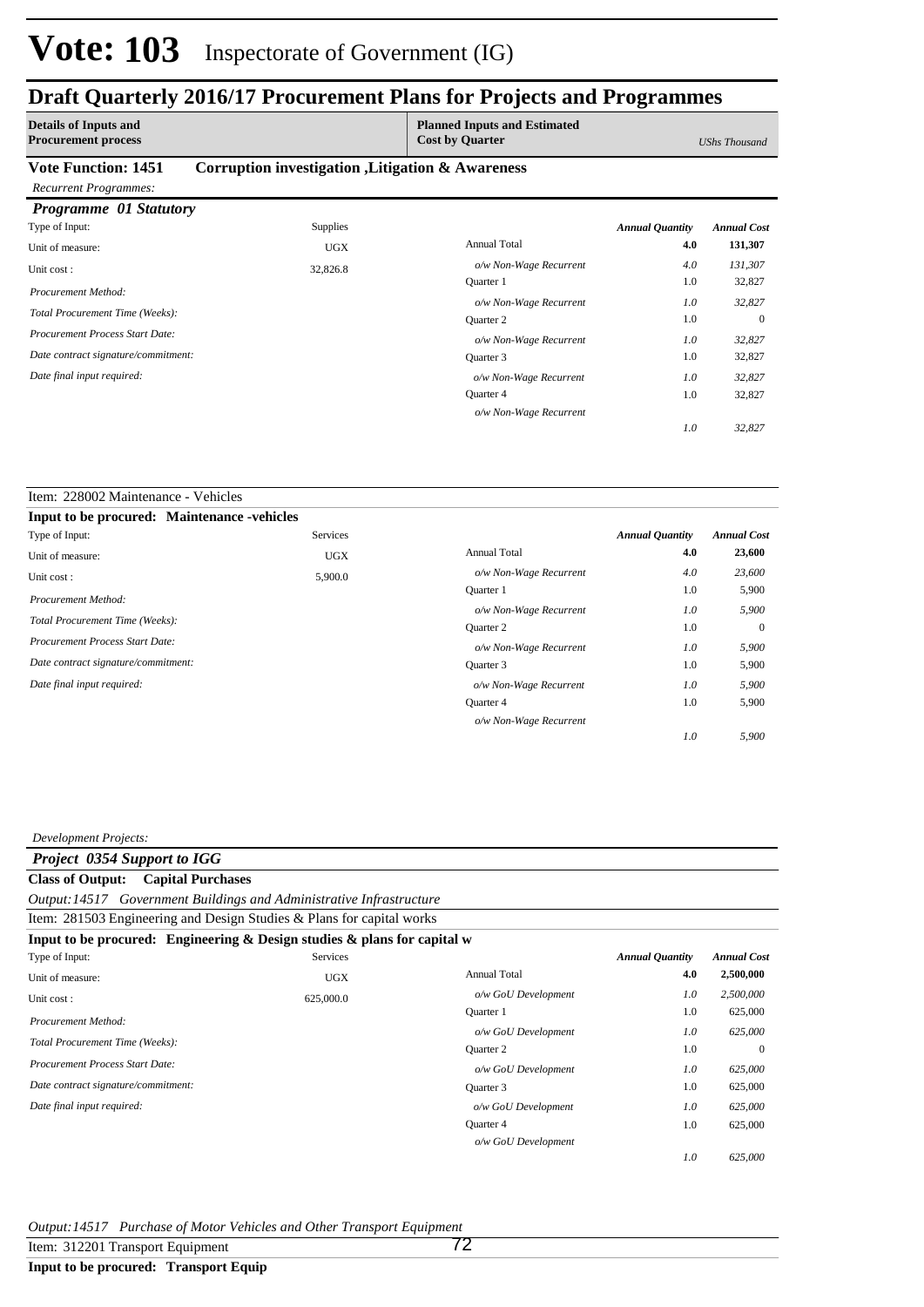# **Vote: 103** Inspectorate of Government (IG)

### **Draft Quarterly 2016/17 Procurement Plans for Projects and Programmes**

|                                                            |                                                   | $\cdot$                                                       | $\bullet$              |                    |
|------------------------------------------------------------|---------------------------------------------------|---------------------------------------------------------------|------------------------|--------------------|
| <b>Details of Inputs and</b><br><b>Procurement process</b> |                                                   | <b>Planned Inputs and Estimated</b><br><b>Cost by Quarter</b> |                        | UShs Thousand      |
| <b>Vote Function: 1451</b><br>Development Projects:        | Corruption investigation , Litigation & Awareness |                                                               |                        |                    |
| Project 0354 Support to IGG                                |                                                   |                                                               |                        |                    |
| Type of Input:                                             | <b>Supplies</b>                                   |                                                               | <b>Annual Quantity</b> | <b>Annual Cost</b> |
| Unit of measure:                                           | <b>UGX</b>                                        | <b>Annual Total</b>                                           | 1.0                    | 170,000            |
| Unit cost:                                                 | 170,000.0                                         | o/w GoU Development                                           | 0.3                    | 170,000            |
| Procurement Method:                                        | <b>Direct Procurement</b>                         | <b>Ouarter</b> 1                                              | 0.3                    | 42,500             |
|                                                            |                                                   | o/w GoU Development                                           | 0.3                    | 42,500             |
| Total Procurement Time (Weeks):                            |                                                   | Quarter 2                                                     | 0.3                    | $\Omega$           |
| Procurement Process Start Date:                            |                                                   | o/w GoU Development                                           | 0.3                    | 42,500             |
| Date contract signature/commitment:                        | $01$ -Jul-16                                      | Quarter 3                                                     | 0.3                    | 42,500             |
| Date final input required:                                 | $31$ -Dec-16                                      | o/w GoU Development                                           | 0.3                    | 42,500             |
|                                                            |                                                   | Quarter 4                                                     | 0.3                    | 42,500             |

*o/w GoU Development*

*42,500*

*0.3*

*Output:14517 Purchase of Specialised Machinery & Equipment*

| Item: 312202 Machinery and Equipment    |                 |                     |                        |                    |
|-----------------------------------------|-----------------|---------------------|------------------------|--------------------|
| Input to be procured: Machinery & Equip |                 |                     |                        |                    |
| Type of Input:                          | <b>Supplies</b> |                     | <b>Annual Quantity</b> | <b>Annual Cost</b> |
| Unit of measure:                        | <b>UGX</b>      | <b>Annual Total</b> | 4.0                    | 150,291            |
| Unit cost:                              | 37,572.9        | o/w GoU Development | 1.0                    | 150,291            |
| Procurement Method:                     |                 | Quarter 1           | 1.0                    | 37,573             |
|                                         |                 | o/w GoU Development | 1.0                    | 37,573             |
| Total Procurement Time (Weeks):         |                 | Quarter 2           | 1.0                    | $\overline{0}$     |
| <b>Procurement Process Start Date:</b>  |                 | o/w GoU Development | 1.0                    | 37,573             |
| Date contract signature/commitment:     |                 | Quarter 3           | 1.0                    | 37,573             |
| Date final input required:              |                 | o/w GoU Development | 1.0                    | 37,573             |
|                                         |                 | Quarter 4           | 1.0                    | 37,573             |
|                                         |                 | o/w GoU Development |                        |                    |
|                                         |                 |                     | 1.0                    | 37,573             |

### **Class of Output: Outputs Provided**

*Output:14510 Education and Public Awareness*

| Item: 211103 Allowances                |            |                     |                        |                    |
|----------------------------------------|------------|---------------------|------------------------|--------------------|
| Input to be procured: Allowance        |            |                     |                        |                    |
| Type of Input:                         | Services   |                     | <b>Annual Quantity</b> | <b>Annual Cost</b> |
| Unit of measure:                       | <b>UGX</b> | <b>Annual Total</b> | 4.0                    | 168,000            |
| Unit cost:                             | 42,000.0   | o/w GoU Development | 0.0                    | 168,000            |
| Procurement Method:                    |            | <b>Ouarter</b> 1    | 1.0                    | 42,000             |
|                                        |            | o/w GoU Development | 0.0                    | $\theta$           |
| Total Procurement Time (Weeks):        |            | Quarter 2           | 1.0                    | $\mathbf{0}$       |
| <b>Procurement Process Start Date:</b> |            | o/w GoU Development | 0.0                    | $\theta$           |
| Date contract signature/commitment:    |            | Quarter 3           | 1.0                    | 42,000             |
| Date final input required:             |            | o/w GoU Development | 0.0                    | $\theta$           |
|                                        |            | Quarter 4           | 1.0                    | 42,000             |
|                                        |            | o/w GoU Development |                        |                    |
|                                        |            |                     | 4.0                    | 168,000            |

### Item: 221002 Workshops and Seminars **Input to be procured: Wokshop & Seminars**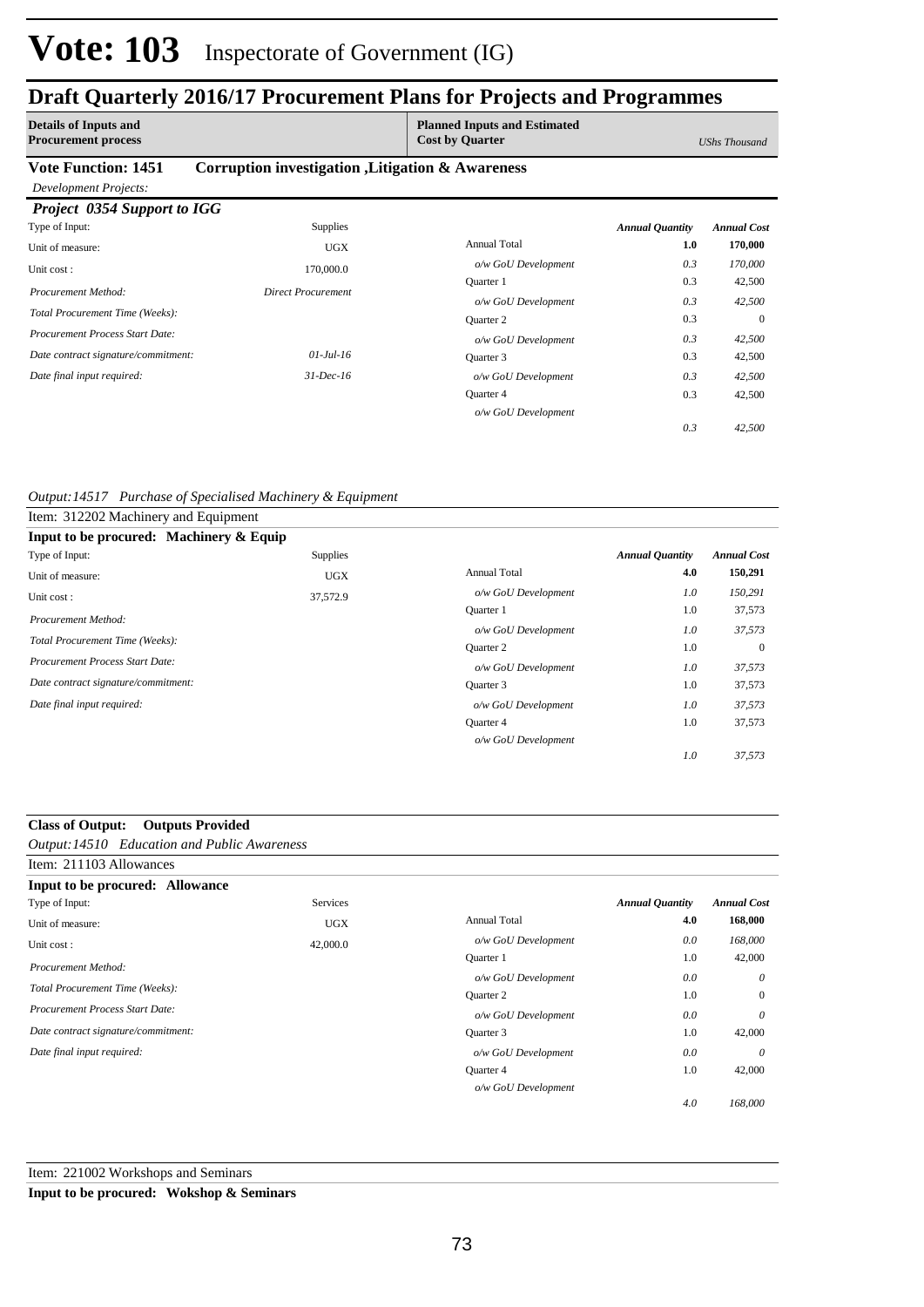## **Vote: 103** Inspectorate of Government (IG)

## **Draft Quarterly 2016/17 Procurement Plans for Projects and Programmes**

| <b>Details of Inputs and</b><br><b>Procurement process</b> |                                                   | <b>Planned Inputs and Estimated</b><br><b>Cost by Quarter</b> |                        | UShs Thousand      |
|------------------------------------------------------------|---------------------------------------------------|---------------------------------------------------------------|------------------------|--------------------|
| <b>Vote Function: 1451</b>                                 | Corruption investigation , Litigation & Awareness |                                                               |                        |                    |
| Development Projects:                                      |                                                   |                                                               |                        |                    |
| <b>Project 0354 Support to IGG</b>                         |                                                   |                                                               |                        |                    |
| Type of Input:                                             | <b>Services</b>                                   |                                                               | <b>Annual Quantity</b> | <b>Annual Cost</b> |
| Unit of measure:                                           | <b>UGX</b>                                        | <b>Annual Total</b>                                           | 4.0                    | 201,000            |
| Unit cost:                                                 | 50,250.0                                          | o/w GoU Development                                           | 1.0                    | 201,000            |
| Procurement Method:                                        |                                                   | <b>Ouarter 1</b>                                              | 1.0                    | 50,250             |
|                                                            |                                                   | o/w GoU Development                                           | 1.0                    | 50,250             |
| Total Procurement Time (Weeks):                            |                                                   | <b>Ouarter 2</b>                                              | 1.0                    | $\Omega$           |
| Procurement Process Start Date:                            |                                                   | o/w GoU Development                                           | 1.0                    | 50,250             |
| Date contract signature/commitment:                        |                                                   | Quarter 3                                                     | 1.0                    | 50,250             |
| Date final input required:                                 |                                                   | o/w GoU Development                                           | 1.0                    | 50,250             |
|                                                            |                                                   | Quarter 4                                                     | 1.0                    | 50,250             |
|                                                            |                                                   | o/w GoU Development                                           |                        |                    |

*50,250*

*25,250*

*1.0*

*1.0*

| Item: 227001 Travel inland                             |          |                                                                                                                 |     |                |
|--------------------------------------------------------|----------|-----------------------------------------------------------------------------------------------------------------|-----|----------------|
| Input to be procured: Travel inland (perdiem and fuel) |          | Services<br><b>Annual Quantity</b><br><b>Annual Cost</b><br><b>Annual Total</b><br>4.0<br>370,000<br><b>UGX</b> |     |                |
| Type of Input:                                         |          |                                                                                                                 |     |                |
| Unit of measure:                                       |          |                                                                                                                 |     |                |
| Unit cost:                                             | 92,500.0 | o/w GoU Development                                                                                             | 1.0 | 370,000        |
| Procurement Method:                                    |          | <b>Ouarter</b> 1                                                                                                | 1.0 | 92,500         |
|                                                        |          | o/w GoU Development                                                                                             | 1.0 | 92,500         |
| Total Procurement Time (Weeks):                        |          | <b>Ouarter 2</b>                                                                                                | 1.0 | $\overline{0}$ |
| <b>Procurement Process Start Date:</b>                 |          | o/w GoU Development                                                                                             | 1.0 | 92,500         |
| Date contract signature/commitment:                    |          | Quarter 3                                                                                                       | 1.0 | 92,500         |
| Date final input required:                             |          | o/w GoU Development                                                                                             | 1.0 | 92,500         |
|                                                        |          | Quarter 4                                                                                                       | 1.0 | 92,500         |
|                                                        |          | o/w GoU Development                                                                                             |     |                |
|                                                        |          |                                                                                                                 | 1.0 | 92,500         |

### Item: 228002 Maintenance - Vehicles

| <b>Input to be procured: Maintenance-Vehicles</b> |            |                     |                        |                    |
|---------------------------------------------------|------------|---------------------|------------------------|--------------------|
| Type of Input:                                    | Services   |                     | <b>Annual Quantity</b> | <b>Annual Cost</b> |
| Unit of measure:                                  | <b>UGX</b> | <b>Annual Total</b> | 4.0                    | 101,000            |
| Unit cost:                                        | 25,250.0   | o/w GoU Development | 1.0                    | 101.000            |
| Procurement Method:                               |            | Ouarter 1           | 1.0                    | 25,250             |
|                                                   |            | o/w GoU Development | 1.0                    | 25,250             |
| Total Procurement Time (Weeks):                   |            | <b>Ouarter 2</b>    | 1.0                    | $\Omega$           |
| Procurement Process Start Date:                   |            | o/w GoU Development | 1.0                    | 25,250             |
| Date contract signature/commitment:               |            | Quarter 3           | 1.0                    | 25,250             |
| Date final input required:                        |            | o/w GoU Development | 1.0                    | 25,250             |
|                                                   |            | Quarter 4           | 1.0                    | 25,250             |
|                                                   |            | o/w GoU Development |                        |                    |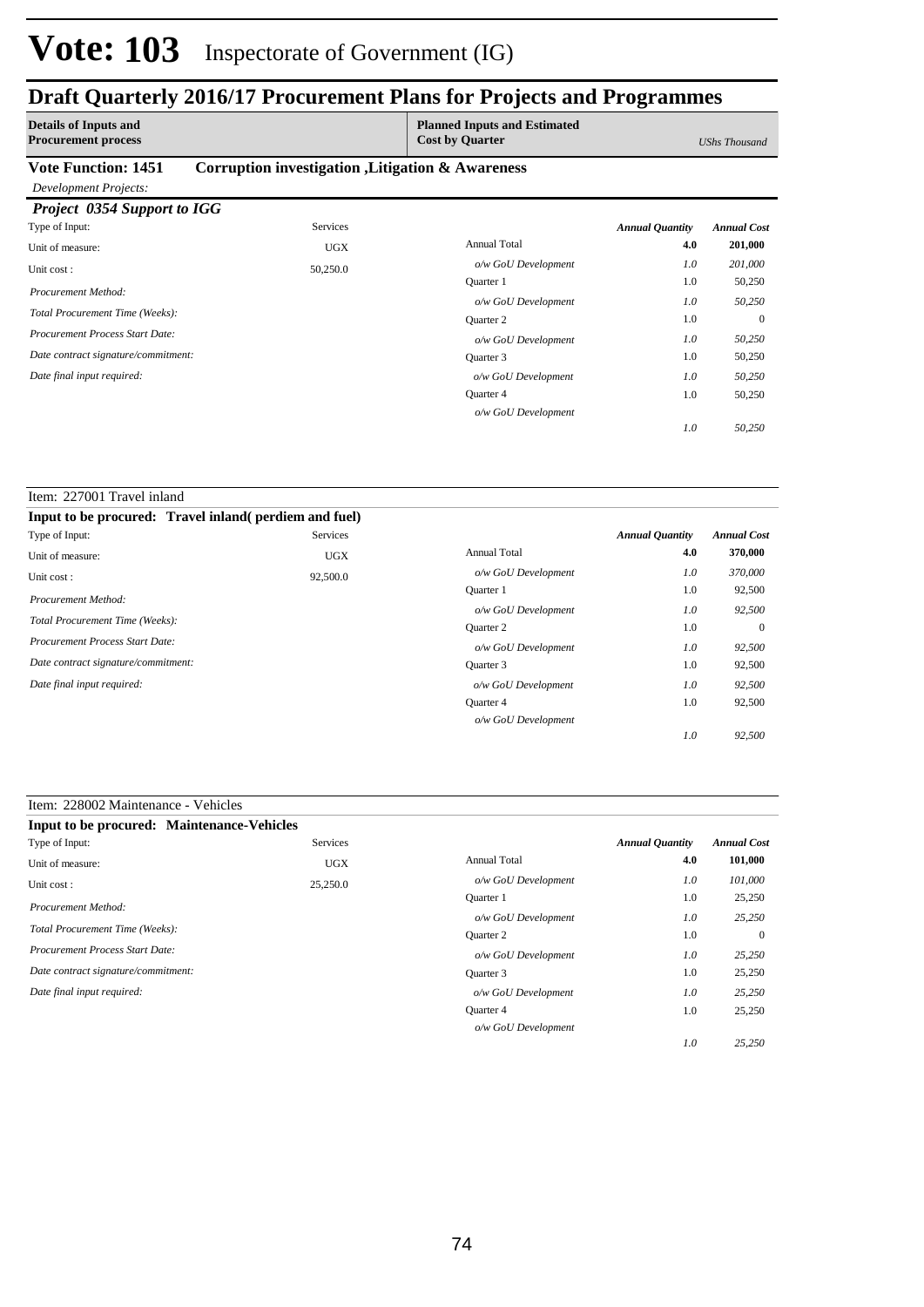# **Vote 103** Inspectorate of Government (IG) **Staff Recruitment Plan FY 2016/17**

## *Accountability Sector*

| <b>Post Title</b>                      | <b>Salary</b><br><b>Scale</b> | No. of<br><b>Approved</b><br><b>Posts</b> | No. of<br><b>Filled</b><br><b>Posts</b> | No. of<br>Vacant<br><b>Posts</b> | <b>No. of Posts</b><br><b>Cleared for Filling</b><br>FY 2016/17 | <b>Salary Rate</b><br>(UGX) | <b>Total Salary</b><br>per Month<br>(UGX) | <b>Total Annual</b><br><b>Salary</b><br>(UGX) |  |
|----------------------------------------|-------------------------------|-------------------------------------------|-----------------------------------------|----------------------------------|-----------------------------------------------------------------|-----------------------------|-------------------------------------------|-----------------------------------------------|--|
| Office Supervisor                      | IG <sub>6</sub> D             | 1                                         |                                         | $\Omega$                         | $\boldsymbol{0}$                                                | 1,650,938                   | $\Omega$                                  | $\boldsymbol{0}$                              |  |
| Office Typist (OT)                     | IG <sub>7</sub>               | 20                                        | $8\,$                                   | 12                               | $\Omega$                                                        | 1,403,591                   | $\overline{0}$                            | $\mathbf{0}$                                  |  |
| <b>Records Assistant</b>               | IG <sub>7</sub>               | 3                                         | $\sqrt{2}$                              |                                  | $\boldsymbol{0}$                                                | 1,403,591                   | $\overline{0}$                            | $\mathbf{0}$                                  |  |
| <b>Inspector General of Government</b> | <b>IG. S1</b>                 | 1                                         | $\mathbf{1}$                            | $\theta$                         | $\boldsymbol{0}$                                                | 17,875,000                  | $\overline{0}$                            | $\mathbf{0}$                                  |  |
| Deputy Inspector General of Governm    | IG.S2                         | $\sqrt{2}$                                | $\sqrt{2}$                              | $\mathbf{0}$                     | $\mathbf{0}$                                                    | 15,005,000                  | $\boldsymbol{0}$                          | $\boldsymbol{0}$                              |  |
| Secretary to the Inspectorate of Gover | IG.S3                         |                                           |                                         | $\theta$                         | $\boldsymbol{0}$                                                | 3,768,835                   | $\overline{0}$                            | $\Omega$                                      |  |
| <b>Directors</b>                       | IG1                           | $\overline{7}$                            | $\overline{7}$                          | $\mathbf{0}$                     | $\mathbf{0}$                                                    | 11,082,853                  | $\overline{0}$                            | $\overline{0}$                                |  |
| <b>Under Secretary F&amp;A</b>         | IG <sub>2</sub>               | -1                                        | $\mathbf{1}$                            | $\Omega$                         | $\boldsymbol{0}$                                                | 9,388,317                   | $\overline{0}$                            | $\Omega$                                      |  |
| Senior Principal Inspectorate Officer  | IG <sub>2</sub>               | 22                                        | 17                                      | 5                                | 5                                                               | 9,388,317                   | 46,941,585                                | 563,299,020                                   |  |
| Principal Inspectorate Officer         | IG3                           | 54                                        | 39                                      | 15                               | $\overline{4}$                                                  | 6,723,477                   | 26,893,908                                | 322,726,896                                   |  |
| Senior Inspectorate Officers           | IG4                           | 82                                        | 70                                      | 12                               | 12                                                              | 5,106,542                   | 61,278,504                                | 735,342,048                                   |  |
| Inspectorate officers                  | IG5                           | 134                                       | 96                                      | 38                               | 9                                                               | 3,942,085                   | 35,478,765                                | 425,745,180                                   |  |
| PAA (Principal Accounts Assistant)     | IG6A                          | 1                                         | $\mathbf{0}$                            | 1                                | $\mathbf{0}$                                                    | 3,335,431                   | $\boldsymbol{0}$                          | $\mathbf{0}$                                  |  |
| Senior Accounts Assistant              | IG6C                          | $\overline{2}$                            | $\overline{0}$                          | $\sqrt{2}$                       | $\overline{0}$                                                  | 2,295,126                   | $\boldsymbol{0}$                          | $\mathbf{0}$                                  |  |
| Clerical Officer                       | IG6D                          | 8                                         | $\overline{7}$                          | 1                                | $\overline{0}$                                                  | 1,650,938                   | $\overline{0}$                            | $\boldsymbol{0}$                              |  |
| Court Clerk                            | IG6D                          | $\overline{7}$                            | $\overline{2}$                          | 5                                | $\boldsymbol{0}$                                                | 1,650,938                   | $\overline{0}$                            | $\boldsymbol{0}$                              |  |
| <b>Accounts Assistant/AIO</b>          | IG6D                          | 20                                        | 19                                      | 1                                | $\mathbf{0}$                                                    | 1,650,938                   | $\overline{0}$                            | $\overline{0}$                                |  |
| Pool Stenographer                      | IG6D                          | 32                                        | 22                                      | 10                               | $\boldsymbol{0}$                                                | 1,650,938                   | $\overline{0}$                            | $\overline{0}$                                |  |
| Driver                                 | IG8                           | 70                                        | 56                                      | 14                               | $8\,$                                                           | 1,117,808                   | 8,942,464                                 | 107,309,568                                   |  |
| Receptionist/Telephone Operator        | IG8                           | 1                                         | $\overline{0}$                          | 1                                | $\overline{0}$                                                  | 1,117,808                   | $\overline{0}$                            | $\mathbf{0}$                                  |  |
| <b>Office Attendant</b>                | IG8                           | 43                                        | 34                                      | 9                                | $\boldsymbol{0}$                                                | 1,117,808                   | $\Omega$                                  | $\Omega$                                      |  |
| <b>TOTAL POSTS</b>                     |                               | 512                                       | 385                                     | 127                              | 38                                                              | <b>TOTAL WAGE</b>           | 179,535,226                               | 2,154,422,712                                 |  |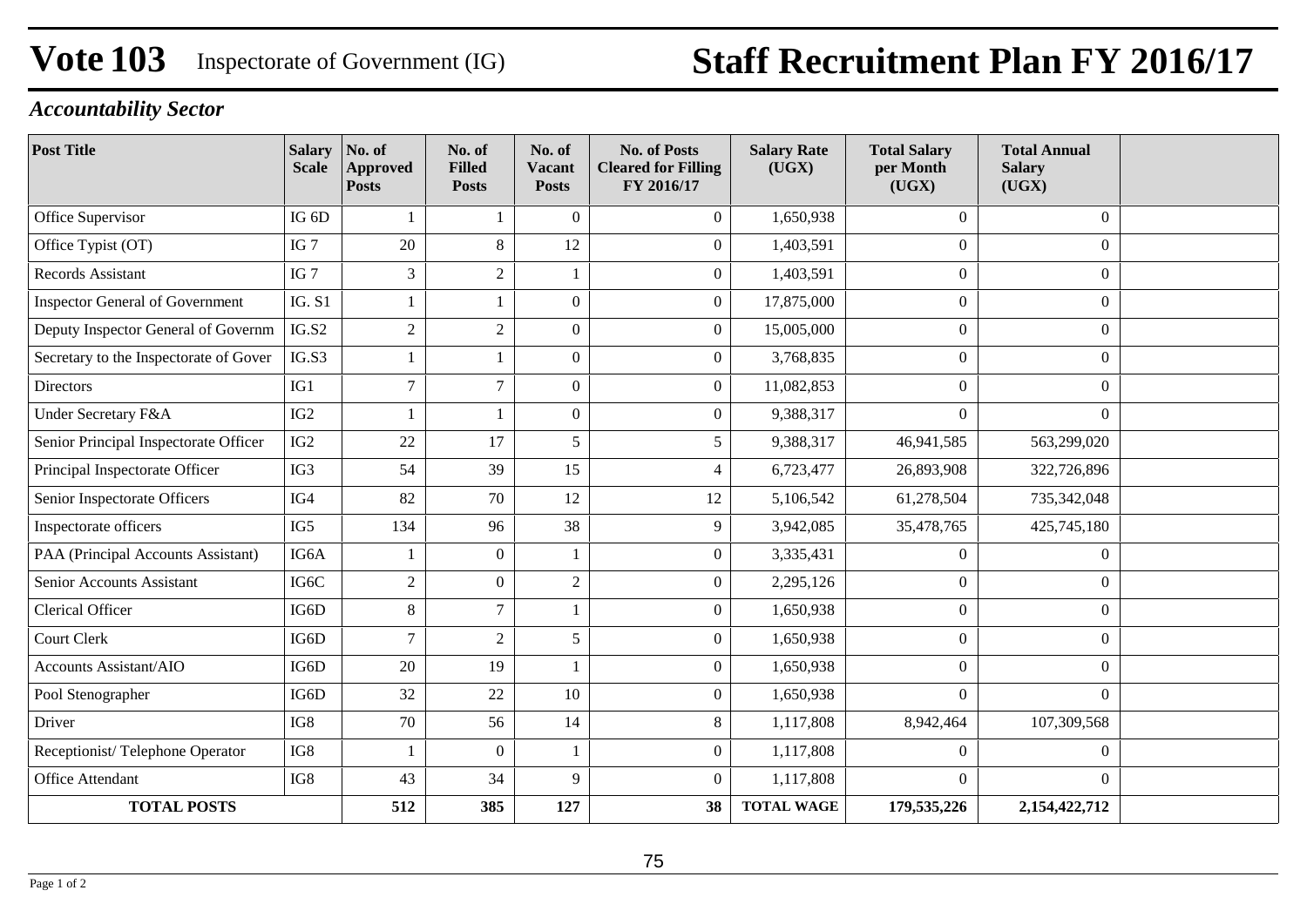## **Vote 103** Inspectorate of Government (IG) **Staff Recruitment Plan FY 2016/17**

*\_\_\_\_\_\_\_\_\_\_\_\_\_\_\_\_\_\_\_\_\_\_\_\_\_\_\_\_\_\_\_\_\_\_\_\_\_ \_\_\_\_\_\_\_\_\_\_\_\_\_\_\_\_\_\_\_\_\_*

*Name and Signature of Human Resource Officer*

*\_\_\_\_\_\_\_\_\_\_\_\_\_\_\_\_\_\_\_\_\_\_\_\_\_\_\_\_\_\_\_\_\_\_\_\_\_\_\_*

*Name and Signature of Accounting Officer Official Stamp and Date*